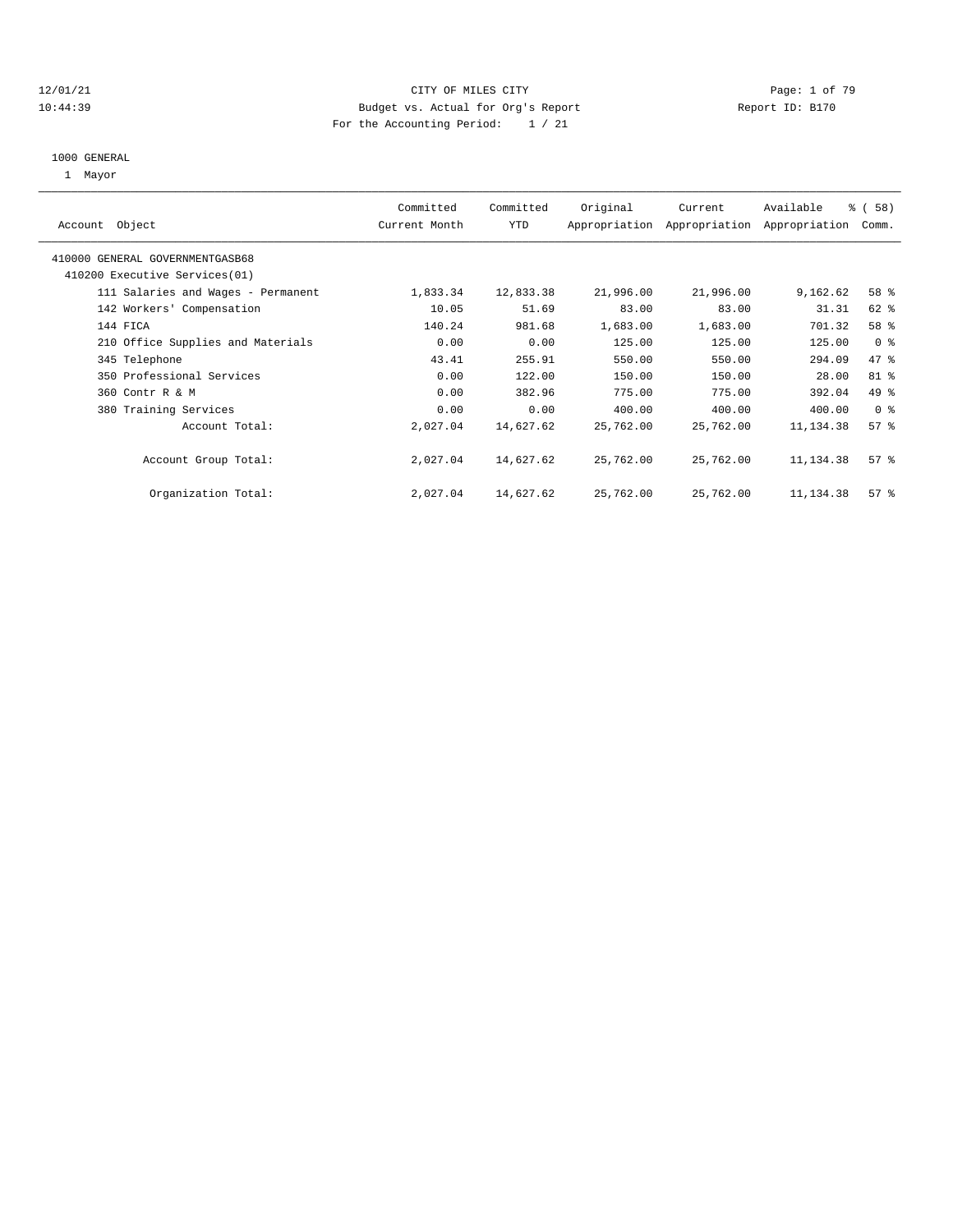#### 12/01/21 CITY OF MILES CITY Page: 2 of 79 10:44:39 Budget vs. Actual for Org's Report Report ID: B170 For the Accounting Period: 1 / 21

# 1000 GENERAL

2 City Council

| Account Object                           | Committed<br>Current Month | Committed<br><b>YTD</b> | Original   | Current<br>Appropriation Appropriation Appropriation Comm. | Available | % ( 58 )       |
|------------------------------------------|----------------------------|-------------------------|------------|------------------------------------------------------------|-----------|----------------|
| 410000 GENERAL GOVERNMENTGASB68          |                            |                         |            |                                                            |           |                |
| 410100 Legislative Services(02)          |                            |                         |            |                                                            |           |                |
| 111 Salaries and Wages - Permanent       | 2,666.72                   | 17,500.35               | 31,968.00  | 31,968.00                                                  | 14,467.65 | 55%            |
| 142 Workers' Compensation                | 14.64                      | 70.71                   | 121.00     | 121.00                                                     | 50.29     | 58 %           |
| 144 FICA                                 | 204.00                     | 1,338.75                | 2,445.00   | 2.445.00                                                   | 1,106.25  | 55%            |
| 145 PERS                                 | 29.24                      | 58.48                   | 350.00     | 350.00                                                     | 291.52    | $17*$          |
| 220 Operating Expenses                   | 0.00                       | 0.00                    | 100.00     | 100.00                                                     | 100.00    | 0 <sup>8</sup> |
| 370 Travel                               | 0.00                       | 177.34                  | 380.00     | 380.00                                                     | 202.66    | 47.8           |
| 380 Training Services                    | 0.00                       | 0.00                    | 500.00     | 500.00                                                     | 500.00    | 0 <sup>8</sup> |
| Account Total:                           | 2,914.60                   | 19, 145.63              | 35,864.00  | 35,864.00                                                  | 16,718.37 | 53%            |
| 410105 Safety Culture-Supplies           |                            |                         |            |                                                            |           |                |
| 230 Repair and Maintenance Supplies      | 0.00                       | 0.00                    | 250.00     | 250.00                                                     | 250.00    | 0 <sup>8</sup> |
| Account Total:                           | 0.00                       | 0.00                    | 250.00     | 250.00                                                     | 250.00    | 0 <sup>8</sup> |
| Account Group Total:                     | 2,914.60                   | 19, 145.63              | 36, 114.00 | 36, 114.00                                                 | 16,968.37 | 53%            |
| 470000 Housing and Community Development |                            |                         |            |                                                            |           |                |
| 470300 Ecomonic Development              |                            |                         |            |                                                            |           |                |
| 350 Professional Services                | 0.00                       | 15,330.00               | 15,330.00  | 15,330.00                                                  | 0.00      | $100*$         |
| Account Total:                           | 0.00                       | 15,330.00               | 15,330.00  | 15,330.00                                                  | 0.00      | $100*$         |
| Account Group Total:                     | 0.00                       | 15,330.00               | 15,330.00  | 15,330.00                                                  |           | $0.00 100$ %   |
| Organization Total:                      | 2,914.60                   | 34, 475.63              | 51,444.00  | 51,444.00                                                  | 16,968.37 | 67%            |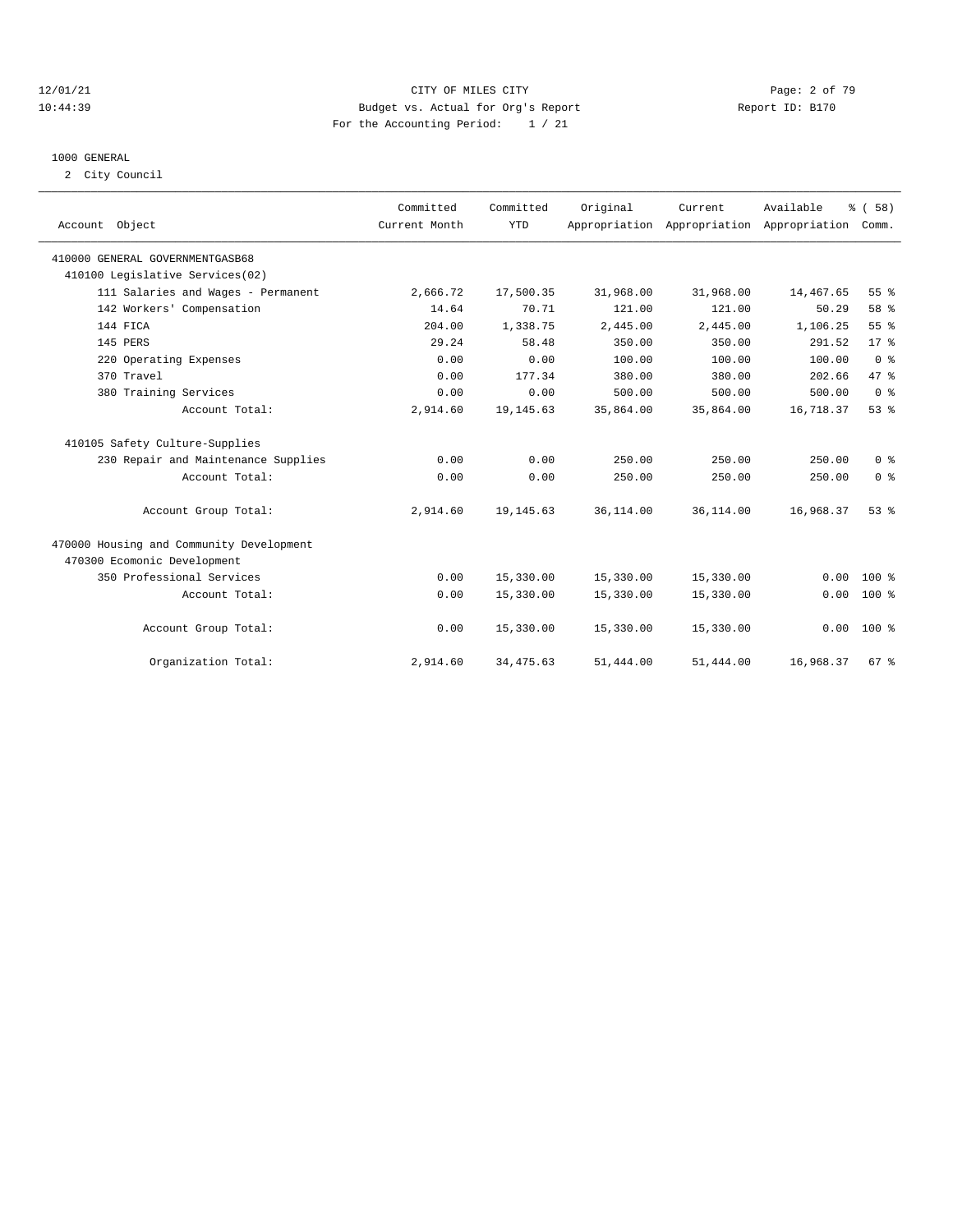#### 12/01/21 CITY OF MILES CITY Page: 3 of 79 10:44:39 Budget vs. Actual for Org's Report Report ID: B170 For the Accounting Period: 1 / 21

#### 1000 GENERAL

3 City Clerk

|                                            | Committed     | Committed   | Original    | Current     | Available                                       | 8 ( 58)         |
|--------------------------------------------|---------------|-------------|-------------|-------------|-------------------------------------------------|-----------------|
| Account Object                             | Current Month | <b>YTD</b>  |             |             | Appropriation Appropriation Appropriation Comm. |                 |
| 410000 GENERAL GOVERNMENTGASB68            |               |             |             |             |                                                 |                 |
| 410500 Financial Services(03)              |               |             |             |             |                                                 |                 |
| 111 Salaries and Wages - Permanent         | 8,233.35      | 63,792.27   | 99,604.00   | 99,604.00   | 35,811.73                                       | 64 %            |
| 131 VACATION                               | 10,325.16     | 13,392.75   | 15,000.00   | 15,000.00   | 1,607.25                                        | 89 %            |
| 132 SICK LEAVE                             | 489.02        | 3,979.79    | 4,100.00    | 4,100.00    | 120.21                                          | 97 <sub>8</sub> |
| 133 OTHER LEAVE PAY                        | 12.29         | 2,151.21    | 3,283.00    | 3,283.00    | 1,131.79                                        | 66 %            |
| 141 Unemployment Insurance                 | 28.58         | 125.63      | 183.00      | 183.00      | 57.37                                           | 69 %            |
| 142 Workers' Compensation                  | 97.73         | 473.43      | 1,957.00    | 1,957.00    | 1,483.57                                        | $24$ %          |
| 143 Health Insurance                       | 1,666.39      | 16,534.30   | 28,199.00   | 28,199.00   | 11,664.70                                       | 59 %            |
| 144 FICA                                   | 1,455.73      | 6,390.28    | 9,332.00    | 9,332.00    | 2,941.72                                        | 68 %            |
| 145 PERS                                   | 1,671.56      | 7,123.42    | 10,698.00   | 10,698.00   | 3,574.58                                        | 67 %            |
| 196 CLOTHING ALLOTMENT                     | 0.00          | 435.00      | 450.00      | 450.00      | 15.00                                           | 97%             |
| 210 Office Supplies and Materials          | 90.10         | 788.62      | 2,200.00    | 2,200.00    | 1,411.38                                        | 36%             |
| 214 Small Items of Equipment               | 0.00          | 0.00        | 2,000.00    | 2,000.00    | 2,000.00                                        | 0 <sup>8</sup>  |
| 220 Operating Expenses                     | 234.78        | 2,710.17    | 5,457.00    | 5,457.00    | 2,746.83                                        | 50%             |
| 311 Postage, Box Rent, Etc.                | $-120.11$     | $-605.40$   | 2,500.00    | 2,500.00    | 3,105.40                                        | $-24$ %         |
| 320 Printing, Duplicating, Typing &        | 0.00          | 0.00        | 100.00      | 100.00      | 100.00                                          | 0 <sup>8</sup>  |
| 330 Publicity, Subscriptions & Dues        | 0.00          | 633.20      | 2,200.00    | 2,200.00    | 1,566.80                                        | 29%             |
| 334 Memberships, Registrations & Dues      | 0.00          | 3,157.68    | 3,300.00    | 3,300.00    | 142.32                                          | 96%             |
| 345 Telephone                              | 69.54         | 413.34      | 650.00      | 650.00      | 236.66                                          | 64 %            |
| 347 Internet                               | 8.70          | 52.20       | 250.00      | 250.00      | 197.80                                          | $21$ %          |
| 350 Professional Services                  | 22,250.00     | 32,689.90   | 20,500.00   | 20,500.00   | $-12, 189.90$                                   | 159 %           |
| 360 Contr R & M                            | 0.00          | 9,833.53    | 16,500.00   | 16,500.00   | 6,666.47                                        | $60*$           |
| 370 Travel                                 | 0.00          | 0.00        | 2,800.00    | 2,800.00    | 2,800.00                                        | 0 <sup>8</sup>  |
| 380 Training Services                      | 0.00          | 150.00      | 1,600.00    | 1,600.00    | 1,450.00                                        | 9 <sup>8</sup>  |
| 382 Books                                  | 0.00          | 0.00        | 350.00      | 350.00      | 350.00                                          | 0 <sup>8</sup>  |
| 390 Other Purchased Services (Recorded     | 0.00          | 0.00        | 100.00      | 100.00      | 100.00                                          | 0 <sup>8</sup>  |
| 513 Liability                              | 0.00          | 97,748.87   | 97,749.00   | 97,749.00   | 0.13                                            | $100*$          |
| 521 Surety Bonds for Officials & Employees | 0.00          | 750.00      | 750.00      | 750.00      | 0.00                                            | $100*$          |
| 555 Bank Service Charges                   | 36.66         | 278.45      | 500.00      | 500.00      | 221.55                                          | 56%             |
| Account Total:                             | 46,549.48     | 262,998.64  | 332, 312.00 | 332, 312.00 | 69, 313.36                                      | 79 %            |
| 411101 Labor Negotiations                  |               |             |             |             |                                                 |                 |
| 350 Professional Services                  | 0.00          | 1,140.00    | 10,000.00   | 10,000.00   | 8,860.00                                        | 11 <sup>8</sup> |
| Account Total:                             | 0.00          | 1,140.00    | 10,000.00   | 10,000.00   | 8,860.00                                        | 11 %            |
| Account Group Total:                       | 46,549.48     | 264, 138.64 | 342, 312.00 | 342, 312.00 | 78,173.36                                       | 77.8            |
| Organization Total:                        | 46,549.48     | 264, 138.64 | 342, 312.00 | 342, 312.00 | 78, 173.36                                      | 77.8            |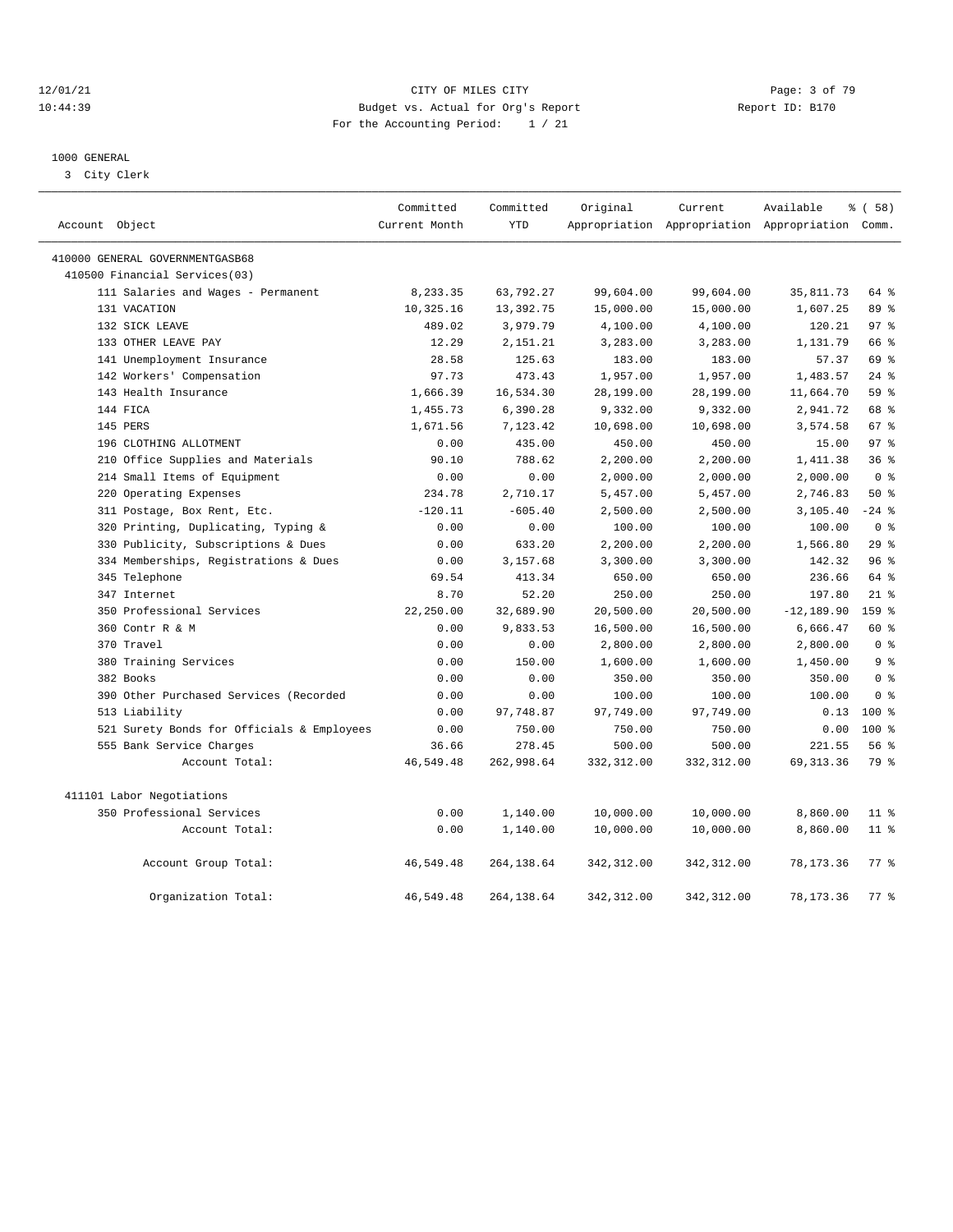#### 12/01/21 CITY OF MILES CITY Page: 4 of 79 10:44:39 Budget vs. Actual for Org's Report Report ID: B170 For the Accounting Period: 1 / 21

# 1000 GENERAL

4 Attorney

| Account Object                     | Committed<br>Current Month | Committed<br><b>YTD</b> | Original   | Current    | Available<br>Appropriation Appropriation Appropriation Comm. | 8 ( 58 )       |
|------------------------------------|----------------------------|-------------------------|------------|------------|--------------------------------------------------------------|----------------|
| 410000 GENERAL GOVERNMENTGASB68    |                            |                         |            |            |                                                              |                |
| 411100 Legal Services (04)         |                            |                         |            |            |                                                              |                |
| 111 Salaries and Wages - Permanent | 5,605.78                   | 49,998.13               | 103,880.00 | 103,880.00 | 53,881.87                                                    | 48 %           |
| 131 VACATION                       | 741.28                     | 5,636.16                | 2,700.00   | 2,700.00   | $-2,936.16$                                                  | $209$ %        |
| 132 SICK LEAVE                     | 247.24                     | 1,378.66                | 1,900.00   | 1,900.00   | 521.34                                                       | 73.8           |
| 133 OTHER LEAVE PAY                | 0.00                       | 295.38                  | 0.00       | 0.00       | $-295.38$                                                    | $***$ 8        |
| 141 Unemployment Insurance         | 9.91                       | 86.23                   | 163.00     | 163.00     | 76.77                                                        | 53%            |
| 142 Workers' Compensation          | 44.01                      | 333.79                  | 760.00     | 760.00     | 426.21                                                       | 44.8           |
| 143 Health Insurance               | 854.70                     | 5,132.75                | 10,254.00  | 10,254.00  | 5, 121. 25                                                   | 50%            |
| 144 FICA                           | 496.96                     | 4,333.89                | 8,299.00   | 8,299.00   | 3,965.11                                                     | $52$ $%$       |
| 145 PERS                           | 578.32                     | 4,920.73                | 9,514.00   | 9,514.00   | 4,593.27                                                     | $52$ $%$       |
| 196 CLOTHING ALLOTMENT             | 0.00                       | 150.00                  | 150.00     | 150.00     | 0.00                                                         | $100*$         |
| 210 Office Supplies and Materials  | 308.03                     | 655.77                  | 1,000.00   | 1,000.00   | 344.23                                                       | 66 %           |
| 214 Small Items of Equipment       | 0.00                       | 0.00                    | 1,000.00   | 1,000.00   | 1,000.00                                                     | 0 <sup>8</sup> |
| 220 Operating Expenses             | 0.00                       | 484.51                  | 1,000.00   | 1,000.00   | 515.49                                                       | 48 %           |
| 311 Postage, Box Rent, Etc.        | 7.10                       | 122.30                  | 500.00     | 500.00     | 377.70                                                       | $24$ %         |
| 345 Telephone                      | 77.91                      | 463.56                  | 100.00     | 100.00     | $-363.56$                                                    | $464$ %        |
| 350 Professional Services          | 2,390.65                   | 8,505.05                | 4,000.00   | 4,000.00   | $-4,505.05$                                                  | $213$ %        |
| 360 Contr R & M                    | 0.00                       | 0.00                    | 207.00     | 207.00     | 207.00                                                       | 0 <sup>8</sup> |
| 370 Travel                         | 0.00                       | 0.00                    | 700.00     | 700.00     | 700.00                                                       | 0 <sup>8</sup> |
| Account Total:                     | 11,361.89                  | 82,496.91               | 146,127.00 | 146,127.00 | 63,630.09                                                    | 56%            |
| Account Group Total:               | 11,361.89                  | 82,496.91               | 146,127.00 | 146,127.00 | 63,630.09                                                    | 56%            |
| Organization Total:                | 11,361.89                  | 82,496.91               | 146,127.00 | 146,127.00 | 63,630.09                                                    | 56%            |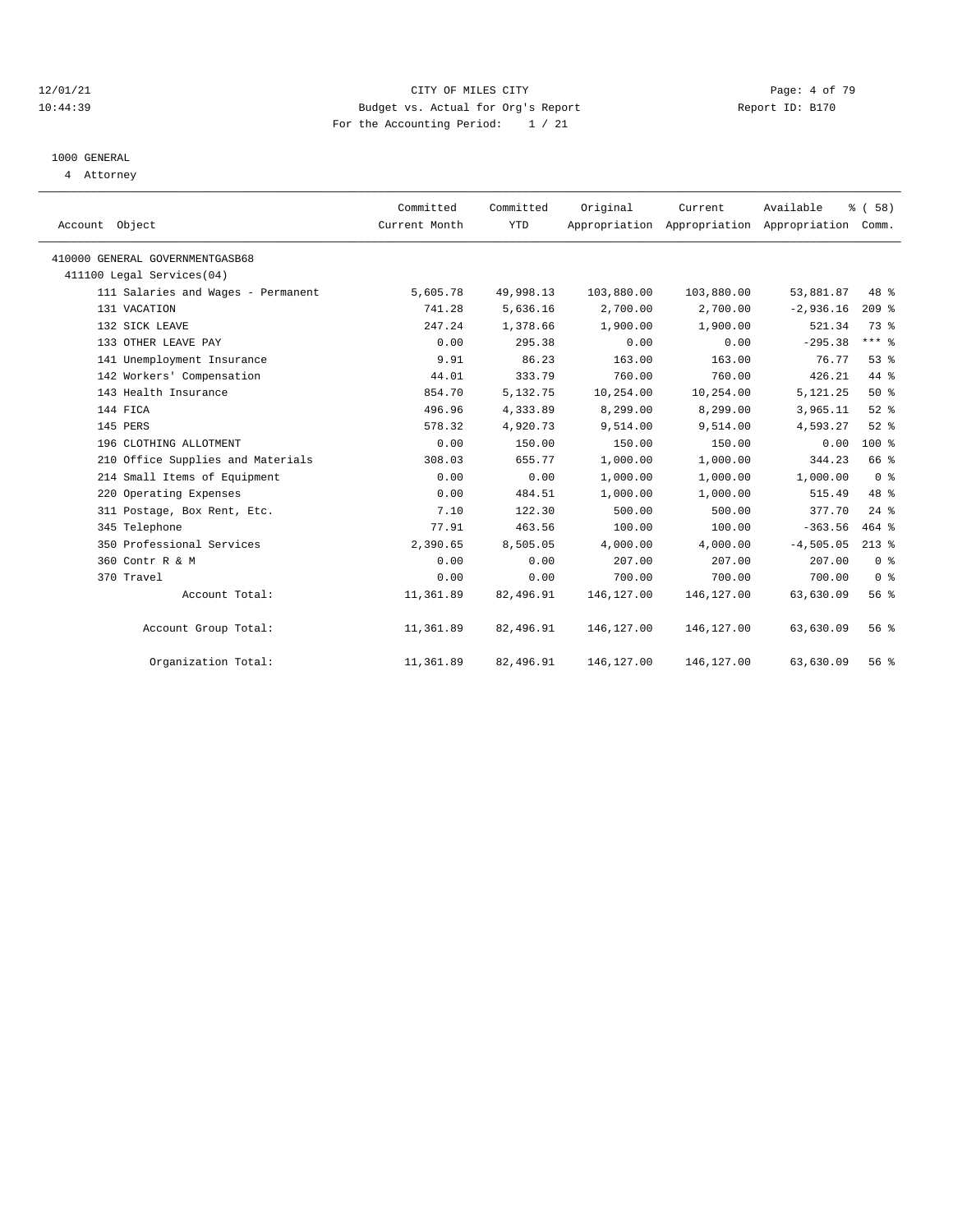#### 12/01/21 Page: 5 of 79<br>10:44:39 Budget vs. Actual for Org's Report Page: 5 of 79<br>10:44:39 Budget vs. Actual for Org's Report Physics Report ID: B170 10:44:39 Budget vs. Actual for Org's Report For the Accounting Period: 1 / 21

————————————————————————————————————————————————————————————————————————————————————————————————————————————————————————————————————

## 1000 GENERAL

5 Police

|                                                                           | Committed     | Committed                  | Original              | Current               | Available                                       | % ( 58 )                         |
|---------------------------------------------------------------------------|---------------|----------------------------|-----------------------|-----------------------|-------------------------------------------------|----------------------------------|
| Account Object                                                            | Current Month | <b>YTD</b>                 |                       |                       | Appropriation Appropriation Appropriation Comm. |                                  |
|                                                                           |               |                            |                       |                       |                                                 |                                  |
| 420000 PUBLIC SAFETY-GASB68<br>420140 Crime Control and Investigation(05) |               |                            |                       |                       |                                                 |                                  |
| 111 Salaries and Wages - Permanent                                        | 61,562.79     | 394,448.40                 | 722,888.00            | 722,888.00            | 328,439.60                                      | 55%                              |
| 121 OVERTIME-PERMANENT                                                    | 16,841.65     | 74,117.70                  | 30,000.00             | 30,000.00             | $-44, 117.70$                                   | $247$ %                          |
|                                                                           |               |                            |                       |                       |                                                 | 66 %                             |
| 131 VACATION                                                              | 2,873.09      | 33,524.72                  | 51,000.00             | 51,000.00             | 17, 475.28                                      |                                  |
| 132 SICK LEAVE<br>133 OTHER LEAVE PAY                                     | 114.79        | 10,755.80<br>28,192.07     | 25,000.00             | 25,000.00             | 14,244.20                                       | $43$ %<br>89 %                   |
|                                                                           | 0.00          |                            | 31,515.00             | 31,515.00             | 3,322.93                                        | 0 <sup>8</sup>                   |
| 134 HOLIDAY PAY                                                           | 0.00          | 0.00                       | 10,100.00             | 10,100.00             | 10,100.00                                       |                                  |
| 141 Unemployment Insurance                                                | 122.38        | 820.92                     | 1,306.00              | 1,306.00              | 485.08                                          | 63 %                             |
| 142 Workers' Compensation                                                 | 2,797.95      | 22,577.94                  | 37,507.00             | 37,507.00             | 14,929.06                                       | 60 %                             |
| 143 Health Insurance                                                      | 14,528.85     | 92,301.30                  | 158,937.00            | 158,937.00            | 66,635.70                                       | 58 %                             |
| 144 FICA                                                                  | 1,161.36      | 7,726.93                   | 12,622.00             | 12,622.00             | 4,895.07                                        | 61 %                             |
| 146 Police Pension                                                        | 9,140.26      | 61,662.09                  | 116,835.00            | 116,835.00            | 55, 172.91                                      | 53%                              |
| 196 CLOTHING ALLOTMENT                                                    | 180.00        | 6,180.00                   | 0.00                  | 0.00                  | $-6, 180.00$                                    | $***$ $-$                        |
| 210 Office Supplies and Materials                                         | 1,021.72      | 3,585.25                   | 6,500.00              | 6,500.00              | 2,914.75                                        | 55%                              |
| 214 Small Items of Equipment                                              | 0.00          | 1,550.76                   | 8,400.00              | 8,400.00              | 6,849.24                                        | 18 %                             |
| 220 Operating Expenses                                                    | 824.14        | 43,190.47                  | 45,895.00             | 45,895.00             | 2,704.53                                        | 94%                              |
| 226 Clothing and Uniforms                                                 | 0.00          | 44.94                      | 500.00                | 500.00                | 455.06                                          | 9 <sup>8</sup>                   |
| 227 Firearm Supplies                                                      | 0.00          | 0.00                       | 3,800.00              | 3,800.00              | 3,800.00                                        | 0 <sup>8</sup>                   |
| 230 Repair and Maintenance Supplies                                       | 1,237.12      | 5,982.51                   | 9,000.00              | 9,000.00              | 3,017.49                                        | 66 %                             |
| 231 Gas, Oil, Diesel Fuel, Grease, etc.                                   | 1,578.25      | 9,017.87                   | 25,000.00             | 25,000.00             | 15,982.13                                       | 36%                              |
| 311 Postage, Box Rent, Etc.                                               | 37.10         | 324.50                     | 1,000.00              | 1,000.00              | 675.50                                          | $32$ $%$                         |
| 334 Memberships, Registrations & Dues                                     | 1,090.00      | 1,430.00                   | 2,000.00              | 2,000.00              | 570.00                                          | 72 %                             |
| 345 Telephone                                                             | 300.04        | 1,796.34                   | 4,000.00              | 4,000.00              | 2,203.66                                        | $45$ %                           |
| 347 Internet                                                              | 57.86         | 347.16                     | 800.00                | 800.00                | 452.84                                          | $43$ %                           |
| 350 Professional Services                                                 | 2,544.35      | 21,198.97                  | 18,454.00             | 18,454.00             | $-2,744.97$                                     | $115$ %                          |
| 360 Contr R & M                                                           | 0.00          | 175.50                     | 600.00                | 600.00                | 424.50                                          | 29%                              |
| 366 R&M Vehicles - Police/Animal Control                                  | 1,800.00      | 8,131.33                   | 16,980.00             | 16,980.00             | 8,848.67                                        | 48 %                             |
| 370 Travel                                                                | 0.00          | 3,193.71                   | 4,500.00              | 4,500.00              | 1,306.29                                        | 71 %                             |
| 380 Training Services                                                     | 0.00          | 3,028.00                   | 6,600.00              | 6,600.00              | 3,572.00                                        | 46 %                             |
| 511 Insurance on Buildings                                                | 0.00          | 28.00                      | 28.00                 | 28.00                 | 0.00                                            | $100$ %                          |
| 512 Insurance on Vehicles & Equipment                                     | 0.00          | 1,017.62                   | 1,018.00              | 1,018.00              | 0.38                                            | $100*$                           |
| 530 Rent                                                                  | 6,231.66      | 21,810.81                  | 37,390.00             | 37,390.00             | 15,579.19                                       | 58 %                             |
| 700 Grants, Contributions & Indemnities                                   | 0.00          | 4,000.00                   | 0.00                  | 0.00                  | $-4,000.00$                                     | $***$ $-$                        |
| 790 K9 from contributions                                                 | 0.00          | 365.50                     | 1,000.00              | 1,000.00              | 634.50                                          | 37%                              |
| 920 Buildings                                                             | 265, 314.00   | 265, 314.00                | 0.00                  | 0.00                  | $-265, 314.00$                                  | $***$ 2                          |
| Account Total:                                                            |               | 391, 359.36 1, 127, 841.11 | 1,391,175.00          | 1,391,175.00          | 263, 333.89                                     | 81 %                             |
| 420144 School Resource Officer                                            |               |                            |                       |                       |                                                 |                                  |
| 111 Salaries and Wages - Permanent                                        | 0.00          | 0.00                       | 40,884.00             | 40,884.00             | 40,884.00                                       | 0 <sup>8</sup>                   |
| 141 Unemployment Insurance                                                | 0.00          | 0.00                       | 61.00                 | 61.00                 | 61.00                                           | 0 <sup>8</sup>                   |
| 142 Workers' Compensation                                                 | 0.00          | 0.00                       | 1,844.00              | 1,844.00              | 1,844.00                                        | 0 <sup>8</sup>                   |
| 143 Health Insurance                                                      | 0.00          |                            |                       |                       |                                                 |                                  |
| 144 FICA                                                                  | 0.00          | 0.00<br>0.00               | 10,254.00<br>593.00   | 10,254.00<br>593.00   | 10,254.00<br>593.00                             | 0 <sup>8</sup><br>0 <sup>8</sup> |
|                                                                           |               |                            |                       |                       |                                                 |                                  |
| 146 Police Pension<br>Account Total:                                      | 0.00<br>0.00  | 0.00<br>0.00               | 5,891.00<br>59,527.00 | 5,891.00<br>59,527.00 | 5,891.00<br>59,527.00                           | 0 <sup>8</sup><br>0 <sup>8</sup> |
|                                                                           |               |                            |                       |                       |                                                 |                                  |
| 420160 Communications-Dispatch                                            |               |                            |                       |                       |                                                 |                                  |
| 111 Salaries and Wages - Permanent                                        | 19,103.82     | 138,846.15                 | 253,384.00            | 253,384.00            | 114,537.85                                      | 55%                              |
| 121 OVERTIME-PERMANENT                                                    | 4,006.29      | 16,825.10                  | 24,800.00             | 24,800.00             | 7,974.90                                        | 68 %                             |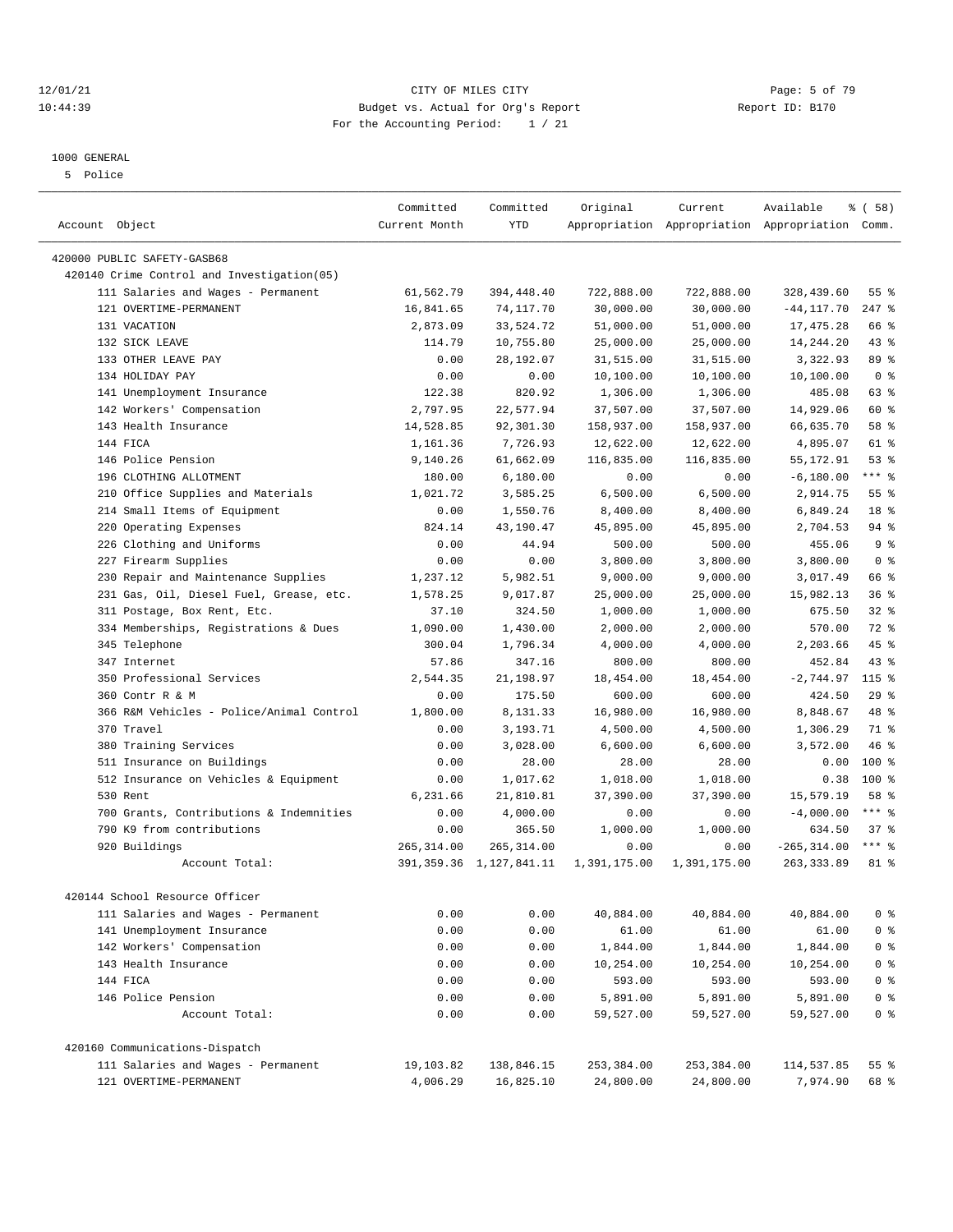#### 12/01/21 CITY OF MILES CITY Page: 6 of 79 10:44:39 Budget vs. Actual for Org's Report Report ID: B170 For the Accounting Period: 1 / 21

#### 1000 GENERAL

5 Police

| Account Object                          | Committed<br>Current Month | Committed<br><b>YTD</b>    | Original     | Current      | Available<br>Appropriation Appropriation Appropriation Comm. | % (58)          |  |
|-----------------------------------------|----------------------------|----------------------------|--------------|--------------|--------------------------------------------------------------|-----------------|--|
| 131 VACATION                            | 1,033.70                   | 8,833.57                   | 13,500.00    | 13,500.00    | 4,666.43                                                     | 65 %            |  |
| 132 SICK LEAVE                          | 783.54                     | 3,545.66                   | 7,400.00     | 7,400.00     | 3,854.34                                                     | 48 %            |  |
| 133 OTHER LEAVE PAY                     | 38.72                      | 9,268.89                   | 5,272.00     | 5,272.00     | $-3,996.89$                                                  | $176$ %         |  |
| 134 HOLIDAY PAY                         | 0.00                       | 0.00                       | 3,400.00     | 3,400.00     | 3,400.00                                                     | 0 <sup>8</sup>  |  |
| 141 Unemployment Insurance              | 37.47                      | 267.29                     | 454.00       | 454.00       | 186.71                                                       | 59 %            |  |
| 142 Workers' Compensation               | 881.69                     | 7,539.74                   | 12,372.00    | 12,372.00    | 4,832.26                                                     | 61 %            |  |
| 143 Health Insurance                    | 4,277.35                   | 29,941.45                  | 61,524.00    | 61,524.00    | 31,582.55                                                    | 49 %            |  |
| 144 FICA                                | 1,860.32                   | 13,284.73                  | 23,140.00    | 23,140.00    | 9,855.27                                                     | 57%             |  |
| 145 PERS                                | 2,189.53                   | 14,894.44                  | 26,990.00    | 26,990.00    | 12,095.56                                                    | 55 %            |  |
| 196 CLOTHING ALLOTMENT                  | 0.00                       | 875.00                     | 2,000.00     | 2,000.00     | 1,125.00                                                     | 44 %            |  |
| 210 Office Supplies and Materials       | 236.63                     | 1,245.85                   | 2,500.00     | 2,500.00     | 1,254.15                                                     | 50%             |  |
| 214 Small Items of Equipment            | 0.00                       | 0.00                       | 1,000.00     | 1,000.00     | 1,000.00                                                     | 0 <sup>8</sup>  |  |
| 220 Operating Expenses                  | 0.00                       | 0.00                       | 1,000.00     | 1,000.00     | 1,000.00                                                     | 0 <sup>8</sup>  |  |
| 231 Gas, Oil, Diesel Fuel, Grease, etc. | 0.00                       | 1,568.33                   | 600.00       | 600.00       | $-968.33$                                                    | $261$ %         |  |
| 311 Postage, Box Rent, Etc.             | 0.00                       | 0.00                       | 100.00       | 100.00       | 100.00                                                       | 0 <sup>8</sup>  |  |
| 320 Printing, Duplicating, Typing &     | 0.00                       | 0.00                       | 200.00       | 200.00       | 200.00                                                       | 0 <sup>8</sup>  |  |
| 330 Publicity, Subscriptions & Dues     | 0.00                       | 0.00                       | 100.00       | 100.00       | 100.00                                                       | 0 <sup>8</sup>  |  |
| 334 Memberships, Registrations & Dues   | 0.00                       | 0.00                       | 100.00       | 100.00       | 100.00                                                       | 0 <sup>8</sup>  |  |
| 345 Telephone                           | 162.02                     | 968.22                     | 2,000.00     | 2,000.00     | 1,031.78                                                     | 48 %            |  |
| 350 Professional Services               | 0.00                       | 1,490.03                   | 1,500.00     | 1,500.00     | 9.97                                                         | 99 <sup>8</sup> |  |
| 370 Travel                              | 0.00                       | 1,919.58                   | 2,000.00     | 2,000.00     | 80.42                                                        | 96%             |  |
| 380 Training Services                   | 0.00                       | 0.00                       | 500.00       | 500.00       | 500.00                                                       | 0 <sup>8</sup>  |  |
| Account Total:                          | 34,611.08                  | 251, 314.03                | 445,836.00   | 445,836.00   | 194,521.97                                                   | 56%             |  |
| Account Group Total:                    |                            | 425, 970.44 1, 379, 155.14 | 1,896,538.00 | 1,896,538.00 | 517,382.86                                                   | 73 %            |  |
| Organization Total:                     |                            | 425, 970.44 1, 379, 155.14 | 1,896,538.00 | 1,896,538.00 | 517,382.86                                                   | 73 %            |  |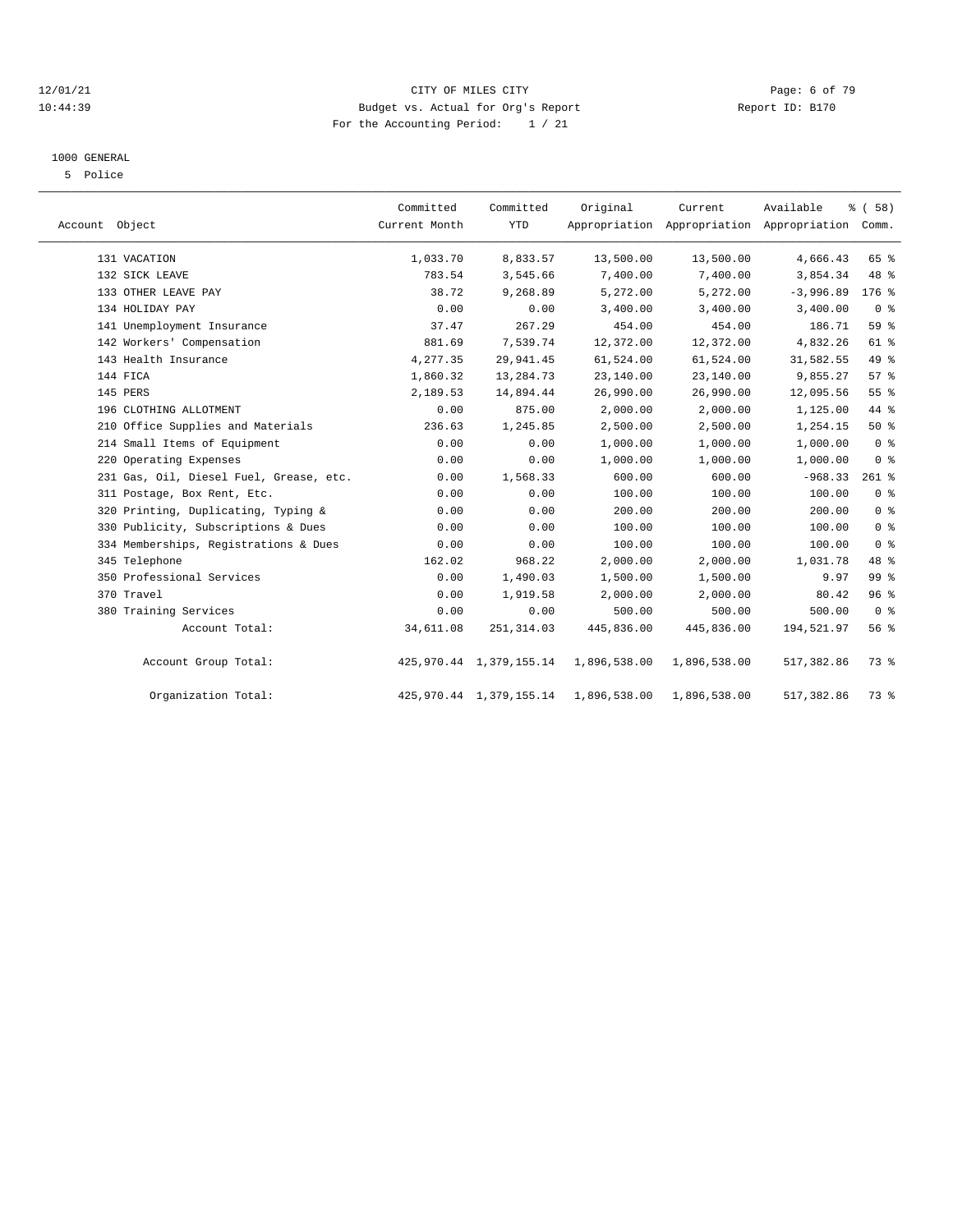#### 12/01/21 CITY OF MILES CITY Page: 7 of 79 10:44:39 Budget vs. Actual for Org's Report Report ID: B170 For the Accounting Period: 1 / 21

# 1000 GENERAL

6 Police Judge

| Account Object                        | Committed<br>Current Month | Committed<br><b>YTD</b> | Original   | Current    | Available<br>Appropriation Appropriation Appropriation Comm. | % (58)           |
|---------------------------------------|----------------------------|-------------------------|------------|------------|--------------------------------------------------------------|------------------|
| 410000 GENERAL GOVERNMENTGASB68       |                            |                         |            |            |                                                              |                  |
| 410300 Judicial Services(06)          |                            |                         |            |            |                                                              |                  |
| 111 Salaries and Wages - Permanent    | 6,908.95                   | 48,594.70               | 82,296.00  | 82,296.00  | 33,701.30                                                    | 59 %             |
| 131 VACATION                          | 313.19                     | 1,434.31                | 4,000.00   | 4,000.00   | 2,565.69                                                     | 36%              |
| 132 SICK LEAVE                        | 336.49                     | 1,303.64                | 3,500.00   | 3,500.00   | 2,196.36                                                     | 37 <sup>8</sup>  |
| 141 Unemployment Insurance            | 8.59                       | 58.29                   | 102.00     | 102.00     | 43.71                                                        | 57%              |
| 142 Workers' Compensation             | 62.42                      | 479.44                  | 1,201.00   | 1,201.00   | 721.56                                                       | $40*$            |
| 143 Health Insurance                  | 1,708.70                   | 12,815.25               | 20,508.00  | 20,508.00  | 7,692.75                                                     | 62 %             |
| 144 FICA                              | 578.22                     | 3,918.92                | 6,869.00   | 6,869.00   | 2,950.08                                                     | 57 <sup>8</sup>  |
| 145 PERS                              | 662.88                     | 4,501.85                | 7,875.00   | 7,875.00   | 3, 373. 15                                                   | 57%              |
| 196 CLOTHING ALLOTMENT                | 0.00                       | 300.00                  | 300.00     | 300.00     | 0.00                                                         | 100 %            |
| 210 Office Supplies and Materials     | 139.70                     | 1,251.37                | 2,300.00   | 2,300.00   | 1,048.63                                                     | 54%              |
| 220 Operating Expenses                | 0.00                       | 116.83                  | 0.00       | 0.00       | $-116.83$                                                    | $***$ $%$        |
| 311 Postage, Box Rent, Etc.           | 0.00                       | 485.10                  | 450.00     | 450.00     | $-35.10$                                                     | 108 <sup>8</sup> |
| 334 Memberships, Registrations & Dues | 0.00                       | 0.00                    | 450.00     | 450.00     | 450.00                                                       | 0 <sup>8</sup>   |
| 345 Telephone                         | 124.27                     | 719.70                  | 1,900.00   | 1,900.00   | 1,180.30                                                     | 38 %             |
| 347 Internet                          | 30.15                      | 180.90                  | 250.00     | 250.00     | 69.10                                                        | $72$ $%$         |
| 370 Travel                            | 0.00                       | 0.00                    | 2,000.00   | 2,000.00   | 2,000.00                                                     | 0 <sup>8</sup>   |
| 380 Training Services                 | 0.00                       | 0.00                    | 850.00     | 850.00     | 850.00                                                       | 0 <sup>8</sup>   |
| 382 Books                             | 0.00                       | 0.00                    | 300.00     | 300.00     | 300.00                                                       | 0 <sup>8</sup>   |
| 394 Jury and Witness Fees             | 0.00                       | 39.00                   | 500.00     | 500.00     | 461.00                                                       | 8 %              |
| Account Total:                        | 10,873.56                  | 76,199.30               | 135,651.00 | 135,651.00 | 59, 451.70                                                   | 56 %             |
| Account Group Total:                  | 10,873.56                  | 76,199.30               | 135,651.00 | 135,651.00 | 59, 451.70                                                   | 56%              |
| Organization Total:                   | 10,873.56                  | 76,199.30               | 135,651.00 | 135,651.00 | 59, 451.70                                                   | 56%              |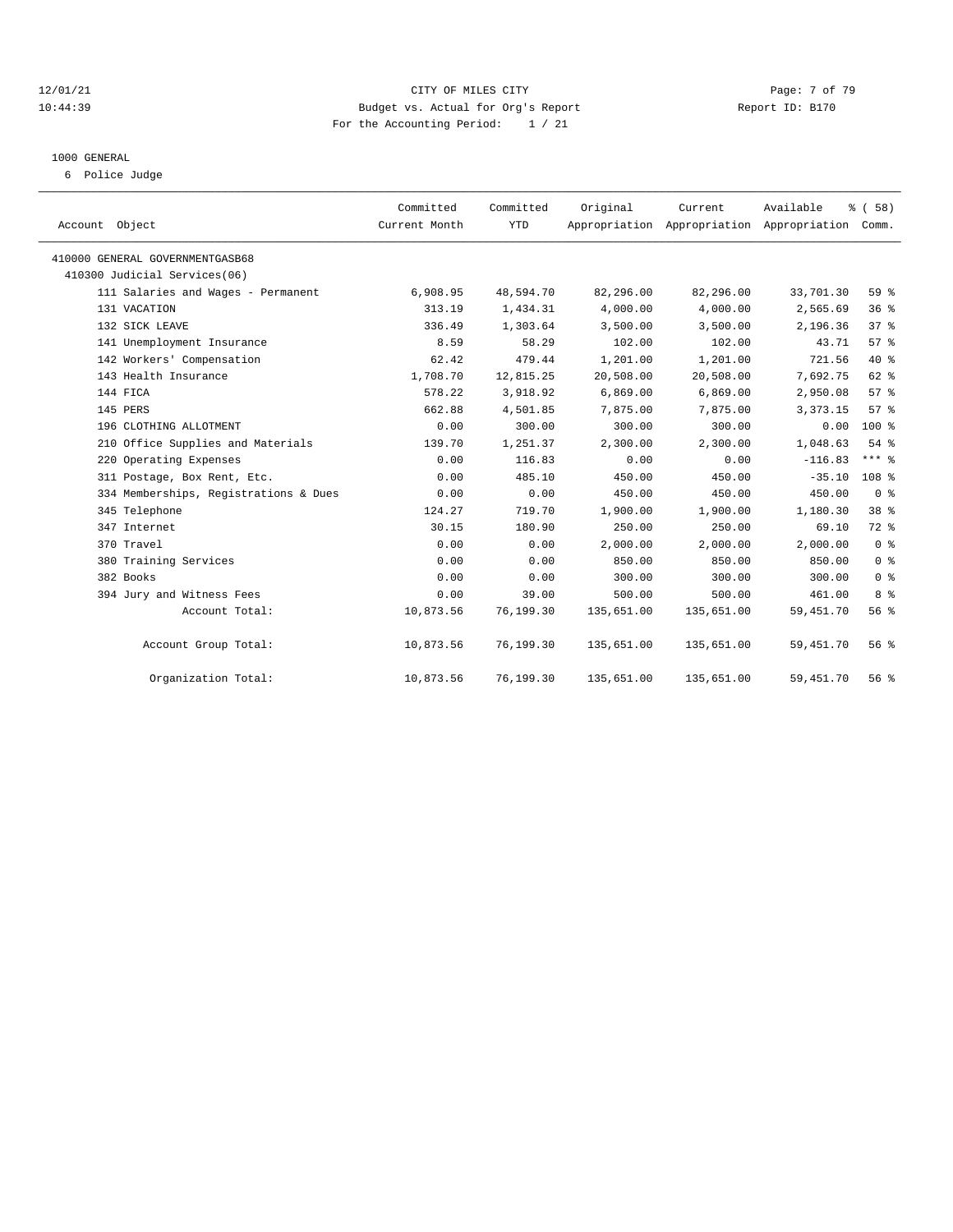#### 12/01/21 CITY OF MILES CITY Page: 8 of 79 10:44:39 Budget vs. Actual for Org's Report Report ID: B170 For the Accounting Period: 1 / 21

————————————————————————————————————————————————————————————————————————————————————————————————————————————————————————————————————

#### 1000 GENERAL

7 Fire

|                                         | Committed     | Committed  | Original     | Current      | Available                                       | 8 ( 58 )        |
|-----------------------------------------|---------------|------------|--------------|--------------|-------------------------------------------------|-----------------|
| Account Object                          | Current Month | YTD        |              |              | Appropriation Appropriation Appropriation Comm. |                 |
|                                         |               |            |              |              |                                                 |                 |
| 420000 PUBLIC SAFETY-GASB68             |               |            |              |              |                                                 |                 |
| 420460 Fire Suppression(07)             |               |            |              |              |                                                 |                 |
| 111 Salaries and Wages - Permanent      | 36,723.36     | 254,259.00 | 438,580.00   | 438,580.00   | 184,321.00                                      | 58 %            |
| 112 SALARIES AND WAGES - PART PAID      | 802.00        | 4,224.00   | 7,380.00     | 7,380.00     | 3,156.00                                        | 57%             |
| 121 OVERTIME-PERMANENT                  | 8,044.94      | 42,042.85  | 65,000.00    | 65,000.00    | 22,957.15                                       | 65 %            |
| 131 VACATION                            | 2,137.90      | 23,880.50  | 45,600.00    | 45,600.00    | 21,719.50                                       | $52$ $%$        |
| 132 SICK LEAVE                          | 0.00          | 14,149.58  | 25,700.00    | 25,700.00    | 11,550.42                                       | 55 %            |
| 133 OTHER LEAVE PAY                     | 0.00          | 4,095.73   | 9,578.00     | 9,578.00     | 5,482.27                                        | 43%             |
| 134 HOLIDAY PAY                         | 3,190.26      | 9,459.23   | 12,000.00    | 12,000.00    | 2,540.77                                        | 79 %            |
| 141 Unemployment Insurance              | 76.38         | 540.73     | 856.00       | 856.00       | 315.27                                          | 63%             |
| 142 Workers' Compensation               | 3,055.23      | 21,938.51  | 29,357.00    | 29,357.00    | 7,418.49                                        | 75 %            |
| 143 Health Insurance                    | 6,873.48      | 50,578.33  | 87,569.00    | 87,569.00    | 36,990.67                                       | 58 %            |
| 144 FICA                                | 785.10        | 5,473.52   | 8,274.00     | 8,274.00     | 2,800.48                                        | 66 %            |
| 147 Firemen's Pension                   | 5,774.75      | 41,732.06  | 69,819.00    | 69,819.00    | 28,086.94                                       | 60 %            |
| 149 Firemen's 457B Match                | 417.33        | 3,065.30   | 3,081.00     | 3,081.00     | 15.70                                           | 99 %            |
| 210 Office Supplies and Materials       | 543.50        | 2,127.01   | 12,000.00    | 12,000.00    | 9,872.99                                        | 18 %            |
| 211 Clothing Allotment                  | 0.00          | 3,089.80   | 9,600.00     | 9,600.00     | 6,510.20                                        | 328             |
| 214 Small Items of Equipment            | 0.00          | 2,961.74   | 15,000.00    | 15,000.00    | 12,038.26                                       | $20*$           |
| 217 Small Item Equ/Inspector            | 0.00          | 0.00       | 1,000.00     | 1,000.00     | 1,000.00                                        | 0 <sup>8</sup>  |
| 220 Operating Expenses                  | 0.00          | 3,308.68   | 11,000.00    | 11,000.00    | 7,691.32                                        | $30*$           |
| 223 Operating Exp/Inspector             | 0.00          | 1,172.73   | 2,440.00     | 2,440.00     | 1,267.27                                        | 48 %            |
| 226 Clothing and Uniforms               | 0.00          | 2,147.11   | 16,600.00    | 16,600.00    | 14,452.89                                       | $13*$           |
| 230 Repair and Maintenance Supplies     | 36.27         | 620.23     | 4,000.00     | 4,000.00     | 3,379.77                                        | 16 <sup>°</sup> |
| 231 Gas, Oil, Diesel Fuel, Grease, etc. | 454.74        | 3,550.83   | 12,000.00    | 12,000.00    | 8,449.17                                        | $30*$           |
| 241 Consumable Tools                    | 0.00          | 103.95     | 3,000.00     | 3,000.00     | 2,896.05                                        | 3%              |
| 311 Postage, Box Rent, Etc.             | 0.00          | 0.00       | 150.00       | 150.00       | 150.00                                          | 0 <sup>8</sup>  |
| 320 Printing, Duplicating, Typing &     | 0.00          | 0.00       | 750.00       | 750.00       | 750.00                                          | 0 <sup>8</sup>  |
| 330 Publicity, Subscriptions & Dues     | 0.00          | 0.00       | 300.00       | 300.00       | 300.00                                          | 0 <sup>8</sup>  |
| 334 Memberships, Registrations & Dues   | 0.00          | 1,385.00   | 2,000.00     | 2,000.00     | 615.00                                          | 69 %            |
| 341 Electric Utility Services           | 436.72        | 3,663.89   | 5,207.00     | 5,207.00     | 1,543.11                                        | 70 %            |
| 342 Water Utility Services              | 33.64         | 255.20     | 500.00       | 500.00       | 244.80                                          | 51 %            |
| 343 Sewer Utility Services              | 40.29         | 305.59     | 500.00       | 500.00       | 194.41                                          | 61 %            |
| 344 Gas Utility Service                 | 352.33        | 869.97     | 2,893.00     | 2,893.00     | 2,023.03                                        | $30*$           |
| 345 Telephone                           | 230.26        | 1,515.20   | 3,241.00     | 3,241.00     | 1,725.80                                        | 47 %            |
|                                         |               | 640.17     |              |              | 859.83                                          | 43%             |
| 346 Garbage Service                     | 0.00          |            | 1,500.00     | 1,500.00     |                                                 |                 |
| 347 Internet                            | 50.69         | 304.14     | 1,869.00     | 1,869.00     | 1,564.86                                        | 16 <sup>8</sup> |
| 350 Professional Services               | 65.35         | 1,571.23   | 20,000.00    | 20,000.00    | 18,428.77                                       | 8 %             |
| 360 Contr R & M                         | 204.35        | 5,569.10   | 13,568.00    | 13,568.00    | 7,998.90                                        | 41 %            |
| 364 R&M Vehicles - Fire/Amb             | 295.32        | 24,014.80  | 40,000.00    | 40,000.00    | 15,985.20                                       | 60%             |
| 370 Travel                              | 0.00          | 0.00       | 7,000.00     | 7,000.00     | 7,000.00                                        | 0 <sup>8</sup>  |
| 375 Travel/Inspector                    | 0.00          | 463.99     | 2,600.00     | 2,600.00     | 2,136.01                                        | 18 %            |
| 380 Training Services                   | 1,047.00      | 3,529.79   | 11,160.00    | 11,160.00    | 7,630.21                                        | 32%             |
| 382 Books                               | 0.00          | 342.07     | 2,500.00     | 2,500.00     | 2,157.93                                        | 14 %            |
| 400 BUILDING MATERIALS                  | 950.65        | 3,581.58   | 13,500.00    | 13,500.00    | 9,918.42                                        | 27%             |
| 511 Insurance on Buildings              | 0.00          | 1,578.81   | 1,579.00     | 1,579.00     | 0.19                                            | 100 %           |
| 512 Insurance on Vehicles & Equipment   | 0.00          | 5,170.38   | 5,171.00     | 5,171.00     | 0.62                                            | 100 %           |
| 940 Machinery & Equipment               | 0.00          | 0.00       | 10,000.00    | 10,000.00    | 10,000.00                                       | 0 <sup>8</sup>  |
| Account Total:                          | 72,621.84     | 549,282.33 | 1,035,422.00 | 1,035,422.00 | 486,139.67                                      | 53%             |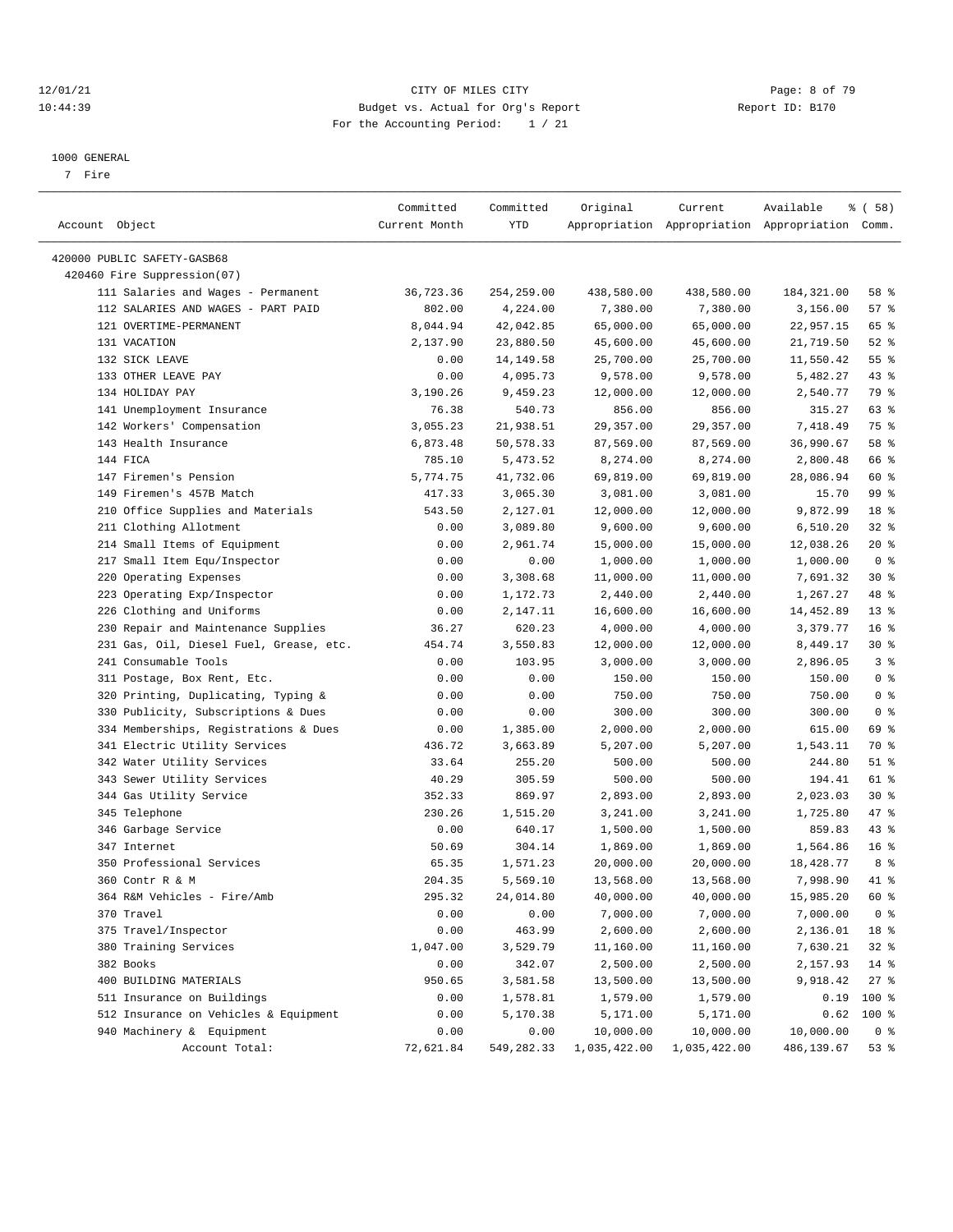#### 12/01/21 CITY OF MILES CITY Page: 9 of 79 10:44:39 Budget vs. Actual for Org's Report Report ID: B170 For the Accounting Period: 1 / 21

## 1000 GENERAL

7 Fire

| Object<br>Account                                         | Committed<br>Current Month | Committed<br>YTD | Original<br>Appropriation | Current<br>Appropriation | Available<br>Appropriation | 8 ( 58 )<br>Comm. |
|-----------------------------------------------------------|----------------------------|------------------|---------------------------|--------------------------|----------------------------|-------------------|
| Account Group Total:                                      | 72,621.84                  | 549,282.33       | 1,035,422.00              | 1,035,422.00             | 486,139.67                 | $53$ $%$          |
| 490000 DEBT SERVICE<br>490500 Other Debt Service Payments |                            |                  |                           |                          |                            |                   |
| 654 Training Center- Principal                            | 567.70                     | 4,005.42         | 6,938.00                  | 6,938.00                 | 2,932.58                   | 58 %              |
| 655 Training Center- Interest                             | 595.26                     | 4,135.30         | 7,018.00                  | 7,018.00                 | 2,882.70                   | 59 %              |
| Account Total:                                            | 1,162.96                   | 8,140.72         | 13,956.00                 | 13,956.00                | 5,815.28                   | 58 %              |
| Account Group Total:                                      | 1,162.96                   | 8,140.72         | 13,956.00                 | 13,956.00                | 5,815.28                   | 58 %              |
| Organization Total:                                       | 73,784.80                  | 557, 423, 05     | 1,049,378.00              | 1,049,378.00             | 491,954.95                 | 53%               |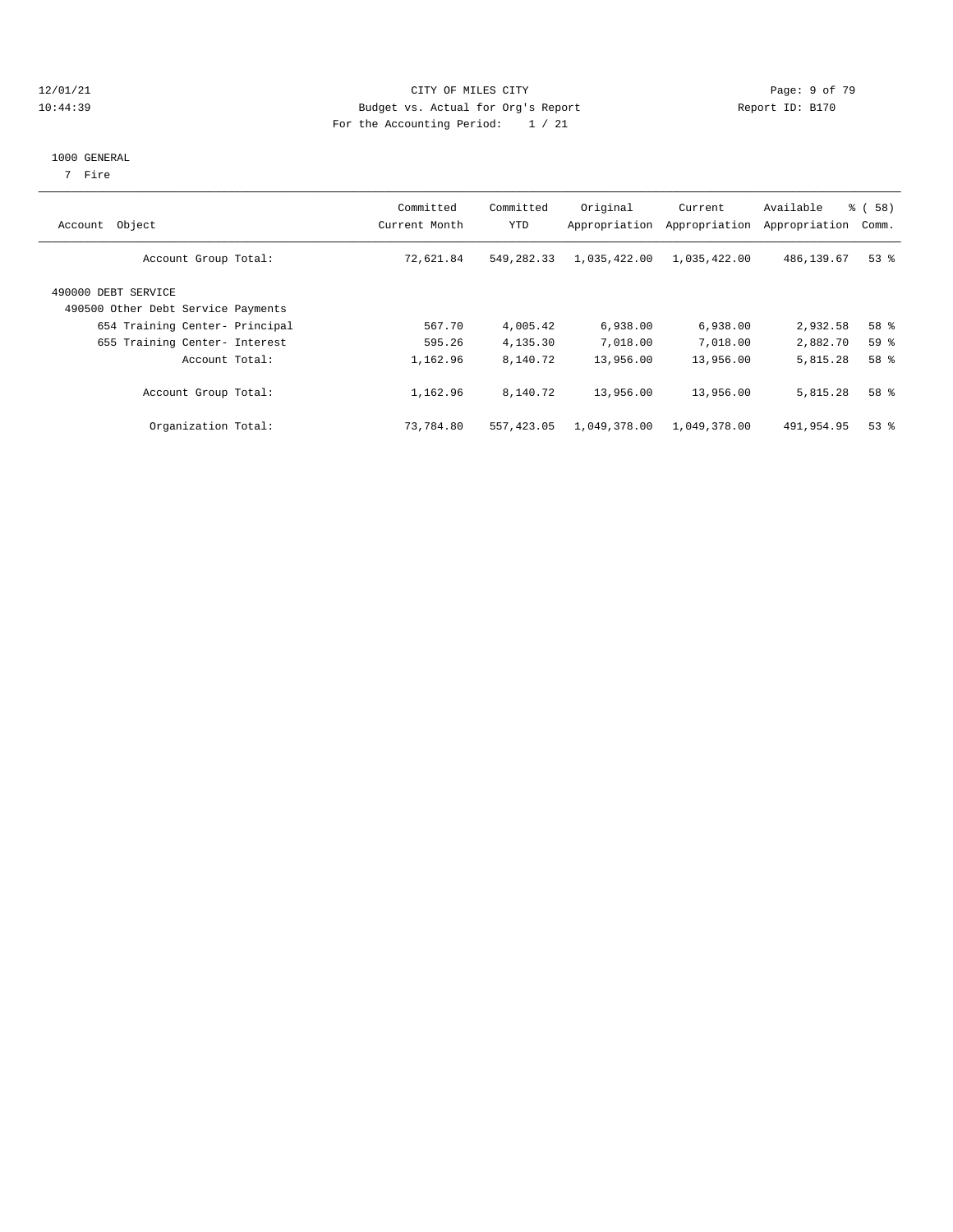#### 12/01/21 **Page: 10 of 79** CITY OF MILES CITY **CITY** Page: 10 of 79 10:44:39 Budget vs. Actual for Org's Report Report ID: B170 For the Accounting Period: 1 / 21

#### 1000 GENERAL

8 City Hall Maintenance

|                                     | Committed     | Committed  | Original  | Current                                   | Available    | % (58)          |  |
|-------------------------------------|---------------|------------|-----------|-------------------------------------------|--------------|-----------------|--|
| Account Object                      | Current Month | <b>YTD</b> |           | Appropriation Appropriation Appropriation |              | Comm.           |  |
|                                     |               |            |           |                                           |              |                 |  |
| 410000 GENERAL GOVERNMENTGASB68     |               |            |           |                                           |              |                 |  |
| 411230 City Hall                    |               |            |           |                                           |              |                 |  |
| 214 Small Items of Equipment        | 0.00          | 0.00       | 400.00    | 400.00                                    | 400.00       | 0 <sup>8</sup>  |  |
| 220 Operating Expenses              | 0.00          | 3,267.08   | 2,000.00  | 2,000.00                                  | $-1, 267.08$ | $163$ $%$       |  |
| 230 Repair and Maintenance Supplies | 35.99         | 35.99      | 2,000.00  | 2,000.00                                  | 1,964.01     | 2 <sup>8</sup>  |  |
| 341 Electric Utility Services       | 284.01        | 2,903.18   | 6,000.00  | 6,000.00                                  | 3,096.82     | 48 %            |  |
| 342 Water Utility Services          | 59.01         | 410.81     | 750.00    | 750.00                                    | 339.19       | 55%             |  |
| 343 Sewer Utility Services          | 70.68         | 492.00     | 800.00    | 800.00                                    | 308.00       | 62 %            |  |
| 344 Gas Utility Service             | 392.02        | 1,120.86   | 2,600.00  | 2,600.00                                  | 1,479.14     | 43%             |  |
| 346 Garbage Service                 | 0.00          | 47.41      | 250.00    | 250.00                                    | 202.59       | 19 <sup>°</sup> |  |
| 360 Contr R & M                     | 2,669.39      | 10,692.82  | 9,000.00  | 9,000.00                                  | $-1,692.82$  | $119*$          |  |
| 511 Insurance on Buildings          | 0.00          | 3,360.00   | 3,360.00  | 3,360.00                                  | 0.00         | 100 %           |  |
| Account Total:                      | 3,511.10      | 22,330.15  | 27,160.00 | 27,160.00                                 | 4,829.85     | 82 %            |  |
|                                     |               |            |           |                                           |              |                 |  |
| Account Group Total:                | 3,511.10      | 22,330.15  | 27,160.00 | 27,160.00                                 | 4,829.85     | $82*$           |  |
|                                     |               |            |           |                                           |              |                 |  |
| Organization Total:                 | 3,511.10      | 22,330.15  | 27,160.00 | 27,160.00                                 | 4,829.85     | $82*$           |  |
|                                     |               |            |           |                                           |              |                 |  |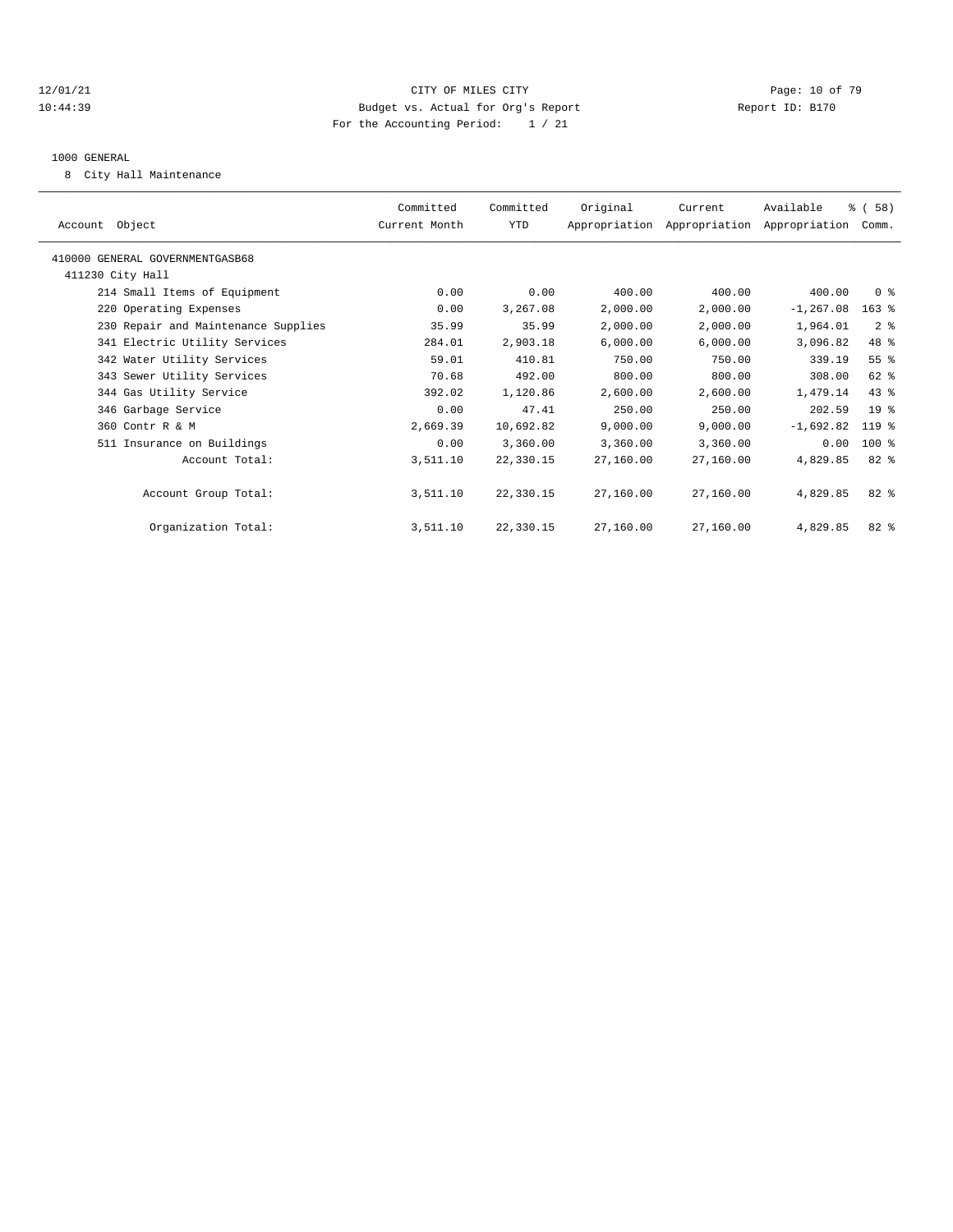#### 12/01/21 **Page: 11 of 79** CITY OF MILES CITY **CITY** Page: 11 of 79 10:44:39 Budget vs. Actual for Org's Report Report ID: B170 For the Accounting Period: 1 / 21

#### 1000 GENERAL

9 Treasurer

| Object<br>Account                  | Committed<br>Current Month | Committed<br><b>YTD</b> | Original  | Current<br>Appropriation Appropriation | Available<br>Appropriation | % (58)<br>Comm.     |  |
|------------------------------------|----------------------------|-------------------------|-----------|----------------------------------------|----------------------------|---------------------|--|
| 410000 GENERAL GOVERNMENTGASB68    |                            |                         |           |                                        |                            |                     |  |
| 410540 City Treasurer(09)          |                            |                         |           |                                        |                            |                     |  |
| 111 Salaries and Wages - Permanent | 1,833.34                   | 12,833.38               | 21,996.00 | 21,996.00                              | 9,162.62                   | 58 %                |  |
| 142 Workers' Compensation          | 10.05                      | 51.69                   | 83.00     | 83.00                                  | 31.31                      | 62 %                |  |
| 144 FICA                           | 140.24                     | 981.68                  | 1,683.00  | 1,683.00                               | 701.32                     | 58 %                |  |
| 145 PERS                           | 160.78                     | 1,125.46                | 1,929.00  | 1,929.00                               | 803.54                     | 58 %                |  |
| 214 Small Items of Equipment       | 0.00                       | 199.99                  | 0.00      | 0.00                                   | $-199.99$                  | $***$ $\frac{6}{5}$ |  |
| 345 Telephone                      | 24.77                      | 144.72                  | 50.00     | 50.00                                  | $-94.72$                   | 289 %               |  |
| 350 Professional Services          | 0.00                       | 122.00                  | 550.00    | 550.00                                 | 428.00                     | $22$ $%$            |  |
| 360 Contr R & M                    | 0.00                       | 382.96                  | 1,000.00  | 1,000.00                               | 617.04                     | 38 <sup>8</sup>     |  |
| Account Total:                     | 2,169.18                   | 15,841.88               | 27,291.00 | 27,291.00                              | 11,449.12                  | 58 %                |  |
| Account Group Total:               | 2,169.18                   | 15,841.88               | 27,291.00 | 27,291.00                              | 11,449.12                  | 58 %                |  |
| Organization Total:                | 2,169.18                   | 15,841.88               | 27,291.00 | 27,291.00                              | 11,449.12                  | 58 %                |  |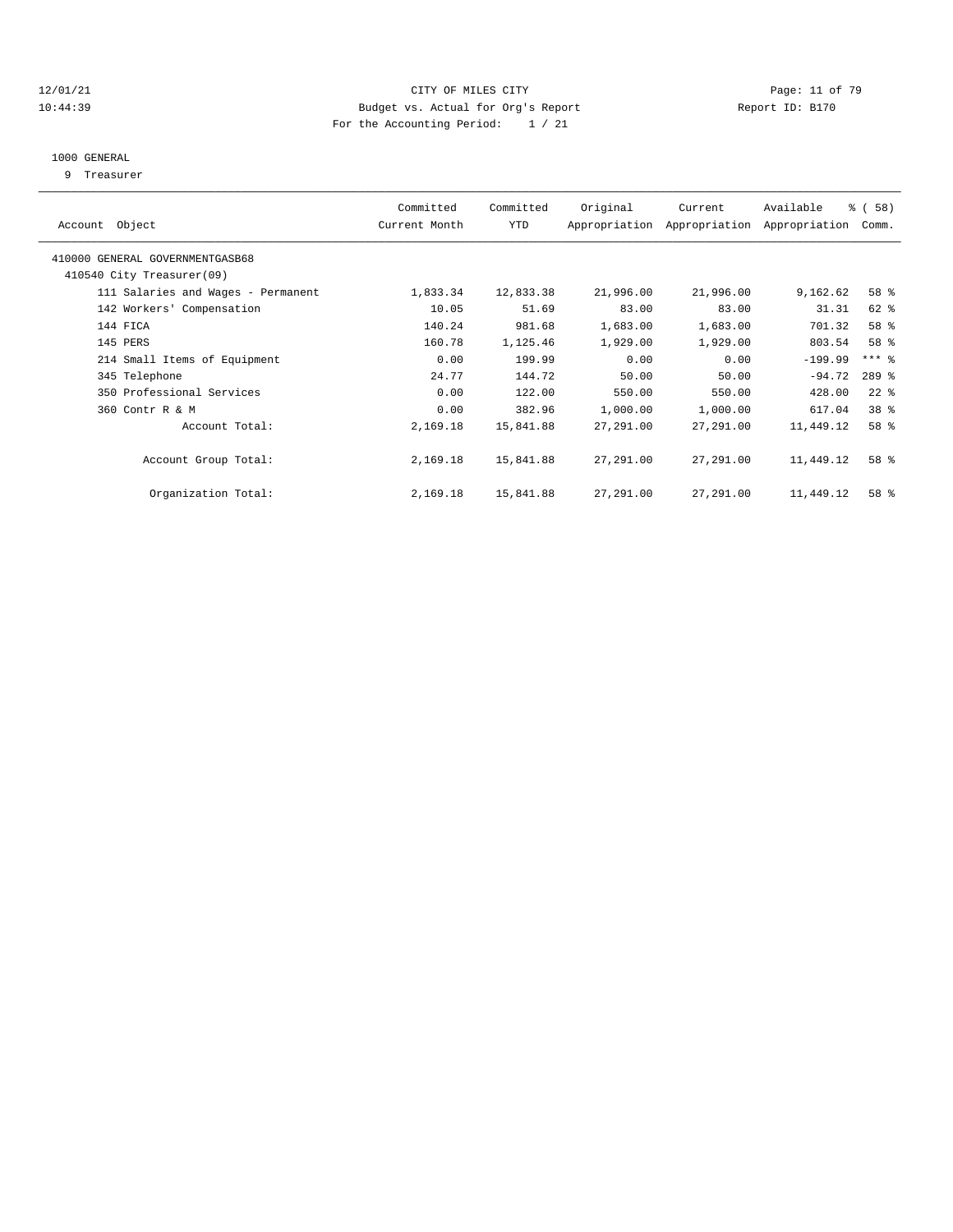#### 12/01/21 **Page: 12 of 79** CITY OF MILES CITY **CITY** Page: 12 of 79 10:44:39 Budget vs. Actual for Org's Report Changer Report ID: B170 For the Accounting Period: 1 / 21

#### 1000 GENERAL

11 Historic Preservation

| Account Object                                                          | Committed<br>Current Month | Committed<br>YTD | Original<br>Appropriation | Current<br>Appropriation | Available<br>Appropriation | 58)<br>ී (<br>Comm. |
|-------------------------------------------------------------------------|----------------------------|------------------|---------------------------|--------------------------|----------------------------|---------------------|
| 520000 OTHER FINANCING USES<br>521000 Interfund Operating Transfers Out |                            |                  |                           |                          |                            |                     |
| 820 Transfers to Other Funds                                            | 0.00                       | 3.000.00         | 3.000.00                  | 3,000.00                 | 0.00                       | $100*$              |
| Account Total:                                                          | 0.00                       | 3.000.00         | 3,000.00                  | 3,000.00                 |                            | $0.00$ 100 %        |
| Account Group Total:                                                    | 0.00                       | 3,000.00         | 3,000.00                  | 3,000.00                 | 0.00                       | $100$ %             |
| Organization Total:                                                     | 0.00                       | 3.000.00         | 3.000.00                  | 3,000.00                 | 0.00                       | $100$ %             |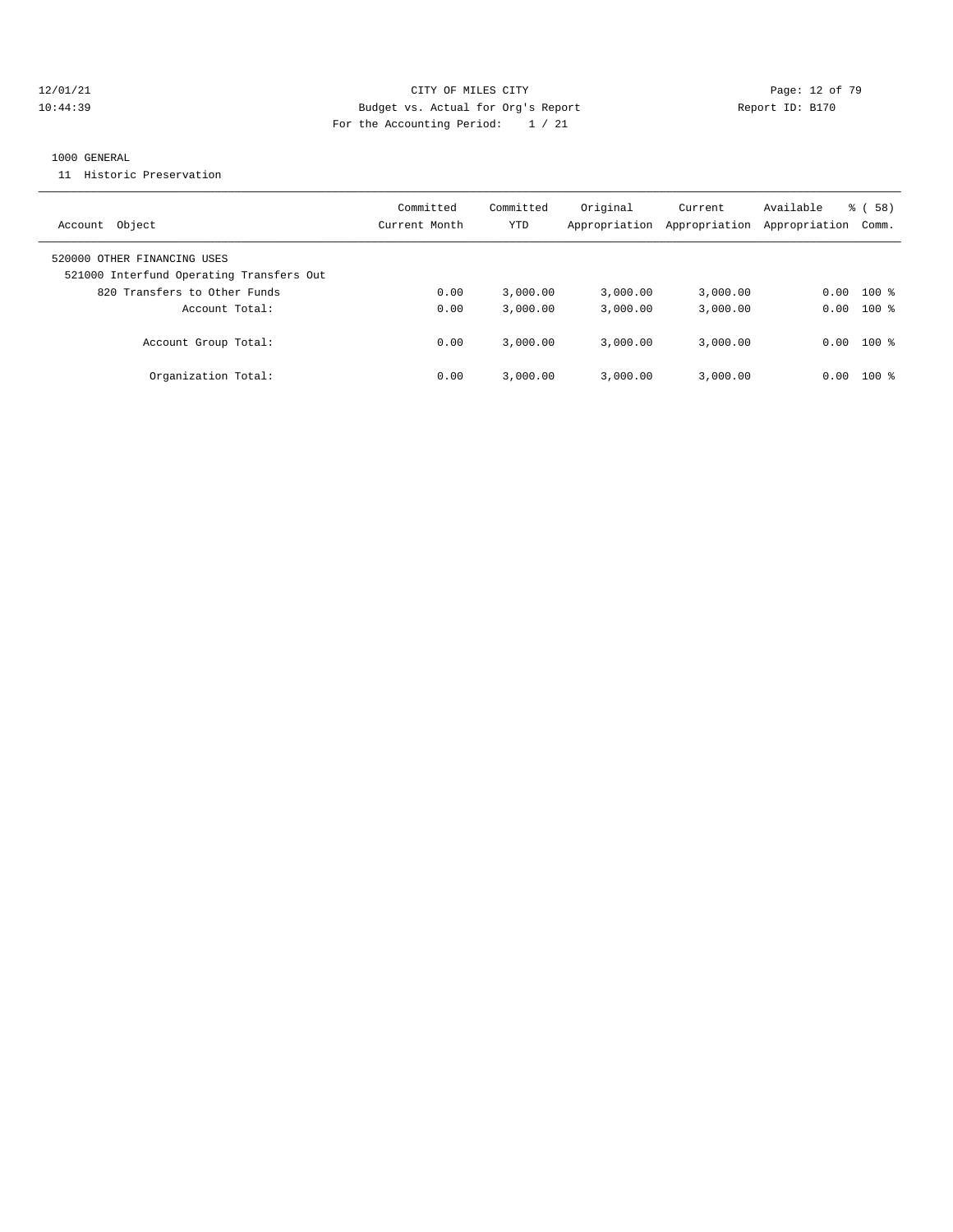#### 12/01/21 **Page: 13 of 79** CITY OF MILES CITY **CITY Page: 13 of 79** 10:44:39 Budget vs. Actual for Org's Report Report ID: B170 For the Accounting Period: 1 / 21

————————————————————————————————————————————————————————————————————————————————————————————————————————————————————————————————————

#### 1000 GENERAL

13 Park

|                                                                                  | Committed          | Committed            | Original             | Current              | Available                                       | % ( 58 )                 |
|----------------------------------------------------------------------------------|--------------------|----------------------|----------------------|----------------------|-------------------------------------------------|--------------------------|
| Account Object                                                                   | Current Month      | <b>YTD</b>           |                      |                      | Appropriation Appropriation Appropriation Comm. |                          |
|                                                                                  |                    |                      |                      |                      |                                                 |                          |
| 460000 CULTURE AND RECREATION-GASB68                                             |                    |                      |                      |                      |                                                 |                          |
| 460433 Park Operations(13)                                                       |                    | 105,688.19           |                      |                      | 72, 227.81                                      |                          |
| 111 Salaries and Wages - Permanent<br>121 OVERTIME-PERMANENT                     | 15,565.90<br>63.36 |                      | 177,916.00           | 177,916.00           |                                                 | 59 %<br>$21$ %           |
| 131 VACATION                                                                     |                    | 1,471.56             | 7,000.00             | 7,000.00             | 5,528.44                                        | 74 %                     |
| 132 SICK LEAVE                                                                   | 1,157.79           | 8,955.37             | 12,100.00            | 12,100.00            | 3,144.63                                        | 68 %                     |
| 133 OTHER LEAVE PAY                                                              | 203.76<br>0.00     | 6,385.27<br>0.00     | 9,400.00<br>748.00   | 9,400.00<br>748.00   | 3,014.73<br>748.00                              | 0 <sup>8</sup>           |
| 134 HOLIDAY PAY                                                                  | 0.00               | 1,516.44             | 5,500.00             | 5,500.00             | 3,983.56                                        | $28$ %                   |
| 141 Unemployment Insurance                                                       | 25.51              | 187.49               | 323.00               | 323.00               | 135.51                                          | 58 %                     |
| 142 Workers' Compensation                                                        | 594.43             | 5,817.19             | 10,394.00            | 10,394.00            | 4,576.81                                        | 56 %                     |
| 143 Health Insurance                                                             | 3,581.19           | 25,068.37            | 42,964.00            | 42,964.00            | 17,895.63                                       | 58 %                     |
| 144 FICA                                                                         | 1,242.31           | 9,155.89             | 16,445.00            | 16,445.00            | 7,289.11                                        | 56%                      |
| 145 PERS                                                                         | 1,490.08           | 10,553.81            | 18,348.00            | 18,348.00            | 7,794.19                                        | 58 %                     |
| 196 CLOTHING ALLOTMENT                                                           | 0.00               | 928.50               | 1,000.00             | 1,000.00             | 71.50                                           | $93$ $%$                 |
| 210 Office Supplies and Materials                                                |                    | 260.88               | 350.00               | 350.00               | 89.12                                           | 75 %                     |
|                                                                                  | 0.00               |                      |                      |                      | $-1,745.86$                                     | 158 %                    |
| 214 Small Items of Equipment<br>220 Operating Expenses                           | 0.00<br>0.00       | 4,745.86<br>3,653.16 | 3,000.00<br>3,500.00 | 3,000.00<br>3,500.00 | $-153.16$                                       | $104$ %                  |
| 222 Chemicals, Lab & Med Supplies                                                | 0.00               | 2,046.69             |                      |                      | 2,953.31                                        | 41 %                     |
| 226 Clothing and Uniforms                                                        |                    | 558.96               | 5,000.00             | 5,000.00<br>850.00   | 291.04                                          | 66 %                     |
|                                                                                  | 0.00               | 6,103.55             | 850.00               |                      |                                                 | 41 %                     |
| 230 Repair and Maintenance Supplies                                              | 1,409.36<br>306.92 |                      | 15,000.00            | 15,000.00            | 8,896.45                                        | 55%                      |
| 231 Gas, Oil, Diesel Fuel, Grease, etc.<br>334 Memberships, Registrations & Dues | 0.00               | 4, 413.75<br>255.00  | 8,000.00<br>300.00   | 8,000.00<br>300.00   | 3,586.25<br>45.00                               | 85%                      |
|                                                                                  | 653.85             | 5,104.34             | 10,000.00            | 10,000.00            | 4,895.66                                        | $51$ %                   |
| 341 Electric Utility Services<br>342 Water Utility Services                      | 83.47              |                      | 17,000.00            |                      | 11,951.89                                       | $30*$                    |
|                                                                                  |                    | 5,048.11             |                      | 17,000.00            |                                                 | 56 %                     |
| 343 Sewer Utility Services                                                       | 46.38              | 960.01               | 1,700.00             | 1,700.00             | 739.99                                          | $40*$                    |
| 344 Gas Utility Service<br>345 Telephone                                         | 381.61<br>43.57    | 1,203.73<br>257.52   | 3,000.00<br>450.00   | 3,000.00<br>450.00   | 1,796.27<br>192.48                              | 57%                      |
| 346 Garbage Service                                                              | 0.00               | 237.06               | 800.00               | 800.00               | 562.94                                          | $30*$                    |
| 347 Internet                                                                     |                    | 160.92               |                      |                      | 289.08                                          | 36%                      |
|                                                                                  | 26.82              |                      | 450.00               | 450.00               |                                                 |                          |
| 350 Professional Services                                                        | 0.00               | 3,344.27             | 9,000.00             | 9,000.00             | 5,655.73                                        | 37%                      |
| 360 Contr R & M                                                                  | 1,081.03           | 1,540.59             | 8,000.00             | 8,000.00             | 6,459.41                                        | 19 <sup>°</sup><br>3%    |
| 363 R&M Vehicles/Equip/Labor-PW                                                  | 0.00               | 293.40               | 9,000.00             | 9,000.00             | 8,706.60                                        |                          |
| 370 Travel<br>380 Training Services                                              | 0.00               | 0.00                 | 600.00               | 600.00               | 600.00                                          | 0 <sup>8</sup>           |
|                                                                                  | 0.00               | 0.00                 | 400.00               | 400.00               | 400.00                                          | 0 <sup>8</sup><br>$100*$ |
| 511 Insurance on Buildings                                                       | 0.00               | 3,728.77             | 3,729.00             | 3,729.00             | 0.23                                            | $100*$                   |
| 512 Insurance on Vehicles & Equipment<br>940 Machinery & Equipment               | 0.00<br>1,888.68   | 630.00<br>3,593.10   | 630.00<br>3,177.00   | 630.00<br>3,177.00   | 0.00<br>$-416.10$                               | $113*$                   |
| Account Total:                                                                   |                    |                      |                      |                      | 182, 206.25                                     | 55%                      |
|                                                                                  | 29,846.02          | 223,867.75           | 406,074.00           | 406,074.00           |                                                 |                          |
| 460434 Fish, Wildlife Trailways                                                  |                    |                      |                      |                      |                                                 |                          |
| 222 Chemicals, Lab & Med Supplies                                                | 0.00               | 17.92                | 0.00                 | 0.00                 | $-17.92$                                        | $***$ 2                  |
| 230 Repair and Maintenance Supplies                                              | 0.00               | 412.07               | 0.00                 | 0.00                 | $-412.07$                                       | *** 응                    |
| 363 R&M Vehicles/Equip/Labor-PW                                                  | 0.00               | 99.55                | 0.00                 | 0.00                 | $-99.55$                                        | *** 응                    |
| Account Total:                                                                   | 0.00               | 529.54               | 0.00                 | 0.00                 | $-529.54$                                       | $***$ $\frac{6}{6}$      |
|                                                                                  |                    |                      |                      |                      |                                                 |                          |
| 460439 Riverside Park Tennis Court Project                                       |                    |                      |                      |                      |                                                 |                          |
| 230 Repair and Maintenance Supplies                                              | 0.00               | 0.00                 | 200.00               | 200.00               | 200.00                                          | 0 <sup>8</sup>           |
| Account Total:                                                                   | 0.00               | 0.00                 | 200.00               | 200.00               | 200.00                                          | 0 <sup>8</sup>           |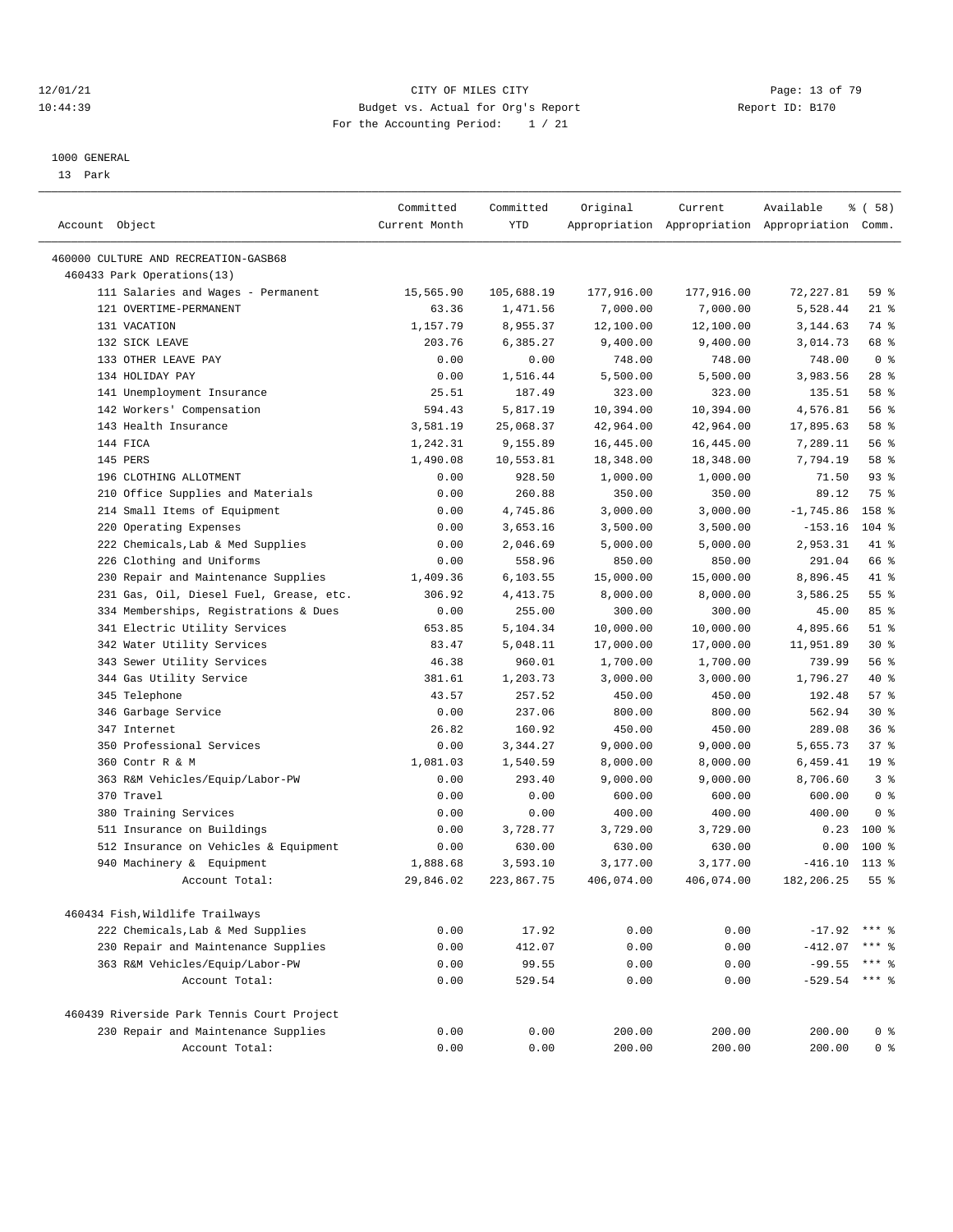#### 12/01/21 **Page: 14 of 79** CITY OF MILES CITY **CITY** Page: 14 of 79 10:44:39 Budget vs. Actual for Org's Report Report ID: B170 For the Accounting Period: 1 / 21

#### 1000 GENERAL

13 Park

| Account Object       | Committed<br>Current Month | Committed<br>YTD | Original   | Current    | Available<br>Appropriation Appropriation Appropriation Comm. | 8 ( 58 ) |
|----------------------|----------------------------|------------------|------------|------------|--------------------------------------------------------------|----------|
| Account Group Total: | 29,846.02                  | 224,397.29       | 406,274.00 | 406,274.00 | 181,876.71                                                   | 55 %     |
| Organization Total:  | 29,846.02                  | 224,397.29       | 406,274.00 | 406,274.00 | 181,876.71                                                   | 55 %     |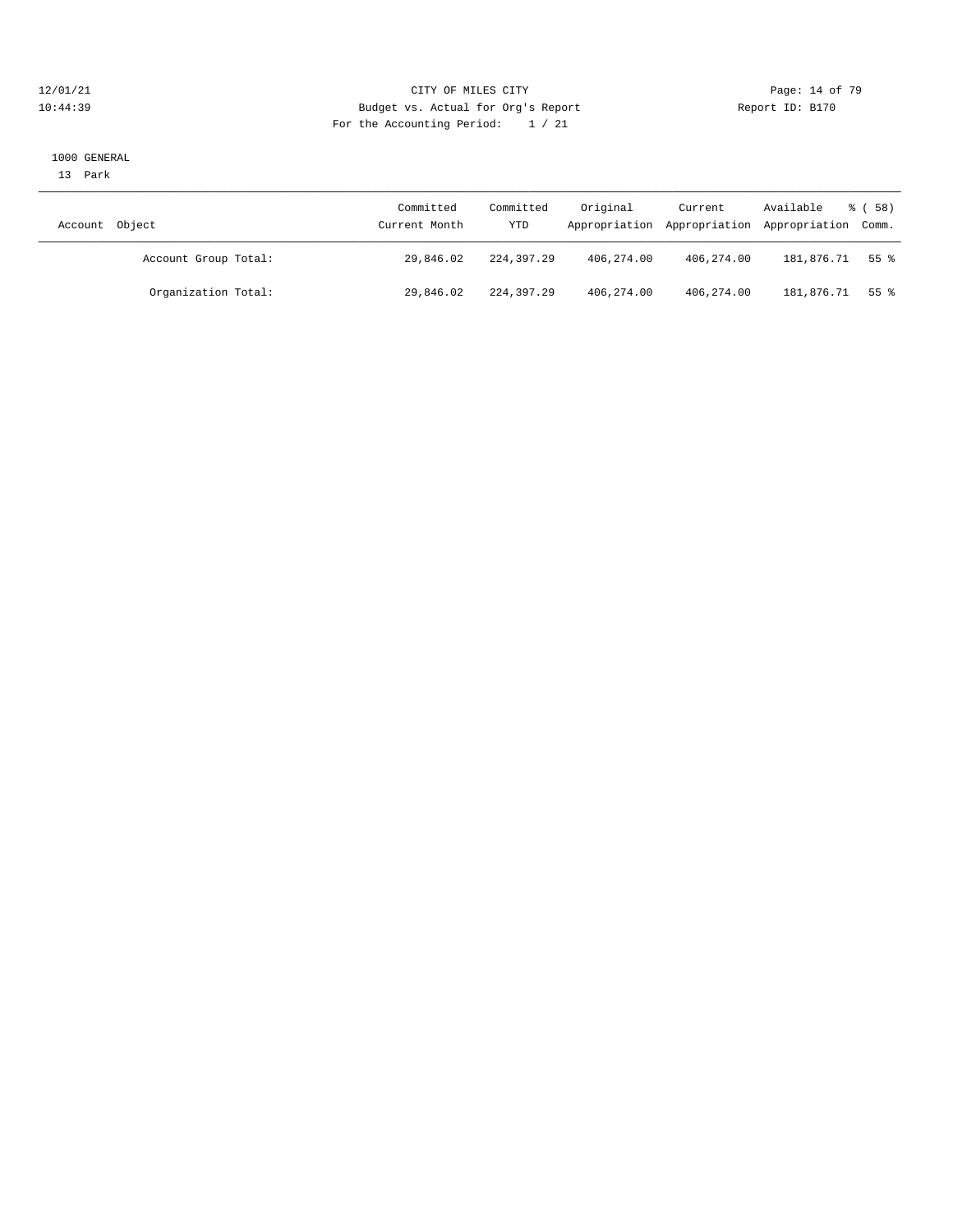#### 12/01/21 **Page: 15 of 79** CITY OF MILES CITY **CITY** Page: 15 of 79 10:44:39 Budget vs. Actual for Org's Report Report ID: B170 For the Accounting Period: 1 / 21

### 1000 GENERAL

14 Swim Pool

| Account Object                       | Committed<br>Current Month | Committed<br><b>YTD</b> | Original  | Current   | Available<br>Appropriation Appropriation Appropriation Comm. | % (58)         |
|--------------------------------------|----------------------------|-------------------------|-----------|-----------|--------------------------------------------------------------|----------------|
| 460000 CULTURE AND RECREATION-GASB68 |                            |                         |           |           |                                                              |                |
| 460445 Swimming Pool                 |                            |                         |           |           |                                                              |                |
| 111 Salaries and Wages - Permanent   | 0.00                       | 28,730.08               | 46,224.00 | 46,224.00 | 17,493.92                                                    | 62 %           |
| 121 OVERTIME-PERMANENT               | 0.00                       | 799.17                  | 500.00    | 500.00    | $-299.17$                                                    | $160*$         |
| 141 Unemployment Insurance           | 0.00                       | 44.30                   | 70.00     | 70.00     | 25.70                                                        | 63 %           |
| 142 Workers' Compensation            | 0.00                       | 1,518.63                | 2,399.00  | 2,399.00  | 880.37                                                       | 63%            |
| 144 FICA                             | 0.00                       | 2,259.05                | 3,536.00  | 3,536.00  | 1,276.95                                                     | 64 %           |
| 145 PERS                             | 0.00                       | 444.80                  | 1,029.00  | 1,029.00  | 584.20                                                       | 43%            |
| 214 Small Items of Equipment         | 0.00                       | 648.18                  | 300.00    | 300.00    | $-348.18$                                                    | $216$ %        |
| 220 Operating Expenses               | 0.00                       | 0.00                    | 1,000.00  | 1,000.00  | 1,000.00                                                     | 0 <sup>8</sup> |
| 222 Chemicals, Lab & Med Supplies    | 0.00                       | 940.00                  | 3,500.00  | 3,500.00  | 2,560.00                                                     | $27$ $%$       |
| 226 Clothing and Uniforms            | 0.00                       | 0.00                    | 550.00    | 550.00    | 550.00                                                       | 0 <sup>8</sup> |
| 230 Repair and Maintenance Supplies  | 0.00                       | 0.00                    | 500.00    | 500.00    | 500.00                                                       | 0 <sup>8</sup> |
| 341 Electric Utility Services        | 100.31                     | 1,295.60                | 1,700.00  | 1,700.00  | 404.40                                                       | 76 %           |
| 342 Water Utility Services           | 0.00                       | 162.07                  | 300.00    | 300.00    | 137.93                                                       | 54%            |
| 343 Sewer Utility Services           | 0.00                       | 184.62                  | 200.00    | 200.00    | 15.38                                                        | 92%            |
| 345 Telephone                        | 0.00                       | 118.78                  | 150.00    | 150.00    | 31.22                                                        | 79 %           |
| 350 Professional Services            | 0.00                       | 0.00                    | 250.00    | 250.00    | 250.00                                                       | 0 <sup>8</sup> |
| 360 Contr R & M                      | 0.00                       | 0.00                    | 200.00    | 200.00    | 200.00                                                       | 0 <sup>8</sup> |
| 363 R&M Vehicles/Equip/Labor-PW      | 3,944.09                   | 3,944.09                | 300.00    | 300.00    | $-3,644.09$                                                  | $***$ $%$      |
| 380 Training Services                | 0.00                       | 840.00                  | 1,000.00  | 1,000.00  | 160.00                                                       | 84 %           |
| 540 Special Assessments              | 0.00                       | 1,362.50                | 700.00    | 700.00    | $-662.50$                                                    | 195 %          |
| Account Total:                       | 4,044.40                   | 43,291.87               | 64,408.00 | 64,408.00 | 21, 116.13                                                   | 67 %           |
| Account Group Total:                 | 4,044.40                   | 43,291.87               | 64,408.00 | 64,408.00 | 21, 116.13                                                   | 67%            |
| Organization Total:                  | 4,044.40                   | 43, 291.87              | 64,408.00 | 64,408.00 | 21, 116.13                                                   | 67%            |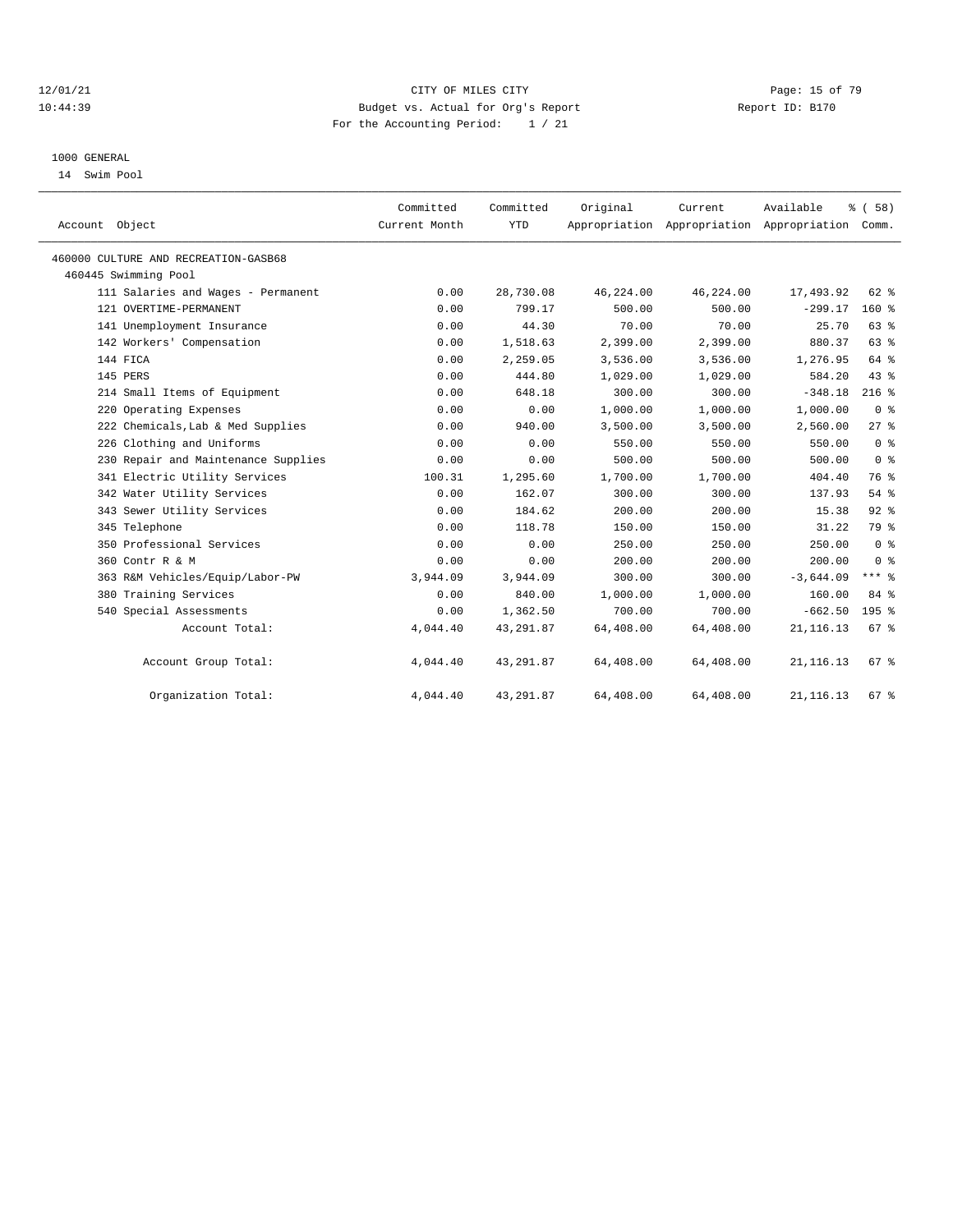#### 12/01/21 **Page: 16 of 79** CITY OF MILES CITY **CITY** Page: 16 of 79 10:44:39 Budget vs. Actual for Org's Report Report ID: B170 For the Accounting Period: 1 / 21

## 1000 GENERAL 16 Library

| Object<br>Account                                                       | Committed<br>Current Month | Committed<br>YTD | Original<br>Appropriation | Current<br>Appropriation | Available<br>Appropriation Comm. | 8 ( 58 )        |
|-------------------------------------------------------------------------|----------------------------|------------------|---------------------------|--------------------------|----------------------------------|-----------------|
| 520000 OTHER FINANCING USES<br>521000 Interfund Operating Transfers Out |                            |                  |                           |                          |                                  |                 |
| 820 Transfers to Other Funds                                            | 25,829.58                  | 180,807.06       | 309,955.00                | 309,955.00               | 129,147.94                       | 58 %            |
| Account Total:                                                          | 25,829.58                  | 180,807.06       | 309,955.00                | 309,955.00               | 129, 147.94                      | 58 %            |
| Account Group Total:                                                    | 25,829.58                  | 180,807.06       | 309,955.00                | 309,955.00               | 129, 147.94                      | 58 %            |
| Organization Total:                                                     | 25,829.58                  | 180,807.06       | 309,955.00                | 309,955.00               | 129, 147.94                      | 58 <sup>8</sup> |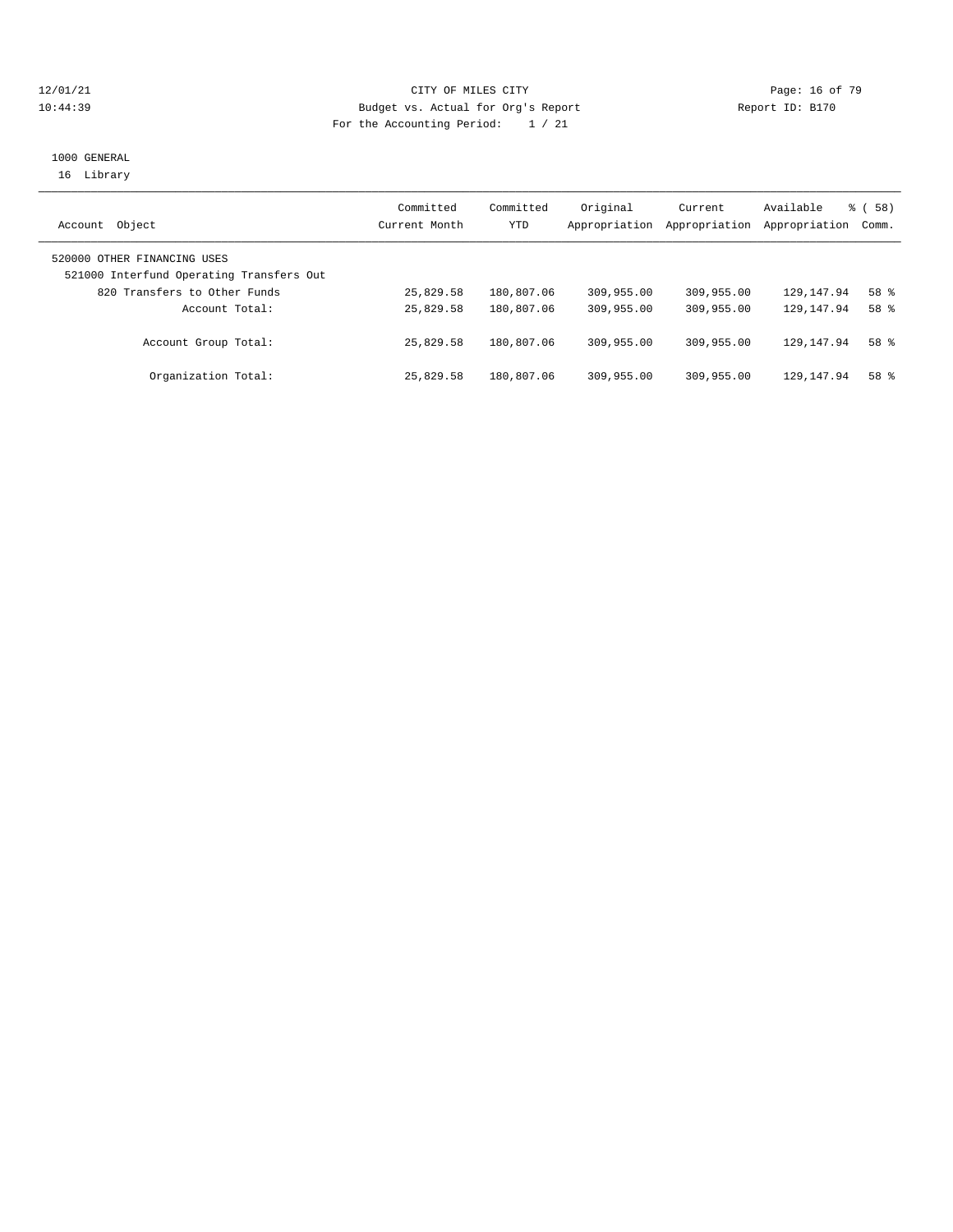#### 12/01/21 **Page: 17 of 79** CITY OF MILES CITY **CITY Page: 17 of 79** 10:44:39 Budget vs. Actual for Org's Report Report ID: B170 For the Accounting Period: 1 / 21

### 1000 GENERAL

21 Animal Control

|                |                                          | Committed     | Committed  | Original  | Current   | Available                                       | <sub>ර</sub> ි (58) |
|----------------|------------------------------------------|---------------|------------|-----------|-----------|-------------------------------------------------|---------------------|
| Account Object |                                          | Current Month | YTD        |           |           | Appropriation Appropriation Appropriation Comm. |                     |
|                | 440000 PUBLIC HEALTH-GASB68              |               |            |           |           |                                                 |                     |
|                | 440600 Animal Control Services (21)      |               |            |           |           |                                                 |                     |
|                | 111 Salaries and Wages - Permanent       | 3,416.58      | 23, 238.90 | 45,056.00 | 45,056.00 | 21,817.10                                       | $52$ $%$            |
|                | 121 OVERTIME-PERMANENT                   | 0.00          | 0.00       | 500.00    | 500.00    | 500.00                                          | 0 <sup>8</sup>      |
|                | 131 VACATION                             | 194.94        | 1,980.18   | 1,500.00  | 1,500.00  | $-480.18$                                       | 132 %               |
|                | 132 SICK LEAVE                           | 0.00          | 0.00       | 700.00    | 700.00    | 700.00                                          | 0 <sup>8</sup>      |
|                | 133 OTHER LEAVE PAY                      | 0.00          | 164.16     | 500.00    | 500.00    | 335.84                                          | 338                 |
|                | 134 HOLIDAY PAY                          | 0.00          | 0.00       | 300.00    | 300.00    | 300.00                                          | 0 <sup>8</sup>      |
|                | 141 Unemployment Insurance               | 5.41          | 38.72      | 73.00     | 73.00     | 34.28                                           | 53%                 |
|                | 142 Workers' Compensation                | 141.08        | 1,140.19   | 2,452.00  | 2,452.00  | 1,311.81                                        | 47.8                |
|                | 143 Health Insurance                     | 854.70        | 5,982.90   | 10,254.00 | 10,254.00 | 4,271.10                                        | 58 %                |
|                | 144 FICA                                 | 276.28        | 1,975.09   | 3,715.00  | 3,715.00  | 1,739.91                                        | 53%                 |
|                | 145 PERS                                 | 316.73        | 2,226.15   | 3,622.00  | 3,622.00  | 1,395.85                                        | 61 %                |
|                | 196 CLOTHING ALLOTMENT                   | 0.00          | 435.00     | 807.00    | 807.00    | 372.00                                          | 54%                 |
|                | 210 Office Supplies and Materials        | 0.00          | 0.00       | 150.00    | 150.00    | 150.00                                          | 0 <sup>8</sup>      |
|                | 214 Small Items of Equipment             | 0.00          | 0.00       | 400.00    | 400.00    | 400.00                                          | 0 <sup>8</sup>      |
|                | 220 Operating Expenses                   | 10.97         | 771.85     | 1,200.00  | 1,200.00  | 428.15                                          | 64 %                |
|                | 230 Repair and Maintenance Supplies      | 0.00          | 0.00       | 250.00    | 250.00    | 250.00                                          | 0 <sup>8</sup>      |
|                | 231 Gas, Oil, Diesel Fuel, Grease, etc.  | 96.43         | 1,043.19   | 1,400.00  | 1,400.00  | 356.81                                          | 75 %                |
|                | 311 Postage, Box Rent, Etc.              | 1.20          | 104.25     | 80.00     | 80.00     | $-24.25$                                        | $130*$              |
|                | 320 Printing, Duplicating, Typing &      | 0.00          | 0.00       | 25.00     | 25.00     | 25.00                                           | 0 <sup>8</sup>      |
|                | 330 Publicity, Subscriptions & Dues      | 0.00          | 0.00       | 25.00     | 25.00     | 25.00                                           | 0 <sup>8</sup>      |
|                | 341 Electric Utility Services            | 42.74         | 484.71     | 529.00    | 529.00    | 44.29                                           | $92$ $%$            |
|                | 342 Water Utility Services               | 23.90         | 166.42     | 350.00    | 350.00    | 183.58                                          | 48 %                |
|                | 343 Sewer Utility Services               | 28.16         | 196.02     | 150.00    | 150.00    | $-46.02$                                        | $131*$              |
|                | 344 Gas Utility Service                  | 66.26         | 234.45     | 635.00    | 635.00    | 400.55                                          | 37%                 |
|                | 345 Telephone                            | 42.22         | 249.42     | 500.00    | 500.00    | 250.58                                          | 50%                 |
|                | 347 Internet                             | 44.95         | 269.70     | 560.00    | 560.00    | 290.30                                          | 48 %                |
|                | 350 Professional Services                | 0.00          | 2,946.31   | 3,000.00  | 3,000.00  | 53.69                                           | 98 %                |
|                | 366 R&M Vehicles - Police/Animal Control | 0.00          | 0.00       | 100.00    | 100.00    | 100.00                                          | 0 <sup>8</sup>      |
|                | 370 Travel                               | 0.00          | 0.00       | 200.00    | 200.00    | 200.00                                          | 0 <sup>8</sup>      |
|                | 380 Training Services                    | 0.00          | 0.00       | 100.00    | 100.00    | 100.00                                          | 0 <sup>8</sup>      |
|                | 511 Insurance on Buildings               | 0.00          | 97.54      | 98.00     | 98.00     | 0.46                                            | $100*$              |
|                | Account Total:                           | 5,562.55      | 43,745.15  | 79,231.00 | 79,231.00 | 35, 485.85                                      | 55 <sup>8</sup>     |
|                | Account Group Total:                     | 5,562.55      | 43,745.15  | 79,231.00 | 79,231.00 | 35, 485.85                                      | 55 <sup>8</sup>     |
|                | Organization Total:                      | 5,562.55      | 43,745.15  | 79,231.00 | 79,231.00 | 35, 485.85                                      | 55 <sup>8</sup>     |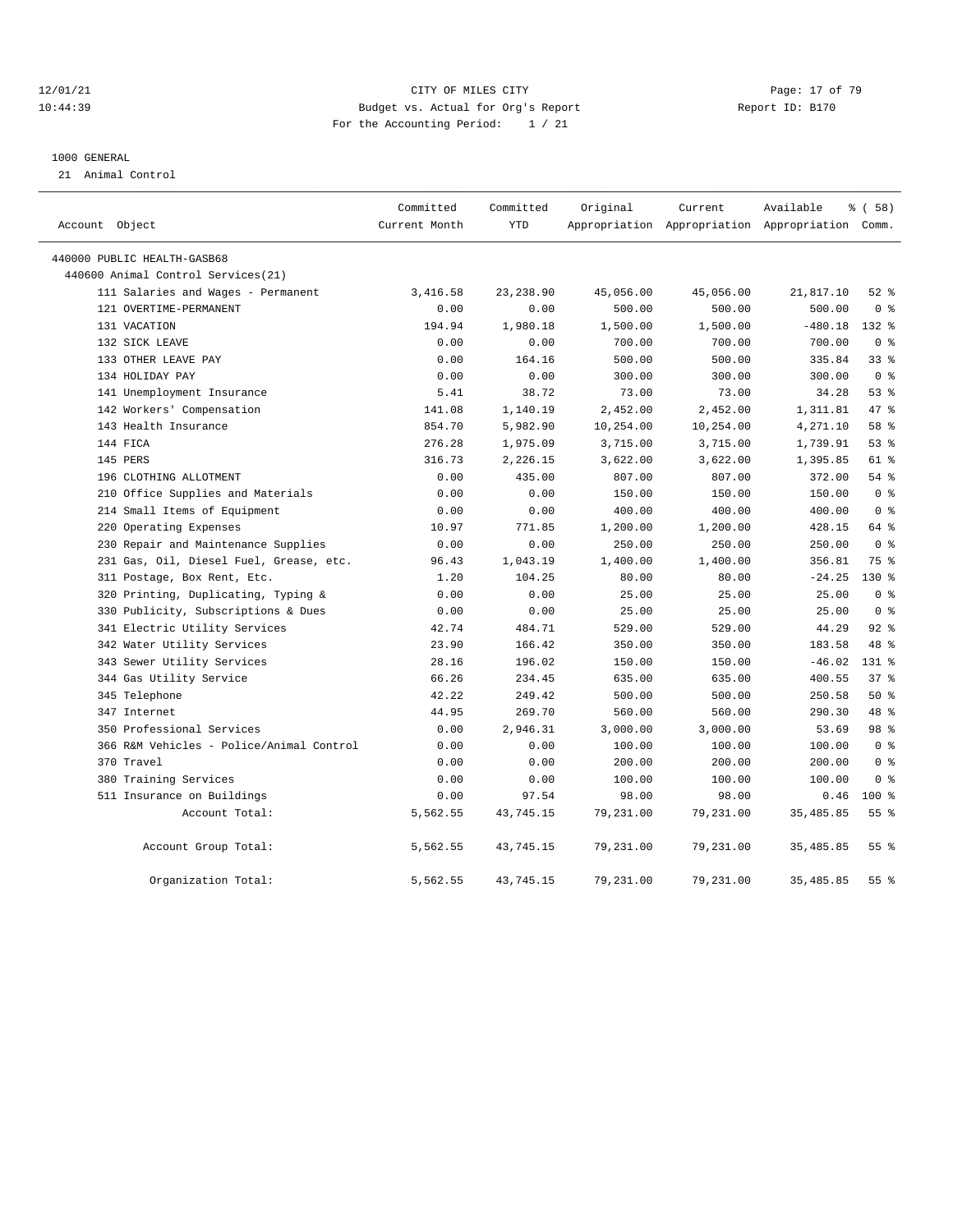#### 12/01/21 **Page: 18 of 79** CITY OF MILES CITY **CITY** Page: 18 of 79 10:44:39 Budget vs. Actual for Org's Report Report ID: B170 For the Accounting Period: 1 / 21

#### 1000 GENERAL

36 Planning & Community Services

| Account Object                            | Committed<br>Current Month | Committed<br><b>YTD</b> | Original  | Current<br>Appropriation Appropriation Appropriation Comm. | Available  | \$(58)             |
|-------------------------------------------|----------------------------|-------------------------|-----------|------------------------------------------------------------|------------|--------------------|
| 410000 GENERAL GOVERNMENTGASB68           |                            |                         |           |                                                            |            |                    |
| 411020 Community Services & Planning      |                            |                         |           |                                                            |            |                    |
| 111 Salaries and Wages - Permanent        | 829.59                     | 5,565.60                | 7,228.00  | 7,228.00                                                   | 1,662.40   | $77$ $\frac{6}{9}$ |
| 121 OVERTIME-PERMANENT                    | 0.00                       | 5.42                    | 200.00    | 200.00                                                     | 194.58     | 3 <sup>8</sup>     |
| 131 VACATION                              | 28.94                      | 277.09                  | 2,800.00  | 2,800.00                                                   | 2,522.91   | 10 <sup>8</sup>    |
| 132 SICK LEAVE                            | 63.96                      | 578.50                  | 1,300.00  | 1,300.00                                                   | 721.50     | 45%                |
| 133 OTHER LEAVE PAY                       | 6.94                       | 55.13                   | 424.00    | 424.00                                                     | 368.87     | $13*$              |
| 141 Unemployment Insurance                | 1.40                       | 9.71                    | 18.00     | 18.00                                                      | 8.29       | 54%                |
| 142 Workers' Compensation                 | 6.19                       | 41.53                   | 95.00     | 95.00                                                      | 53.47      | 44 %               |
| 143 Health Insurance                      | 230.68                     | 1,614.84                | 2,769.00  | 2,769.00                                                   | 1,154.16   | 58 %               |
| 144 FICA                                  | 71.16                      | 499.13                  | 914.00    | 914.00                                                     | 414.87     | 55 <sup>8</sup>    |
| 145 PERS                                  | 81.48                      | 568.39                  | 1,048.00  | 1,048.00                                                   | 479.61     | $54$ $%$           |
| 196 CLOTHING ALLOTMENT                    | 0.00                       | 40.50                   | 164.00    | 164.00                                                     | 123.50     | 25%                |
| 210 Office Supplies and Materials         | 124.72                     | 207.86                  | 500.00    | 500.00                                                     | 292.14     | 42 %               |
| 214 Small Items of Equipment              | 309.99                     | 465.71                  | 800.00    | 800.00                                                     | 334.29     | 58 %               |
| 220 Operating Expenses                    | 0.00                       | 20.16                   | 300.00    | 300.00                                                     | 279.84     | 7 %                |
| 231 Gas, Oil, Diesel Fuel, Grease, etc.   | 0.00                       | 0.00                    | 400.00    | 400.00                                                     | 400.00     | 0 <sup>8</sup>     |
| 311 Postage, Box Rent, Etc.               | 0.00                       | 0.50                    | 3,000.00  | 3,000.00                                                   | 2,999.50   | 0 <sup>8</sup>     |
| 320 Printing, Duplicating, Typing &       | 0.00                       | 357.63                  | 1,000.00  | 1,000.00                                                   | 642.37     | 36%                |
| 327 Map Printing                          | 0.00                       | 0.00                    | 200.00    | 200.00                                                     | 200.00     | 0 <sup>8</sup>     |
| 330 Publicity, Subscriptions & Dues       | 0.00                       | 12.96                   | 1,000.00  | 1,000.00                                                   | 987.04     | 1 <sup>8</sup>     |
| 331 Publication of Formal & Legal Notices | 0.00                       | 0.00                    | 1,000.00  | 1,000.00                                                   | 1,000.00   | 0 <sup>8</sup>     |
| 334 Memberships, Registrations & Dues     | 350.00                     | 535.03                  | 500.00    | 500.00                                                     | $-35.03$   | 107 <sub>8</sub>   |
| 345 Telephone                             | 9.81                       | 54.96                   | 900.00    | 900.00                                                     | 845.04     | 6 %                |
| 347 Internet                              | 0.00                       | 0.00                    | 170.00    | 170.00                                                     | 170.00     | 0 <sup>8</sup>     |
| 350 Professional Services                 | 1,551.00                   | 10,090.94               | 30,000.00 | 30,000.00                                                  | 19,909.06  | 34.8               |
| 360 Contr R & M                           | 0.00                       | 382.96                  | 5,000.00  | 5,000.00                                                   | 4,617.04   | 8 %                |
| 370 Travel                                | 0.00                       | 0.00                    | 2,000.00  | 2,000.00                                                   | 2,000.00   | 0 <sup>8</sup>     |
| 380 Training Services                     | 0.00                       | 177.25                  | 3,000.00  | 3,000.00                                                   | 2,822.75   | 6 %                |
| 382 Books                                 | 0.00                       | 0.00                    | 200.00    | 200.00                                                     | 200.00     | 0 <sup>8</sup>     |
| Account Total:                            | 3,665.86                   | 21,561.80               | 66,930.00 | 66,930.00                                                  | 45,368.20  | $32$ %             |
| Account Group Total:                      | 3,665.86                   | 21,561.80               | 66,930.00 | 66,930.00                                                  | 45, 368.20 | $32$ $%$           |
| Organization Total:                       | 3,665.86                   | 21,561.80               | 66,930.00 | 66,930.00                                                  | 45, 368.20 | $32$ $%$           |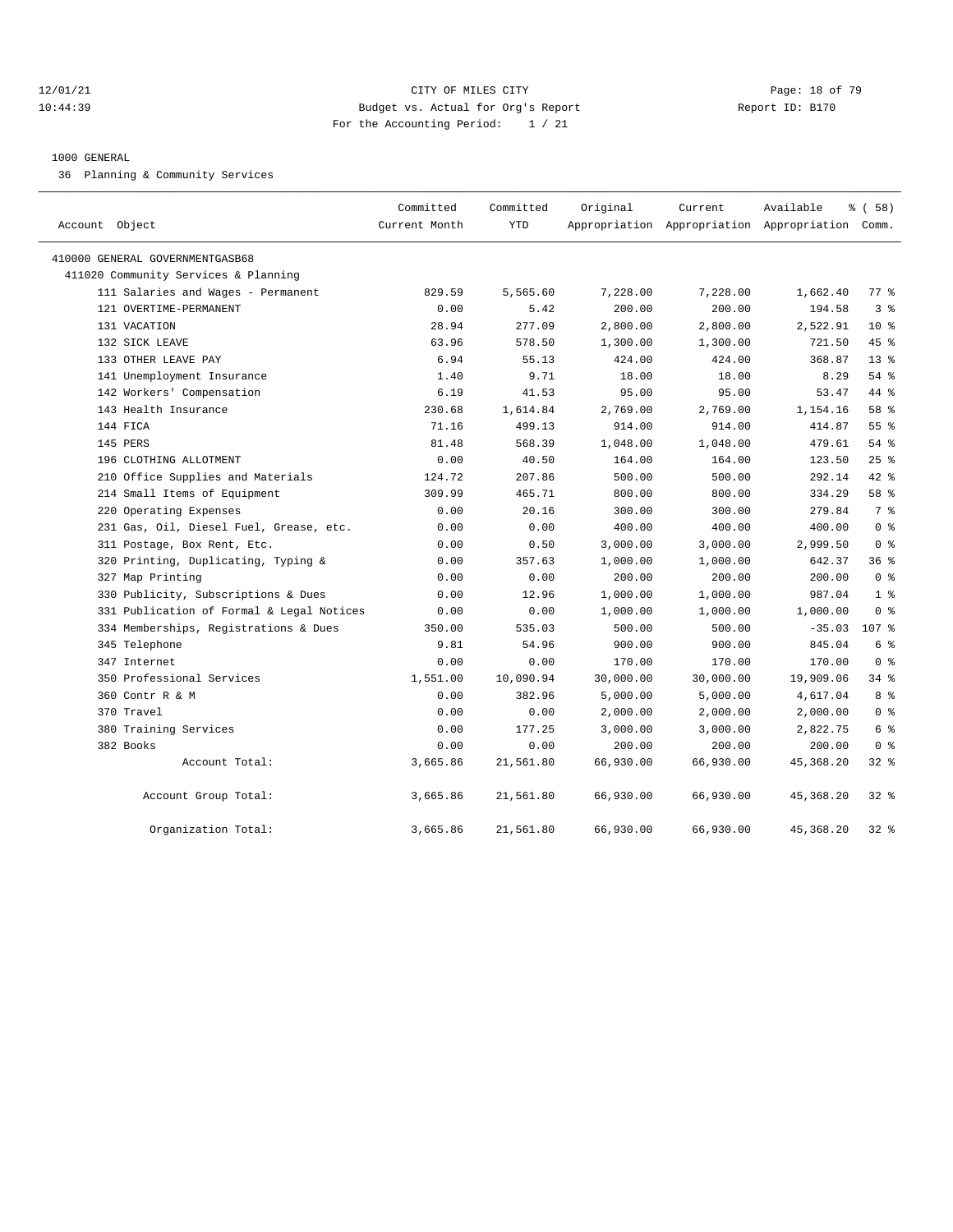#### 12/01/21 **Page: 19 of 79** CITY OF MILES CITY **CITY** CITY **Page: 19 of 79** 10:44:39 Budget vs. Actual for Org's Report Report ID: B170 For the Accounting Period: 1 / 21

# 1000 GENERAL

37 CITY HEALTH

| Object<br>Account                                                       | Committed<br>Current Month | Committed<br>YTD | Original<br>Appropriation | Current<br>Appropriation | Available<br>Appropriation | 58)<br>ී (<br>Comm. |
|-------------------------------------------------------------------------|----------------------------|------------------|---------------------------|--------------------------|----------------------------|---------------------|
| 520000 OTHER FINANCING USES<br>521000 Interfund Operating Transfers Out |                            |                  |                           |                          |                            |                     |
| 820 Transfers to Other Funds                                            | 0.00                       | 13,000.00        | 13,000.00                 | 13,000.00                | 0.00                       | $100$ %             |
| Account Total:                                                          | 0.00                       | 13,000.00        | 13,000.00                 | 13,000.00                | 0.00                       | $100$ %             |
| Account Group Total:                                                    | 0.00                       | 13,000.00        | 13,000.00                 | 13,000.00                |                            | $0.00$ 100 %        |
| Organization Total:                                                     | 0.00                       | 13,000.00        | 13,000.00                 | 13,000.00                | 0.00                       | $100$ %             |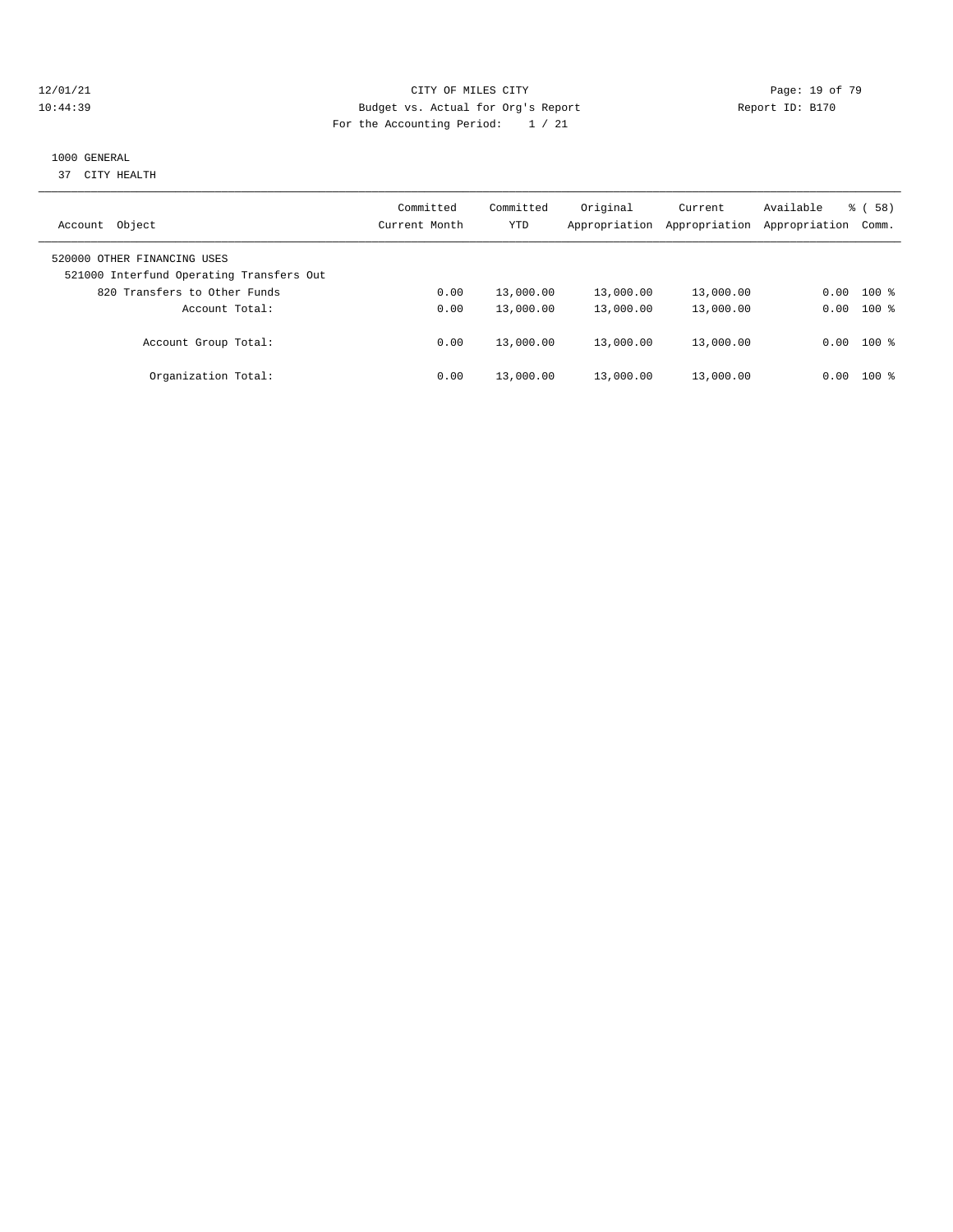#### 12/01/21 **Page: 20 of 79** CITY OF MILES CITY **CITY Page: 20 of 79** 10:44:39 Budget vs. Actual for Org's Report Report ID: B170 For the Accounting Period: 1 / 21

#### 1000 GENERAL

201 Flood Prevention

| Account Object                            | Committed<br>Current Month | Committed<br><b>YTD</b> | Original   | Current    | Available<br>Appropriation Appropriation Appropriation Comm. | 8 ( 58 )        |
|-------------------------------------------|----------------------------|-------------------------|------------|------------|--------------------------------------------------------------|-----------------|
|                                           |                            |                         |            |            |                                                              |                 |
| 430000 Public Works-GASB68                |                            |                         |            |            |                                                              |                 |
| 431200 Flood Control                      |                            |                         |            |            |                                                              |                 |
| 111 Salaries and Wages - Permanent        | 1,455.90                   | 9,593.27                | 16,164.00  | 16,164.00  | 6,570.73                                                     | 59 %            |
| 131 VACATION                              | 18.72                      | 509.94                  | 1,000.00   | 1,000.00   | 490.06                                                       | $51$ %          |
| 132 SICK LEAVE                            | 22.98                      | 207.41                  | 500.00     | 500.00     | 292.59                                                       | 41 %            |
| 133 OTHER LEAVE PAY                       | 0.00                       | 172.43                  | 1,019.00   | 1,019.00   | 846.57                                                       | $17*$           |
| 141 Unemployment Insurance                | 2.23                       | 15.73                   | 28.00      | 28.00      | 12.27                                                        | 56%             |
| 142 Workers' Compensation                 | 8.25                       | 42.46                   | 970.00     | 970.00     | 927.54                                                       | 4%              |
| 143 Health Insurance                      | 341.88                     | 2,393.17                | 4,102.00   | 4,102.00   | 1,708.83                                                     | 58 %            |
| 144 FICA                                  | 113.33                     | 798.19                  | 1,429.00   | 1,429.00   | 630.81                                                       | 56%             |
| 145 PERS                                  | 131.35                     | 919.32                  | 1,638.00   | 1,638.00   | 718.68                                                       | 56%             |
| 196 CLOTHING ALLOTMENT                    | 0.00                       | 60.00                   | 60.00      | 60.00      | 0.00                                                         | 100 %           |
| 210 Office Supplies and Materials         | 135.07                     | 723.36                  | 500.00     | 500.00     | $-223.36$                                                    | $145$ %         |
| 214 Small Items of Equipment              | 0.00                       | 232.60                  | 500.00     | 500.00     | 267.40                                                       | 47.8            |
| 220 Operating Expenses                    | 0.00                       | 20.17                   | 500.00     | 500.00     | 479.83                                                       | 4%              |
| 231 Gas, Oil, Diesel Fuel, Grease, etc.   | 0.00                       | 0.00                    | 500.00     | 500.00     | 500.00                                                       | 0 <sup>8</sup>  |
| 311 Postage, Box Rent, Etc.               | 2.95                       | 42.95                   | 2,500.00   | 2,500.00   | 2,457.05                                                     | 2 <sup>8</sup>  |
| 330 Publicity, Subscriptions & Dues       | 0.00                       | 0.00                    | 50.00      | 50.00      | 50.00                                                        | 0 <sup>8</sup>  |
| 331 Publication of Formal & Legal Notices | 0.00                       | 396.50                  | 2,000.00   | 2,000.00   | 1,603.50                                                     | $20*$           |
| 334 Memberships, Registrations & Dues     | 165.00                     | 203.88                  | 250.00     | 250.00     | 46.12                                                        | $82*$           |
| 345 Telephone                             | 20.98                      | 121.98                  | 50.00      | 50.00      | $-71.98$                                                     | $244$ %         |
| 350 Professional Services                 | 0.00                       | 5,952.58                | 137,520.00 | 137,520.00 | 131,567.42                                                   | 4%              |
| 370 Travel                                | 0.00                       | 0.00                    | 1,000.00   | 1,000.00   | 1,000.00                                                     | 0 <sup>8</sup>  |
| 380 Training Services                     | 0.00                       | 40.00                   | 200.00     | 200.00     | 160.00                                                       | $20*$           |
| 382 Books                                 | 0.00                       | 0.00                    | 50.00      | 50.00      | 50.00                                                        | 0 <sup>8</sup>  |
| 532 Land Rental                           | 0.00                       | 0.00                    | 200.00     | 200.00     | 200.00                                                       | 0 <sup>8</sup>  |
| 540 Special Assessments                   | 0.00                       | 0.00                    | 300.00     | 300.00     | 300.00                                                       | 0 <sup>8</sup>  |
| Account Total:                            | 2,418.64                   | 22, 445.94              | 173,030.00 | 173,030.00 | 150,584.06                                                   | $13*$           |
| Account Group Total:                      | 2,418.64                   | 22,445.94               | 173,030.00 | 173,030.00 | 150,584.06                                                   | $13*$           |
| 490000 DEBT SERVICE                       |                            |                         |            |            |                                                              |                 |
| 490500 Other Debt Service Payments        |                            |                         |            |            |                                                              |                 |
| 652 Principle- Flood Study Loan           | 0.00                       | 14,675.06               | 29,523.00  | 29,523.00  | 14,847.94                                                    | $50*$           |
| 653 Interest- Flood Study Loan            | 0.00                       | 448.06                  | 1,397.00   | 1,397.00   | 948.94                                                       | $32*$           |
| Account Total:                            | 0.00                       | 15, 123. 12             | 30,920.00  | 30,920.00  | 15,796.88                                                    | 49 %            |
| Account Group Total:                      | 0.00                       | 15, 123. 12             | 30,920.00  | 30,920.00  | 15,796.88                                                    | 49 %            |
| Organization Total:                       | 2,418.64                   | 37,569.06               | 203,950.00 | 203,950.00 | 166,380.94                                                   | 18 <sup>8</sup> |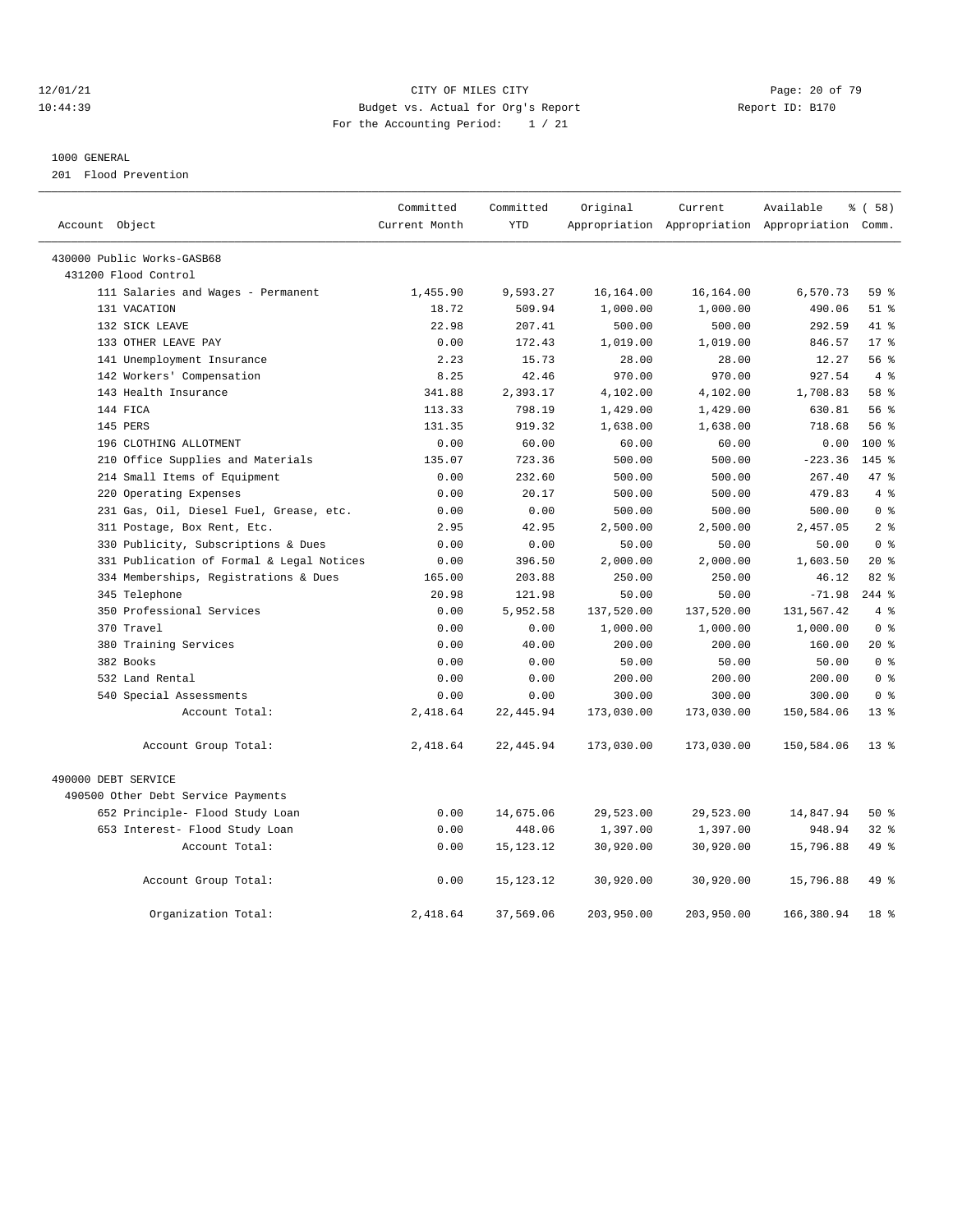#### 12/01/21 Page: 21 of 79 CITY OF MILES CITY 10:44:39 Budget vs. Actual for Org's Report Report ID: B170 For the Accounting Period: 1 / 21

# 1000 GENERAL

301 Elections

| Object<br>Account                                   | Committed<br>Current Month | Committed<br>YTD | Original<br>Appropriation | Current<br>Appropriation | Available<br>Appropriation | (58)<br>ී (<br>Comm. |
|-----------------------------------------------------|----------------------------|------------------|---------------------------|--------------------------|----------------------------|----------------------|
| 410000 GENERAL GOVERNMENTGASB68<br>410600 Elections |                            |                  |                           |                          |                            |                      |
| PURCHASED SERVICES<br>300                           | 0.00                       | 0.00             | 10,000.00                 | 10,000.00                | 10,000.00                  | 0 <sup>8</sup>       |
| Account Total:                                      | 0.00                       | 0.00             | 10,000.00                 | 10,000.00                | 10,000.00                  | 0 <sup>8</sup>       |
| Account Group Total:                                | 0.00                       | 0.00             | 10,000.00                 | 10,000.00                | 10,000.00                  | 0 <sup>8</sup>       |
| Organization Total:                                 | 0.00                       | 0.00             | 10,000.00                 | 10,000.00                | 10,000.00                  | 0 %                  |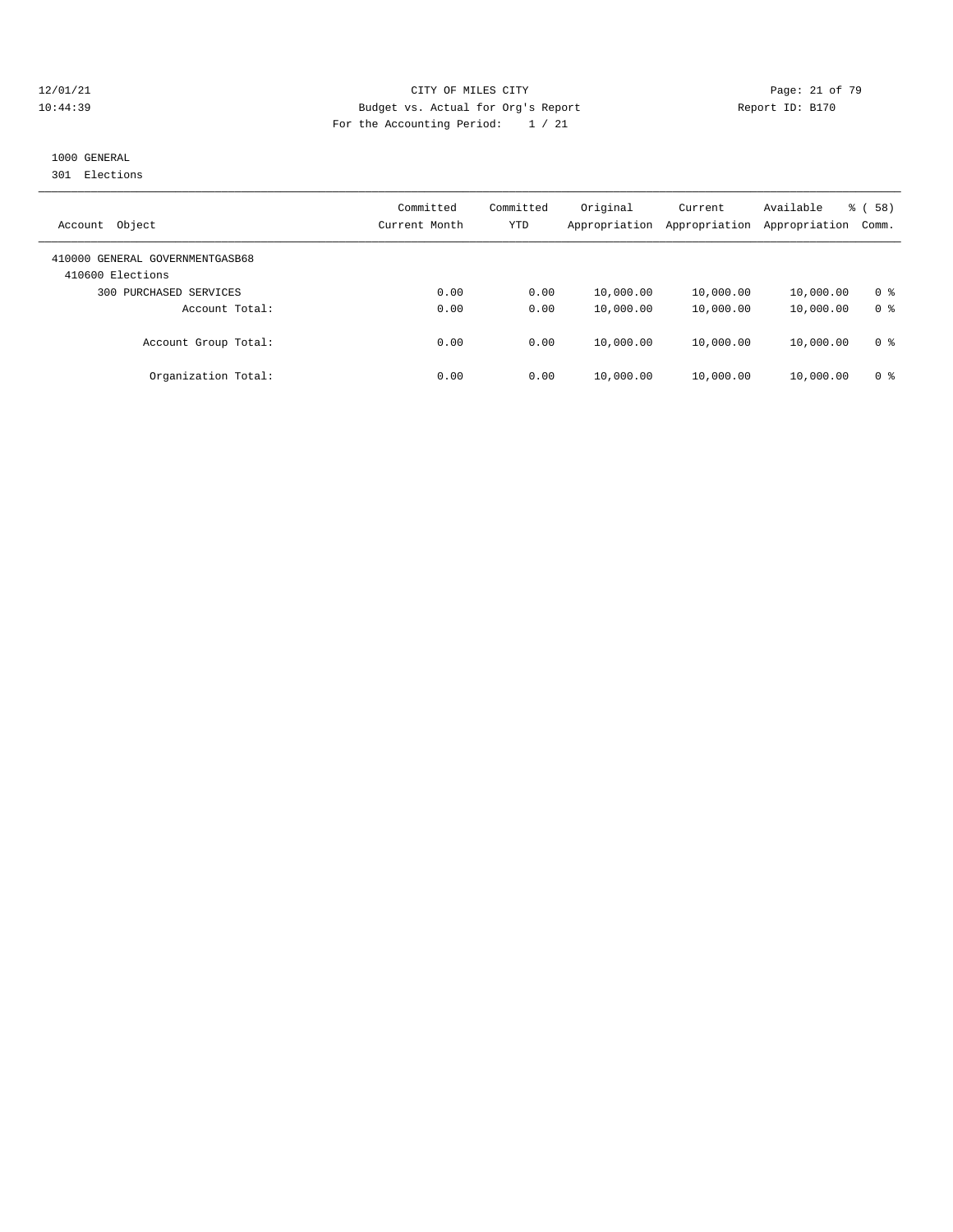#### $12/01/21$  Page: 22 of 79<br>10:44:39 Budget vs. Actual for Org's Report Physics (Page: 22 of 79<br>22 of 79<br>Report ID: B170 10:44:39 Budget vs. Actual for Org's Report Report ID: B170 For the Accounting Period: 1 / 21

#### 1000 GENERAL

402 Public Nuisance

| Account Object                 | Committed<br>Current Month | Committed<br>YTD | Original     | Current<br>Appropriation Appropriation | Available<br>Appropriation | % (58)<br>Comm. |
|--------------------------------|----------------------------|------------------|--------------|----------------------------------------|----------------------------|-----------------|
| 420000 PUBLIC SAFETY-GASB68    |                            |                  |              |                                        |                            |                 |
| 420532 Public Nuisance Cleanup |                            |                  |              |                                        |                            |                 |
| 350 Professional Services      | 0.00                       | 1,256.18         | 0.00         | 0.00                                   | $-1, 256.18$               | $***$ 8         |
| 360 Contr R & M                | 0.00                       | 9,103.15         | 8,000.00     | 8,000.00                               | $-1, 103.15$ 114 %         |                 |
| Account Total:                 | 0.00                       | 10,359.33        | 8,000.00     | 8,000.00                               | $-2,359.33$ 129 %          |                 |
| Account Group Total:           | 0.00                       | 10,359.33        | 8,000.00     | 8,000.00                               | $-2,359.33$ 129 %          |                 |
| Organization Total:            | 0.00                       | 10,359.33        | 8,000.00     | 8,000.00                               | $-2,359.33$ 129 %          |                 |
|                                |                            |                  |              |                                        |                            |                 |
| Fund Total:                    | 650,529.14                 | 3,024,419.88     | 4,866,411.00 | 4,866,411.00                           | 1,841,991.12 62 %          |                 |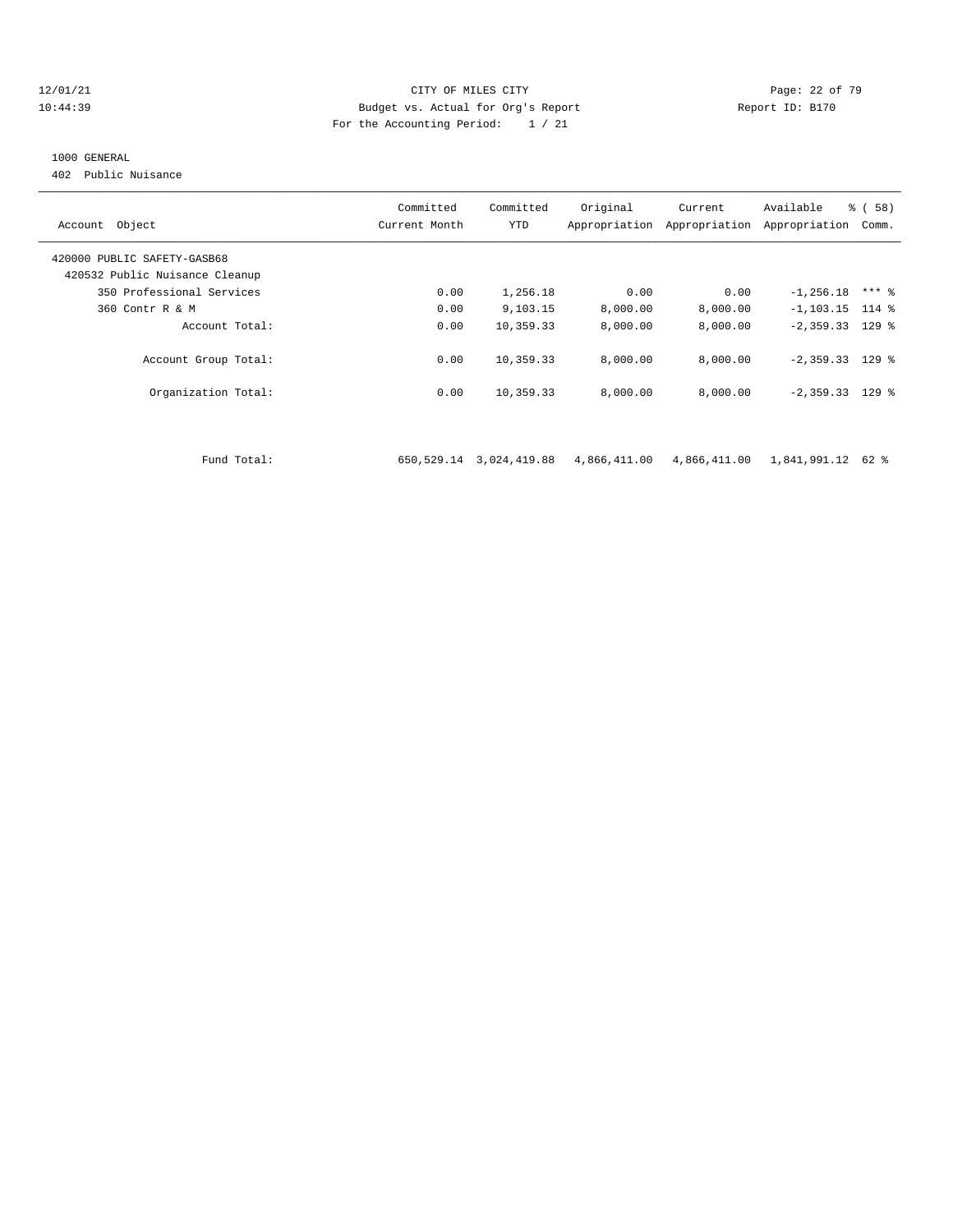#### $12/01/21$  Page: 23 of 79<br>10:44:39 Budget vs. Actual for Org's Report  $10:44:39$  Page: 23 of 79 10:44:39 Budget vs. Actual for Org's Report For the Accounting Period: 1 / 21

————————————————————————————————————————————————————————————————————————————————————————————————————————————————————————————————————

# 2220 LIBRARY

16 Library

|                                          | Committed     | Committed  | Original   | Current                                         | Available   | % ( 58 )        |
|------------------------------------------|---------------|------------|------------|-------------------------------------------------|-------------|-----------------|
| Account Object                           | Current Month | <b>YTD</b> |            | Appropriation Appropriation Appropriation Comm. |             |                 |
| 460000 CULTURE AND RECREATION-GASB68     |               |            |            |                                                 |             |                 |
| 460100 Library Services(16)              |               |            |            |                                                 |             |                 |
| 111 Salaries and Wages - Permanent       | 12,441.46     | 86,000.25  | 179,536.00 | 179,536.00                                      | 93,535.75   | 48 %            |
| 121 OVERTIME-PERMANENT                   | 0.00          | 0.00       | 600.00     | 600.00                                          | 600.00      | 0 <sup>8</sup>  |
| 131 VACATION                             | 95.34         | 5,378.73   | 16,000.00  | 16,000.00                                       | 10,621.27   | 34 %            |
| 132 SICK LEAVE                           | 1,061.99      | 2,827.37   | 7,300.00   | 7,300.00                                        | 4,472.63    | 39 %            |
| 133 OTHER LEAVE PAY                      | 0.00          | 0.00       | 4,079.00   | 4,079.00                                        | 4,079.00    | 0 <sup>8</sup>  |
| 141 Unemployment Insurance               | 20.41         | 142.32     | 311.00     | 311.00                                          | 168.68      | 46 %            |
| 142 Workers' Compensation                | 73.04         | 380.31     | 785.00     | 785.00                                          | 404.69      | 48 %            |
| 143 Health Insurance                     | 3,418.10      | 23,926.70  | 51,270.00  | 51,270.00                                       | 27, 343.30  | 47 %            |
| 144 FICA                                 | 1,037.34      | 7,231.98   | 15,875.00  | 15,875.00                                       | 8,643.02    | 46 %            |
| 145 PERS                                 | 1,192.60      | 8,261.89   | 18,199.00  | 18,199.00                                       | 9,937.11    | 45 %            |
| 196 CLOTHING ALLOTMENT                   | 0.00          | 600.00     | 750.00     | 750.00                                          | 150.00      | 80 %            |
| 210 Office Supplies and Materials        | 5.84          | 189.41     | 500.00     | 500.00                                          | 310.59      | 38 %            |
| 214 Small Items of Equipment             | 0.00          | 2,348.26   | 3,300.00   | 3,300.00                                        | 951.74      | 71 %            |
| 220 Operating Expenses                   | 0.00          | 0.00       | 500.00     | 500.00                                          | 500.00      | 0 <sup>8</sup>  |
| 224 Janitorial Supplies                  | 0.00          | 135.64     | 1,200.00   | 1,200.00                                        | 1,064.36    | $11$ %          |
| 311 Postage, Box Rent, Etc.              | 92.11         | 594.75     | 1,500.00   | 1,500.00                                        | 905.25      | 40 %            |
| 320 Printing, Duplicating, Typing &      | 102.00        | 480.30     | 1,500.00   | 1,500.00                                        | 1,019.70    | 32%             |
| 334 Memberships, Registrations & Dues    | 0.00          | 0.00       | 250.00     | 250.00                                          | 250.00      | 0 <sup>8</sup>  |
| 341 Electric Utility Services            | 452.85        | 4,736.81   | 9,000.00   | 9,000.00                                        | 4,263.19    | 53%             |
| 342 Water Utility Services               | 23.90         | 166.42     | 750.00     | 750.00                                          | 583.58      | $22$ %          |
| 343 Sewer Utility Services               | 28.16         | 196.02     | 500.00     | 500.00                                          | 303.98      | 39 %            |
| 344 Gas Utility Service                  | 300.05        | 892.84     | 5,000.00   | 5,000.00                                        | 4,107.16    | 18 %            |
| 345 Telephone                            | 97.51         | 575.83     | 1,750.00   | 1,750.00                                        | 1,174.17    | 33%             |
| 346 Garbage Service                      | 0.00          | 0.00       | 400.00     | 400.00                                          | 400.00      | 0 <sup>8</sup>  |
| 347 Internet                             | 124.90        | 777.99     | 2,500.00   | 2,500.00                                        | 1,722.01    | $31$ %          |
| 350 Professional Services                | 0.00          | 1,290.21   | 8,500.00   | 8,500.00                                        | 7,209.79    | 15 <sup>8</sup> |
| 360 Contr R & M                          | 1,839.50      | 4,733.79   | 11,000.00  | 11,000.00                                       | 6,266.21    | 43 %            |
| 370 Travel                               | 0.00          | 0.00       | 1,500.00   | 1,500.00                                        | 1,500.00    | 0 <sup>8</sup>  |
| 380 Training Services                    | 0.00          | 0.00       | 1,000.00   | 1,000.00                                        | 1,000.00    | 0 <sup>8</sup>  |
| 382 Books                                | 782.21        | 5,497.06   | 15,000.00  | 15,000.00                                       | 9,502.94    | 37%             |
| 511 Insurance on Buildings               | 0.00          | 3,421.78   | 3,422.00   | 3,422.00                                        | 0.22        | $100$ %         |
| 513 Liability                            | 0.00          | 3,151.21   | 3,152.00   | 3,152.00                                        | 0.79        | $100*$          |
| 920 Buildings                            | 0.00          | 0.00       | 20,000.00  | 20,000.00                                       | 20,000.00   | 0 <sup>8</sup>  |
| Account Total:                           | 23, 189. 31   | 163,937.87 | 386,929.00 | 386,929.00                                      | 222,991.13  | 42 %            |
| Account Group Total:                     | 23, 189. 31   | 163,937.87 | 386,929.00 | 386,929.00                                      | 222,991.13  | 42 %            |
| 520000 OTHER FINANCING USES              |               |            |            |                                                 |             |                 |
| 521000 Interfund Operating Transfers Out |               |            |            |                                                 |             |                 |
| 820 Transfers to Other Funds             | 1,664.83      | 11,653.81  | 19,978.00  | 19,978.00                                       | 8,324.19    | 58 %            |
| Account Total:                           | 1,664.83      | 11,653.81  | 19,978.00  | 19,978.00                                       | 8,324.19    | 58 %            |
|                                          |               |            |            |                                                 |             |                 |
| Account Group Total:                     | 1,664.83      | 11,653.81  | 19,978.00  | 19,978.00                                       | 8,324.19    | 58 %            |
| Organization Total:                      | 24,854.14     | 175,591.68 | 406,907.00 | 406,907.00                                      | 231, 315.32 | $43$ %          |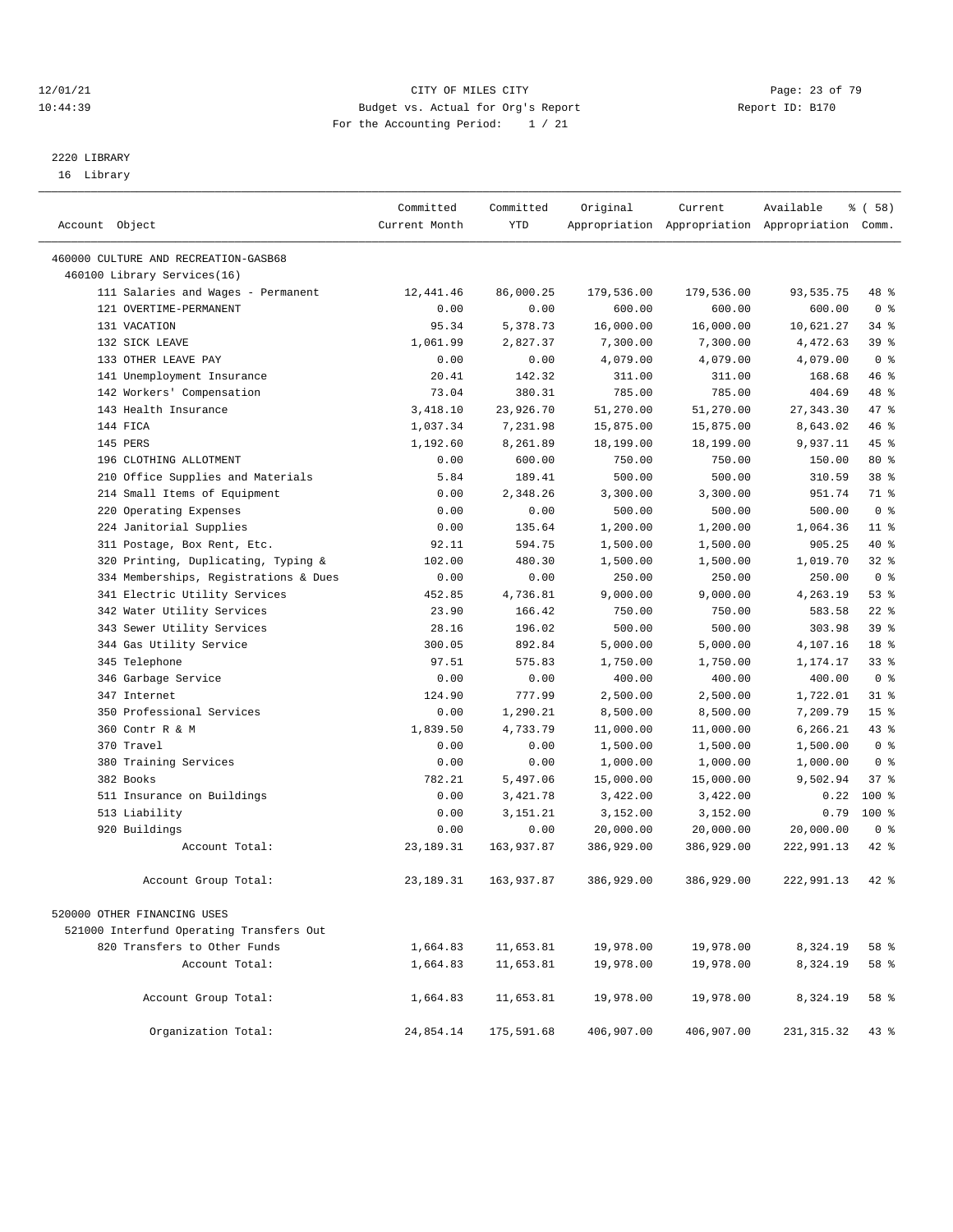#### 12/01/21 Page: 24 of 79 10:44:39 Budget vs. Actual for Org's Report Report ID: B170 For the Accounting Period: 1 / 21

### 2220 LIBRARY 16 Library

| Account Object | Committed<br>Current Month | Committed<br><b>YTD</b> | Original   | Current<br>Appropriation Appropriation Appropriation Comm. | Available         | ී ( 58 ) |
|----------------|----------------------------|-------------------------|------------|------------------------------------------------------------|-------------------|----------|
|                | Fund Total:<br>24,854.14   | 175,591.68              | 406,907.00 | 406,907.00                                                 | 231, 315, 32 43 % |          |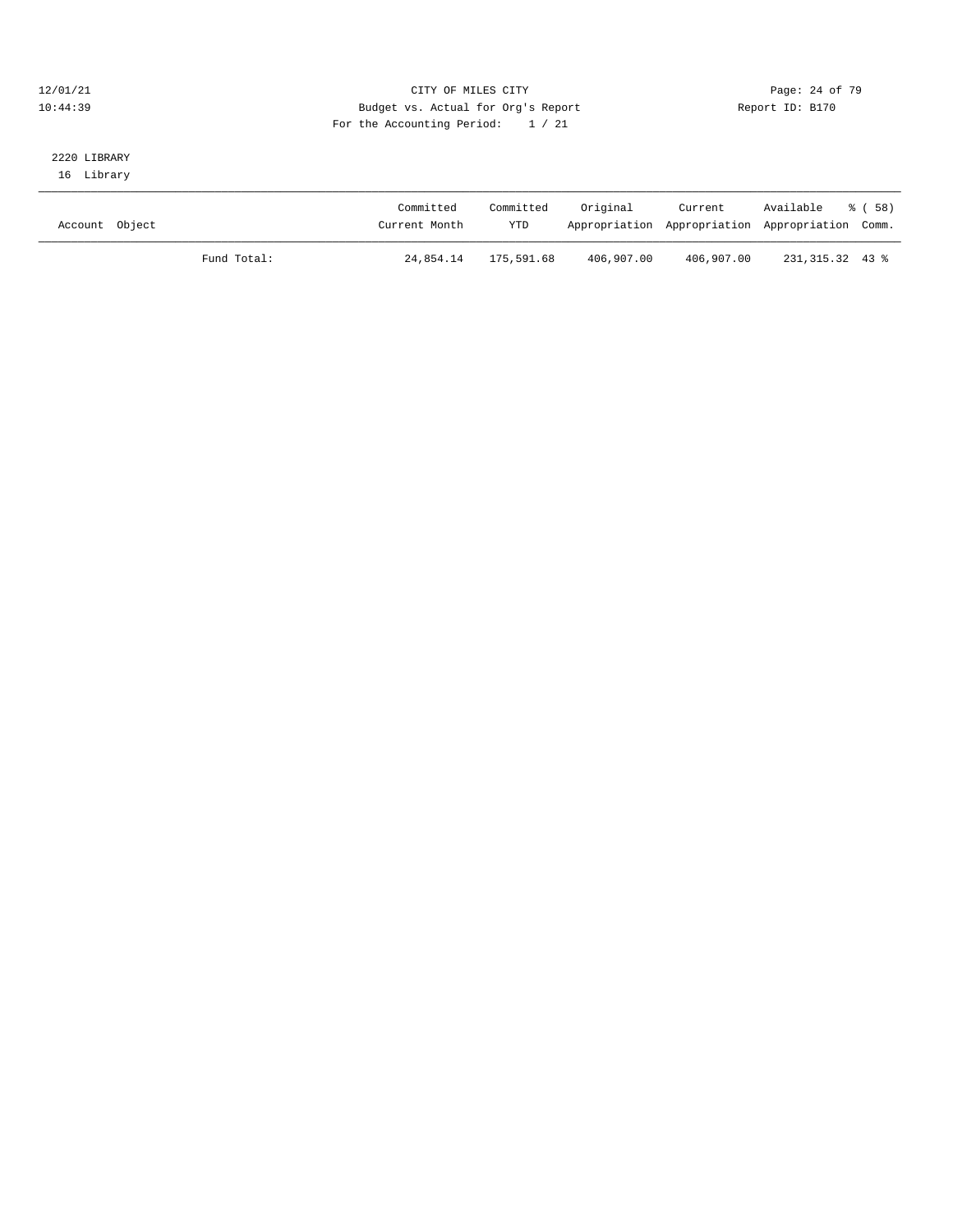#### 12/01/21 Page: 25 of 79 10:44:39 Budget vs. Actual for Org's Report Report ID: B170 For the Accounting Period: 1 / 21

# 2260 EMERGENCY DISASTER

201 Flood Prevention

| Account Object                                                          | Committed<br>Current Month | Committed<br><b>YTD</b> | Original | Current<br>Appropriation Appropriation Appropriation | Available | % (58)<br>Comm. |
|-------------------------------------------------------------------------|----------------------------|-------------------------|----------|------------------------------------------------------|-----------|-----------------|
| 520000 OTHER FINANCING USES<br>521000 Interfund Operating Transfers Out |                            |                         |          |                                                      |           |                 |
| 820 Transfers to Other Funds                                            | 0.00                       | 0.00                    | 330.00   | 330.00                                               | 330.00    | 0 <sup>8</sup>  |
| Account Total:                                                          | 0.00                       | 0.00                    | 330.00   | 330.00                                               | 330.00    | 0 <sup>8</sup>  |
| Account Group Total:                                                    | 0.00                       | 0.00                    | 330.00   | 330.00                                               | 330.00    | 0 <sup>8</sup>  |
| Organization Total:                                                     | 0.00                       | 0.00                    | 330.00   | 330.00                                               | 330.00    | 0 <sup>8</sup>  |
|                                                                         |                            |                         |          |                                                      |           |                 |
| Fund Total:                                                             | 0.00                       | 0.00                    | 330.00   | 330.00                                               | 330.00    | 0 ៖             |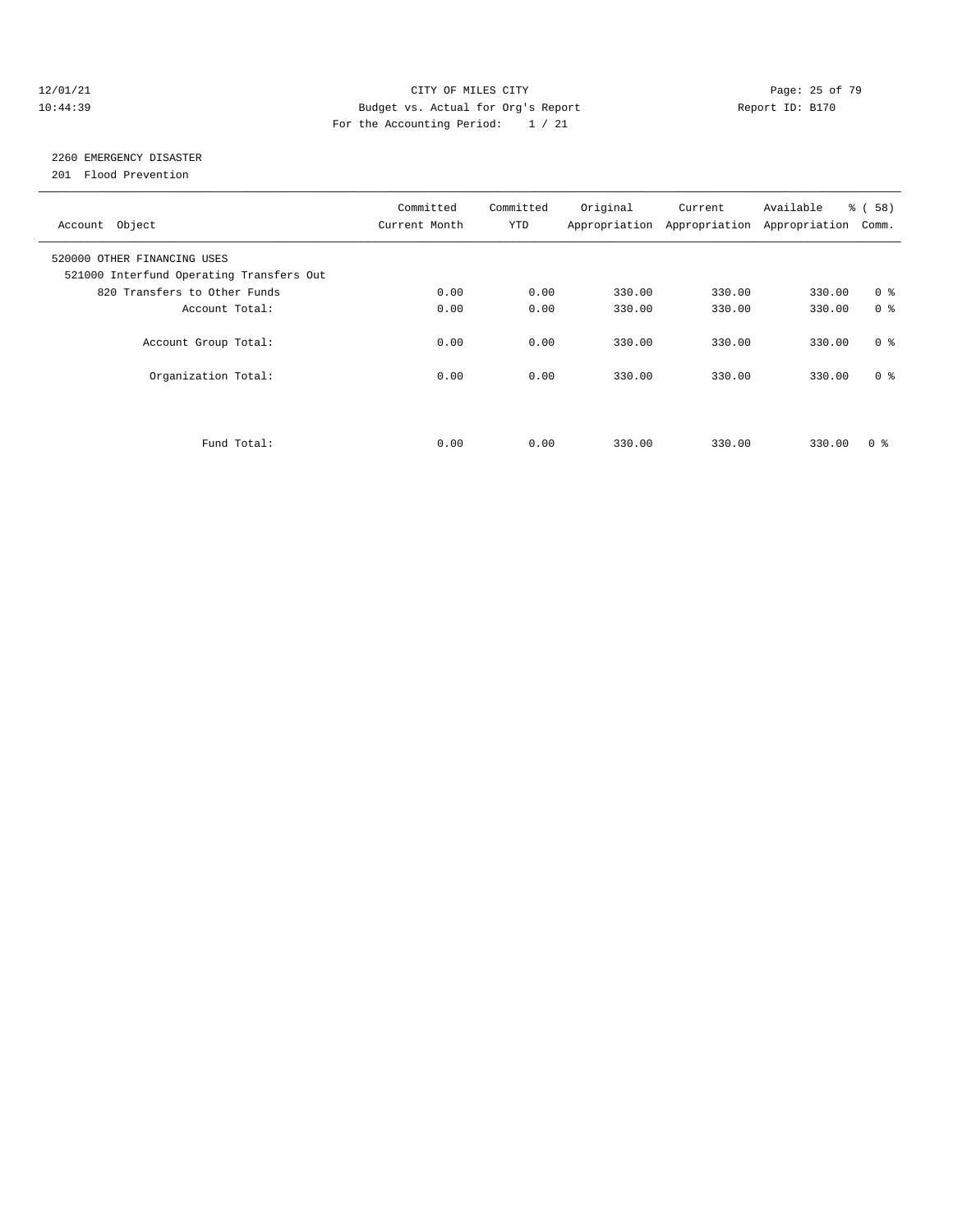#### 12/01/21 **CITY OF MILES CITY CITY CITY Page: 26 of 79** 10:44:39 Budget vs. Actual for Org's Report Report ID: B170 For the Accounting Period: 1 / 21

#### 2270 Health 37 CITY HEALTH

| Account Object                                                    | Committed<br>Current Month | Committed<br><b>YTD</b> | Original  | Current<br>Appropriation Appropriation | Available<br>Appropriation | % (58)<br>Comm. |
|-------------------------------------------------------------------|----------------------------|-------------------------|-----------|----------------------------------------|----------------------------|-----------------|
| 440000 PUBLIC HEALTH-GASB68<br>440140 Registration and Inspection |                            |                         |           |                                        |                            |                 |
| 350 Professional Services                                         | 0.00                       | 0.00                    | 14,500.00 | 14,500.00                              | 14,500.00                  | 0 <sup>8</sup>  |
| Account Total:                                                    | 0.00                       | 0.00                    | 14,500.00 | 14,500.00                              | 14,500.00                  | 0 <sup>8</sup>  |
| Account Group Total:                                              | 0.00                       | 0.00                    | 14,500.00 | 14,500.00                              | 14,500.00                  | 0 <sup>8</sup>  |
| Organization Total:                                               | 0.00                       | 0.00                    | 14,500.00 | 14,500.00                              | 14,500.00                  | 0 <sup>8</sup>  |
|                                                                   |                            |                         |           |                                        |                            |                 |
| Fund Total:                                                       | 0.00                       | 0.00                    | 14,500.00 | 14,500.00                              | 14,500.00                  | 0 <sup>8</sup>  |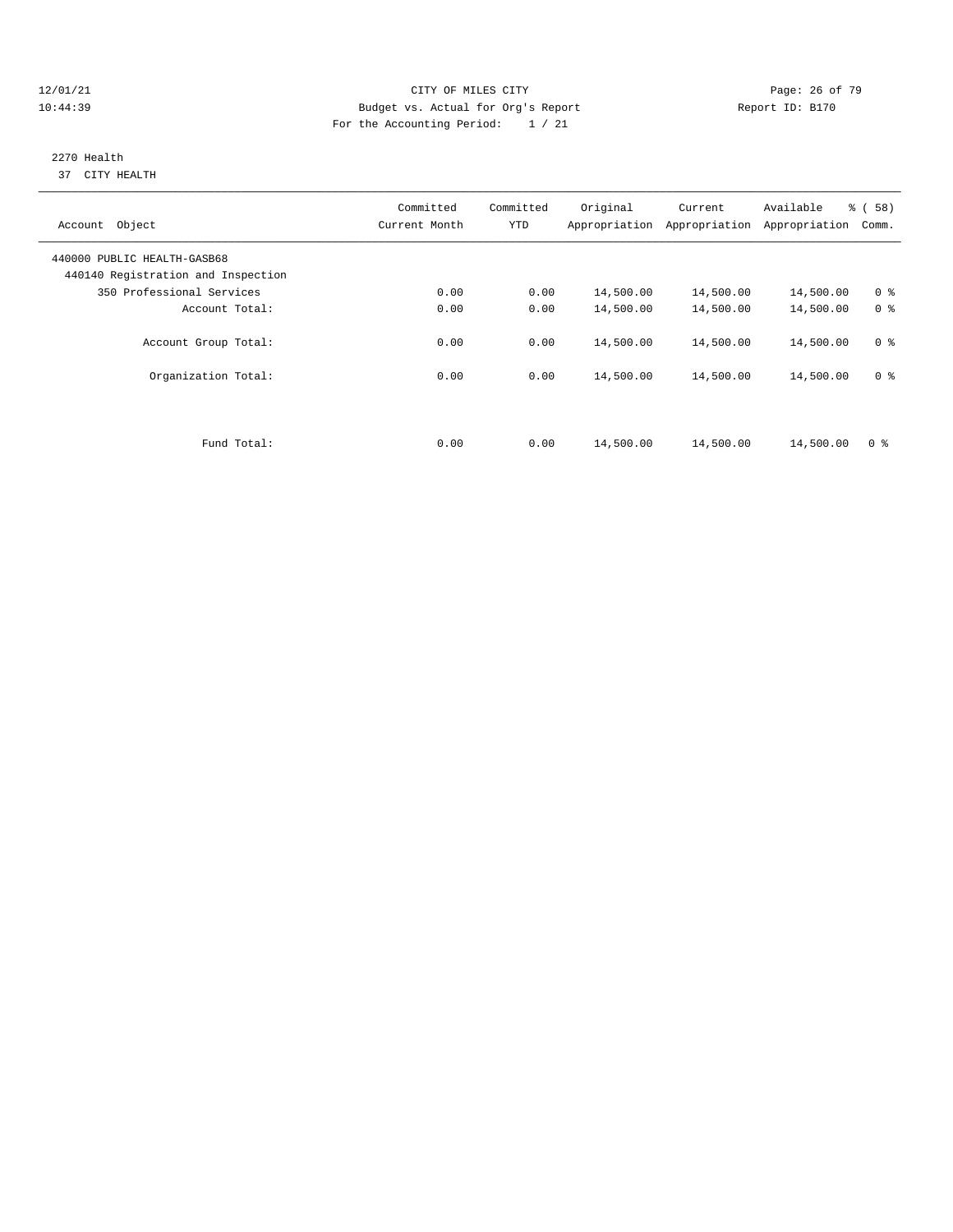#### 12/01/21 Page: 27 of 79 10:44:39 Budget vs. Actual for Org's Report Report ID: B170 For the Accounting Period: 1 / 21

#### 2310 TIFD-Downtown

11 Historic Preservation

|                                               | Committed     | Committed  | Original  | Current   | Available                                       | 8 ( 58 )        |
|-----------------------------------------------|---------------|------------|-----------|-----------|-------------------------------------------------|-----------------|
| Account Object                                | Current Month | <b>YTD</b> |           |           | Appropriation Appropriation Appropriation Comm. |                 |
| 460000 CULTURE AND RECREATION-GASB68          |               |            |           |           |                                                 |                 |
| 460462 Urban Renewal District                 |               |            |           |           |                                                 |                 |
| 111 Salaries and Wages - Permanent            | 150.58        | 998.64     | 5,356.00  | 5,356.00  | 4,357.36                                        | 19 <sup>°</sup> |
| 131 VACATION                                  | 0.00          | 46.86      | 1,600.00  | 1,600.00  | 1,553.14                                        | 3%              |
| 132 SICK LEAVE                                | 17.27         | 129.00     | 400.00    | 400.00    | 271.00                                          | $32$ $%$        |
| 133 OTHER LEAVE PAY                           | 1.93          | 14.92      | 424.00    | 424.00    | 409.08                                          | 4%              |
| 141 Unemployment Insurance                    | 0.24          | 1.78       | 12.00     | 12.00     | 10.22                                           | 15 <sup>8</sup> |
| 142 Workers' Compensation                     | 0.94          | 4.82       | 29.00     | 29.00     | 24.18                                           | $17*$           |
| 143 Health Insurance                          | 42.71         | 299.22     | 1,846.00  | 1,846.00  | 1,546.78                                        | 16 <sup>8</sup> |
| 144 FICA                                      | 12.98         | 91.55      | 595.00    | 595.00    | 503.45                                          | 15 <sup>8</sup> |
| 145 PERS                                      | 14.90         | 104.32     | 682.00    | 682.00    | 577.68                                          | 15 <sup>8</sup> |
| 196 CLOTHING ALLOTMENT                        | 0.00          | 7.50       | 0.00      | 0.00      | $-7.50$                                         | $***$ $%$       |
| Office Supplies and Materials<br>210          | 0.00          | 0.00       | 200.00    | 200.00    | 200.00                                          | 0 <sup>8</sup>  |
| Operating Expenses<br>220                     | 0.00          | 0.00       | 500.00    | 500.00    | 500.00                                          | 0 <sup>8</sup>  |
| 231 Gas, Oil, Diesel Fuel, Grease, etc.       | 0.00          | 0.00       | 200.00    | 200.00    | 200.00                                          | 0 <sup>8</sup>  |
| 311 Postage, Box Rent, Etc.                   | 0.00          | 0.00       | 100.00    | 100.00    | 100.00                                          | 0 <sup>8</sup>  |
| 320 Printing, Duplicating, Typing &           | 0.00          | 0.00       | 200.00    | 200.00    | 200.00                                          | 0 <sup>8</sup>  |
| 330 Publicity, Subscriptions & Dues           | 0.00          | 12.96      | 100.00    | 100.00    | 87.04                                           | $13*$           |
| 331 Publication of Formal & Legal Notices     | 0.00          | 45.50      | 200.00    | 200.00    | 154.50                                          | $23$ $%$        |
| 345 Telephone                                 | 9.31          | 51.96      | 175.00    | 175.00    | 123.04                                          | $30*$           |
| 347 Internet                                  | 0.49          | 2.94       | 300.00    | 300.00    | 297.06                                          | 1 <sup>8</sup>  |
| 350 Professional Services                     | 0.00          | 72.43      | 400.00    | 400.00    | 327.57                                          | 18 %            |
| 360 Contr R & M                               | 0.00          | 382.96     | 2,000.00  | 2,000.00  | 1,617.04                                        | 19 <sup>8</sup> |
| 370 Travel                                    | 0.00          | 0.00       | 500.00    | 500.00    | 500.00                                          | 0 <sup>8</sup>  |
| 380 Training Services                         | 0.00          | 0.00       | 200.00    | 200.00    | 200.00                                          | 0 <sup>8</sup>  |
| 513 Liability                                 | 0.00          | 45.04      | 46.00     | 46.00     | 0.96                                            | 98 %            |
| 721 Redevelopment                             | 0.00          | 0.00       | 25,000.00 | 25,000.00 | 25,000.00                                       | 0 <sup>8</sup>  |
| Account Total:                                | 251.35        | 2,312.40   | 41,065.00 | 41,065.00 | 38,752.60                                       | 6 %             |
| 460466 Historic Preservation- Montana Main St |               |            |           |           |                                                 |                 |
| 730 Grants & Donations to Other               | 0.00          | 13,925.00  | 22,000.00 | 22,000.00 | 8,075.00                                        | 63 %            |
| Account Total:                                | 0.00          | 13,925.00  | 22,000.00 | 22,000.00 | 8,075.00                                        | 63 %            |
| Account Group Total:                          | 251.35        | 16,237.40  | 63,065.00 | 63,065.00 | 46,827.60                                       | $26$ %          |
| Organization Total:                           | 251.35        | 16,237.40  | 63,065.00 | 63,065.00 | 46,827.60                                       | 26%             |
| Fund Total:                                   | 251.35        | 16, 237.40 | 63,065.00 | 63,065.00 | 46,827.60                                       | $26$ %          |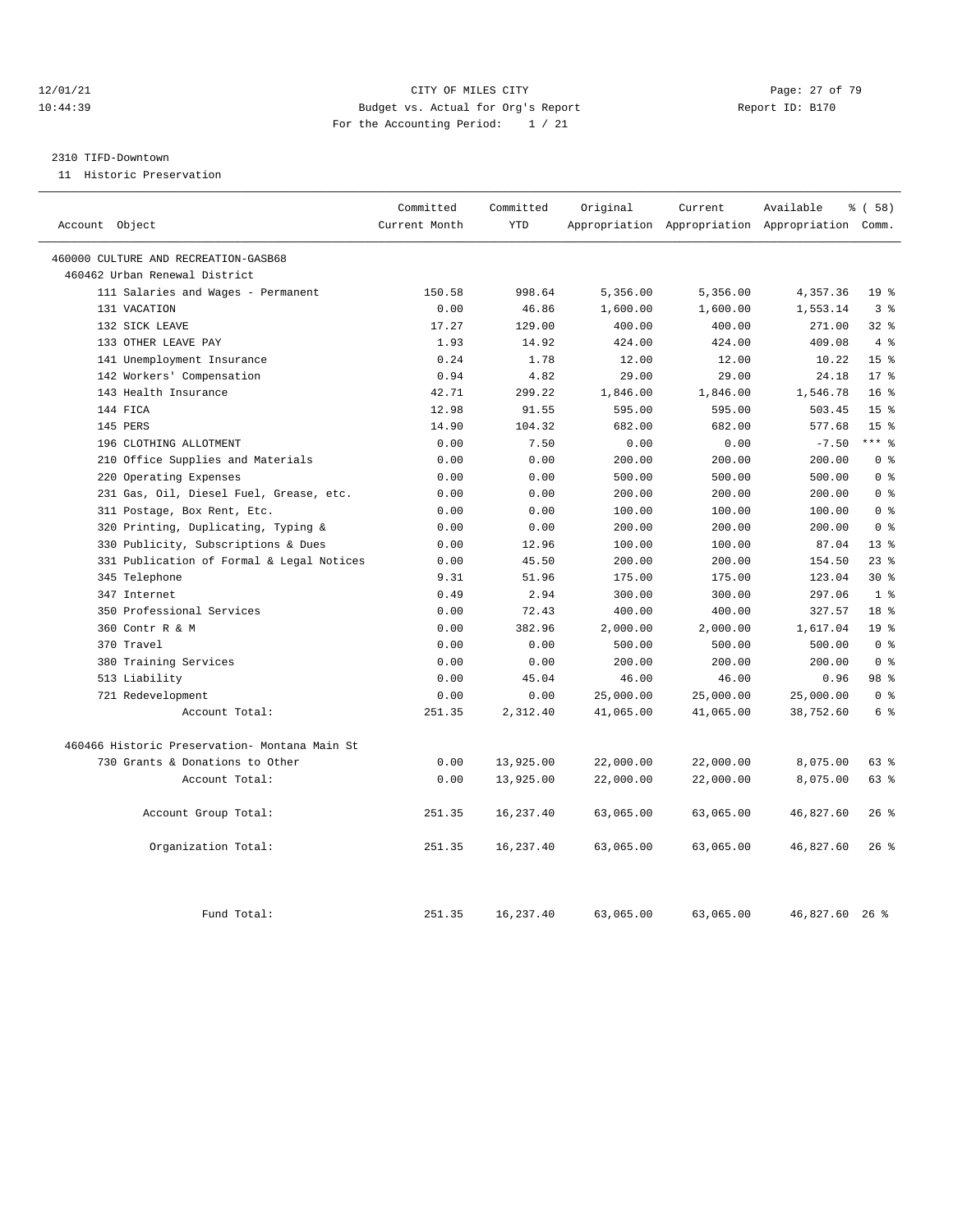#### 12/01/21 **Page: 28 of 79** CITY OF MILES CITY **CITY Page: 28 of 79** 10:44:39 Budget vs. Actual for Org's Report Report ID: B170 For the Accounting Period: 1 / 21

# 2372 Permissive Medical Levy

20 Permissive Medical Levy

| Account Object                                                          | Committed<br>Current Month | Committed<br><b>YTD</b> | Original   | Current<br>Appropriation Appropriation | Available<br>Appropriation | % (58)<br>Comm. |
|-------------------------------------------------------------------------|----------------------------|-------------------------|------------|----------------------------------------|----------------------------|-----------------|
| 520000 OTHER FINANCING USES<br>521000 Interfund Operating Transfers Out |                            |                         |            |                                        |                            |                 |
| 820 Transfers to Other Funds                                            | 0.00                       | 0.00                    | 287,119.00 | 287,119.00                             | 287,119.00                 | 0 <sup>8</sup>  |
| Account Total:                                                          | 0.00                       | 0.00                    | 287,119.00 | 287,119.00                             | 287,119.00                 | 0 <sup>8</sup>  |
| Account Group Total:                                                    | 0.00                       | 0.00                    | 287,119.00 | 287,119.00                             | 287,119.00                 | 0 <sup>8</sup>  |
| Organization Total:                                                     | 0.00                       | 0.00                    | 287,119.00 | 287,119.00                             | 287,119.00                 | 0 %             |
|                                                                         |                            |                         |            |                                        |                            |                 |
| Fund Total:                                                             | 0.00                       | 0.00                    | 287,119.00 | 287,119.00                             | 287,119.00                 | 0 <sup>8</sup>  |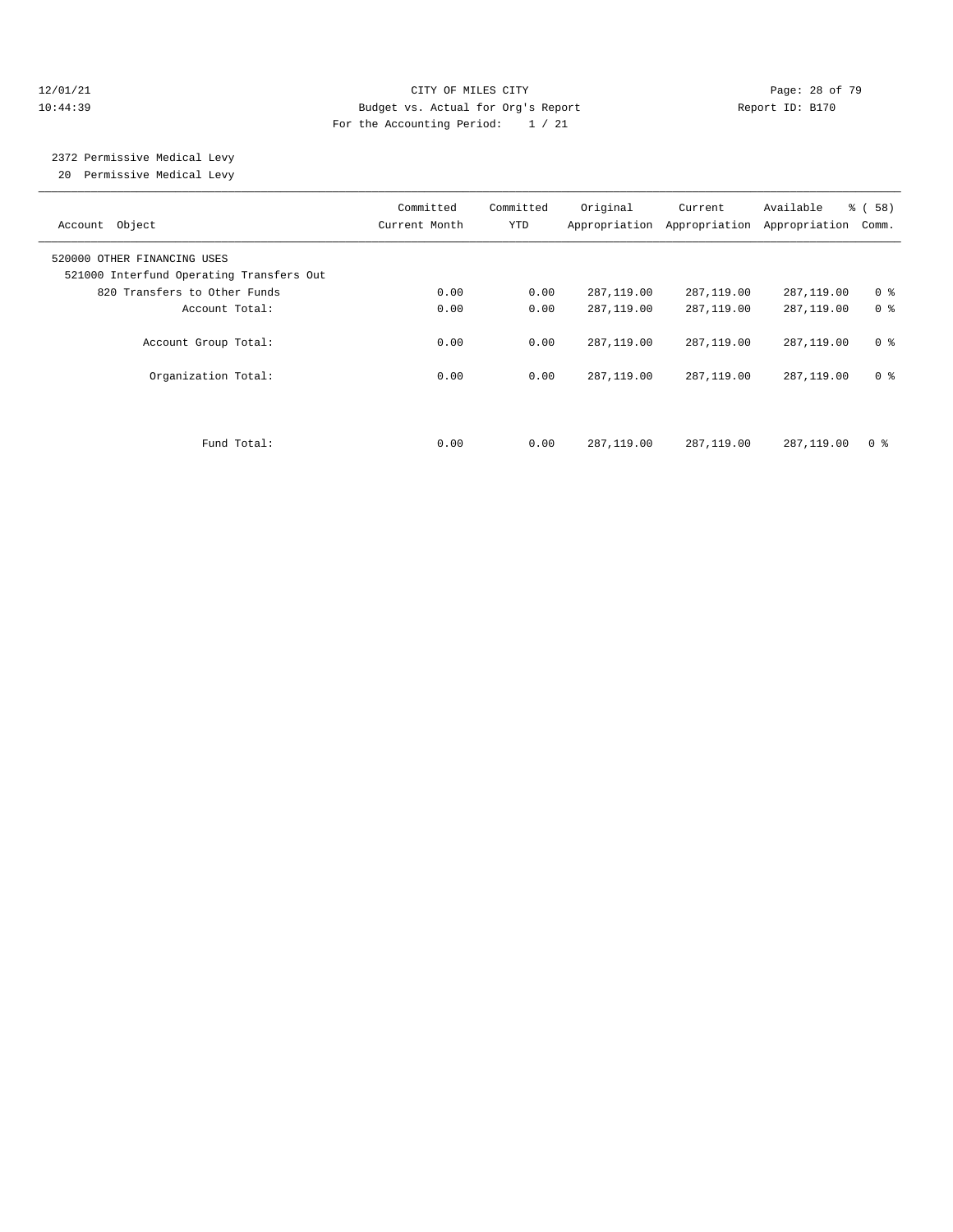#### 12/01/21 **Page: 29 of 79** CITY OF MILES CITY **CITY** Page: 29 of 79 10:44:39 Budget vs. Actual for Org's Report Report ID: B170 For the Accounting Period: 1 / 21

## 2390 DRUG FORFEITURE

5 Police

| Account Object                    | Committed<br>Current Month | Committed<br><b>YTD</b> | Original | Current<br>Appropriation Appropriation | Available<br>Appropriation | % (58)<br>Comm.         |
|-----------------------------------|----------------------------|-------------------------|----------|----------------------------------------|----------------------------|-------------------------|
| 420000 PUBLIC SAFETY-GASB68       |                            |                         |          |                                        |                            |                         |
| 420100 Law Enforcement Services   |                            |                         |          |                                        |                            |                         |
| 210 Office Supplies and Materials | 0.00                       | 0.00                    | 100.00   | 100.00                                 | 100.00                     | 0 <sup>8</sup>          |
| 220 Operating Expenses            | 0.00                       | 0.00                    | 500.00   | 500.00                                 | 500.00                     | 0 <sup>8</sup>          |
| 380 Training Services             | 0.00                       | 0.00                    | 1,000.00 | 1,000.00                               | 1,000.00                   | 0 <sup>8</sup>          |
| 900 Capital Outlay                | 0.00                       | 0.00                    | 100.00   | 100.00                                 | 100.00                     | 0 <sup>8</sup>          |
| Account Total:                    | 0.00                       | 0.00                    | 1,700.00 | 1,700.00                               | 1,700.00                   | 0 <sup>8</sup>          |
| Account Group Total:              | 0.00                       | 0.00                    | 1,700.00 | 1,700.00                               | 1,700.00                   | 0 <sup>8</sup>          |
| Organization Total:               | 0.00                       | 0.00                    | 1,700.00 | 1,700.00                               | 1,700.00                   | 0 <sup>8</sup>          |
|                                   |                            |                         |          |                                        |                            |                         |
| Fund Total:                       | 0.00                       | 0.00                    | 1,700.00 | 1,700.00                               | 1,700.00                   | $0 \text{ }$ $\text{*}$ |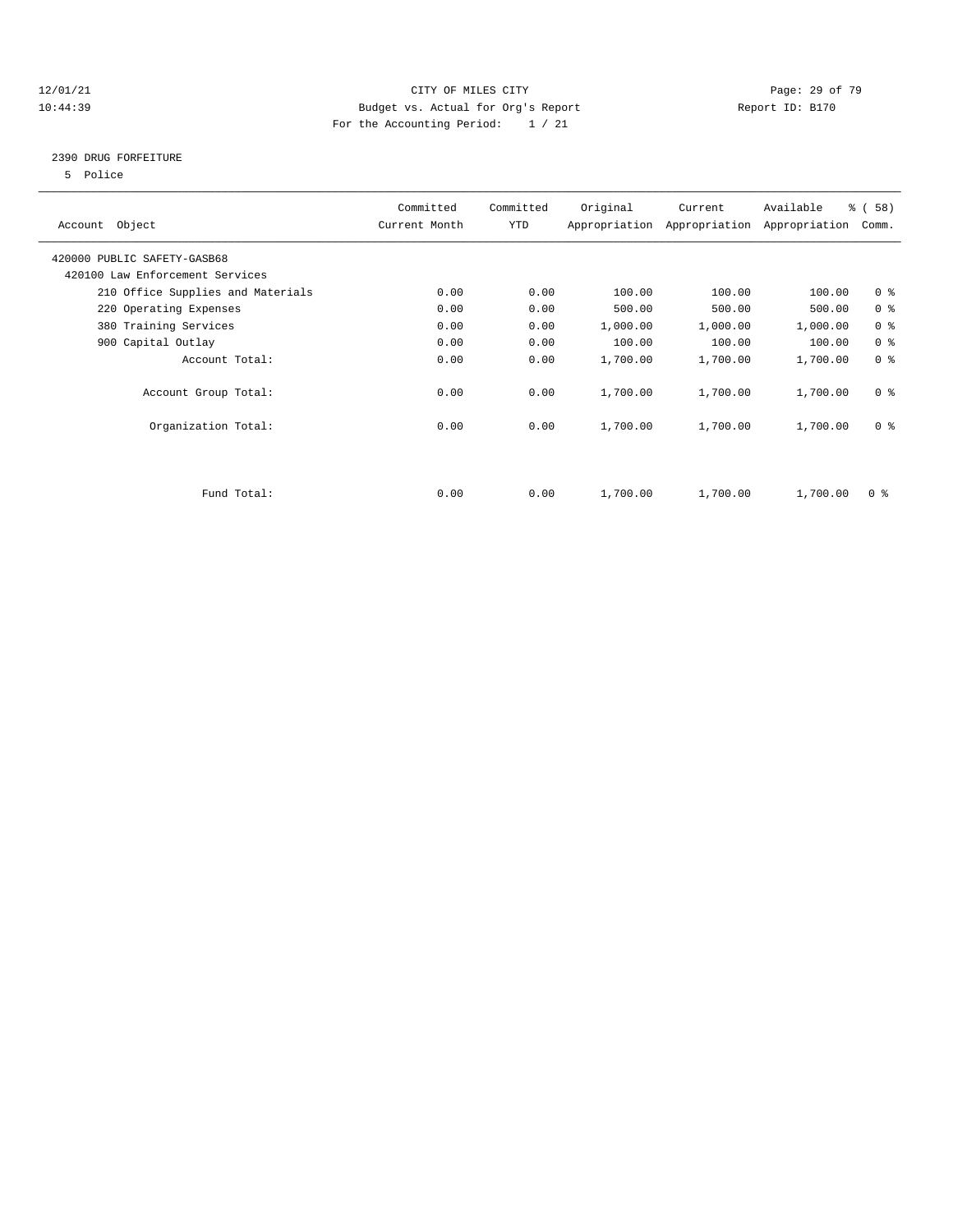#### 12/01/21 **Page: 30 of 79** CITY OF MILES CITY **CITY** Page: 30 of 79 10:44:39 Budget vs. Actual for Org's Report Report ID: B170 For the Accounting Period: 1 / 21

————————————————————————————————————————————————————————————————————————————————————————————————————————————————————————————————————

# 2394 BUILDING CODE ENFORCEMENT

18 BUILDING INSPECTION

|                                           | Committed     | Committed  | Original   | Current    | Available                                       | \$(58)          |  |
|-------------------------------------------|---------------|------------|------------|------------|-------------------------------------------------|-----------------|--|
| Account Object                            | Current Month | <b>YTD</b> |            |            | Appropriation Appropriation Appropriation Comm. |                 |  |
| 420000 PUBLIC SAFETY-GASB68               |               |            |            |            |                                                 |                 |  |
| 420531 Building Inspection                |               |            |            |            |                                                 |                 |  |
| 111 Salaries and Wages - Permanent        | 1,002.83      | 6,782.01   | 11,648.00  | 11,648.00  | 4,865.99                                        | 58 %            |  |
| 121 OVERTIME-PERMANENT                    | 0.00          | 12.05      | 240.00     | 240.00     | 227.95                                          | 5 <sup>8</sup>  |  |
| 131 VACATION                              | 68.97         | 368.23     | 1,000.00   | 1,000.00   | 631.77                                          | $37$ $%$        |  |
| 132 SICK LEAVE                            | 9.76          | 308.01     | 600.00     | 600.00     | 291.99                                          | $51$ %          |  |
| 133 OTHER LEAVE PAY                       | 0.00          | 47.11      | 255.00     | 255.00     | 207.89                                          | 18 <sup>8</sup> |  |
| 141 Unemployment Insurance                | 1.64          | 11.40      | 21.00      | 21.00      | 9.60                                            | $54$ $%$        |  |
| 142 Workers' Compensation                 | 8.51          | 64.93      | 375.00     | 375.00     | 310.07                                          | $17*$           |  |
| 143 Health Insurance                      | 256.34        | 1,794.36   | 3,076.00   | 3,076.00   | 1,281.64                                        | 58 %            |  |
| 144 FICA                                  | 82.46         | 576.44     | 1,051.00   | 1,051.00   | 474.56                                          | 55 %            |  |
| 145 PERS                                  | 94.85         | 659.28     | 1,205.00   | 1,205.00   | 545.72                                          | 55 %            |  |
| 196 CLOTHING ALLOTMENT                    | 0.00          | 45.00      | 45.00      | 45.00      | 0.00                                            | $100*$          |  |
| 210 Office Supplies and Materials         | 50.37         | 144.06     | 3,000.00   | 3,000.00   | 2,855.94                                        | 5 <sup>°</sup>  |  |
| 214 Small Items of Equipment              | 0.00          | 155.72     | 4,000.00   | 4,000.00   | 3,844.28                                        | 4%              |  |
| 220 Operating Expenses                    | 0.00          | 0.00       | 3,000.00   | 3,000.00   | 3,000.00                                        | 0 <sup>8</sup>  |  |
| 311 Postage, Box Rent, Etc.               | 163.51        | 708.46     | 600.00     | 600.00     | $-108.46$                                       | 118 %           |  |
| 320 Printing, Duplicating, Typing &       | 0.00          | 0.00       | 500.00     | 500.00     | 500.00                                          | 0 <sup>8</sup>  |  |
| 330 Publicity, Subscriptions & Dues       | 0.00          | 0.00       | 500.00     | 500.00     | 500.00                                          | 0 <sup>8</sup>  |  |
| 331 Publication of Formal & Legal Notices | 0.00          | 278.74     | 1,000.00   | 1,000.00   | 721.26                                          | $28$ %          |  |
| 334 Memberships, Registrations & Dues     | 0.00          | 247.00     | 400.00     | 400.00     | 153.00                                          | 62 %            |  |
| 345 Telephone                             | 47.03         | 278.28     | 500.00     | 500.00     | 221.72                                          | 56 %            |  |
| 347 Internet                              | 0.00          | 0.00       | 200.00     | 200.00     | 200.00                                          | 0 <sup>8</sup>  |  |
| 350 Professional Services                 | 4,035.25      | 41,861.79  | 130,000.00 | 130,000.00 | 88,138.21                                       | 32%             |  |
| 360 Contr R & M                           | 0.00          | 3,055.16   | 15,000.00  | 15,000.00  | 11,944.84                                       | $20*$           |  |
| 380 Training Services                     | 0.00          | 0.00       | 6,000.00   | 6,000.00   | 6,000.00                                        | 0 <sup>8</sup>  |  |
| 382 Books                                 | 0.00          | 0.00       | 6,000.00   | 6,000.00   | 6,000.00                                        | 0 <sup>8</sup>  |  |
| 531 Building & Office Rental              | 200.00        | 1,400.00   | 2,000.00   | 2,000.00   | 600.00                                          | 70 %            |  |
| 540 Special Assessments                   | 0.00          | 0.00       | 800.00     | 800.00     | 800.00                                          | 0 <sup>8</sup>  |  |
| Account Total:                            | 6,021.52      | 58,798.03  | 193,016.00 | 193,016.00 | 134, 217.97                                     | $30*$           |  |
| Account Group Total:                      | 6,021.52      | 58,798.03  | 193,016.00 | 193,016.00 | 134,217.97                                      | 30%             |  |
| 510000 MISCELLANEOUS                      |               |            |            |            |                                                 |                 |  |
| 510330 Comprehensive Liability Insurance  |               |            |            |            |                                                 |                 |  |
| 513 Liability                             | 0.00          | 238.00     | 238.00     | 238.00     | 0.00                                            | $100*$          |  |
| Account Total:                            | 0.00          | 238.00     | 238.00     | 238.00     | 0.00                                            | 100 %           |  |
| Account Group Total:                      | 0.00          | 238.00     | 238.00     | 238.00     |                                                 | $0.00 100$ %    |  |
| 520000 OTHER FINANCING USES               |               |            |            |            |                                                 |                 |  |
| 521000 Interfund Operating Transfers Out  |               |            |            |            |                                                 |                 |  |
| 820 Transfers to Other Funds              | 453.33        | 3,173.31   | 5,440.00   | 5,440.00   | 2,266.69                                        | 58 %            |  |
| Account Total:                            | 453.33        | 3,173.31   | 5,440.00   | 5,440.00   | 2,266.69                                        | 58 %            |  |
| Account Group Total:                      | 453.33        | 3,173.31   | 5,440.00   | 5,440.00   | 2,266.69                                        | 58 %            |  |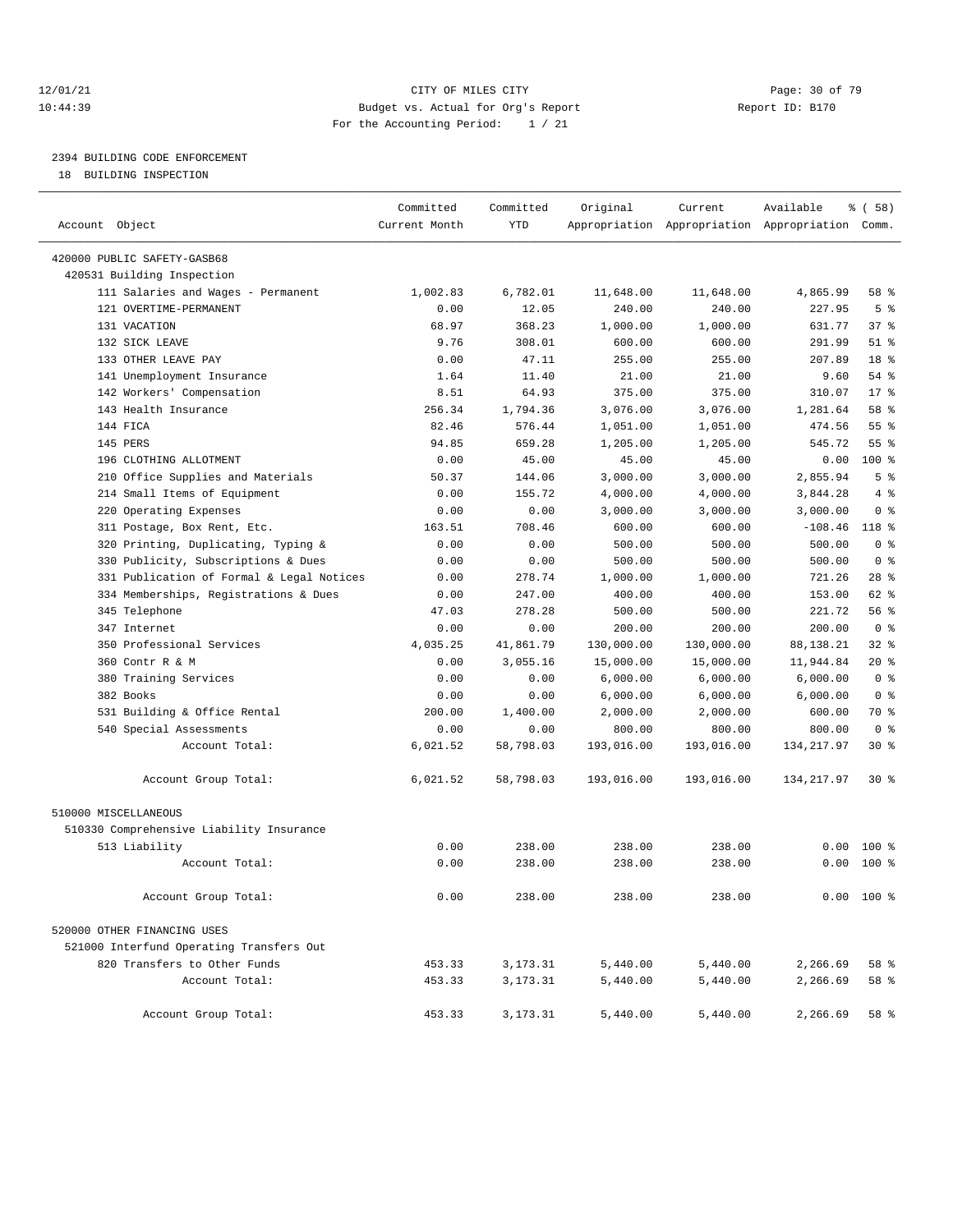#### 12/01/21 Page: 31 of 79 10:44:39 Budget vs. Actual for Org's Report Report ID: B170 For the Accounting Period: 1 / 21

## 2394 BUILDING CODE ENFORCEMENT

18 BUILDING INSPECTION

| Object<br>Account   | Committed<br>Current Month | Committed<br>YTD | Original   | Current<br>Appropriation Appropriation | Available<br>Appropriation Comm. | 8 ( 58 ) |
|---------------------|----------------------------|------------------|------------|----------------------------------------|----------------------------------|----------|
| Organization Total: | 6,474.85                   | 62,209.34        | 198,694.00 | 198,694.00                             | 136,484.66                       | 31 %     |
| Fund Total:         | 6,474.85                   | 62,209.34        | 198,694.00 | 198,694.00                             | 136,484.66 31 %                  |          |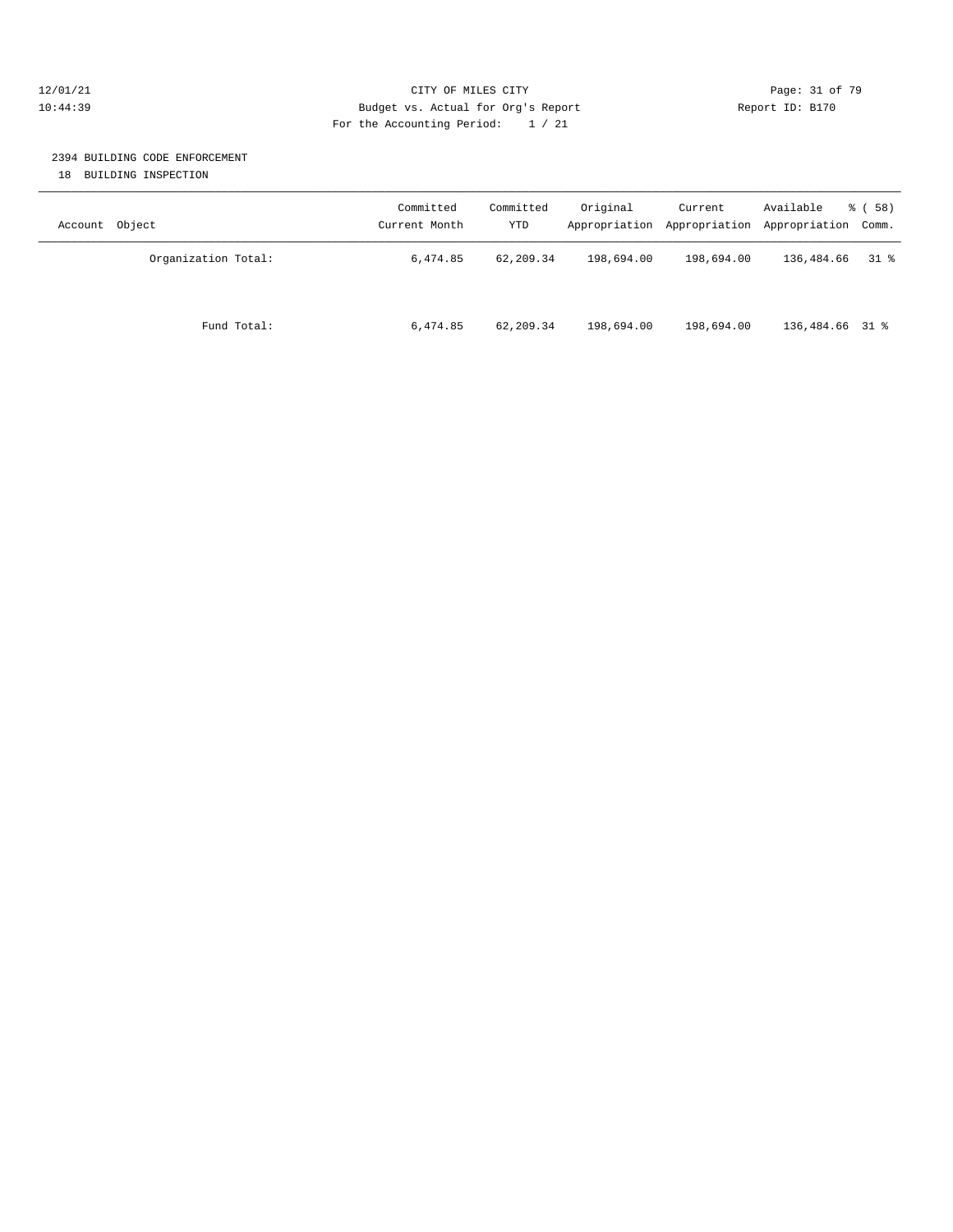#### $12/01/21$  Page: 32 of 79<br>
12/01/21 Page: 32 of 79<br>
Budget vs. Actual for Org's Report Page: 12 Of 79<br>
Page: 32 of 79 10:44:39 Budget vs. Actual for Org's Report For the Accounting Period: 1 / 21

### 2400 LTG M D#165-(Gen City) 46 SID #165

| Account Object                           | Committed<br>Current Month | Committed<br><b>YTD</b> | Original   | Current    | Available<br>Appropriation Appropriation Appropriation | % (58)<br>Comm. |  |
|------------------------------------------|----------------------------|-------------------------|------------|------------|--------------------------------------------------------|-----------------|--|
| 430000 Public Works-GASB68               |                            |                         |            |            |                                                        |                 |  |
| 430263 STREET LIGHTING                   |                            |                         |            |            |                                                        |                 |  |
| 341 Electric Utility Services            | 4,082.68                   | 27,960.96               | 50,000.00  | 50,000.00  | 22,039.04                                              | 56%             |  |
| 533 Machinery and Equipment Rental       | 8,836.60                   | 61,856.20               | 120,000.00 | 120,000.00 | 58, 143.80                                             | $52$ $%$        |  |
| Account Total:                           | 12,919.28                  | 89,817.16               | 170,000.00 | 170,000.00 | 80,182.84                                              | 53%             |  |
| Account Group Total:                     | 12,919.28                  | 89,817.16               | 170,000.00 | 170,000.00 | 80,182.84                                              | 53%             |  |
| 520000 OTHER FINANCING USES              |                            |                         |            |            |                                                        |                 |  |
| 521000 Interfund Operating Transfers Out |                            |                         |            |            |                                                        |                 |  |
| 820 Transfers to Other Funds             | 0.00                       | 1,000.00                | 1,000.00   | 1,000.00   | 0.00                                                   | $100*$          |  |
| Account Total:                           | 0.00                       | 1,000.00                | 1,000.00   | 1,000.00   | 0.00                                                   | $100*$          |  |
| Account Group Total:                     | 0.00                       | 1,000.00                | 1,000.00   | 1,000.00   |                                                        | $0.00 100$ %    |  |
| Organization Total:                      | 12,919.28                  | 90,817.16               | 171,000.00 | 171,000.00 | 80,182.84                                              | 53 <sup>8</sup> |  |
|                                          |                            |                         |            |            |                                                        |                 |  |
| Fund Total:                              | 12,919.28                  | 90,817.16               | 171,000.00 | 171,000.00 | 80,182.84                                              | $53$ $%$        |  |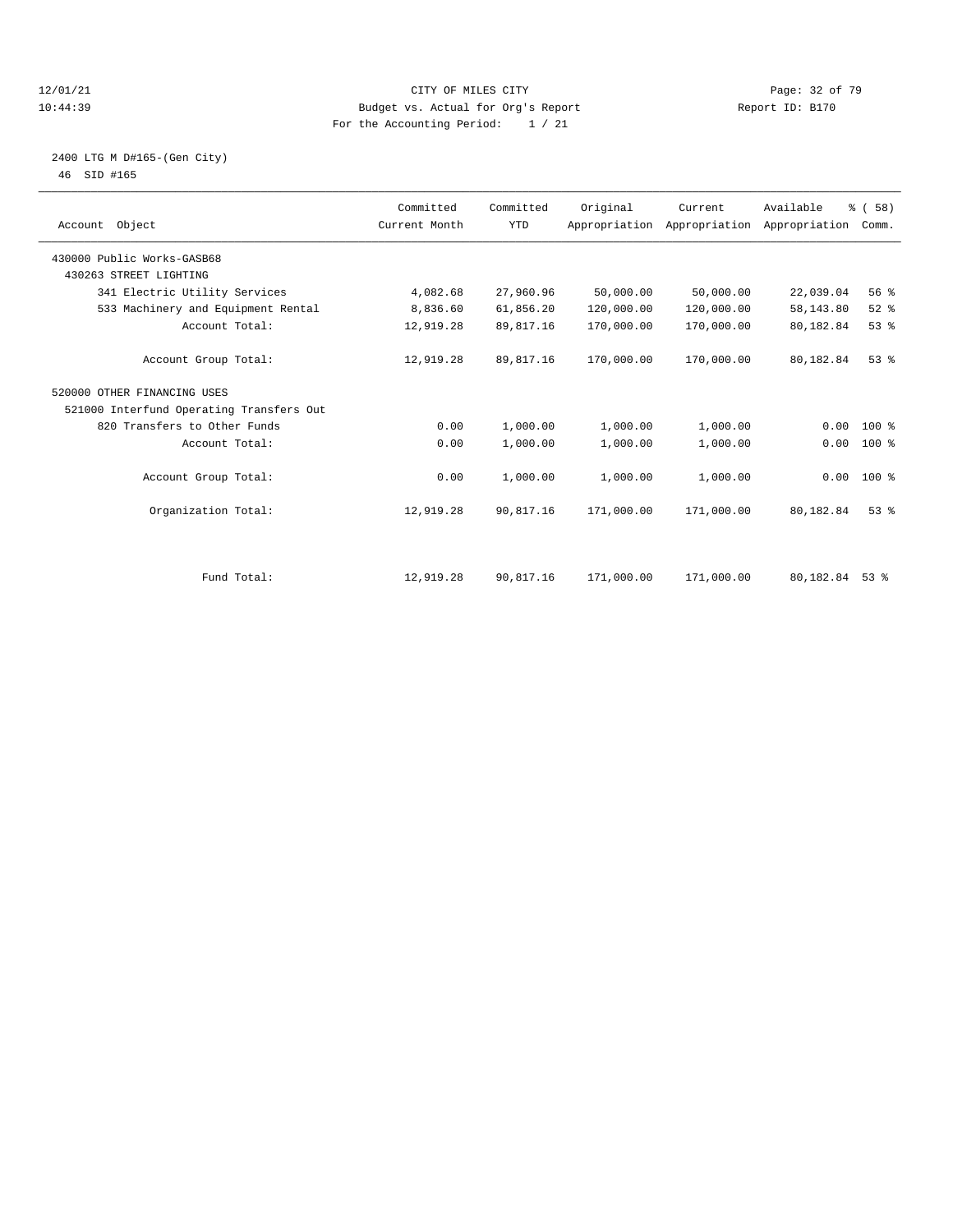#### $12/01/21$  Page: 33 of 79<br>
12/01/21 Page: 33 of 79<br>
Budget vs. Actual for Org's Report Page: 23 of 79<br>
Page: 23 of 79 10:44:39 Budget vs. Actual for Org's Report For the Accounting Period: 1 / 21

# 2420 LTG M D#167-(MilesAddn Etc)

48 SID #167

| Account Object                           | Committed<br>Current Month | Committed<br><b>YTD</b> | Original  | Current   | Available<br>Appropriation Appropriation Appropriation | % (58)<br>Comm. |  |
|------------------------------------------|----------------------------|-------------------------|-----------|-----------|--------------------------------------------------------|-----------------|--|
| 430000 Public Works-GASB68               |                            |                         |           |           |                                                        |                 |  |
| 430263 STREET LIGHTING                   |                            |                         |           |           |                                                        |                 |  |
| 341 Electric Utility Services            | 576.10                     | 3,945.48                | 8,000.00  | 8,000.00  | 4,054.52                                               | 49 %            |  |
| 533 Machinery and Equipment Rental       | 1,054.80                   | 7,383.60                | 16,000.00 | 16,000.00 | 8,616.40                                               | 46%             |  |
| Account Total:                           | 1,630.90                   | 11,329.08               | 24,000.00 | 24,000.00 | 12,670.92                                              | 47 %            |  |
| Account Group Total:                     | 1,630.90                   | 11,329.08               | 24,000.00 | 24,000.00 | 12,670.92                                              | 47.8            |  |
| 520000 OTHER FINANCING USES              |                            |                         |           |           |                                                        |                 |  |
| 521000 Interfund Operating Transfers Out |                            |                         |           |           |                                                        |                 |  |
| 820 Transfers to Other Funds             | 0.00                       | 1,000.00                | 1,000.00  | 1,000.00  | 0.00                                                   | $100*$          |  |
| Account Total:                           | 0.00                       | 1,000.00                | 1,000.00  | 1,000.00  | 0.00                                                   | $100*$          |  |
| Account Group Total:                     | 0.00                       | 1,000.00                | 1,000.00  | 1,000.00  | 0.00                                                   | 100 %           |  |
| Organization Total:                      | 1,630.90                   | 12,329.08               | 25,000.00 | 25,000.00 | 12,670.92                                              | $49*$           |  |
|                                          |                            |                         |           |           |                                                        |                 |  |
| Fund Total:                              | 1,630.90                   | 12,329.08               | 25,000.00 | 25,000.00 | 12,670.92                                              | $49*$           |  |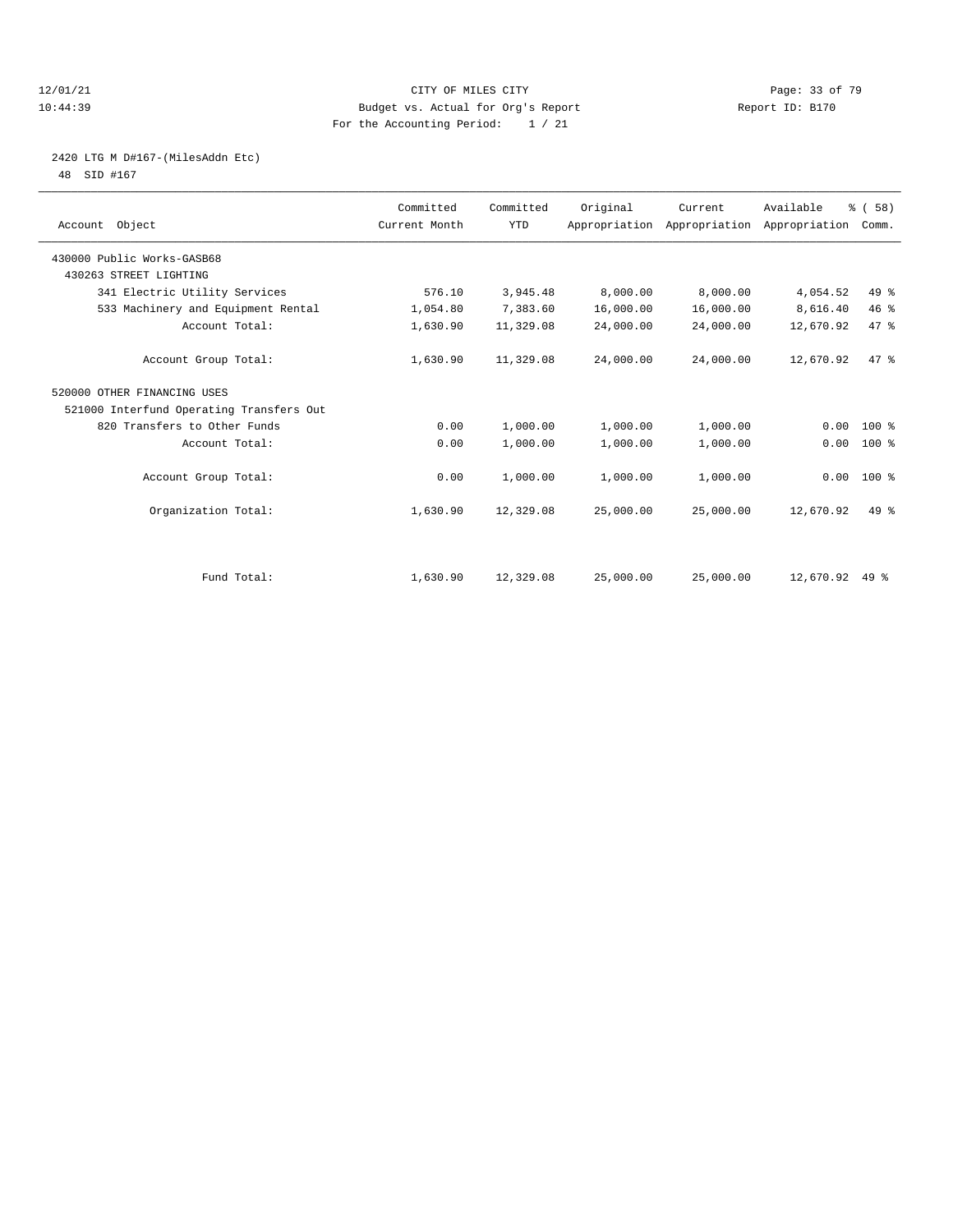#### 12/01/21 Page: 34 of 79<br>10:44:39 Budget vs. Actual for Org's Report Page: 34 of 79<br>10:44:39 Budget vs. Actual for Org's Report Page: 210 10:44:39 Budget vs. Actual for Org's Report For the Accounting Period: 1 / 21

#### 2430 LTG M D#171-(Balsam Est) 49 SID #171

| Account Object                           | Committed<br>Current Month | Committed<br><b>YTD</b> | Original | Current<br>Appropriation Appropriation Appropriation Comm. | Available | % ( 58 )         |  |
|------------------------------------------|----------------------------|-------------------------|----------|------------------------------------------------------------|-----------|------------------|--|
| 430000 Public Works-GASB68               |                            |                         |          |                                                            |           |                  |  |
| 430263 STREET LIGHTING                   |                            |                         |          |                                                            |           |                  |  |
| 230 Repair and Maintenance Supplies      | 50.00                      | 2,050.00                | 1,500.00 | 1,500.00                                                   | $-550.00$ | 137 <sub>8</sub> |  |
| 341 Electric Utility Services            | 169.23                     | 1,718.63                | 2,000.00 | 2,000.00                                                   | 281.37    | 86 %             |  |
| 360 Contr R & M                          | 157.50                     | 752.50                  | 1,500.00 | 1,500.00                                                   | 747.50    | 50%              |  |
| Account Total:                           | 376.73                     | 4,521.13                | 5,000.00 | 5,000.00                                                   | 478.87    | 90%              |  |
| Account Group Total:                     | 376.73                     | 4,521.13                | 5,000.00 | 5,000.00                                                   | 478.87    | $90*$            |  |
| 520000 OTHER FINANCING USES              |                            |                         |          |                                                            |           |                  |  |
| 521000 Interfund Operating Transfers Out |                            |                         |          |                                                            |           |                  |  |
| 820 Transfers to Other Funds             | 0.00                       | 1,000.00                | 1,000.00 | 1,000.00                                                   | 0.00      | $100*$           |  |
| Account Total:                           | 0.00                       | 1,000.00                | 1,000.00 | 1,000.00                                                   | 0.00      | $100*$           |  |
| Account Group Total:                     | 0.00                       | 1,000.00                | 1,000.00 | 1,000.00                                                   | 0.00      | $100*$           |  |
| Organization Total:                      | 376.73                     | 5,521.13                | 6,000.00 | 6,000.00                                                   | 478.87    | 92.8             |  |
|                                          |                            |                         |          |                                                            |           |                  |  |
| Fund Total:                              | 376.73                     | 5,521.13                | 6,000.00 | 6.000.00                                                   | 478.87    | $92*$            |  |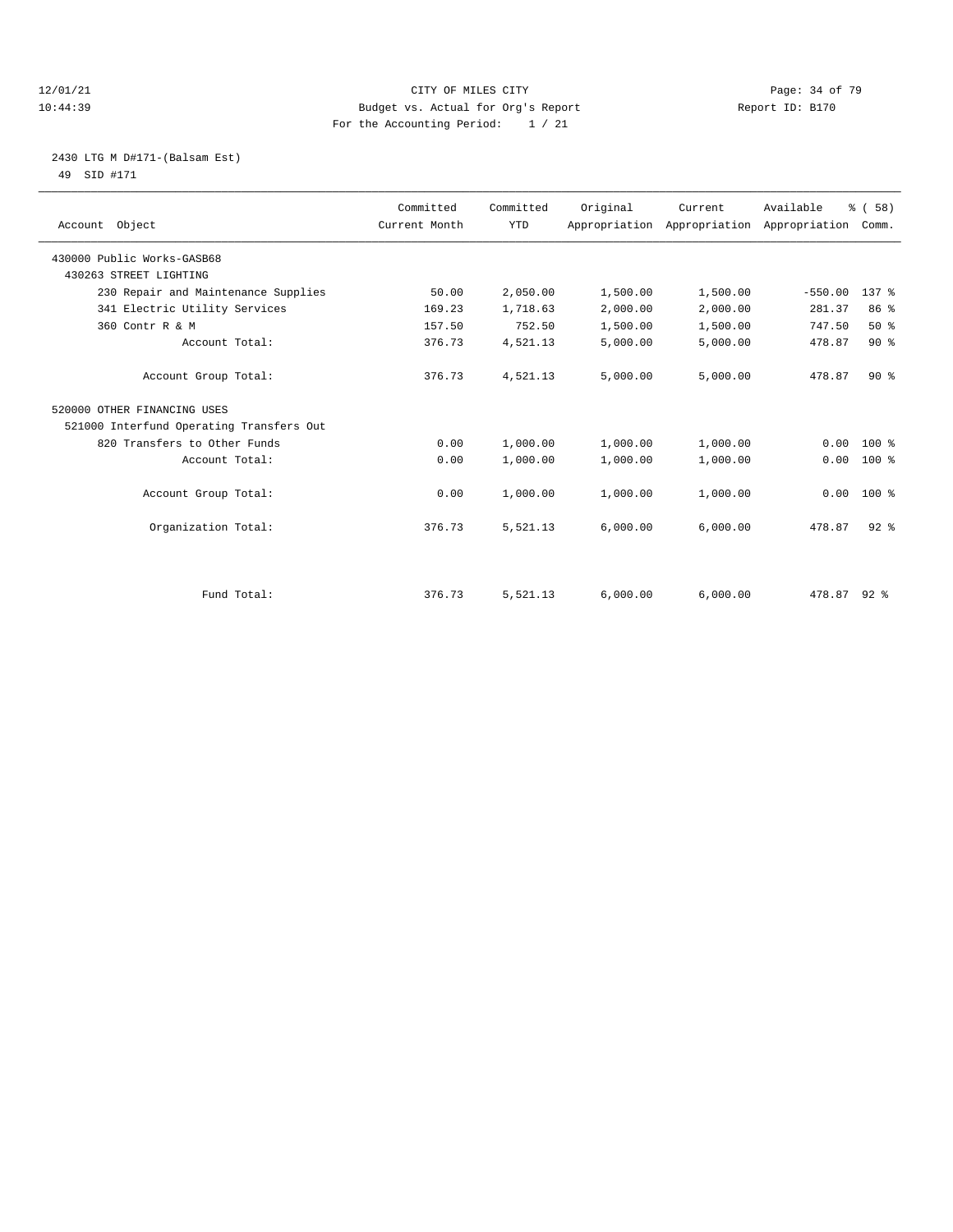#### $12/01/21$  Page: 35 of 79<br>10:44:39 Budget vs. Actual for Org's Report  $\frac{12}{10}:44:39$  Report ID: B170 10:44:39 Budget vs. Actual for Org's Report For the Accounting Period: 1 / 21

#### 2440 LTG M D#172-(Main Str) 50 SID #172

| Account Object                           | Committed<br>Current Month | Committed<br><b>YTD</b> | Original  | Current<br>Appropriation Appropriation | Available<br>Appropriation | % (58)<br>Comm. |  |
|------------------------------------------|----------------------------|-------------------------|-----------|----------------------------------------|----------------------------|-----------------|--|
| 430000 Public Works-GASB68               |                            |                         |           |                                        |                            |                 |  |
| 430263 STREET LIGHTING                   |                            |                         |           |                                        |                            |                 |  |
| 230 Repair and Maintenance Supplies      | 188.02                     | 4,882.56                | 6,000.00  | 6,000.00                               | 1,117.44                   | 81 %            |  |
| 341 Electric Utility Services            | 1,468.28                   | 10,539.13               | 20,000.00 | 20,000.00                              | 9,460.87                   | 53%             |  |
| 360 Contr R & M                          | 315.00                     | 1,533.95                | 3,000.00  | 3,000.00                               | 1,466.05                   | $51$ $%$        |  |
| Account Total:                           | 1,971.30                   | 16,955.64               | 29,000.00 | 29,000.00                              | 12,044.36                  | 58 %            |  |
| Account Group Total:                     | 1,971.30                   | 16,955.64               | 29,000.00 | 29,000.00                              | 12,044.36                  | 58 %            |  |
| 520000 OTHER FINANCING USES              |                            |                         |           |                                        |                            |                 |  |
| 521000 Interfund Operating Transfers Out |                            |                         |           |                                        |                            |                 |  |
| 820 Transfers to Other Funds             | 0.00                       | 1,000.00                | 1,000.00  | 1,000.00                               | 0.00                       | $100*$          |  |
| Account Total:                           | 0.00                       | 1,000.00                | 1,000.00  | 1,000.00                               | 0.00                       | $100*$          |  |
| Account Group Total:                     | 0.00                       | 1,000.00                | 1,000.00  | 1,000.00                               | 0.00                       | $100*$          |  |
| Organization Total:                      | 1,971.30                   | 17,955.64               | 30,000.00 | 30,000.00                              | 12,044.36                  | 60 %            |  |
|                                          |                            |                         |           |                                        |                            |                 |  |
| Fund Total:                              | 1,971.30                   | 17,955.64               | 30,000.00 | 30,000.00                              | 12,044.36                  | 60 %            |  |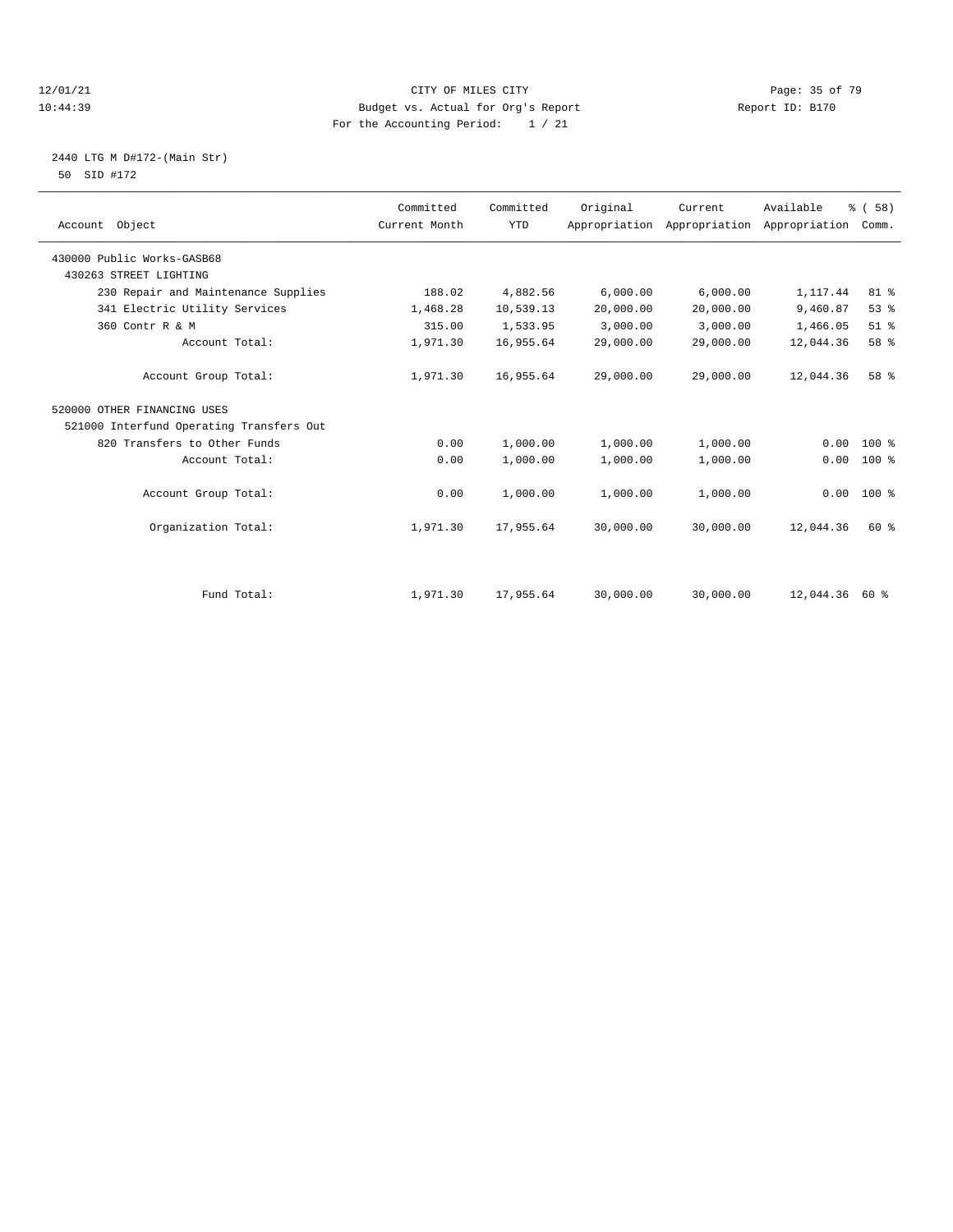#### $12/01/21$  Page: 36 of 79<br>10:44:39 Budget vs. Actual for Org's Report  $\frac{12}{10}:44:39$  Report ID: B170 10:44:39 Budget vs. Actual for Org's Report For the Accounting Period: 1 / 21

### 2450 LTG M D#195-(SG-Trico) 51 SID #195

| Account Object                           | Committed<br>Current Month | Committed<br><b>YTD</b> | Original | Current<br>Appropriation Appropriation Appropriation Comm. | Available       | % (58)       |  |
|------------------------------------------|----------------------------|-------------------------|----------|------------------------------------------------------------|-----------------|--------------|--|
| 430000 Public Works-GASB68               |                            |                         |          |                                                            |                 |              |  |
| 430263 STREET LIGHTING                   |                            |                         |          |                                                            |                 |              |  |
| 341 Electric Utility Services            | 525.00                     | 3,551.84                | 5,000.00 | 5,000.00                                                   | 1,448.16        | 71 %         |  |
| Account Total:                           | 525.00                     | 3,551.84                | 5,000.00 | 5,000.00                                                   | 1,448.16        | 71 %         |  |
| Account Group Total:                     | 525.00                     | 3,551.84                | 5,000.00 | 5,000.00                                                   | 1,448.16        | 71.8         |  |
| 520000 OTHER FINANCING USES              |                            |                         |          |                                                            |                 |              |  |
| 521000 Interfund Operating Transfers Out |                            |                         |          |                                                            |                 |              |  |
| 820 Transfers to Other Funds             | 0.00                       | 1,000.00                | 1,000.00 | 1,000.00                                                   | 0.00            | $100*$       |  |
| Account Total:                           | 0.00                       | 1,000.00                | 1,000.00 | 1,000.00                                                   | 0.00            | $100*$       |  |
|                                          |                            |                         |          |                                                            |                 |              |  |
| Account Group Total:                     | 0.00                       | 1,000.00                | 1,000.00 | 1,000.00                                                   |                 | $0.00$ 100 % |  |
|                                          |                            |                         |          |                                                            |                 |              |  |
| Organization Total:                      | 525.00                     | 4,551.84                | 6,000.00 | 6,000.00                                                   | 1,448.16        | 76 %         |  |
|                                          |                            |                         |          |                                                            |                 |              |  |
| Fund Total:                              | 525.00                     | 4,551.84                | 6,000.00 | 6,000.00                                                   | $1,448.16$ 76 % |              |  |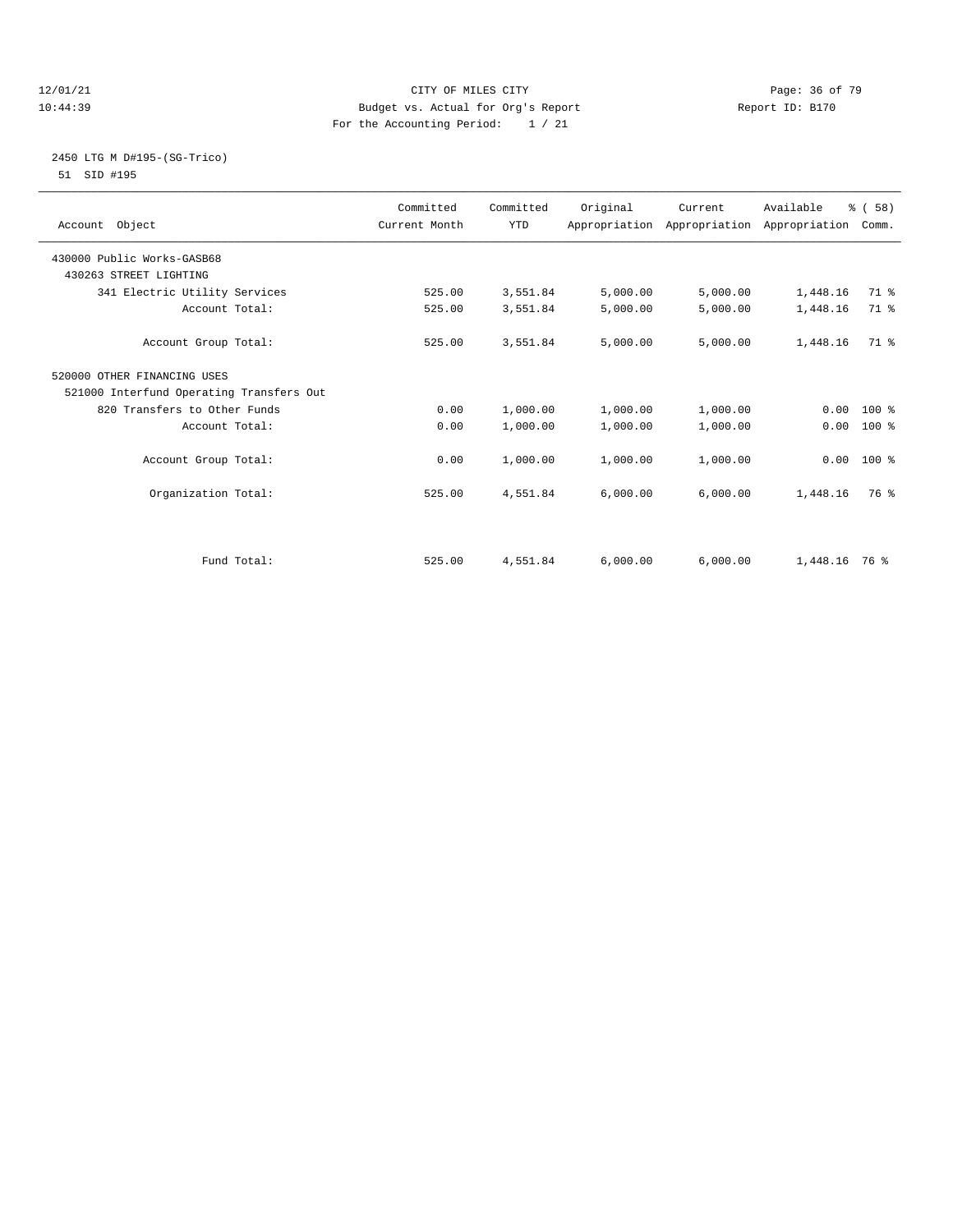#### $12/01/21$  Page: 37 of 79<br>10:44:39 Budget vs. Actual for Org's Report  $\frac{12}{10}:44:39$  Report ID: B170 10:44:39 Budget vs. Actual for Org's Report For the Accounting Period: 1 / 21

#### 2470 LTG M D#202-(SG-MDU&NV) 72 SID #202

| Account Object                           | Committed<br>Current Month | Committed<br><b>YTD</b> | Original | Current<br>Appropriation Appropriation Appropriation | Available | % (58)<br>Comm.    |  |
|------------------------------------------|----------------------------|-------------------------|----------|------------------------------------------------------|-----------|--------------------|--|
| 430000 Public Works-GASB68               |                            |                         |          |                                                      |           |                    |  |
| 430263 STREET LIGHTING                   |                            |                         |          |                                                      |           |                    |  |
| 341 Electric Utility Services            | 119.51                     | 818.47                  | 2,000.00 | 2,000.00                                             | 1,181.53  | 41.8               |  |
| 533 Machinery and Equipment Rental       | 325.90                     | 2,281.30                | 5,000.00 | 5,000.00                                             | 2,718.70  | 46%                |  |
| Account Total:                           | 445.41                     | 3,099.77                | 7,000.00 | 7,000.00                                             | 3,900.23  | 44.8               |  |
| Account Group Total:                     | 445.41                     | 3,099.77                | 7,000.00 | 7,000.00                                             | 3,900.23  | $44*$              |  |
| 520000 OTHER FINANCING USES              |                            |                         |          |                                                      |           |                    |  |
| 521000 Interfund Operating Transfers Out |                            |                         |          |                                                      |           |                    |  |
| 820 Transfers to Other Funds             | 0.00                       | 1,000.00                | 1,000.00 | 1,000.00                                             | 0.00      | $100*$             |  |
| Account Total:                           | 0.00                       | 1,000.00                | 1,000.00 | 1,000.00                                             | 0.00      | 100 %              |  |
| Account Group Total:                     | 0.00                       | 1,000.00                | 1,000.00 | 1,000.00                                             |           | $0.00 100$ %       |  |
| Organization Total:                      | 445.41                     | 4,099.77                | 8,000.00 | 8,000.00                                             | 3,900.23  | $51$ $%$           |  |
|                                          |                            |                         |          |                                                      |           |                    |  |
| Fund Total:                              | 445.41                     | 4,099.77                | 8,000.00 | 8,000.00                                             | 3,900.23  | $51$ $\frac{6}{3}$ |  |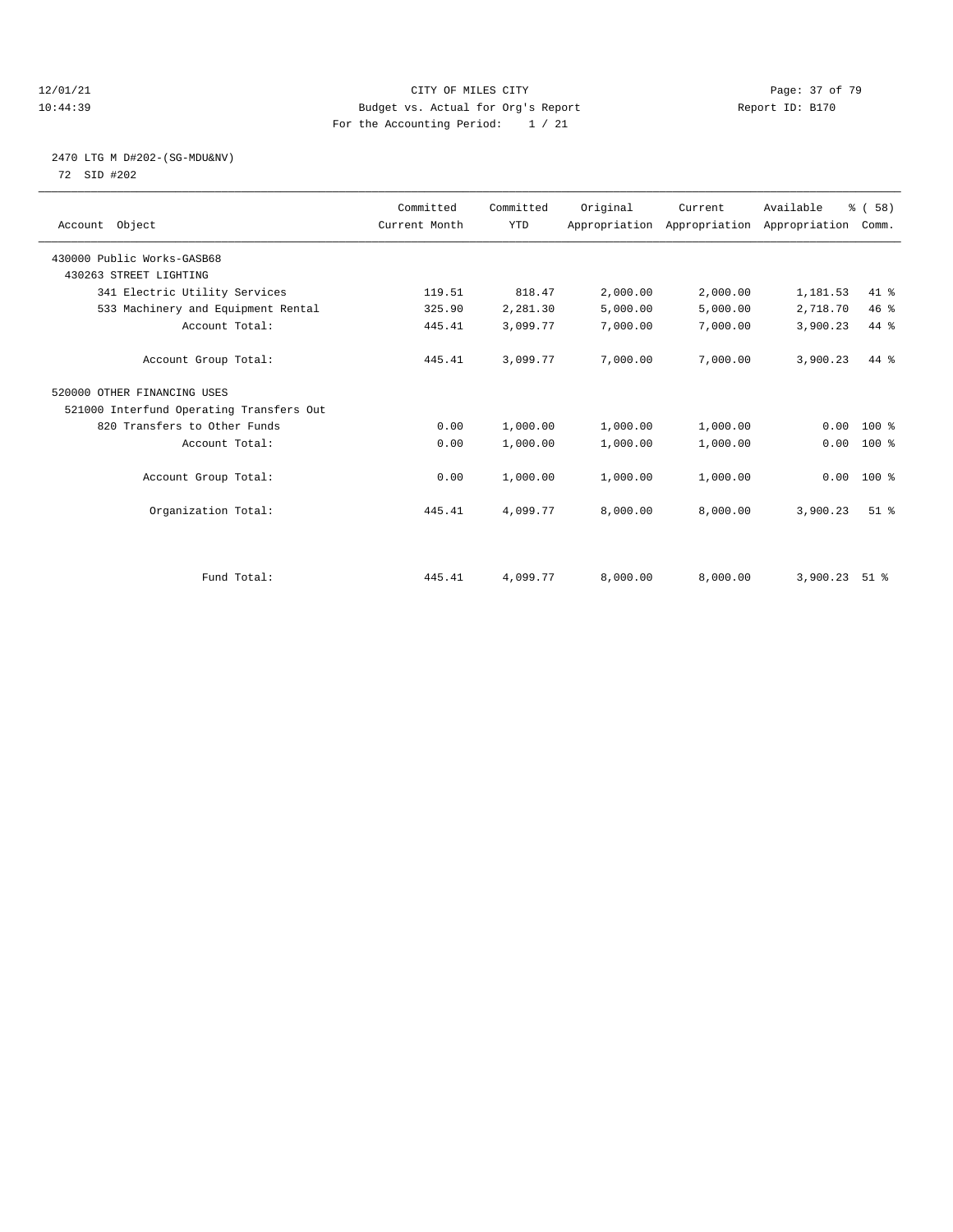#### 12/01/21 **CITY OF MILES CITY CITY CITY Page: 38 of 79** 10:44:39 Budget vs. Actual for Org's Report Report ID: B170 For the Accounting Period: 1 / 21

#### 2480 LTG M M#173-(Milestown Estates)

47 SID #173(Ltg-Milestown)

| Account Object                           | Committed<br>Current Month | Committed<br><b>YTD</b> | Original | Current  | Available<br>Appropriation Appropriation Appropriation Comm. | % (58)       |  |
|------------------------------------------|----------------------------|-------------------------|----------|----------|--------------------------------------------------------------|--------------|--|
| 430000 Public Works-GASB68               |                            |                         |          |          |                                                              |              |  |
| 430263 STREET LIGHTING                   |                            |                         |          |          |                                                              |              |  |
| 230 Repair and Maintenance Supplies      | 0.00                       | 1,000.00                | 1,000.00 | 1,000.00 | 0.00                                                         | $100*$       |  |
| 341 Electric Utility Services            | 34.77                      | 854.31                  | 1,600.00 | 1,600.00 | 745.69                                                       | 53%          |  |
| 360 Contr R & M                          | 0.00                       | 175.00                  | 350.00   | 350.00   | 175.00                                                       | 50%          |  |
| Account Total:                           | 34.77                      | 2,029.31                | 2,950.00 | 2,950.00 | 920.69                                                       | 69 %         |  |
| Account Group Total:                     | 34.77                      | 2,029.31                | 2,950.00 | 2,950.00 | 920.69                                                       | 69 %         |  |
| 520000 OTHER FINANCING USES              |                            |                         |          |          |                                                              |              |  |
| 521000 Interfund Operating Transfers Out |                            |                         |          |          |                                                              |              |  |
| 820 Transfers to Other Funds             | 0.00                       | 250.00                  | 250.00   | 250.00   | 0.00                                                         | $100*$       |  |
| Account Total:                           | 0.00                       | 250.00                  | 250.00   | 250.00   | 0.00                                                         | $100*$       |  |
| Account Group Total:                     | 0.00                       | 250.00                  | 250.00   | 250.00   |                                                              | $0.00 100$ % |  |
| Organization Total:                      | 34.77                      | 2,279.31                | 3,200.00 | 3,200.00 | 920.69                                                       | 71.8         |  |
|                                          |                            |                         |          |          |                                                              |              |  |
| Fund Total:                              | 34.77                      | 2,279.31                | 3,200.00 | 3,200.00 | 920.69                                                       | 71 %         |  |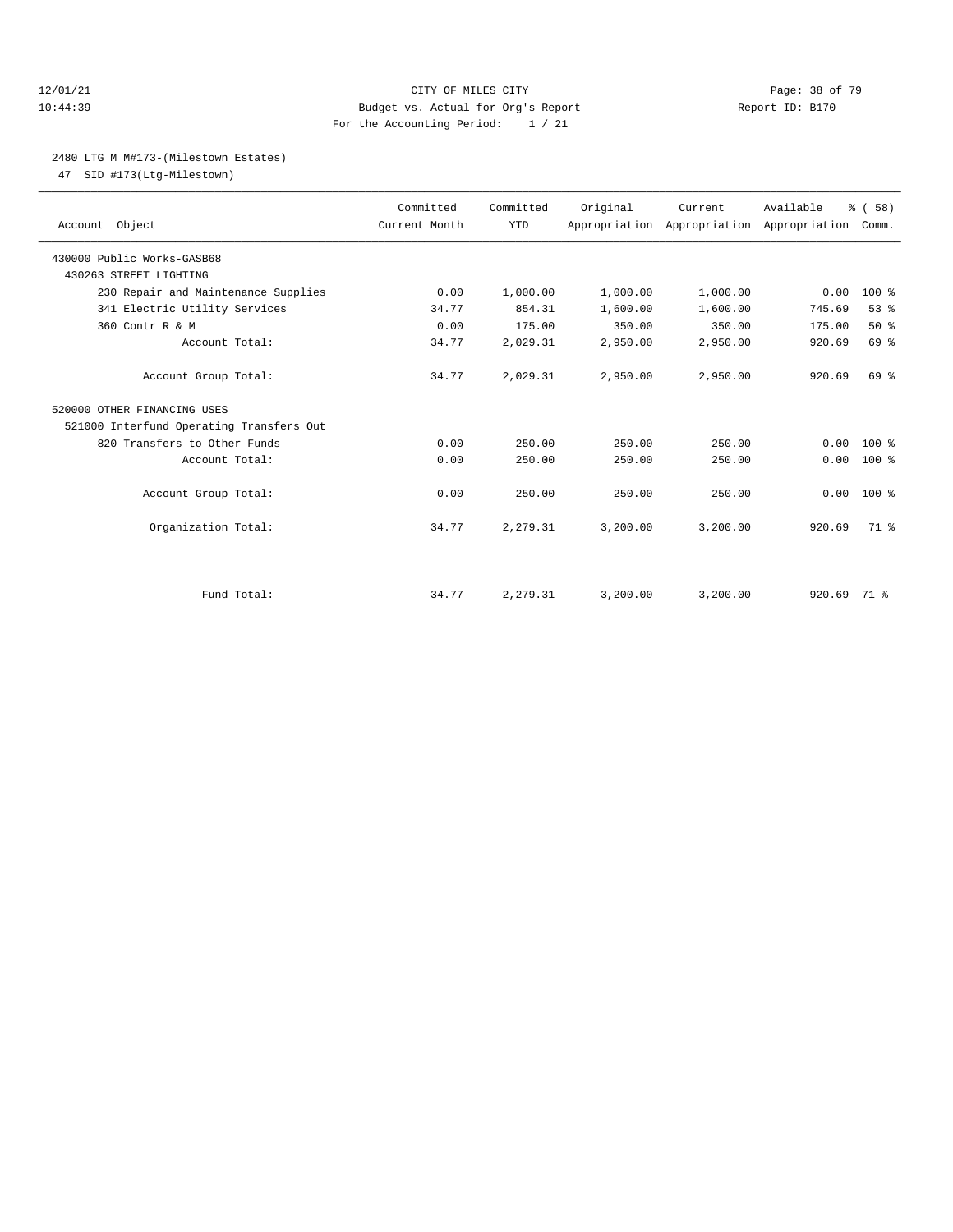#### $12/01/21$  Page: 39 of 79<br>10:44:39 Budget vs. Actual for Org's Report  $\overline{D}$  Report ID: B170 10:44:39 Budget vs. Actual for Org's Report For the Accounting Period: 1 / 21

————————————————————————————————————————————————————————————————————————————————————————————————————————————————————————————————————

2510 STR MAINT DIST #204

107 Paved St. Maint. Dist.#204

|                                                        | Committed     | Committed            | Original              | Current               | Available                                       | % ( 58 )       |
|--------------------------------------------------------|---------------|----------------------|-----------------------|-----------------------|-------------------------------------------------|----------------|
| Account Object                                         | Current Month | YTD                  |                       |                       | Appropriation Appropriation Appropriation Comm. |                |
| 430000 Public Works-GASB68                             |               |                      |                       |                       |                                                 |                |
| 430220 Operations                                      |               |                      |                       |                       |                                                 |                |
| 111 Salaries and Wages - Permanent                     | 21,837.74     | 141,914.15           | 289,696.00            | 289,696.00            | 147,781.85                                      | 49 %           |
| 121 OVERTIME-PERMANENT                                 | 135.56        | 1,013.20             | 9,100.00              | 9,100.00              | 8,086.80                                        | $11$ %         |
| 131 VACATION                                           | 208.91        | 7,251.09             | 19,600.00             | 19,600.00             | 12,348.91                                       | 37%            |
| 132 SICK LEAVE                                         | 528.73        | 6,165.55             | 13,000.00             | 13,000.00             | 6,834.45                                        | 47 %           |
| 133 OTHER LEAVE PAY                                    | 11.19         | 193.10               | 4,921.00              | 4,921.00              | 4,727.90                                        | 4%             |
| 134 HOLIDAY PAY                                        | 153.96        | 701.63               | 3,000.00              | 3,000.00              | 2,298.37                                        | $23$ $%$       |
| 141 Unemployment Insurance                             | 34.36         | 237.42               | 509.00                | 509.00                | 271.58                                          | 47 %           |
| 142 Workers' Compensation                              | 961.21        | 7,537.23             | 15,202.00             | 15,202.00             | 7,664.77                                        | 50%            |
| 143 Health Insurance                                   | 4,990.45      | 40,689.88            | 76,290.00             | 76,290.00             | 35,600.12                                       | 53%            |
| 144 FICA                                               | 1,689.56      | 11,675.03            | 25,958.00             | 25,958.00             | 14,282.97                                       | 45 %           |
| 145 PERS                                               | 2,006.24      | 13,789.92            |                       |                       | 15,968.08                                       | 46%            |
| 196 CLOTHING ALLOTMENT                                 | 0.00          | 907.50               | 29,758.00<br>1,000.00 | 29,758.00<br>1,000.00 | 92.50                                           | 91 %           |
|                                                        |               | 2,715.41             | 3,000.00              | 3,000.00              | 284.59                                          | $91$ %         |
| 210 Office Supplies and Materials                      | 116.35        |                      |                       |                       |                                                 |                |
| 214 Small Items of Equipment<br>220 Operating Expenses | 5,957.63      | 8,631.31<br>8,508.73 | 10,000.00             | 10,000.00             | 1,368.69                                        | 86 %<br>$43$ % |
|                                                        | 0.00          |                      | 20,000.00             | 20,000.00             | 11,491.27                                       |                |
| 222 Chemicals, Lab & Med Supplies                      | 0.00          | 292.96               | 1,500.00              | 1,500.00              | 1,207.04                                        | $20*$          |
| 226 Clothing and Uniforms                              | 0.00          | 262.99<br>3, 275.37  | 1,200.00              | 1,200.00              | 937.01                                          | $22$ %<br>33%  |
| 230 Repair and Maintenance Supplies                    | 1,648.54      |                      | 10,000.00             | 10,000.00             | 6,724.63                                        |                |
| 231 Gas, Oil, Diesel Fuel, Grease, etc.                | 1,817.66      | 11,676.27            | 40,000.00             | 40,000.00             | 28, 323. 73                                     | 29%<br>$12*$   |
| 242 Sign Parts and Supplies                            | 651.73        | 966.66               | 8,000.00              | 8,000.00              | 7,033.34                                        |                |
| 311 Postage, Box Rent, Etc.                            | 0.00          | 13.12                | 100.00                | 100.00                | 86.88                                           | $13*$          |
| 320 Printing, Duplicating, Typing &                    | 0.00          | 0.00                 | 100.00                | 100.00                | 100.00                                          | 0 <sup>8</sup> |
| 330 Publicity, Subscriptions & Dues                    | 0.00          | 105.14               | 200.00                | 200.00                | 94.86                                           | 53%            |
| 331 Publication of Formal & Legal Notices              | 0.00          | 0.00                 | 600.00                | 600.00                | 600.00                                          | 0 <sup>8</sup> |
| 334 Memberships, Registrations & Dues                  | 59.20         | 412.39               | 300.00                | 300.00                | $-112.39$                                       | 137 %          |
| 341 Electric Utility Services                          | 144.39        | 995.21               | 1,500.00              | 1,500.00              | 504.79                                          | 66 %           |
| 344 Gas Utility Service                                | 83.45         | 246.26               | 700.00                | 700.00                | 453.74                                          | 35%            |
| 345 Telephone                                          | 103.95        | 619.80               | 1,000.00              | 1,000.00              | 380.20                                          | 62 %           |
| 346 Garbage Service                                    | 0.00          | 0.00                 | 175.00                | 175.00                | 175.00                                          | 0 <sup>8</sup> |
| 347 Internet                                           | 0.00          | 0.00                 | 200.00                | 200.00                | 200.00                                          | 0 <sup>8</sup> |
| 350 Professional Services                              | 805.80        | 23,838.23            | 50,000.00             | 50,000.00             | 26,161.77                                       | 48 %           |
| 360 Contr R & M                                        | 0.00          | 2,228.89             | 10,000.00             | 10,000.00             | 7,771.11                                        | $22$ %         |
| 363 R&M Vehicles/Equip/Labor-PW                        | 6,192.67      | 24,507.48            | 100,000.00            | 100,000.00            | 75,492.52                                       | $25$ %         |
| 370 Travel                                             | 0.00          | 0.00                 | 1,000.00              | 1,000.00              | 1,000.00                                        | 0 <sup>8</sup> |
| 380 Training Services                                  | 0.00          | 0.00                 | 1,000.00              | 1,000.00              | 1,000.00                                        | 0 <sup>8</sup> |
| 382 Books                                              | 0.00          | 0.00                 | 100.00                | 100.00                | 100.00                                          | 0 <sup>8</sup> |
| 511 Insurance on Buildings                             | 0.00          | 803.23               | 804.00                | 804.00                |                                                 | $0.77$ 100 %   |
| 512 Insurance on Vehicles & Equipment                  | 0.00          | 3,371.68             | 3,372.00              | 3,372.00              |                                                 | $0.32$ 100 %   |
| 513 Liability                                          | 0.00          | 16,498.46            | 16,499.00             | 16,499.00             | 0.54                                            | 100 %          |
| 531 Building & Office Rental                           | 350.00        | 2,450.00             | 4,200.00              | 4,200.00              | 1,750.00                                        | 58 %           |
| 532 Land Rental                                        | 0.00          | 0.00                 | 8,000.00              | 8,000.00              | 8,000.00                                        | 0 <sup>8</sup> |
| Account Total:                                         | 50,489.28     | 344,495.29           | 781,584.00            | 781,584.00            | 437,088.71                                      | 44 %           |
| 430233 Roadway/Re-surfacing                            |               |                      |                       |                       |                                                 |                |
| 230 Repair and Maintenance Supplies                    | 0.00          | 14,027.83            | 80,000.00             | 80,000.00             | 65,972.17                                       | 18 %           |
| 350 Professional Services                              | 0.00          | 0.00                 | 5,000.00              | 5,000.00              | 5,000.00                                        | 0 <sup>8</sup> |
| Account Total:                                         | 0.00          | 14,027.83            | 85,000.00             | 85,000.00             | 70,972.17                                       | $17$ %         |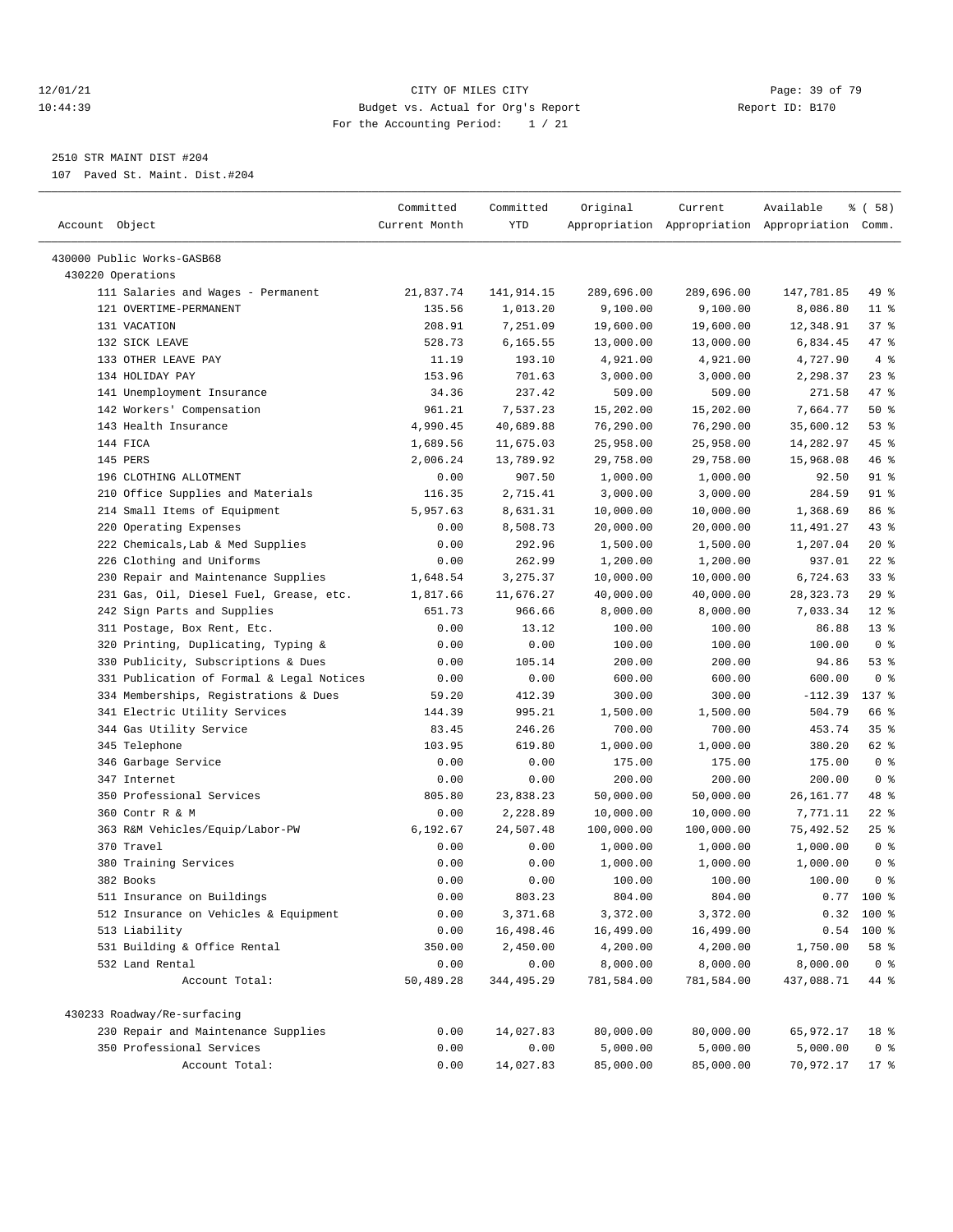#### 12/01/21 **Page: 40 of 79** CITY OF MILES CITY **CITY Page: 40 of 79** 10:44:39 Budget vs. Actual for Org's Report Report ID: B170 For the Accounting Period: 1 / 21

# 2510 STR MAINT DIST #204

107 Paved St. Maint. Dist.#204

|                                          | Committed     | Committed                   | Original     | Current      | Available                                       | 8 ( 58 )        |  |
|------------------------------------------|---------------|-----------------------------|--------------|--------------|-------------------------------------------------|-----------------|--|
| Account Object                           | Current Month | <b>YTD</b>                  |              |              | Appropriation Appropriation Appropriation Comm. |                 |  |
| 430234 CURB AND GUTTER                   |               |                             |              |              |                                                 |                 |  |
| 350 Professional Services                | 0.00          | 15,040.54                   | 40,000.00    | 40,000.00    | 24,959.46                                       | 38 <sup>8</sup> |  |
| Account Total:                           | 0.00          | 15,040.54                   | 40,000.00    | 40,000.00    | 24,959.46                                       | 38 <sup>8</sup> |  |
| 430235 Storm Drain & Culvert Maintenance |               |                             |              |              |                                                 |                 |  |
| 220 Operating Expenses                   | 0.00          | 972.38                      | 35,000.00    | 35,000.00    | 34,027.62                                       | 3%              |  |
| 230 Repair and Maintenance Supplies      | 0.00          | 15,035.30                   | 0.00         | 0.00         | $-15,035.30$                                    | *** 응           |  |
| 350 Professional Services                | 0.00          | 9,272.97                    | 25,000.00    | 25,000.00    | 15,727.03                                       | 37%             |  |
| Account Total:                           | 0.00          | 25,280.65                   | 60,000.00    | 60,000.00    | 34,719.35                                       | $42$ $%$        |  |
| 430236 Darling Addition Project          |               |                             |              |              |                                                 |                 |  |
| 220 Operating Expenses                   | 0.00          | 490,010.03                  | 500,000.00   | 500,000.00   | 9,989.97                                        | 98 <sup>8</sup> |  |
| 230 Repair and Maintenance Supplies      | 0.00          | 895,100.98                  | 600,000.00   | 600,000.00   | $-295, 100.98$                                  | 149 %           |  |
| 350 Professional Services                | 63.50         | 85, 494.85                  | 200,000.00   | 200,000.00   | 114,505.15                                      | 43%             |  |
| Account Total:                           | 63.50         | 1,470,605.86                | 1,300,000.00 | 1,300,000.00 | $-170,605.86$                                   | $113*$          |  |
| Account Group Total:                     |               | 50, 552. 78 1, 869, 450. 17 | 2,266,584.00 | 2,266,584.00 | 397, 133.83                                     | 82 %            |  |
| 520000 OTHER FINANCING USES              |               |                             |              |              |                                                 |                 |  |
| 521000 Interfund Operating Transfers Out |               |                             |              |              |                                                 |                 |  |
| 820 Transfers to Other Funds             | 5,807.42      | 140,651.94                  | 235, 297.00  | 235, 297.00  | 94,645.06                                       | 60 %            |  |
| Account Total:                           | 5,807.42      | 140,651.94                  | 235, 297.00  | 235, 297.00  | 94,645.06                                       | 60 %            |  |
| Account Group Total:                     | 5,807.42      | 140,651.94                  | 235, 297.00  | 235, 297.00  | 94,645.06                                       | 60 %            |  |
| Organization Total:                      | 56,360.20     | 2,010,102.11                | 2,501,881.00 | 2,501,881.00 | 491,778.89                                      | $80*$           |  |
|                                          |               |                             |              |              |                                                 |                 |  |
| Fund Total:                              |               | 56, 360.20 2, 010, 102.11   | 2,501,881.00 | 2,501,881.00 | 491,778.89                                      | 80%             |  |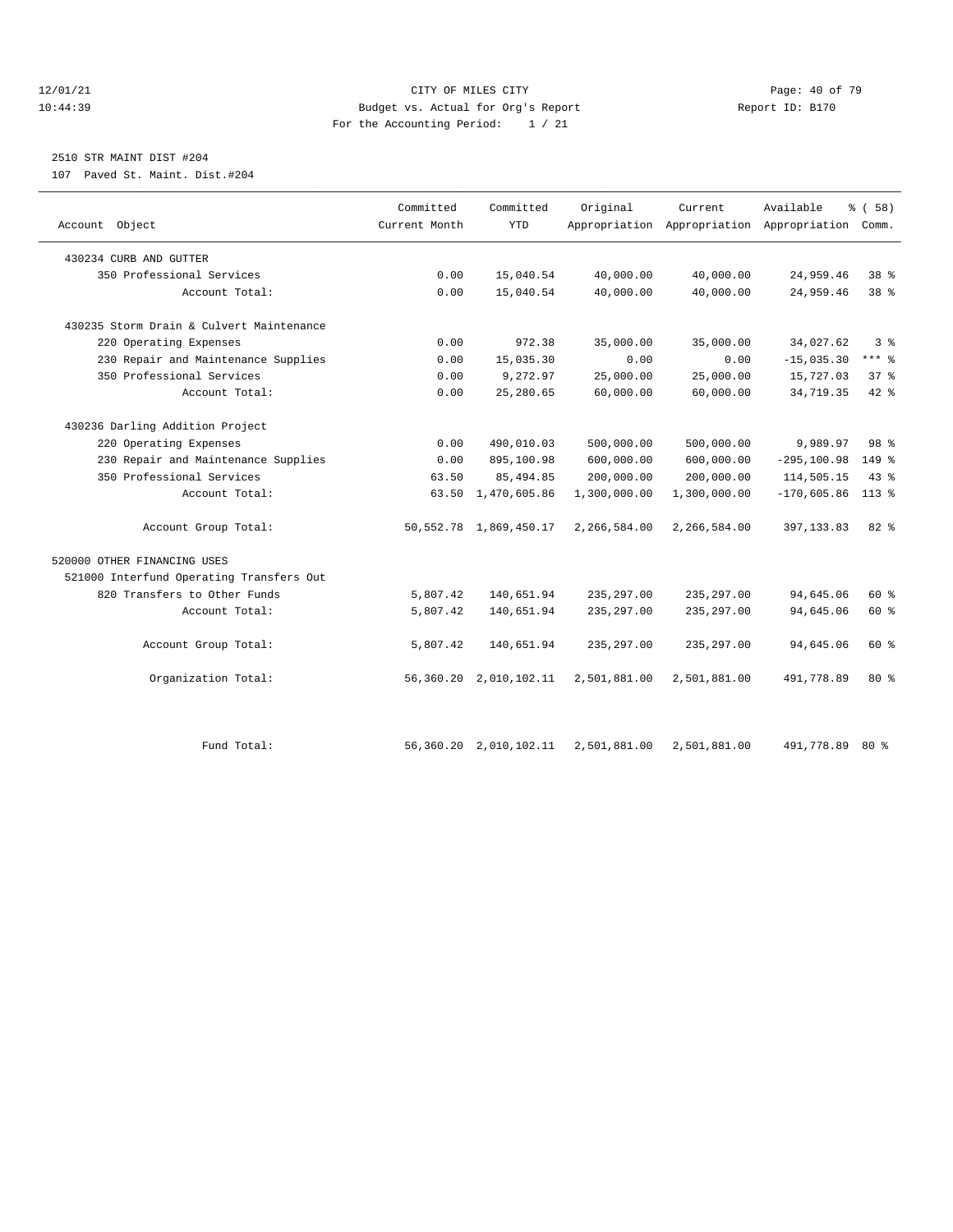#### 12/01/21 **Page: 41 of 79** CITY OF MILES CITY **CITY** Page: 41 of 79 10:44:39 Budget vs. Actual for Org's Report Report ID: B170 For the Accounting Period: 1 / 21

————————————————————————————————————————————————————————————————————————————————————————————————————————————————————————————————————

#### 2520 STR MAINT DIST #205

108 Street Maintenance (North Side)

|                                           | Committed     | Committed          | Original   | Current    | Available                                       | % ( 58 )        |
|-------------------------------------------|---------------|--------------------|------------|------------|-------------------------------------------------|-----------------|
| Account Object                            | Current Month | <b>YTD</b>         |            |            | Appropriation Appropriation Appropriation Comm. |                 |
| 430000 Public Works-GASB68                |               |                    |            |            |                                                 |                 |
| 430220 Operations                         |               |                    |            |            |                                                 |                 |
| 111 Salaries and Wages - Permanent        | 6,270.22      | 40,559.91          | 97,876.00  | 97,876.00  | 57,316.09                                       | 41 %            |
| 121 OVERTIME-PERMANENT                    | 34.24         | 261.92             | 2,500.00   | 2,500.00   | 2,238.08                                        | $10*$           |
| 131 VACATION                              | 92.02         | 2,150.54           | 6,000.00   | 6,000.00   | 3,849.46                                        | 36%             |
| 132 SICK LEAVE                            | 131.05        | 2,031.47           | 3,800.00   | 3,800.00   | 1,768.53                                        | 53%             |
| 133 OTHER LEAVE PAY                       | 2.70          | 50.10              | 1,717.00   | 1,717.00   | 1,666.90                                        | 3 <sup>8</sup>  |
| 134 HOLIDAY PAY                           | 38.88         | 177.46             | 800.00     | 800.00     | 622.54                                          | $22$ %          |
| 141 Unemployment Insurance                | 9.84          | 68.26              | 169.00     | 169.00     | 100.74                                          | 40 %            |
| 142 Workers' Compensation                 | 247.00        | 1,929.43           | 5,288.00   | 5,288.00   | 3,358.57                                        | 36%             |
| 143 Health Insurance                      | 1,623.79      | 10,767.66          | 25,738.00  | 25,738.00  | 14,970.34                                       | $42$ %          |
| 144 FICA                                  | 486.48        | 3,367.39           | 8,977.00   | 8,977.00   | 5,609.61                                        | 38 <sup>8</sup> |
| 145 PERS                                  | 576.10        | 3,966.71           | 9,883.00   | 9,883.00   | 5,916.29                                        | $40*$           |
| 196 CLOTHING ALLOTMENT                    | 0.00          | 255.00             | 300.00     | 300.00     | 45.00                                           | 85%             |
| 210 Office Supplies and Materials         | 29.10         | 741.68             | 1,000.00   | 1,000.00   | 258.32                                          | 74 %            |
| 214 Small Items of Equipment              | 1,489.41      | 2,165.85           | 2,000.00   | 2,000.00   | $-165.85$                                       | 108 %           |
| 220 Operating Expenses                    | 0.00          | 2,127.30           | 5,000.00   | 5,000.00   | 2,872.70                                        | $43$ %          |
| 222 Chemicals, Lab & Med Supplies         | 0.00          | 73.24              | 500.00     | 500.00     | 426.76                                          | 15 <sup>8</sup> |
| 226 Clothing and Uniforms                 | 0.00          | 62.00              | 300.00     | 300.00     | 238.00                                          | $21$ %          |
| 230 Repair and Maintenance Supplies       | 412.14        | 810.84             | 5,000.00   | 5,000.00   | 4,189.16                                        | 16 <sup>°</sup> |
| 231 Gas, Oil, Diesel Fuel, Grease, etc.   | 454.41        | 2,919.08           | 10,000.00  | 10,000.00  | 7,080.92                                        | 29%             |
| 242 Sign Parts and Supplies               | 112.00        | 190.73             | 2,500.00   | 2,500.00   | 2,309.27                                        | 8 %             |
| 311 Postage, Box Rent, Etc.               | 0.00          | 4.78               | 60.00      | 60.00      | 55.22                                           | 8 %             |
| 330 Publicity, Subscriptions & Dues       | 0.00          | 0.00               | 100.00     | 100.00     | 100.00                                          | 0 <sup>8</sup>  |
| 331 Publication of Formal & Legal Notices | 0.00          | 26.28              | 0.00       | 0.00       | $-26.28$                                        | $***$ $-$       |
| 334 Memberships, Registrations & Dues     | 14.80         | 103.11             | 100.00     | 100.00     | $-3.11$                                         | $103$ %         |
| 341 Electric Utility Services             | 10.43         | 58.91              | 150.00     | 150.00     | 91.09                                           | 39%             |
| 344 Gas Utility Service                   | 20.86         | 61.57              | 300.00     | 300.00     | 238.43                                          | $21$ %          |
| 345 Telephone                             | 46.07         | 272.52             | 400.00     | 400.00     | 127.48                                          | 68 %            |
| 350 Professional Services                 | 13.25         | 510.09             | 10,000.00  | 10,000.00  | 9,489.91                                        | 5 <sup>8</sup>  |
| 360 Contr R & M                           | 0.00          | 429.69             | 1,500.00   | 1,500.00   | 1,070.31                                        | 29%             |
| 363 R&M Vehicles/Equip/Labor-PW           | 1,548.17      | 11,407.56          | 35,000.00  | 35,000.00  | 23,592.44                                       | 33%             |
| 370 Travel                                |               |                    |            | 250.00     | 250.00                                          | 0 <sup>8</sup>  |
| 380 Training Services                     | 0.00          | 0.00               | 250.00     |            |                                                 | 0 <sup>8</sup>  |
| 382 Books                                 | 0.00          | 0.00               | 200.00     | 200.00     | 200.00                                          | 0 <sup>8</sup>  |
|                                           | 0.00          | 0.00               | 100.00     | 100.00     | 100.00                                          |                 |
| 511 Insurance on Buildings                | 0.00          | 200.81             | 201.00     | 201.00     | 0.19                                            | 100 %<br>100 %  |
| 512 Insurance on Vehicles & Equipment     | 0.00          | 842.92<br>4,321.63 | 843.00     | 843.00     | 0.08                                            | $0.37$ 100 %    |
| 513 Liability                             | 0.00          |                    | 4,322.00   | 4,322.00   |                                                 |                 |
| 531 Building & Office Rental              | 166.66        | 1,166.62           | 2,000.00   | 2,000.00   | 833.38                                          | 58 %            |
| Account Total:                            | 13,829.62     | 94,083.06          | 244,874.00 | 244,874.00 | 150,790.94                                      | 38 %            |
| 430233 Roadway/Re-surfacing               |               |                    |            |            |                                                 |                 |
| 230 Repair and Maintenance Supplies       | 0.00          | 659.60             | 0.00       | 0.00       | $-659.60$                                       | *** 응           |
| 350 Professional Services                 | 0.00          | 2,828.18           | 50,000.00  | 50,000.00  | 47,171.82                                       | 6 %             |
| Account Total:                            | 0.00          | 3,487.78           | 50,000.00  | 50,000.00  | 46,512.22                                       | 7 %             |
| 430235 Storm Drain & Culvert Maintenance  |               |                    |            |            |                                                 |                 |
| 230 Repair and Maintenance Supplies       | 0.00          | 226.34             | 5,000.00   | 5,000.00   | 4,773.66                                        | 5 %             |
| 350 Professional Services                 | 0.00          | 0.00               | 5,500.00   | 5,500.00   | 5,500.00                                        | 0 %             |
|                                           |               |                    |            |            |                                                 |                 |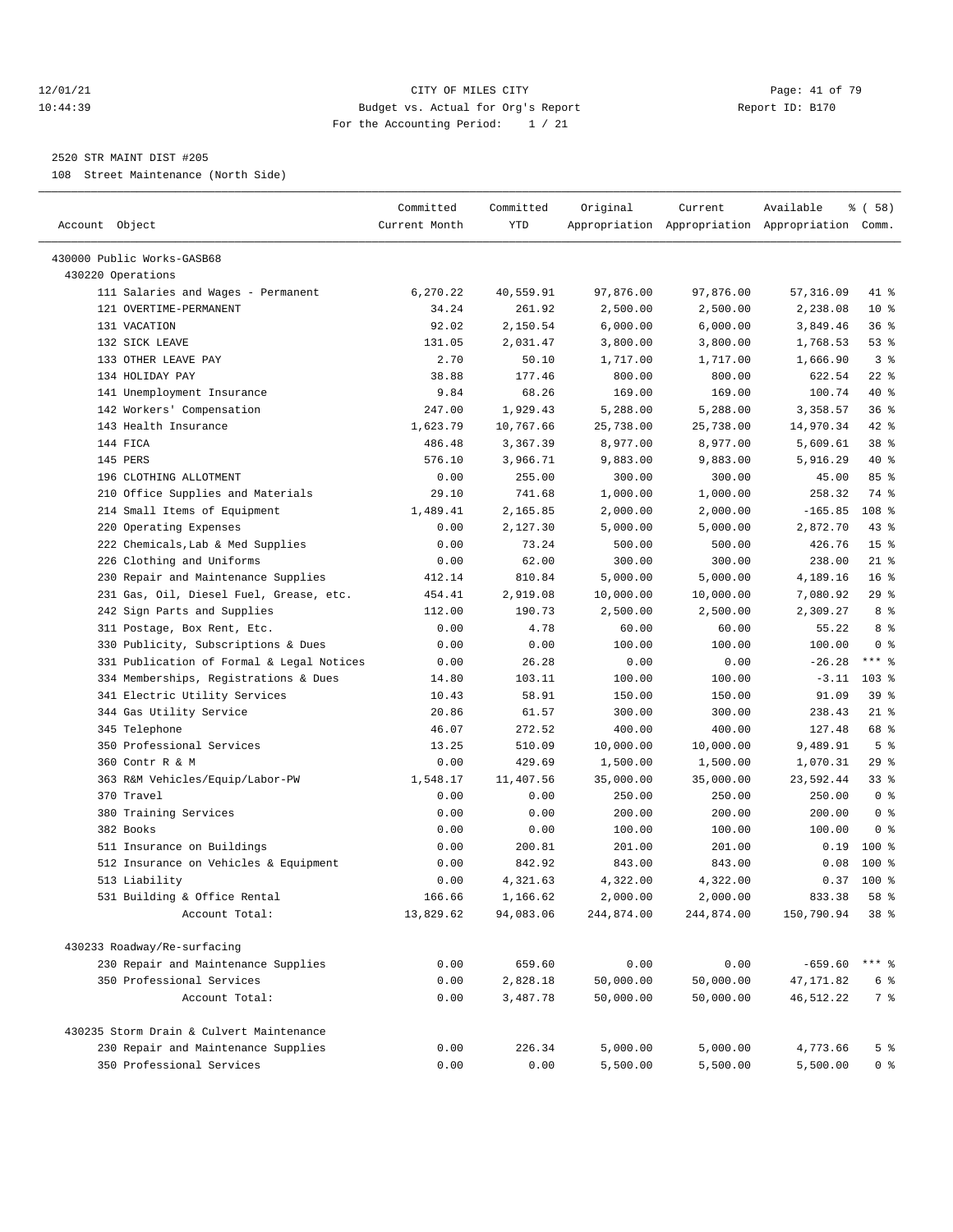#### 12/01/21 **Page: 42 of 79 CITY OF MILES CITY CITY Page: 42 of 79** 10:44:39 Budget vs. Actual for Org's Report Report ID: B170 For the Accounting Period: 1 / 21

#### 2520 STR MAINT DIST #205

108 Street Maintenance (North Side)

|                                          | Committed     | Committed  | Original    | Current                     | Available       | % (58)         |
|------------------------------------------|---------------|------------|-------------|-----------------------------|-----------------|----------------|
| Account Object                           | Current Month | <b>YTD</b> |             | Appropriation Appropriation | Appropriation   | Comm.          |
|                                          |               |            |             |                             |                 |                |
| Account Total:                           | 0.00          | 226.34     | 10,500.00   | 10,500.00                   | 10,273.66       | 2 <sub>8</sub> |
|                                          |               |            |             |                             |                 |                |
| Account Group Total:                     | 13,829.62     | 97,797.18  | 305, 374.00 | 305, 374.00                 | 207,576.82      | $32*$          |
|                                          |               |            |             |                             |                 |                |
| 520000 OTHER FINANCING USES              |               |            |             |                             |                 |                |
| 521000 Interfund Operating Transfers Out |               |            |             |                             |                 |                |
| 820 Transfers to Other Funds             | 1,725.08      | 12,075.56  | 35,853.00   | 35,853.00                   | 23,777.44       | $34$ $%$       |
| Account Total:                           | 1,725.08      | 12,075.56  | 35,853.00   | 35,853.00                   | 23,777.44       | $34$ $%$       |
|                                          |               |            |             |                             |                 |                |
| Account Group Total:                     | 1,725.08      | 12,075.56  | 35,853.00   | 35,853.00                   | 23,777.44       | $34$ $%$       |
|                                          |               |            |             |                             |                 |                |
| Organization Total:                      | 15,554.70     | 109,872.74 | 341,227.00  | 341,227.00                  | 231,354.26      | $32$ $%$       |
|                                          |               |            |             |                             |                 |                |
|                                          |               |            |             |                             |                 |                |
|                                          |               |            |             |                             |                 |                |
| Fund Total:                              | 15,554.70     | 109,872.74 | 341,227.00  | 341,227.00                  | 231,354.26 32 % |                |
|                                          |               |            |             |                             |                 |                |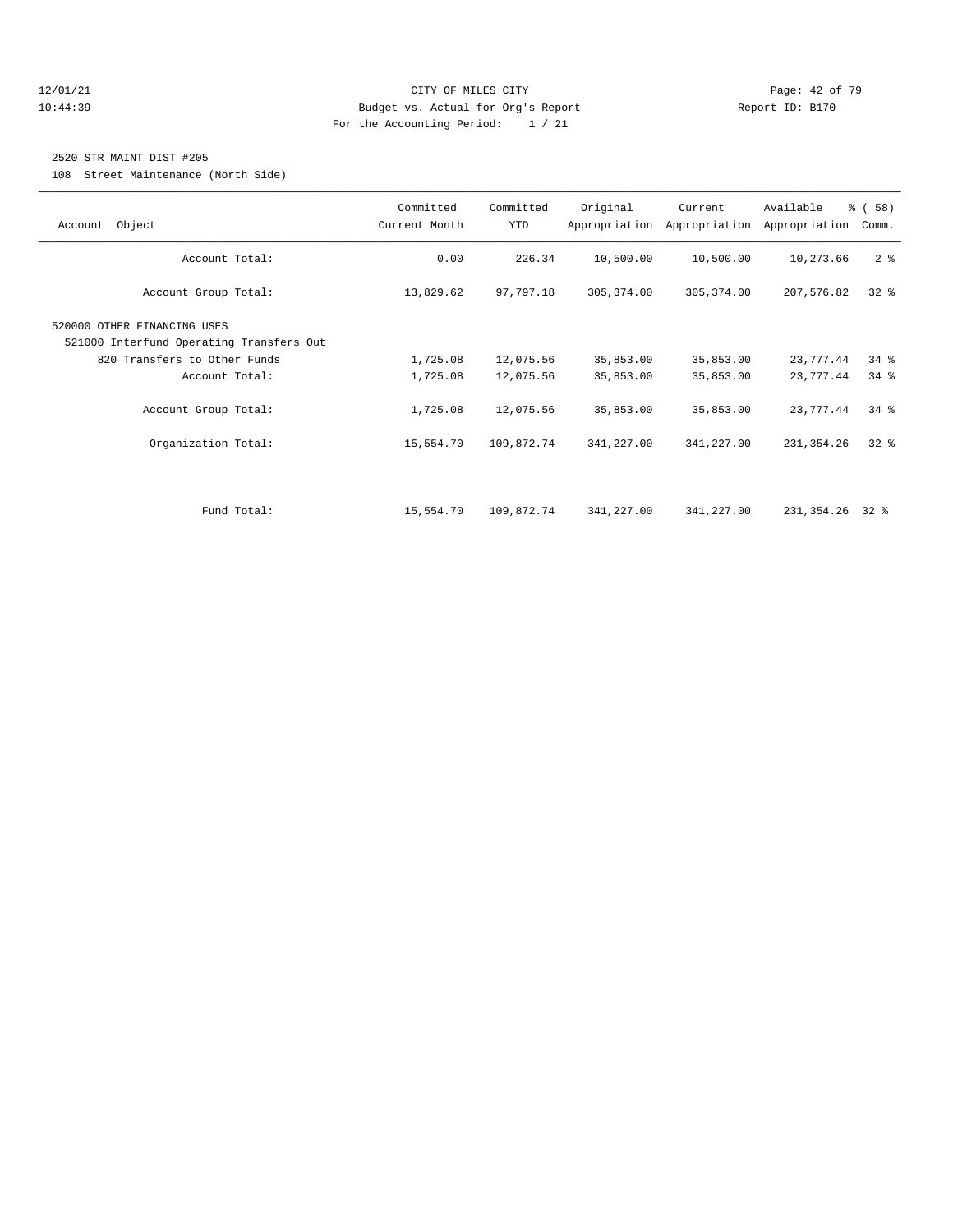#### 12/01/21 **Page: 43 of 79** CITY OF MILES CITY **CITY** CITY **Page: 43 of 79** 10:44:39 Budget vs. Actual for Org's Report Report ID: B170 For the Accounting Period: 1 / 21

#### 2540 STR MAINT DIST#207-(MILESTOWN ESTATES)

109 Milestown Estates Maintenance Dist.

| Account Object                           | Committed<br>Current Month | Committed<br><b>YTD</b> | Original | Current  | Available<br>Appropriation Appropriation Appropriation Comm. | 8 ( 58 )        |
|------------------------------------------|----------------------------|-------------------------|----------|----------|--------------------------------------------------------------|-----------------|
| 430000 Public Works-GASB68               |                            |                         |          |          |                                                              |                 |
| 430220 Operations                        |                            |                         |          |          |                                                              |                 |
| 111 Salaries and Wages - Permanent       | 293.49                     | 1,903.55                | 3,496.00 | 3,496.00 | 1,592.45                                                     | $54$ $%$        |
| 121 OVERTIME-PERMANENT                   | 1.36                       | 12.07                   | 100.00   | 100.00   | 87.93                                                        | $12*$           |
| 131 VACATION                             | 4.89                       | 100.26                  | 300.00   | 300.00   | 199.74                                                       | 338             |
| 132 SICK LEAVE                           | 5.30                       | 88.57                   | 200.00   | 200.00   | 111.43                                                       | 44 %            |
| 133 OTHER LEAVE PAY                      | 0.00                       | 0.20                    | 39.00    | 39.00    | 38.80                                                        | 1 <sup>8</sup>  |
| 134 HOLIDAY PAY                          | 1.56                       | 8.17                    | 40.00    | 40.00    | 31.83                                                        | $20*$           |
| 141 Unemployment Insurance               | 0.42                       | 2.97                    | 6.00     | 6.00     | 3.03                                                         | 50%             |
| 142 Workers' Compensation                | 12.29                      | 97.00                   | 194.00   | 194.00   | 97.00                                                        | 50%             |
| 143 Health Insurance                     | 76.76                      | 508.03                  | 820.00   | 820.00   | 311.97                                                       | $62$ $%$        |
| 144 FICA                                 | 22.67                      | 157.02                  | 319.00   | 319.00   | 161.98                                                       | 49.8            |
| 145 PERS                                 | 26.87                      | 185.30                  | 366.00   | 366.00   | 180.70                                                       | $51$ $%$        |
| 196 CLOTHING ALLOTMENT                   | 0.00                       | 12.00                   | 20.00    | 20.00    | 8.00                                                         | 60 %            |
| 350 Professional Services                | 0.70                       | 0.70                    | 1,000.00 | 1,000.00 | 999.30                                                       | 0 <sup>8</sup>  |
| Account Total:                           | 446.31                     | 3,075.84                | 6,900.00 | 6,900.00 | 3,824.16                                                     | 45 %            |
| Account Group Total:                     | 446.31                     | 3,075.84                | 6,900.00 | 6,900.00 | 3,824.16                                                     | $45*$           |
| 510000 MISCELLANEOUS                     |                            |                         |          |          |                                                              |                 |
| 510330 Comprehensive Liability Insurance |                            |                         |          |          |                                                              |                 |
| 513 Liability                            | 0.00                       | 63.16                   | 64.00    | 64.00    | 0.84                                                         | 99 <sub>8</sub> |
| Account Total:                           | 0.00                       | 63.16                   | 64.00    | 64.00    | 0.84                                                         | 99 <sub>8</sub> |
| Account Group Total:                     | 0.00                       | 63.16                   | 64.00    | 64.00    | 0.84                                                         | 99 <sub>8</sub> |
| Organization Total:                      | 446.31                     | 3,139.00                | 6,964.00 | 6,964.00 | 3,825.00                                                     | $45*$           |
| Fund Total:                              | 446.31                     | 3,139.00                | 6,964.00 | 6,964.00 | $3,825.00$ 45 %                                              |                 |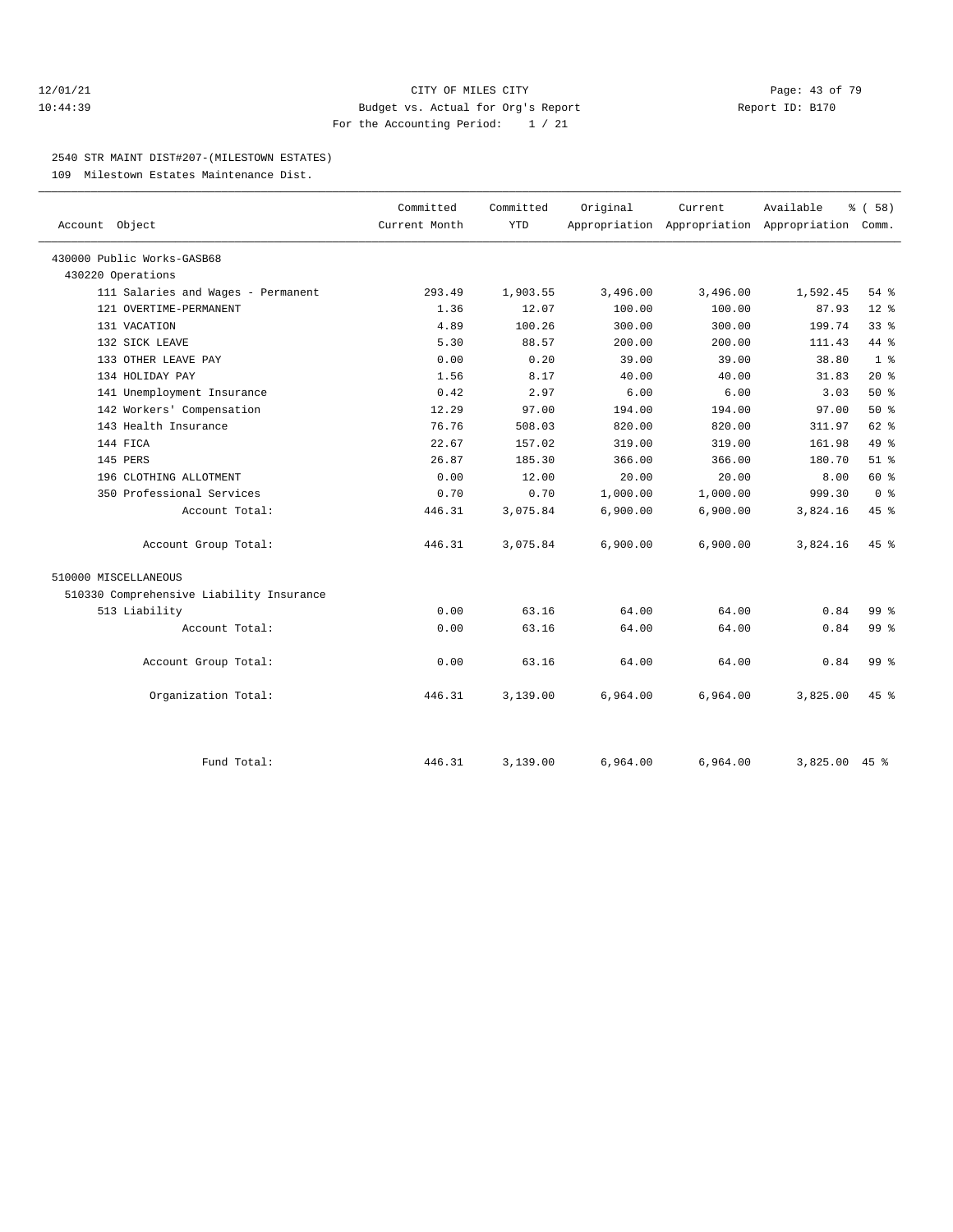#### 12/01/21 Page: 44 of 79 10:44:39 Budget vs. Actual for Org's Report Report ID: B170 For the Accounting Period: 1 / 21

#### 2701 Fire Grants

7 Fire

| Account Object                                                               | Committed<br>Current Month | Committed<br><b>YTD</b> | Original   | Current<br>Appropriation Appropriation | Available<br>Appropriation | % (58)<br>Comm. |
|------------------------------------------------------------------------------|----------------------------|-------------------------|------------|----------------------------------------|----------------------------|-----------------|
| 420000 PUBLIC SAFETY-GASB68<br>420464 Fire-Turnouts/Accountability Sys Grant |                            |                         |            |                                        |                            |                 |
| 226 Clothing and Uniforms                                                    | 0.00                       | 0.00                    | 325,087.00 | 325,087.00                             | 325,087.00                 | 0 <sup>8</sup>  |
| Account Total:                                                               | 0.00                       | 0.00                    | 325,087.00 | 325,087.00                             | 325,087.00                 | 0 <sup>8</sup>  |
| Account Group Total:                                                         | 0.00                       | 0.00                    | 325,087.00 | 325,087.00                             | 325,087.00                 | 0 <sup>8</sup>  |
| Organization Total:                                                          | 0.00                       | 0.00                    | 325,087.00 | 325,087.00                             | 325,087.00                 | 0 <sup>8</sup>  |
| Fund Total:                                                                  | 0.00                       | 0.00                    | 325,087.00 | 325,087.00                             | 325,087.00                 | 0 <sup>8</sup>  |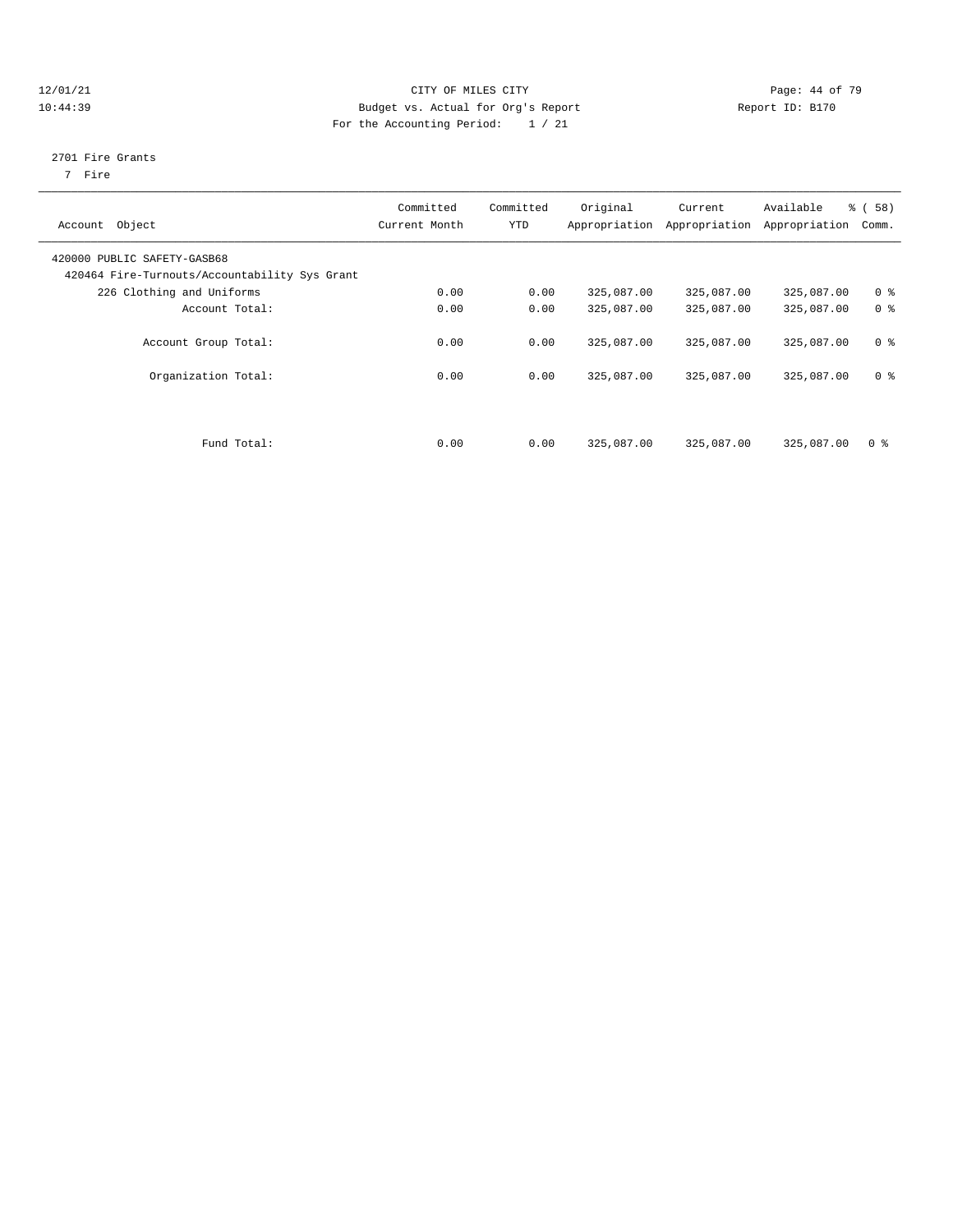#### $12/01/21$  Page: 45 of 79<br>10:44:39 Budget vs. Actual for Org's Report  $\overline{D}$  Report ID: B170 10:44:39 Budget vs. Actual for Org's Report For the Accounting Period: 1 / 21

 2820 GAS TAX 34 Gas Tax

| Account Object                           | Committed<br>Current Month | Committed<br><b>YTD</b> | Original   | Current    | Available<br>Appropriation Appropriation Appropriation | % ( 58 )<br>Comm. |  |
|------------------------------------------|----------------------------|-------------------------|------------|------------|--------------------------------------------------------|-------------------|--|
| 520000 OTHER FINANCING USES              |                            |                         |            |            |                                                        |                   |  |
| 521000 Interfund Operating Transfers Out |                            |                         |            |            |                                                        |                   |  |
| 820 Transfers to Other Funds             | 204.33                     | 1,430.31                | 2,452.00   | 2,452.00   | 1,021.69                                               | 58 %              |  |
| Account Total:                           | 204.33                     | 1,430.31                | 2,452.00   | 2,452.00   | 1,021.69                                               | 58 %              |  |
| 521204 TRANSFER:<br>SID 204              |                            |                         |            |            |                                                        |                   |  |
| 820 Transfers to Other Funds             | 0.00                       | 0.00                    | 83,878.00  | 83,878.00  | 83,878.00                                              | 0 <sup>8</sup>    |  |
| Account Total:                           | 0.00                       | 0.00                    | 83,878.00  | 83,878.00  | 83,878.00                                              | 0 <sup>8</sup>    |  |
| 521205 TRANSFER:<br>SID 205              |                            |                         |            |            |                                                        |                   |  |
| 820 Transfers to Other Funds             | 0.00                       | 0.00                    | 83,878.00  | 83,878.00  | 83,878.00                                              | 0 <sup>8</sup>    |  |
| Account Total:                           | 0.00                       | 0.00                    | 83,878.00  | 83,878.00  | 83,878.00                                              | 0 <sup>8</sup>    |  |
| Account Group Total:                     | 204.33                     | 1,430.31                | 170,208.00 | 170,208.00 | 168,777.69                                             | 1 <sup>8</sup>    |  |
| Organization Total:                      | 204.33                     | 1,430.31                | 170,208.00 | 170,208.00 | 168,777.69                                             | 1 <sup>8</sup>    |  |
|                                          |                            |                         |            |            |                                                        |                   |  |
| Fund Total:                              | 204.33                     | 1,430.31                | 170,208.00 | 170,208.00 | 168,777.69                                             | 1 <sup>8</sup>    |  |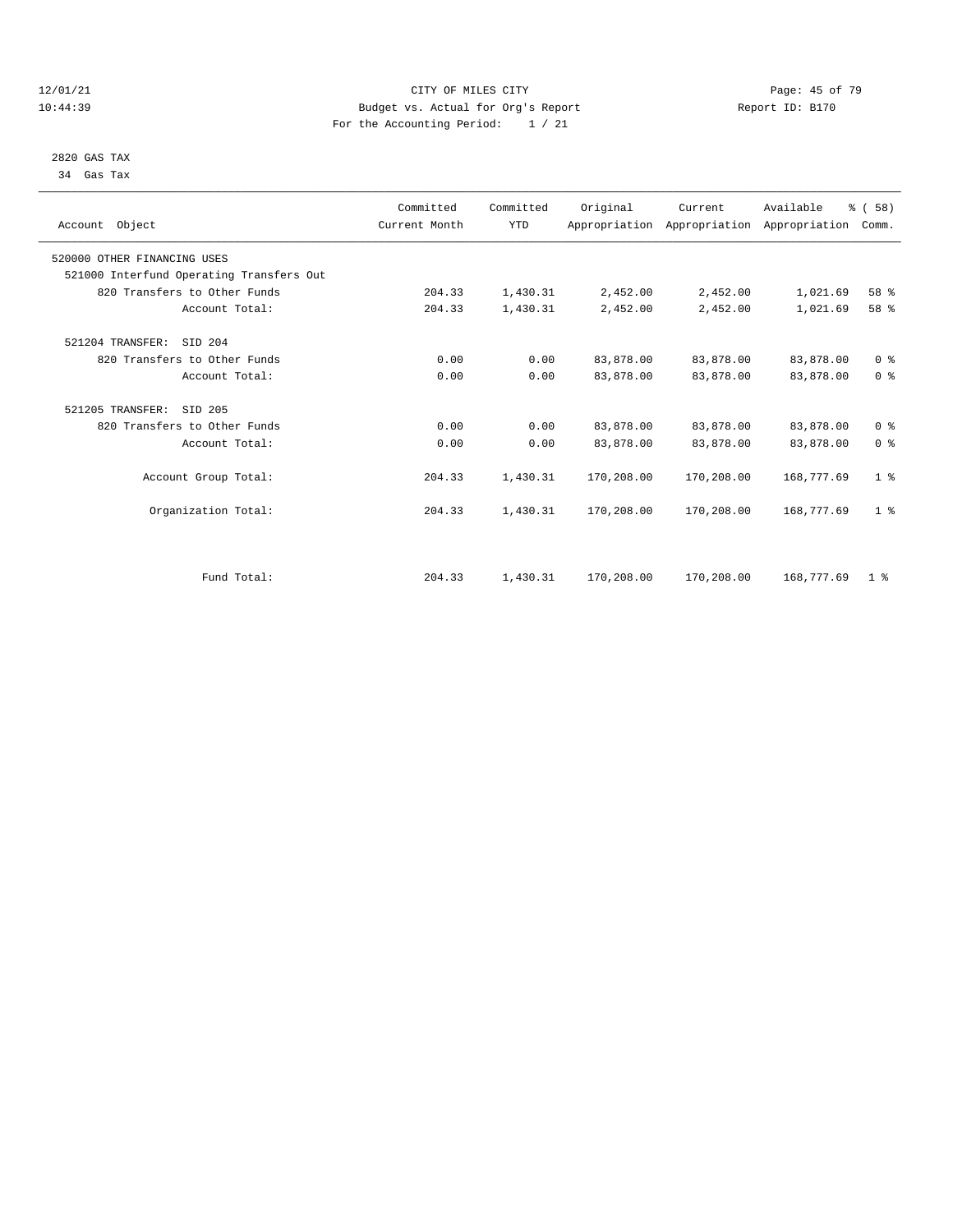#### 12/01/21 **Page: 46 of 79** CITY OF MILES CITY **CITY** CITY **Page: 46 of 79** 10:44:39 Budget vs. Actual for Org's Report Report ID: B170 For the Accounting Period: 1 / 21

#### 2821 HB473- Fuel Tax 95 HB473

| Committed<br>Current Month | Committed<br><b>YTD</b> | Original   | Current<br>Appropriation | Available<br>Appropriation | % (58)<br>Comm. |
|----------------------------|-------------------------|------------|--------------------------|----------------------------|-----------------|
|                            |                         |            |                          |                            |                 |
| 0.00                       | 0.00                    | 105,000.00 | 105,000.00               | 105,000.00                 | 0 <sup>8</sup>  |
| 0.00                       | 0.00                    | 105,000.00 | 105,000.00               | 105,000.00                 | 0 <sup>8</sup>  |
| 0.00                       | 0.00                    | 105,000.00 | 105,000.00               | 105,000.00                 | 0 <sup>8</sup>  |
| 0.00                       | 0.00                    | 105,000.00 | 105,000.00               | 105,000.00                 | 0 <sup>8</sup>  |
| 0.00                       | 0.00                    | 105,000.00 | 105,000.00               | 105,000.00                 | 0 <sup>8</sup>  |
|                            |                         |            |                          | Appropriation              |                 |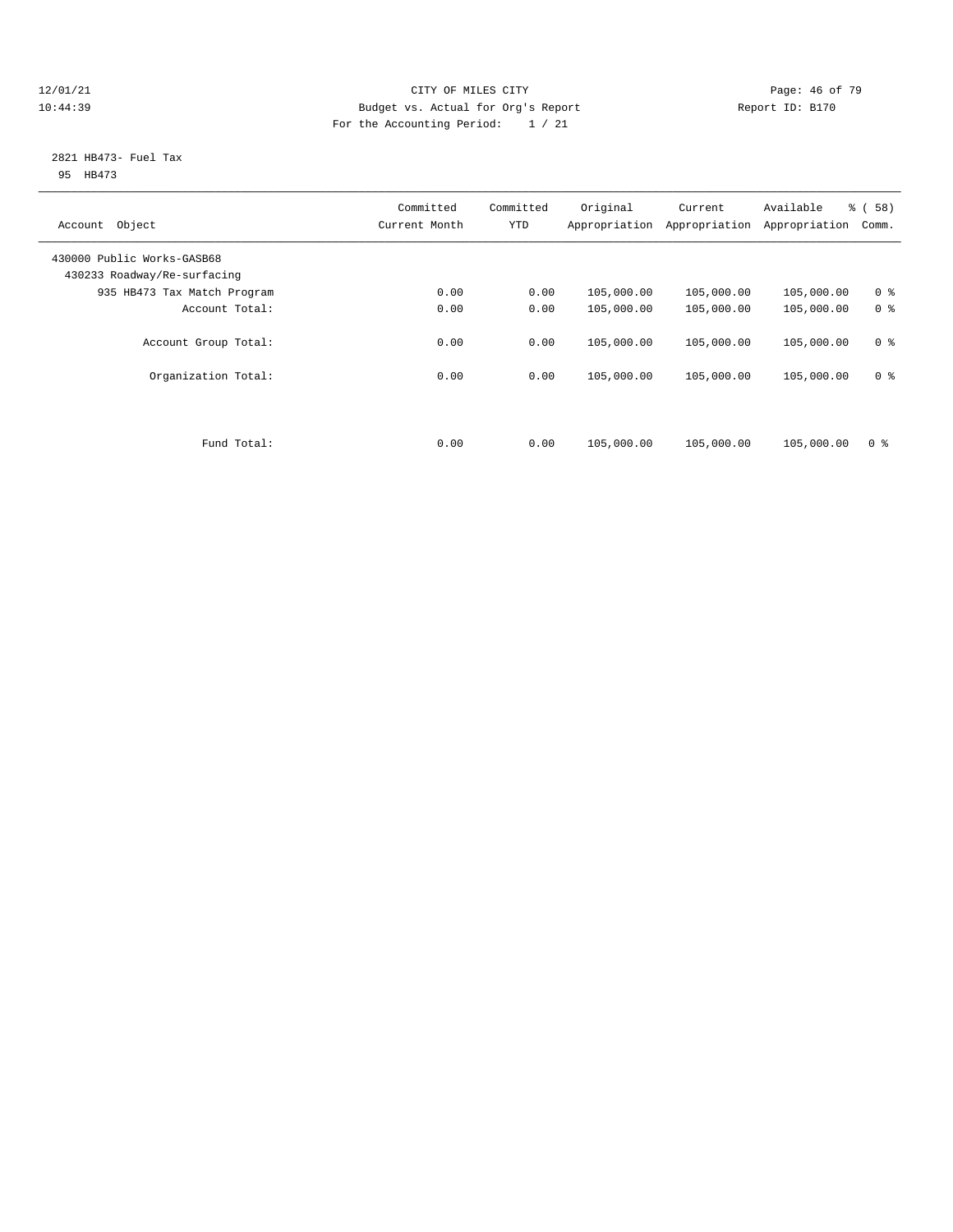#### 12/01/21 **Page: 47 of 79 CITY OF MILES CITY CITY Page: 47 of 79** 10:44:39 Budget vs. Actual for Org's Report Report ID: B170 For the Accounting Period: 1 / 21

2850 Southeastern Montana Dispatch-911

105 Enhanced 911

| Account Object                             | Committed<br>Current Month | Committed<br><b>YTD</b> | Original   | Current<br>Appropriation Appropriation Appropriation Comm. | Available      | \$(58)                             |
|--------------------------------------------|----------------------------|-------------------------|------------|------------------------------------------------------------|----------------|------------------------------------|
| 420000 PUBLIC SAFETY-GASB68                |                            |                         |            |                                                            |                |                                    |
| 420140 Crime Control and Investigation(05) |                            |                         |            |                                                            |                |                                    |
| 210 Office Supplies and Materials          | 0.00                       | 0.00                    | 1,500.00   | 1,500.00                                                   | 1,500.00       | $0 \text{ }$ $\text{ }$ $\text{ }$ |
| 214 Small Items of Equipment               | 0.00                       | 1,017.98                | 2,000.00   | 2,000.00                                                   | 982.02         | $51$ %                             |
| 220 Operating Expenses                     | 0.00                       | 0.00                    | 2,000.00   | 2,000.00                                                   | 2.000.00       | 0 <sup>8</sup>                     |
| 311 Postage, Box Rent, Etc.                | 0.00                       | 0.00                    | 150.00     | 150.00                                                     | 150.00         | 0 <sup>8</sup>                     |
| 320 Printing, Duplicating, Typing &        | 0.00                       | 0.00                    | 100.00     | 100.00                                                     | 100.00         | 0 <sup>8</sup>                     |
| 334 Memberships, Registrations & Dues      | 0.00                       | 0.00                    | 100.00     | 100.00                                                     | 100.00         | 0 <sup>8</sup>                     |
| 341 Electric Utility Services              | 0.00                       | 300.96                  | 650.00     | 650.00                                                     | 349.04         | 46%                                |
| 345 Telephone                              | 362.89                     | 13,810.51               | 30,000.00  | 30,000.00                                                  | 16,189.49      | 46%                                |
| 350 Professional Services                  | 1,518.75                   | 24,894.99               | 70,000.00  | 70,000.00                                                  | 45,105.01      | 36%                                |
| 370 Travel                                 | 0.00                       | 0.00                    | 3,000.00   | 3,000.00                                                   | 3,000.00       | 0 <sup>8</sup>                     |
| 380 Training Services                      | 0.00                       | 1,200.00                | 1,500.00   | 1,500.00                                                   | 300.00         | $80*$                              |
| 512 Insurance on Vehicles & Equipment      | 0.00                       | 280.00                  | 280.00     | 280.00                                                     | 0.00           | $100*$                             |
| 940 Machinery & Equipment                  | 0.00                       | 0.00                    | 30,000.00  | 30,000.00                                                  | 30,000.00      | $0 \text{ }$ $\text{ }$ $\text{ }$ |
| 941 911 Eq & Software (2/01)               | 0.00                       | 106,445.10              | 30,000.00  | 30,000.00                                                  | $-76, 445.10$  | $355$ $%$                          |
| Account Total:                             | 1,881.64                   | 147,949.54              | 171,280.00 | 171,280.00                                                 | 23,330.46      | 86%                                |
| Account Group Total:                       | 1,881.64                   | 147,949.54              | 171,280.00 | 171,280.00                                                 | 23, 330.46     | 86%                                |
| 520000 OTHER FINANCING USES                |                            |                         |            |                                                            |                |                                    |
| 521000 Interfund Operating Transfers Out   |                            |                         |            |                                                            |                |                                    |
| 820 Transfers to Other Funds               | 0.00                       | 14,923.25               | 59,693.00  | 59,693.00                                                  | 44,769.75      | $25$ $%$                           |
| Account Total:                             | 0.00                       | 14,923.25               | 59,693.00  | 59,693.00                                                  | 44,769.75      | 25%                                |
| Account Group Total:                       | 0.00                       | 14,923.25               | 59,693.00  | 59,693.00                                                  | 44,769.75      | $25$ $%$                           |
| Organization Total:                        | 1,881.64                   | 162,872.79              | 230,973.00 | 230,973.00                                                 | 68,100.21      | 71 %                               |
| Fund Total:                                | 1,881.64                   | 162,872.79              | 230,973.00 | 230,973.00                                                 | 68,100.21 71 % |                                    |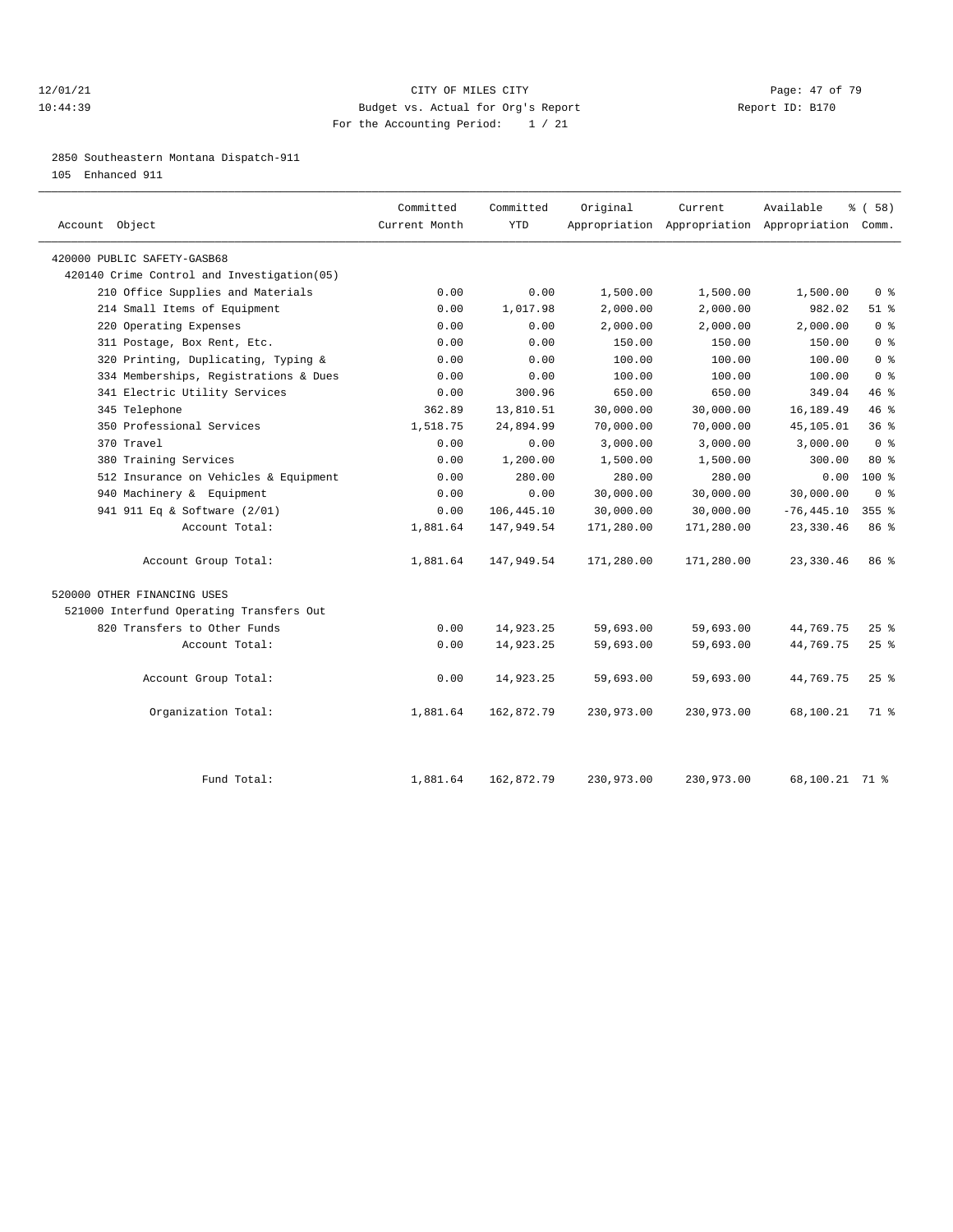#### 12/01/21 **Page: 48 of 79** CITY OF MILES CITY **CITY** CITY **Page: 48 of 79** 10:44:39 Budget vs. Actual for Org's Report Report ID: B170 For the Accounting Period: 1 / 21

# 2880 LIBRARY GRANTS

39 Partners Program

| Account Object                                                      | Committed<br>Current Month | Committed<br>YTD | Original<br>Appropriation | Current<br>Appropriation | Available<br>Appropriation | % (58)<br>Comm. |
|---------------------------------------------------------------------|----------------------------|------------------|---------------------------|--------------------------|----------------------------|-----------------|
| 460000 CULTURE AND RECREATION-GASB68<br>460100 Library Services(16) |                            |                  |                           |                          |                            |                 |
| 311 Postage, Box Rent, Etc.                                         | 231.00                     | 1,689.06         | 4,900.00                  | 4,900.00                 | 3,210.94                   | $34$ $%$        |
| 382 Books                                                           | 0.00                       | 0.00             | 100.00                    | 100.00                   | 100.00                     | 0 %             |
| Account Total:                                                      | 231.00                     | 1,689.06         | 5,000.00                  | 5.000.00                 | 3,310.94                   | $34$ $%$        |
| Account Group Total:                                                | 231.00                     | 1,689.06         | 5,000.00                  | 5,000.00                 | 3,310.94                   | $34$ $%$        |
| Organization Total:                                                 | 231.00                     | 1,689.06         | 5,000.00                  | 5.000.00                 | 3,310.94                   | $34$ $%$        |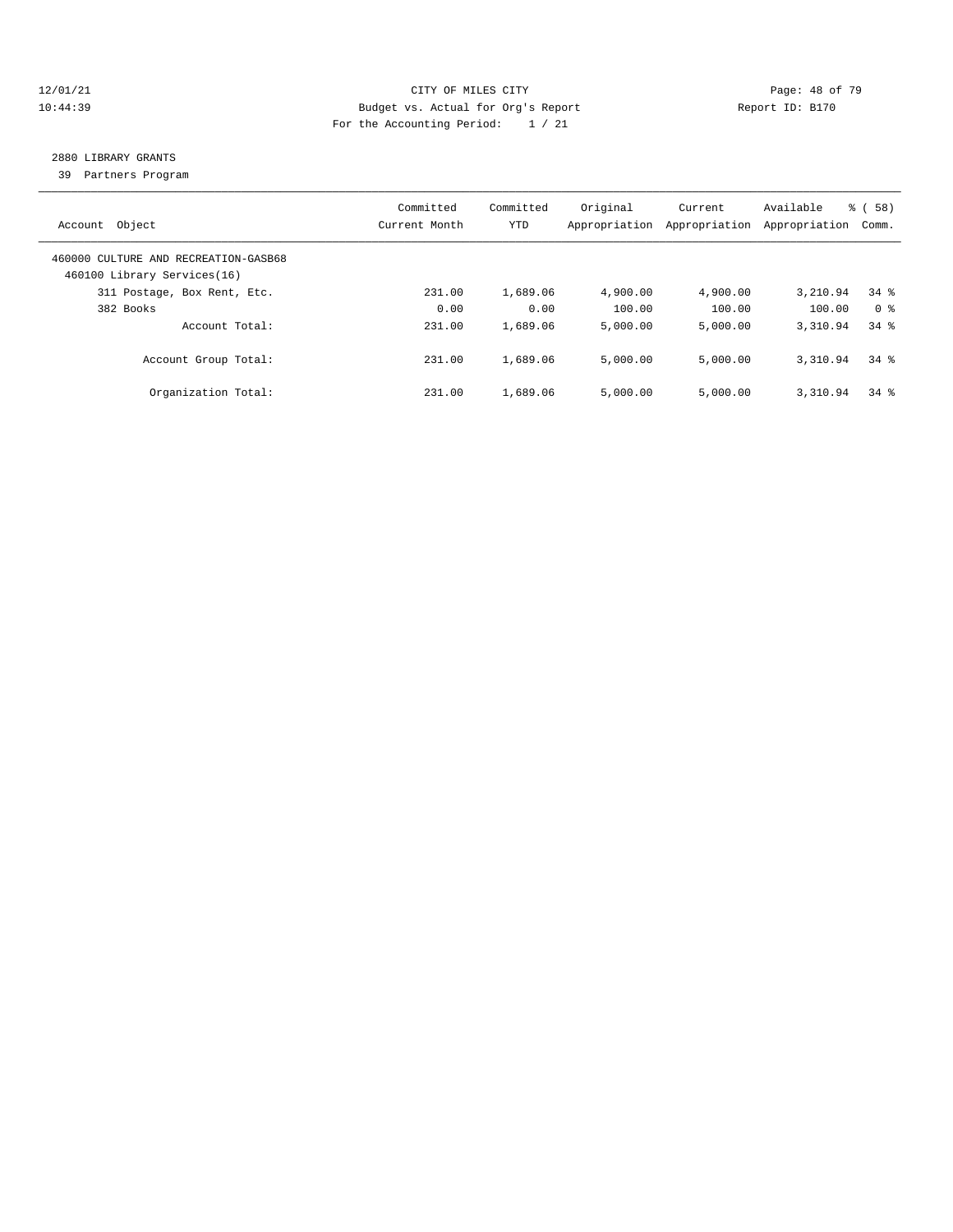#### 12/01/21 **Page: 49 of 79** CITY OF MILES CITY **CITY** Page: 49 of 79 10:44:39 Budget vs. Actual for Org's Report Report ID: B170 For the Accounting Period: 1 / 21

#### 2880 LIBRARY GRANTS

41 Sagebrush Fed/Coal Sev Tax

| Object<br>Account                                                   | Committed<br>Current Month | Committed<br>YTD | Original<br>Appropriation | Current<br>Appropriation | Available<br>Appropriation | % (58)<br>Comm. |
|---------------------------------------------------------------------|----------------------------|------------------|---------------------------|--------------------------|----------------------------|-----------------|
| 460000 CULTURE AND RECREATION-GASB68<br>460100 Library Services(16) |                            |                  |                           |                          |                            |                 |
| 210 Office Supplies and Materials                                   | 0.00                       | 0.00             | 1,056.00                  | 1,056.00                 | 1,056.00                   | 0 <sup>8</sup>  |
| 214 Small Items of Equipment                                        | 0.00                       | 0.00             | 2,500.00                  | 2,500.00                 | 2,500.00                   | 0 <sup>8</sup>  |
| 350 Professional Services                                           | 0.00                       | 0.00             | 8,900.00                  | 8,900.00                 | 8,900.00                   | 0 <sup>8</sup>  |
| 370 Travel                                                          | 0.00                       | 0.00             | 5,600.00                  | 5,600.00                 | 5,600.00                   | 0 <sup>8</sup>  |
| 380 Training Services                                               | 0.00                       | 0.00             | 2,700.00                  | 2,700.00                 | 2,700.00                   | 0 <sup>8</sup>  |
| Account Total:                                                      | 0.00                       | 0.00             | 20,756.00                 | 20,756.00                | 20,756.00                  | 0 <sup>8</sup>  |
| Account Group Total:                                                | 0.00                       | 0.00             | 20,756.00                 | 20,756.00                | 20,756.00                  | 0 <sup>8</sup>  |
| Organization Total:                                                 | 0.00                       | 0.00             | 20,756.00                 | 20,756.00                | 20,756.00                  | 0 <sup>8</sup>  |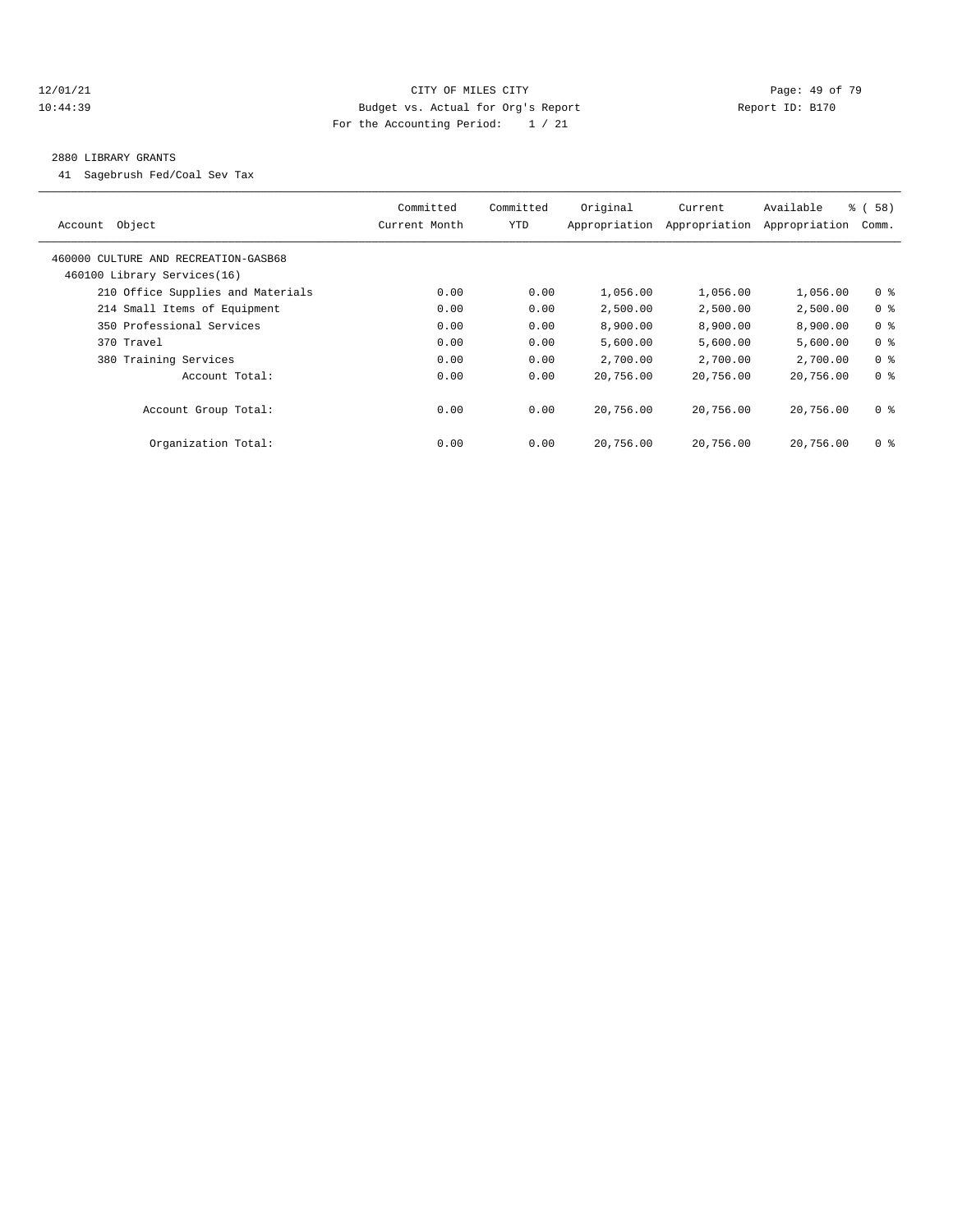#### 12/01/21 **Page: 50 of 79** CITY OF MILES CITY **CITY Page: 50 of 79** 10:44:39 Budget vs. Actual for Org's Report Report ID: B170 For the Accounting Period: 1 / 21

#### 2880 LIBRARY GRANTS

43 State Aid Per Capita-Tech Serv

| Object<br>Account                                                   | Committed<br>Current Month | Committed<br>YTD | Original<br>Appropriation | Current<br>Appropriation | Available<br>Appropriation | 8 ( 58 )<br>Comm. |
|---------------------------------------------------------------------|----------------------------|------------------|---------------------------|--------------------------|----------------------------|-------------------|
| 460000 CULTURE AND RECREATION-GASB68<br>460100 Library Services(16) |                            |                  |                           |                          |                            |                   |
| 210 Office Supplies and Materials                                   | 0.00                       | 0.00             | 1,000.00                  | 1,000.00                 | 1,000.00                   | 0 <sup>8</sup>    |
| 214 Small Items of Equipment                                        | 0.00                       | 1,598.00         | 5,399.00                  | 5,399.00                 | 3,801.00                   | $30*$             |
| 350 Professional Services                                           | 0.00                       | 2,004.89         | 15,284.00                 | 15,284.00                | 13,279.11                  | $13*$             |
| 370 Travel                                                          | 0.00                       | 0.00             | 5,000.00                  | 5,000.00                 | 5,000.00                   | 0 %               |
| Account Total:                                                      | 0.00                       | 3,602.89         | 26,683.00                 | 26,683.00                | 23,080.11                  | $14*$             |
| Account Group Total:                                                | 0.00                       | 3,602.89         | 26,683.00                 | 26,683.00                | 23,080.11                  | $14*$             |
| Organization Total:                                                 | 0.00                       | 3,602.89         | 26,683.00                 | 26,683.00                | 23,080.11                  | $14*$             |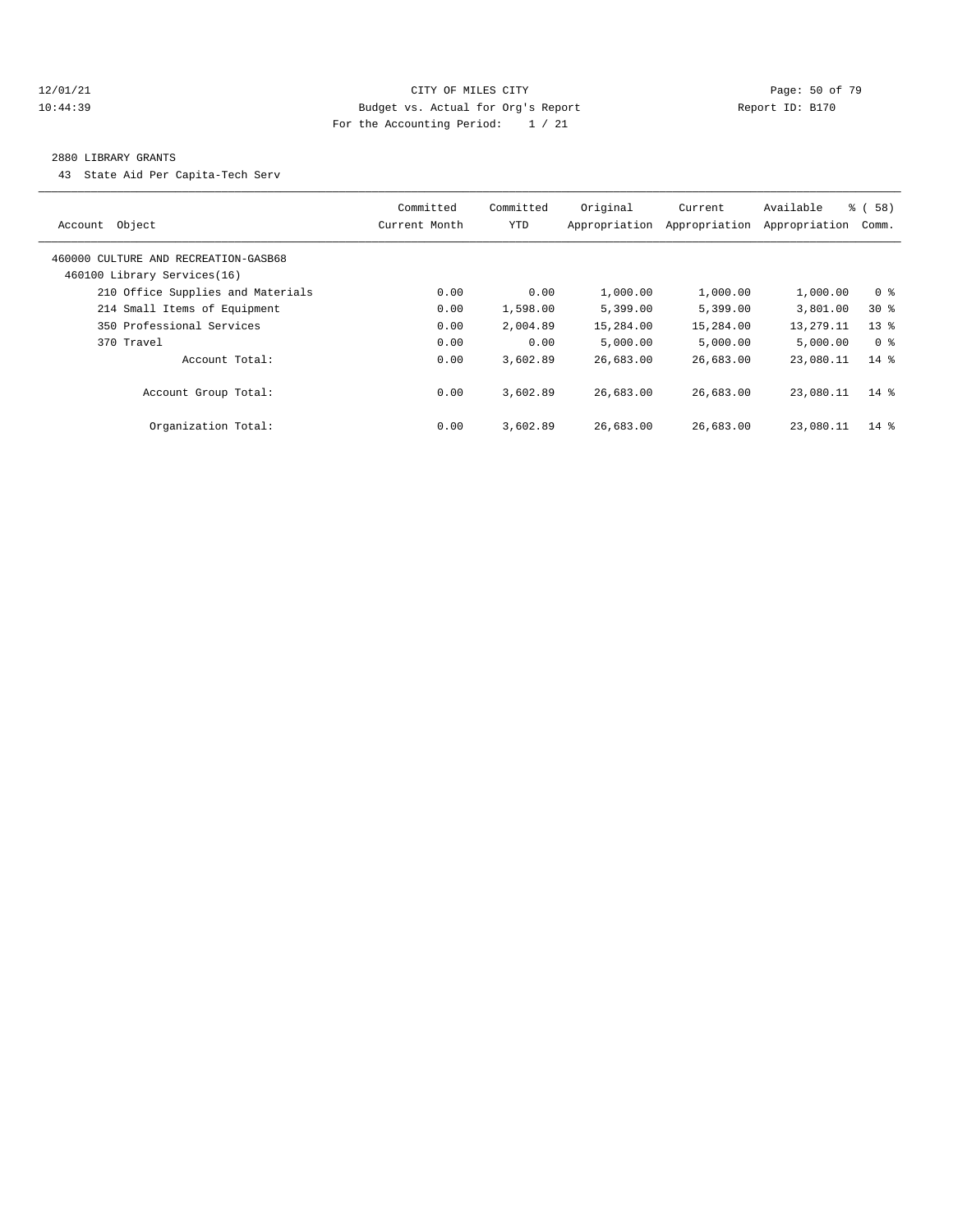#### 12/01/21 **Page: 51 of 79** CITY OF MILES CITY **CITY** CITY **Page: 51 of 79** 10:44:39 Budget vs. Actual for Org's Report Report ID: B170 For the Accounting Period: 1 / 21

#### 2880 LIBRARY GRANTS

111 One Time Endowments-Library

| Account Object                                                      | Committed<br>Current Month | Committed<br>YTD | Original<br>Appropriation | Current<br>Appropriation | Available<br>Appropriation | 58)<br>ී (<br>Comm. |
|---------------------------------------------------------------------|----------------------------|------------------|---------------------------|--------------------------|----------------------------|---------------------|
| 460000 CULTURE AND RECREATION-GASB68<br>460100 Library Services(16) |                            |                  |                           |                          |                            |                     |
| 214 Small Items of Equipment                                        | 0.00                       | 0.00             | 1,785.00                  | 1,785.00                 | 1,785.00                   | 0 <sup>8</sup>      |
| Account Total:                                                      | 0.00                       | 0.00             | 1,785.00                  | 1,785.00                 | 1,785.00                   | 0 <sup>8</sup>      |
| Account Group Total:                                                | 0.00                       | 0.00             | 1,785.00                  | 1,785.00                 | 1,785.00                   | 0 %                 |
| Organization Total:                                                 | 0.00                       | 0.00             | 1,785.00                  | 1,785.00                 | 1,785.00                   | 0 %                 |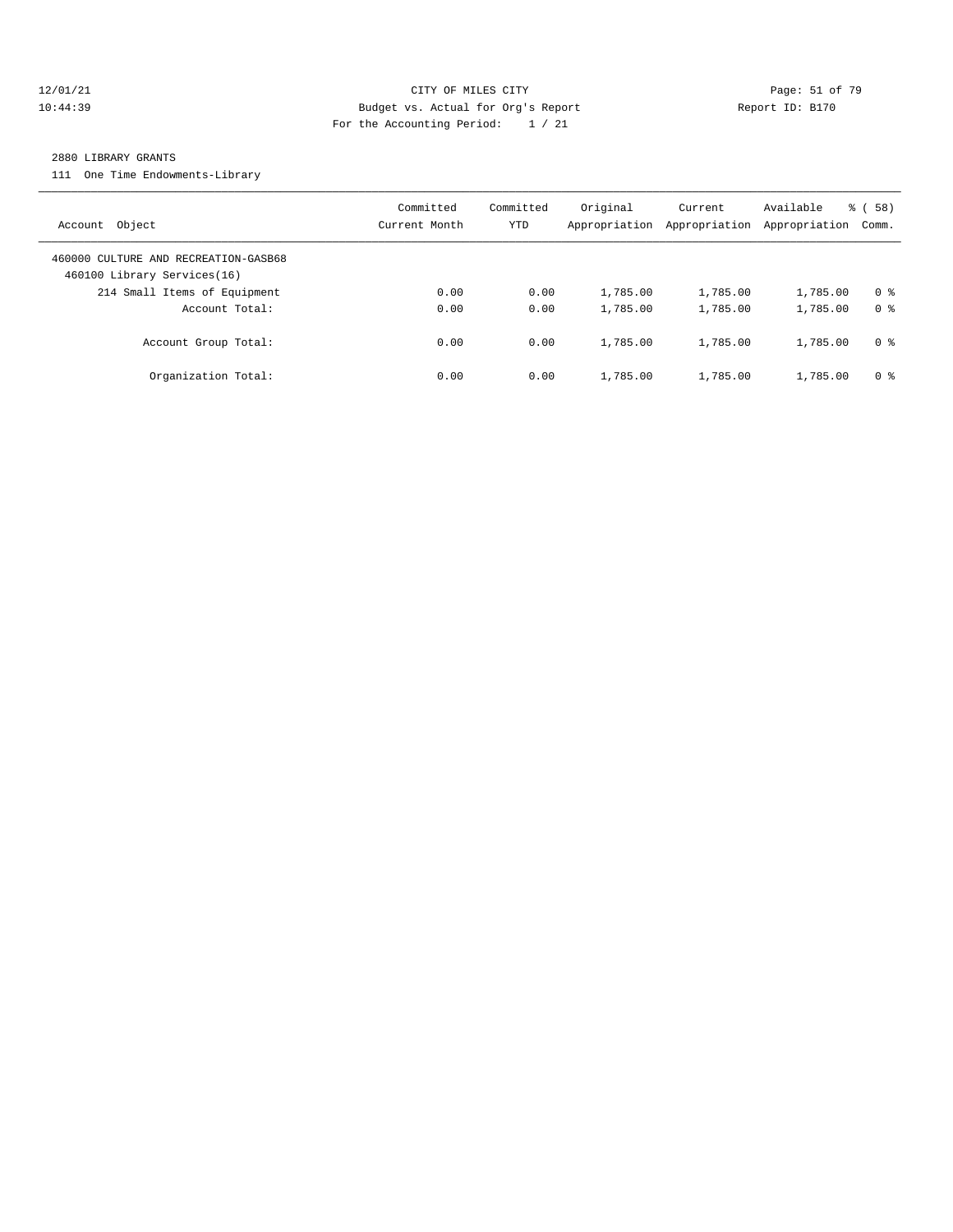#### 12/01/21 **Page: 52 of 79** CITY OF MILES CITY **CITY Page: 52 of 79** 10:44:39 Budget vs. Actual for Org's Report Report ID: B170 For the Accounting Period: 1 / 21

#### 2880 LIBRARY GRANTS

112 Library Board of Trustees-Library

| Object<br>Account                                                   | Committed<br>Current Month | Committed<br>YTD | Original<br>Appropriation | Current<br>Appropriation | Available<br>Appropriation | % ( 58 )<br>Comm. |
|---------------------------------------------------------------------|----------------------------|------------------|---------------------------|--------------------------|----------------------------|-------------------|
| 460000 CULTURE AND RECREATION-GASB68<br>460100 Library Services(16) |                            |                  |                           |                          |                            |                   |
| 350 Professional Services                                           | 0.00                       | 0.00             | 10,000.00                 | 10,000.00                | 10,000.00                  | 0 <sup>8</sup>    |
| 360 Contr R & M                                                     | 0.00                       | 0.00             | 40,000.00                 | 40,000.00                | 40,000.00                  | 0 <sup>8</sup>    |
| 382 Books                                                           | 0.00                       | 0.00             | 10,000.00                 | 10,000.00                | 10,000.00                  | 0 <sup>8</sup>    |
| Account Total:                                                      | 0.00                       | 0.00             | 60,000.00                 | 60,000.00                | 60,000.00                  | 0 <sup>8</sup>    |
| Account Group Total:                                                | 0.00                       | 0.00             | 60,000.00                 | 60,000.00                | 60,000.00                  | 0 <sup>8</sup>    |
| Organization Total:                                                 | 0.00                       | 0.00             | 60,000.00                 | 60,000.00                | 60,000.00                  | 0 <sup>8</sup>    |
|                                                                     |                            |                  |                           |                          |                            |                   |
| Fund Total:                                                         | 231.00                     | 5,291.95         | 114,224.00                | 114,224.00               | 108,932.05                 | 5 <sup>8</sup>    |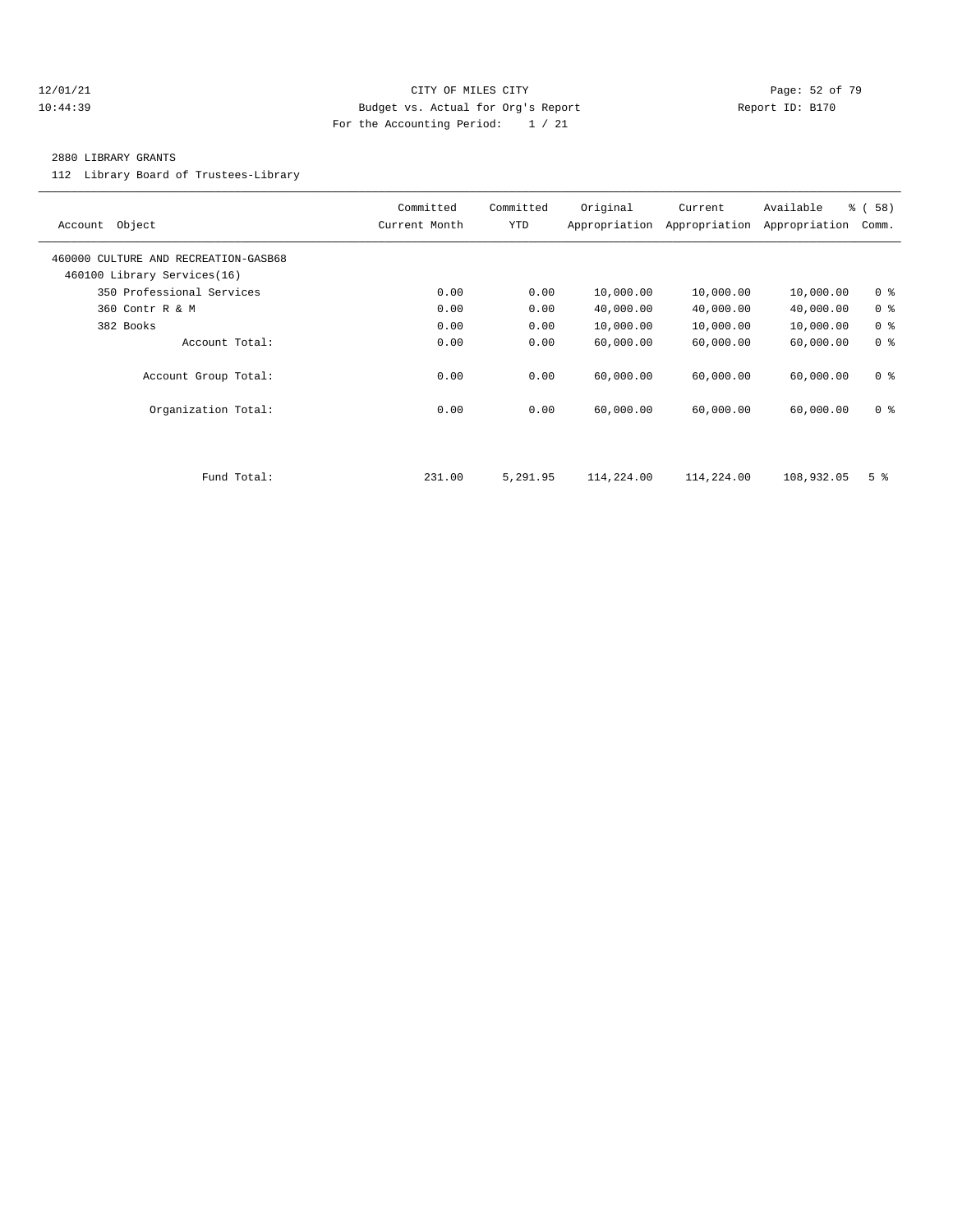#### 12/01/21 **Page: 53 of 79** CITY OF MILES CITY **CITY** Page: 53 of 79 10:44:39 Budget vs. Actual for Org's Report Report ID: B170 For the Accounting Period: 1 / 21

# 2935 Historic Preservation

11 Historic Preservation

| Account Object                              | Committed<br>Current Month | Committed<br><b>YTD</b> | Original  | Current   | Available<br>Appropriation Appropriation Appropriation Comm. | % (58)          |
|---------------------------------------------|----------------------------|-------------------------|-----------|-----------|--------------------------------------------------------------|-----------------|
|                                             |                            |                         |           |           |                                                              |                 |
| 460000 CULTURE AND RECREATION-GASB68        |                            |                         |           |           |                                                              |                 |
| 460461 Historic Preservation-Administration |                            |                         |           |           |                                                              |                 |
| 111 Salaries and Wages - Permanent          | 150.58                     | 998.67                  | 7,236.00  | 7,236.00  | 6,237.33                                                     | $14*$           |
| 131 VACATION                                | 0.00                       | 46.87                   | 60.00     | 60.00     | 13.13                                                        | 78 %            |
| 132 SICK LEAVE                              | 17.27                      | 128.98                  | 60.00     | 60.00     | $-68.98$                                                     | $215$ %         |
| 133 OTHER LEAVE PAY                         | 1.93                       | 14.90                   | 424.00    | 424.00    | 409.10                                                       | 4%              |
| 141 Unemployment Insurance                  | 0.24                       | 1.78                    | 12.00     | 12.00     | 10.22                                                        | 15 <sup>8</sup> |
| 142 Workers' Compensation                   | 0.94                       | 4.82                    | 29.00     | 29.00     | 24.18                                                        | $17*$           |
| 143 Health Insurance                        | 42.71                      | 299.23                  | 1,846.00  | 1,846.00  | 1,546.77                                                     | 16 <sup>8</sup> |
| 144 FICA                                    | 12.98                      | 91.55                   | 595.00    | 595.00    | 503.45                                                       | 15 <sup>8</sup> |
| 145 PERS                                    | 14.90                      | 104.31                  | 682.00    | 682.00    | 577.69                                                       | 15 <sup>8</sup> |
| 196 CLOTHING ALLOTMENT                      | 0.00                       | 7.50                    | 0.00      | 0.00      | $-7.50$                                                      | $***$ $%$       |
| 210 Office Supplies and Materials           | 0.00                       | 0.00                    | 500.00    | 500.00    | 500.00                                                       | 0 <sup>8</sup>  |
| 220 Operating Expenses                      | 0.00                       | 0.00                    | 500.00    | 500.00    | 500.00                                                       | 0 <sup>8</sup>  |
| 231 Gas, Oil, Diesel Fuel, Grease, etc.     | 0.00                       | 0.00                    | 200.00    | 200.00    | 200.00                                                       | 0 <sup>8</sup>  |
| 311 Postage, Box Rent, Etc.                 | 0.00                       | 0.00                    | 100.00    | 100.00    | 100.00                                                       | 0 <sup>8</sup>  |
| 320 Printing, Duplicating, Typing &         | 0.00                       | 0.00                    | 500.00    | 500.00    | 500.00                                                       | 0 <sup>8</sup>  |
| 330 Publicity, Subscriptions & Dues         | 0.00                       | 0.00                    | 100.00    | 100.00    | 100.00                                                       | 0 <sup>8</sup>  |
| 331 Publication of Formal & Legal Notices   | 0.00                       | 7.00                    | 100.00    | 100.00    | 93.00                                                        | 7 <sup>8</sup>  |
| 334 Memberships, Registrations & Dues       | 0.00                       | 89.29                   | 100.00    | 100.00    | 10.71                                                        | 89 %            |
| 345 Telephone                               | 0.00                       | 0.00                    | 50.00     | 50.00     | 50.00                                                        | 0 <sup>8</sup>  |
| 347 Internet                                | 0.03                       | 0.18                    | 50.00     | 50.00     | 49.82                                                        | 0 <sup>8</sup>  |
| 350 Professional Services                   | 0.00                       | 6.10                    | 1,000.00  | 1,000.00  | 993.90                                                       | 1 <sup>8</sup>  |
| 370 Travel                                  | 0.00                       | 0.00                    | 300.00    | 300.00    | 300.00                                                       | 0 <sup>8</sup>  |
| 380 Training Services                       | 0.00                       | 0.00                    | 300.00    | 300.00    | 300.00                                                       | 0 <sup>8</sup>  |
| 513 Liability                               | 0.00                       | 45.04                   | 46.00     | 46.00     | 0.96                                                         | 98 <sup>8</sup> |
| Account Total:                              | 241.58                     | 1,846.22                | 14,790.00 | 14,790.00 | 12,943.78                                                    | $12*$           |
| Account Group Total:                        | 241.58                     | 1,846.22                | 14,790.00 | 14,790.00 | 12,943.78                                                    | $12*$           |
| 520000 OTHER FINANCING USES                 |                            |                         |           |           |                                                              |                 |
| 521000 Interfund Operating Transfers Out    |                            |                         |           |           |                                                              |                 |
| 820 Transfers to Other Funds                | 0.00                       | 0.00                    | 2,000.00  | 2,000.00  | 2,000.00                                                     | 0 <sup>8</sup>  |
| Account Total:                              | 0.00                       | 0.00                    | 2,000.00  | 2,000.00  | 2,000.00                                                     | 0 <sup>8</sup>  |
| Account Group Total:                        | 0.00                       | 0.00                    | 2,000.00  | 2,000.00  | 2,000.00                                                     | 0 <sup>8</sup>  |
| Organization Total:                         | 241.58                     | 1,846.22                | 16,790.00 | 16,790.00 | 14,943.78                                                    | 11 <sup>8</sup> |
| Fund Total:                                 | 241.58                     | 1,846.22                | 16,790.00 | 16,790.00 | 14,943.78 11 %                                               |                 |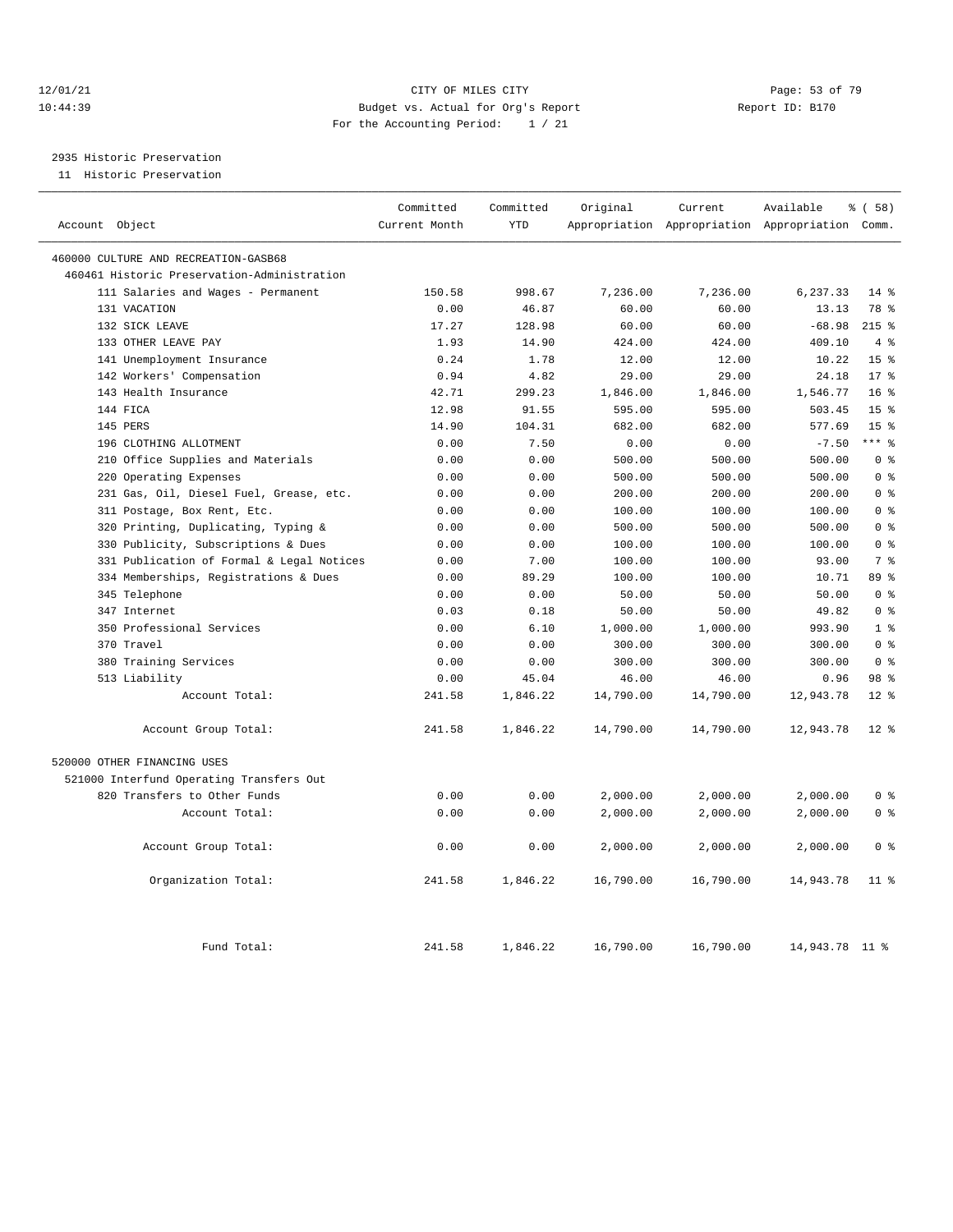#### 12/01/21 **Page: 54 of 79** CITY OF MILES CITY **CITY** CITY **Page: 54 of 79** 10:44:39 Budget vs. Actual for Org's Report Report ID: B170 For the Accounting Period: 1 / 21

————————————————————————————————————————————————————————————————————————————————————————————————————————————————————————————————————

#### 2985 RETIRED SENIOR VOLUNTEER PROG (RSVP)

15 Retired Senior Volunteer Program

|                                            | Committed     | Committed  | Original   | Current    | Available                                       | \$(58)          |  |
|--------------------------------------------|---------------|------------|------------|------------|-------------------------------------------------|-----------------|--|
| Account Object                             | Current Month | <b>YTD</b> |            |            | Appropriation Appropriation Appropriation Comm. |                 |  |
| 450000 Social and Economic Services-GASB68 |               |            |            |            |                                                 |                 |  |
| 450330 RSVP Non-Federal                    |               |            |            |            |                                                 |                 |  |
| 111 Salaries and Wages - Permanent         | 202.11        | 1,300.34   | 3,000.00   | 3,000.00   | 1,699.66                                        | $43$ %          |  |
| 131 VACATION                               | 0.00          | 118.32     | 0.00       | 0.00       | $-118.32$                                       | *** 응           |  |
| 132 SICK LEAVE                             | 10.39         | 59.47      | 0.00       | 0.00       | $-59.47$                                        | $***$ $%$       |  |
| 133 OTHER LEAVE PAY                        | 0.00          | 9.66       | 0.00       | 0.00       | $-9.66$                                         | $***$ $-$       |  |
| 141 Unemployment Insurance                 | 0.32          | 2.22       | 44.00      | 44.00      | 41.78                                           | 5 <sup>8</sup>  |  |
| 142 Workers' Compensation                  | 1.17          | 6.01       | 38.00      | 38.00      | 31.99                                           | 16 <sup>8</sup> |  |
| 143 Health Insurance                       | 0.00          | 0.00       | 500.00     | 500.00     | 500.00                                          | 0 <sup>8</sup>  |  |
| 144 FICA                                   | 16.25         | 113.80     | 230.00     | 230.00     | 116.20                                          | 49 %            |  |
| 145 PERS                                   | 18.64         | 130.50     | 207.00     | 207.00     | 76.50                                           | 63%             |  |
| 210 Office Supplies and Materials          | 0.00          | 33.00      | 1,500.00   | 1,500.00   | 1,467.00                                        | 2 <sup>8</sup>  |  |
| 220 Operating Expenses                     | 0.00          | 1,693.11   | 6,965.00   | 6,965.00   | 5,271.89                                        | $24$ %          |  |
| 311 Postage, Box Rent, Etc.                | 0.00          | 241.18     | 900.00     | 900.00     | 658.82                                          | $27$ %          |  |
| 330 Publicity, Subscriptions & Dues        | 0.00          | 159.60     | 160.00     | 160.00     | 0.40                                            | $100$ %         |  |
| 334 Memberships, Registrations & Dues      | 0.00          | 0.00       | 178.00     | 178.00     | 178.00                                          | 0 <sup>8</sup>  |  |
| 345 Telephone                              | 0.00          | 477.94     | 1,440.00   | 1,440.00   | 962.06                                          | 33%             |  |
| 370 Travel                                 | 0.00          | 0.00       | 265.00     | 265.00     | 265.00                                          | 0 <sup>8</sup>  |  |
| 379 Other Travel                           | 35.99         | 197.12     | 1,600.00   | 1,600.00   | 1,402.88                                        | $12*$           |  |
| 512 Insurance on Vehicles & Equipment      | 0.00          | 0.00       | 600.00     | 600.00     | 600.00                                          | 0 <sup>8</sup>  |  |
| 513 Liability                              | 0.00          | 11.20      | 609.00     | 609.00     | 597.80                                          | 2 <sup>8</sup>  |  |
| Account Total:                             | 284.87        | 4,553.47   | 18,236.00  | 18,236.00  | 13,682.53                                       | 25%             |  |
| 450340 RSVP FEDERAL GRANT- FALLON/CUSTER   |               |            |            |            |                                                 |                 |  |
| 111 Salaries and Wages - Permanent         | 4,259.51      | 27,032.56  | 54,853.00  | 54,853.00  | 27,820.44                                       | 49 %            |  |
| 131 VACATION                               | 0.00          | 2,511.32   | 0.00       | 0.00       | $-2, 511.32$                                    | $***$ $%$       |  |
| 132 SICK LEAVE                             | 209.27        | 1,139.77   | 0.00       | 0.00       | $-1, 139.77$                                    | *** 응           |  |
| 133 OTHER LEAVE PAY                        | 0.00          | 183.52     | 0.00       | 0.00       | $-183.52$                                       | $***$ $%$       |  |
| 141 Unemployment Insurance                 | 6.71          | 46.33      | 278.00     | 278.00     | 231.67                                          | $17*$           |  |
| 142 Workers' Compensation                  | 26.09         | 148.10     | 683.00     | 683.00     | 534.90                                          | $22$ %          |  |
| 143 Health Insurance                       | 854.35        | 5,980.45   | 9,400.00   | 9,400.00   | 3,419.55                                        | 64 %            |  |
| 144 FICA                                   | 341.86        | 2,360.59   | 4,197.00   | 4,197.00   | 1,836.41                                        | 56 %            |  |
| 145 PERS                                   | 354.08        | 2,411.46   | 3,785.00   | 3,785.00   | 1,373.54                                        | 64 %            |  |
| 210 Office Supplies and Materials          | 24.99         | 353.53     | 1,438.00   | 1,438.00   | 1,084.47                                        | 25%             |  |
| 220 Operating Expenses                     | 0.00          | 459.28     | 450.00     | 450.00     | $-9.28$                                         | $102$ %         |  |
| 311 Postage, Box Rent, Etc.                | 165.00        | 290.14     | 0.00       | 0.00       | $-290.14$                                       | $***$ $%$       |  |
| 334 Memberships, Registrations & Dues      | 0.00          | 75.00      | 247.00     | 247.00     | 172.00                                          | $30*$           |  |
| 345 Telephone                              | 125.14        | 367.30     | 0.00       | 0.00       | $-367.30$ *** \$                                |                 |  |
| 370 Travel                                 | 0.00          | 267.35     | 6,071.00   | 6,071.00   | $5,803.65$ 4 %                                  |                 |  |
| 530 Rent                                   | 0.00          | 4,967.50   | 5,010.00   | 5,010.00   | 42.50                                           | 99 %            |  |
| Account Total:                             | 6,367.00      | 48,594.20  | 86, 412.00 | 86, 412.00 | 37,817.80                                       | 56%             |  |
|                                            |               |            |            |            |                                                 |                 |  |
| 450351 RSVP-Excess                         |               |            |            |            |                                                 |                 |  |
| 111 Salaries and Wages - Permanent         | 0.00          | 755.43     | 2,040.00   | 2,040.00   | 1,284.57                                        | 37 %            |  |
| 141 Unemployment Insurance                 | 0.00          | 1.15       | 9.00       | 9.00       | 7.85                                            | 13 <sup>°</sup> |  |
| 142 Workers' Compensation                  | 0.00          | 2.89       | 25.00      | 25.00      | 22.11                                           | $12*$           |  |
| 144 FICA                                   | 0.00          | 58.52      | 156.00     | 156.00     | 97.48                                           | 38 %            |  |
| 145 PERS                                   | 0.00          | 67.09      | 140.00     | 140.00     | 72.91                                           | 48 %            |  |
| 220 Operating Expenses                     | 0.00          | 1,079.49   | 2,000.00   | 2,000.00   | 920.51                                          | 54 %            |  |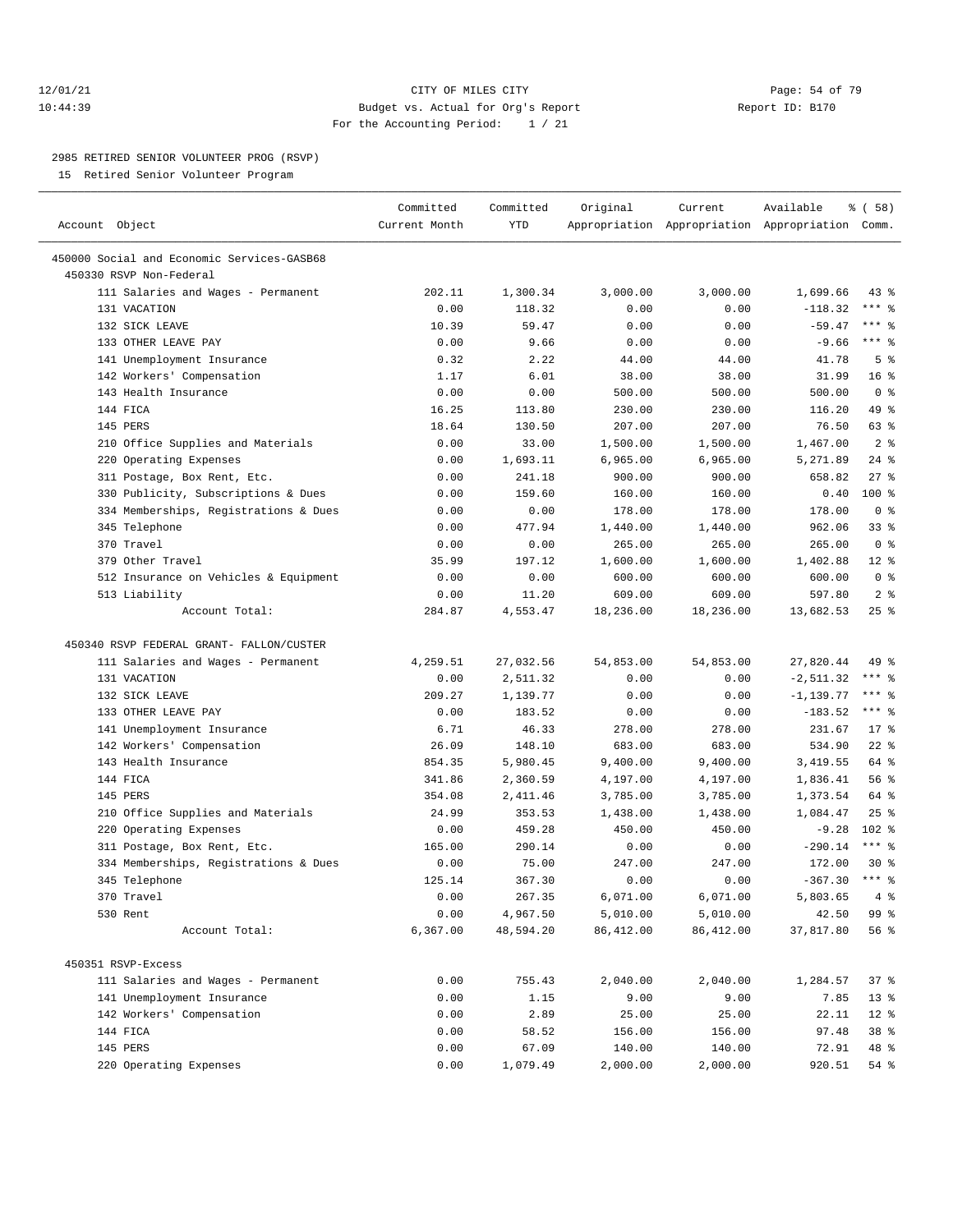#### 12/01/21 **Page: 55 of 79** CITY OF MILES CITY **CITY** Page: 55 of 79 10:44:39 Budget vs. Actual for Org's Report Report ID: B170 For the Accounting Period: 1 / 21

#### 2985 RETIRED SENIOR VOLUNTEER PROG (RSVP) 15 Retired Senior Volunteer Program

| Object<br>Account    | Committed<br>Current Month | Committed<br><b>YTD</b> | Original<br>Appropriation | Current<br>Appropriation | Available<br>Appropriation | $\frac{6}{6}$ (58)<br>Comm. |
|----------------------|----------------------------|-------------------------|---------------------------|--------------------------|----------------------------|-----------------------------|
| Account Total:       | 0.00                       | 1,964.57                | 4,370.00                  | 4,370.00                 | 2,405.43                   | $45$ %                      |
| Account Group Total: | 6,651.87                   | 55, 112.24              | 109,018.00                | 109,018.00               | 53,905.76                  | $51$ %                      |
| Organization Total:  | 6,651.87                   | 55, 112.24              | 109,018.00                | 109,018.00               | 53,905.76                  | $51$ $%$                    |
|                      |                            |                         |                           |                          |                            |                             |
| Fund Total:          | 6,651.87                   | 55, 112.24              | 109,018.00                | 109,018.00               | 53,905.76 51 %             |                             |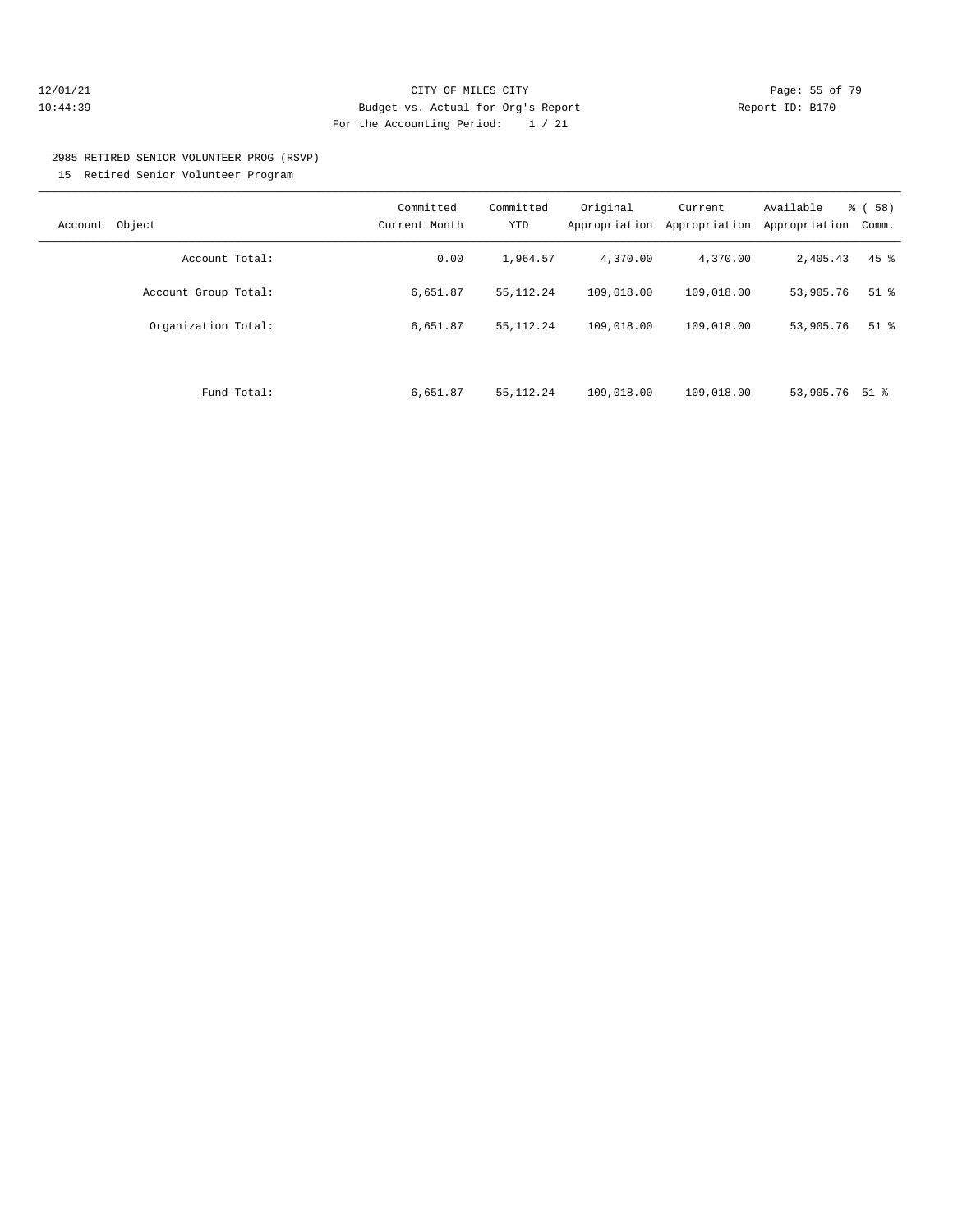#### 12/01/21 **CITY OF MILES CITY CITY CITY Page: 56 of 79** 10:44:39 Budget vs. Actual for Org's Report Report ID: B170 For the Accounting Period: 1 / 21

## 3301 Judgement Settlement/Southgate

36 Planning & Community Services

| Object<br>Account            | Committed<br>Current Month | Committed<br><b>YTD</b> | Original<br>Appropriation | Current<br>Appropriation | Available<br>Appropriation | % (58)<br>Comm. |
|------------------------------|----------------------------|-------------------------|---------------------------|--------------------------|----------------------------|-----------------|
| 510000 MISCELLANEOUS         |                            |                         |                           |                          |                            |                 |
| 510200 Judgements and Losses |                            |                         |                           |                          |                            |                 |
| 801 Southqate Lawsuit        | 0.00                       | 100,850.00              | 201,700.00                | 201,700.00               | 100,850.00                 | $50*$           |
| Account Total:               | 0.00                       | 100,850.00              | 201,700.00                | 201,700.00               | 100,850.00                 | $50*$           |
| Account Group Total:         | 0.00                       | 100,850.00              | 201,700.00                | 201,700.00               | 100,850.00                 | $50*$           |
| Organization Total:          | 0.00                       | 100,850.00              | 201,700.00                | 201,700.00               | 100,850.00                 | $50*$           |
| Fund Total:                  | 0.00                       | 100,850.00              | 201,700.00                | 201,700.00               | 100,850.00                 | 50 %            |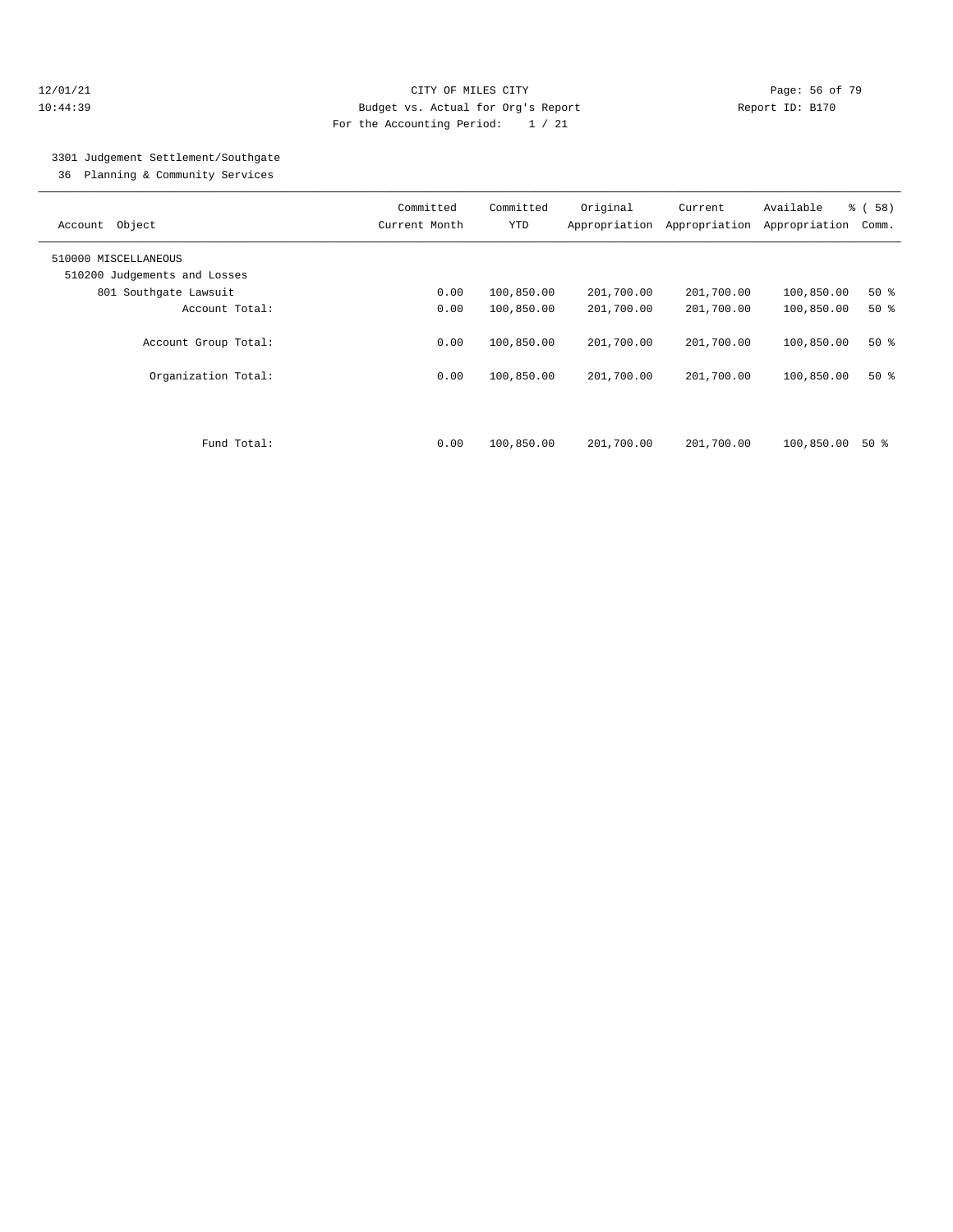#### $12/01/21$  Page: 57 of 79<br>10:44:39 Budget vs. Actual for Org's Report  $\overline{D}$  Report ID: B170 10:44:39 Budget vs. Actual for Org's Report For the Accounting Period: 1 / 21

#### 3670 SID 211 110 SID # 211

| Account Object                     | Committed<br>Current Month | Committed<br>YTD | Original | Current<br>Appropriation Appropriation | Available<br>Appropriation | % ( 58 )<br>Comm. |
|------------------------------------|----------------------------|------------------|----------|----------------------------------------|----------------------------|-------------------|
| 490000 DEBT SERVICE                |                            |                  |          |                                        |                            |                   |
| 490500 Other Debt Service Payments |                            |                  |          |                                        |                            |                   |
| 643 Principal- SID 211             | 0.00                       | 1,922.17         | 3,854.00 | 3,854.00                               | 1,931.83                   | 50%               |
| 644 Interest- SID 211              | 0.00                       | 213.22           | 728.00   | 728.00                                 | 514.78                     | 29%               |
| Account Total:                     | 0.00                       | 2,135.39         | 4,582.00 | 4,582.00                               | 2,446.61                   | 47 %              |
| Account Group Total:               | 0.00                       | 2,135.39         | 4,582.00 | 4,582.00                               | 2,446.61                   | 47 %              |
| Organization Total:                | 0.00                       | 2,135.39         | 4,582.00 | 4,582.00                               | 2,446.61                   | 47.8              |
|                                    |                            |                  |          |                                        |                            |                   |
| Fund Total:                        | 0.00                       | 2,135.39         | 4,582.00 | 4,582.00                               | 2,446.61                   | 47 %              |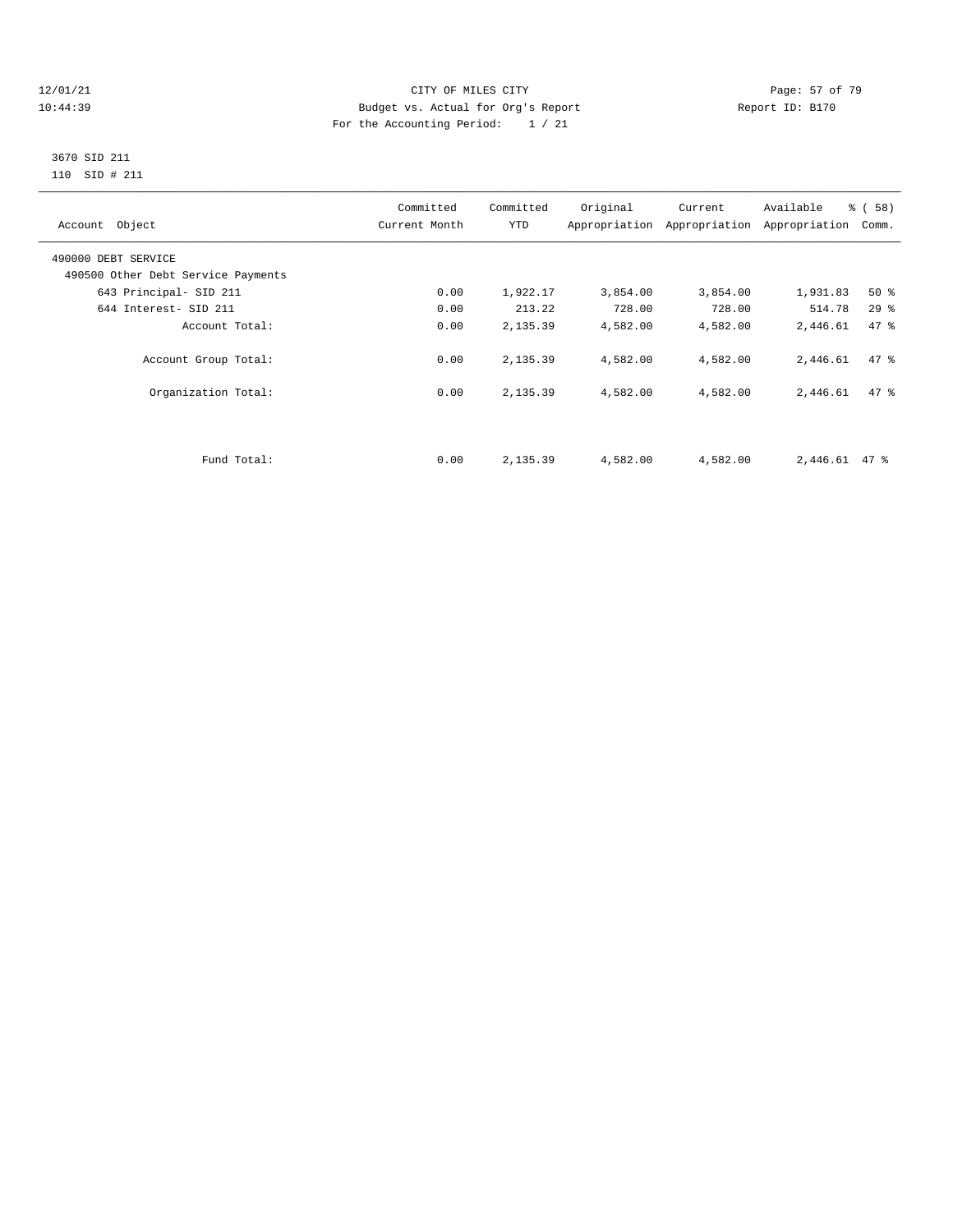#### 12/01/21 **Page: 58 of 79** CITY OF MILES CITY **CITY** Page: 58 of 79 10:44:39 Budget vs. Actual for Org's Report Report ID: B170 For the Accounting Period: 1 / 21

#### 4050 Ambulance Capital Improvement Fund

10 Ambulance

| Account Object                                                             | Committed<br>Current Month | Committed<br><b>YTD</b> | Original  | Current<br>Appropriation Appropriation | Available<br>Appropriation | 8 ( 58 )<br>Comm. |
|----------------------------------------------------------------------------|----------------------------|-------------------------|-----------|----------------------------------------|----------------------------|-------------------|
| 420000 PUBLIC SAFETY-GASB68<br>420730 Emergency Medical Services-Ambulance |                            |                         |           |                                        |                            |                   |
| 940 Machinery & Equipment                                                  | 0.00                       | 0.00                    | 13,779.00 | 13,779.00                              | 13,779.00                  | 0 <sup>8</sup>    |
| Account Total:                                                             | 0.00                       | 0.00                    | 13,779.00 | 13,779.00                              | 13,779.00                  | 0 <sup>8</sup>    |
| Account Group Total:                                                       | 0.00                       | 0.00                    | 13,779.00 | 13,779.00                              | 13,779.00                  | 0 <sup>8</sup>    |
| Organization Total:                                                        | 0.00                       | 0.00                    | 13,779.00 | 13,779.00                              | 13,779.00                  | 0 <sup>8</sup>    |
| Fund Total:                                                                | 0.00                       | 0.00                    | 13,779.00 | 13,779.00                              | 13,779.00                  | 0 ક               |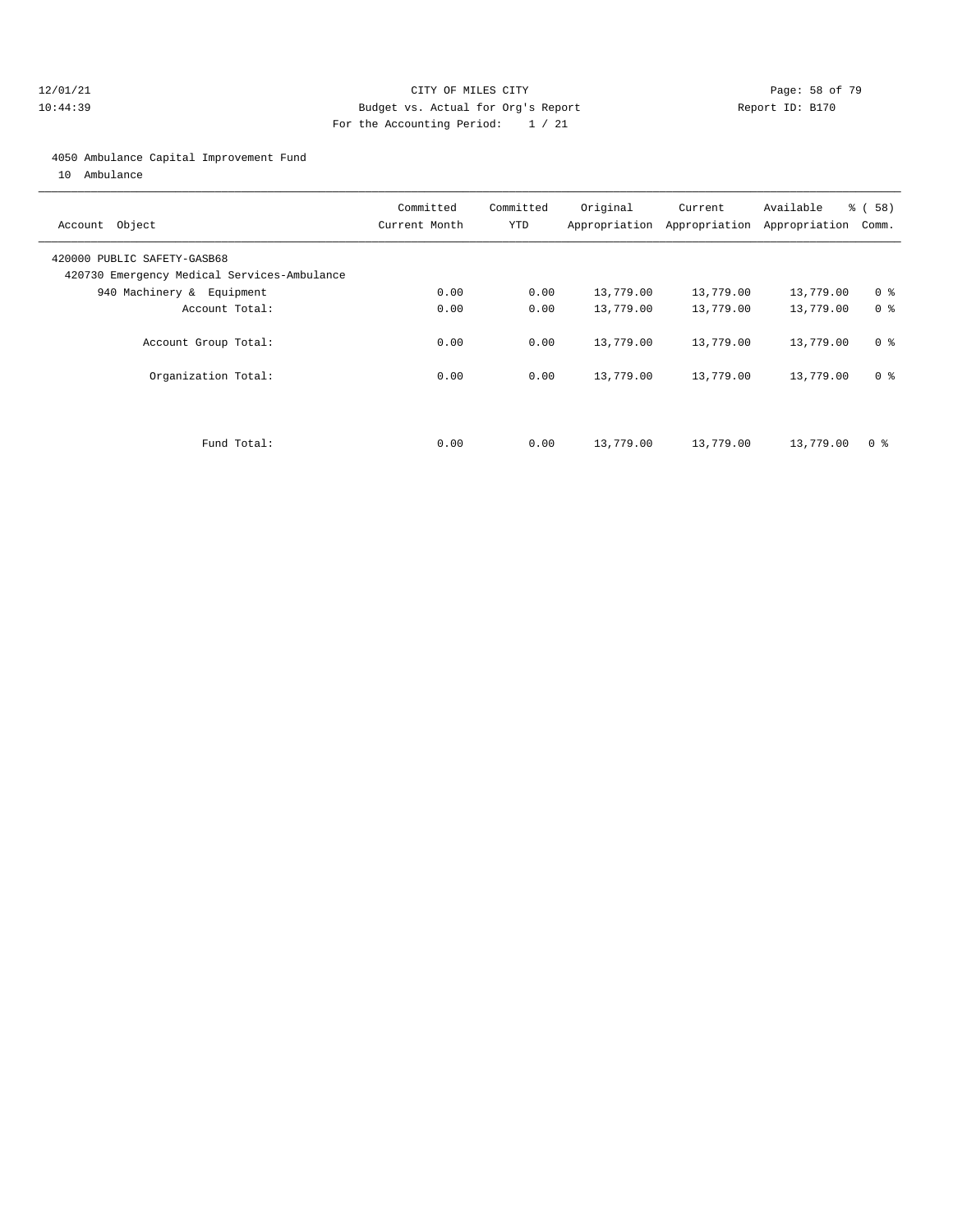#### 12/01/21 **Page: 59 of 79** CITY OF MILES CITY **CITY** CITY **Page: 59 of 79** 10:44:39 Budget vs. Actual for Org's Report Report ID: B170 For the Accounting Period: 1 / 21

## 4060 CAPITAL IMPROV-PUBLIC WORKS

911 Public Works Operations

| Object<br>Account                                         | Committed<br>Current Month | Committed<br>YTD | Original<br>Appropriation | Current<br>Appropriation | Available<br>Appropriation | % (58)<br>Comm. |
|-----------------------------------------------------------|----------------------------|------------------|---------------------------|--------------------------|----------------------------|-----------------|
| 430000 Public Works-GASB68<br>430233 Roadway/Re-surfacing |                            |                  |                           |                          |                            |                 |
| 940 Machinery &<br>Equipment                              | 9,073.00                   | 66,920.00        | 275,000.00                | 275,000.00               | 208,080.00                 | $24$ %          |
| Account Total:                                            | 9,073.00                   | 66,920.00        | 275,000.00                | 275,000.00               | 208,080.00                 | $24$ %          |
| Account Group Total:                                      | 9,073.00                   | 66,920.00        | 275,000.00                | 275,000.00               | 208,080.00                 | $24$ %          |
| Organization Total:                                       | 9,073.00                   | 66,920.00        | 275,000.00                | 275,000.00               | 208,080.00                 | $24$ $%$        |
| Fund Total:                                               | 9,073.00                   | 66,920.00        | 275,000.00                | 275,000.00               | 208,080.00                 | $24$ %          |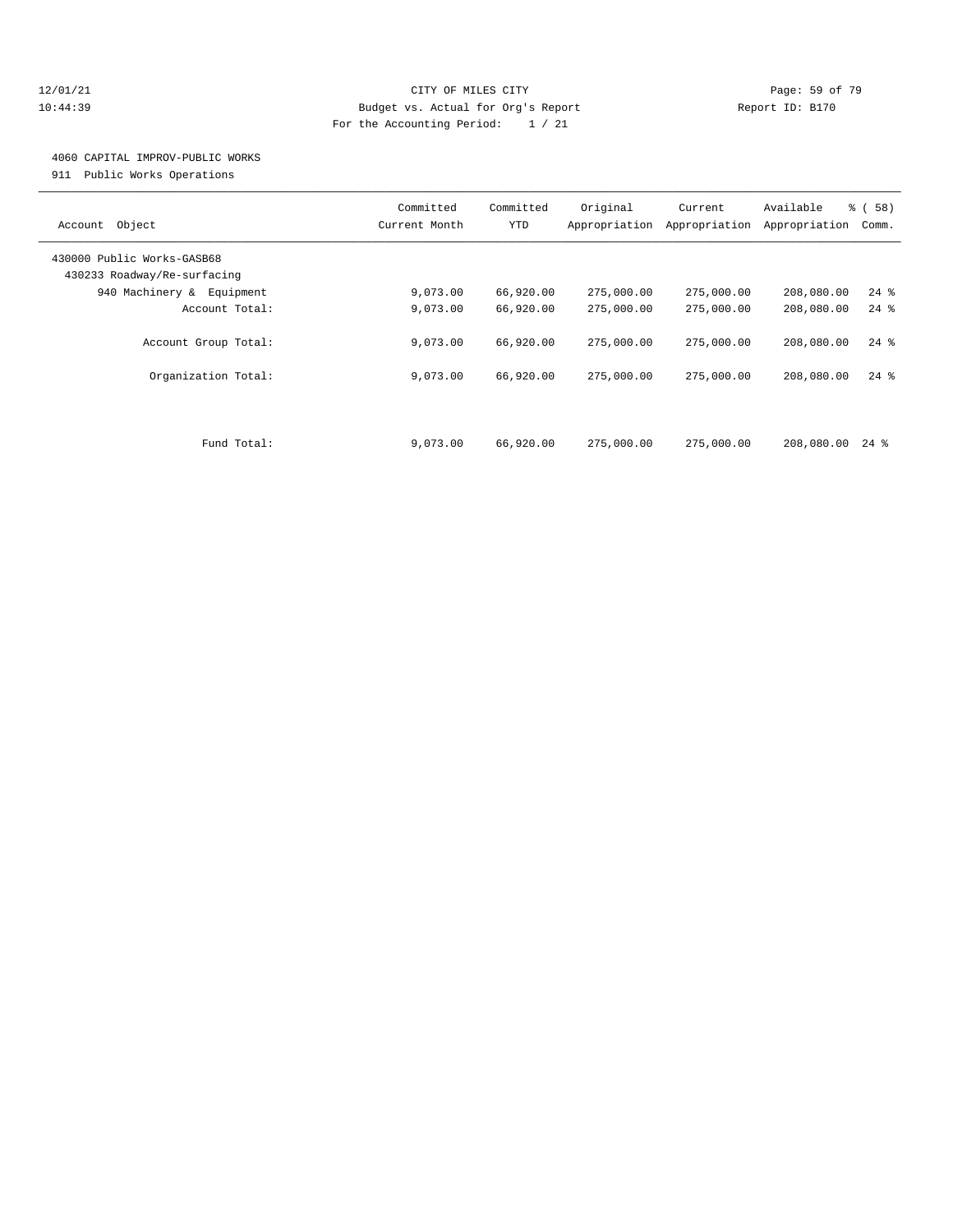#### $12/01/21$  Page: 60 of 79<br>10:44:39 Budget vs. Actual for Org's Report  $\overline{D}$  Report ID: B170 10:44:39 Budget vs. Actual for Org's Report For the Accounting Period: 1 / 21

#### 5210 WATER UTILITY

22 Water Plant

| Account Object                                                      | Committed<br>Current Month | Committed<br>YTD    | Original            | Current             | Available<br>Appropriation Appropriation Appropriation Comm. | <sub>है</sub> ( 58 ) |
|---------------------------------------------------------------------|----------------------------|---------------------|---------------------|---------------------|--------------------------------------------------------------|----------------------|
|                                                                     |                            |                     |                     |                     |                                                              |                      |
| 430000 Public Works-GASB68                                          |                            |                     |                     |                     |                                                              |                      |
| 430530 Water Source of Supply and Pumping(22)                       |                            |                     |                     |                     |                                                              |                      |
| 111 Salaries and Wages - Permanent                                  | 21,505.57                  | 149,322.96          | 254,576.00          | 254,576.00          | 105,253.04                                                   | 59 %                 |
| 121 OVERTIME-PERMANENT                                              | 154.30                     | 4,729.84            | 10,300.00           | 10,300.00           | 5,570.16                                                     | 46%                  |
| 131 VACATION                                                        | 1,204.22                   | 10,282.49           | 19,500.00           | 19,500.00           | 9,217.51                                                     | 53%                  |
| 132 SICK LEAVE                                                      | 240.08                     | 1,868.38            | 5,500.00            | 5,500.00            | 3,631.62                                                     | $34$ $%$             |
| 133 OTHER LEAVE PAY                                                 | 303.60                     | 2,035.46            | 3,162.00            | 3,162.00            | 1,126.54                                                     | 64 %                 |
| 134 HOLIDAY PAY                                                     | 1,203.46                   | 4,327.72            | 5,400.00            | 5,400.00            | 1,072.28                                                     | $80*$                |
| 141 Unemployment Insurance                                          | 37.00                      | 260.51              | 448.00              | 448.00              | 187.49                                                       | 58 %                 |
| 142 Workers' Compensation                                           | 954.65                     | 9,255.40            | 15, 134.00          | 15,134.00           | 5,878.60                                                     | 61 %                 |
| 143 Health Insurance                                                | 4,785.91                   | 33,501.35           | 59,268.00           | 59,268.00           | 25,766.65                                                    | 57%                  |
| 144 FICA                                                            | 1,791.09                   | 12,627.15           | 22,831.00           | 22,831.00           | 10,203.85                                                    | 55 %                 |
| 145 PERS                                                            | 2,158.40                   | 14,922.57           | 26,173.00           | 26,173.00           | 11,250.43                                                    | $57$ $%$             |
| 196 CLOTHING ALLOTMENT                                              | 0.00                       | 885.00              | 950.00              | 950.00              | 65.00                                                        | $93$ $%$             |
| 210 Office Supplies and Materials                                   | 0.00                       | 3.78                | 250.00              | 250.00              | 246.22                                                       | 2 <sup>8</sup>       |
| 214 Small Items of Equipment                                        | 94.99                      | 2,269.94            | 12,000.00           | 12,000.00           | 9,730.06                                                     | 19 <sup>°</sup>      |
| 220 Operating Expenses                                              | 265.67                     | 1,389.26            | 2,500.00            | 2,500.00            | 1,110.74                                                     | 56 %                 |
| 222 Chemicals, Lab & Med Supplies                                   | 0.00                       | 0.00                | 250.00              | 250.00              | 250.00                                                       | 0 <sup>8</sup>       |
| 226 Clothing and Uniforms                                           | 0.00                       | 89.32               | 600.00              | 600.00              | 510.68                                                       | 15 <sup>8</sup>      |
| 230 Repair and Maintenance Supplies                                 | 1,165.01                   | 4,863.78            | 10,000.00           | 10,000.00           | 5,136.22                                                     | 49 %                 |
| 231 Gas, Oil, Diesel Fuel, Grease, etc.                             | 52.01                      | 622.81              | 2,000.00            | 2,000.00            | 1,377.19                                                     | $31$ %               |
| 241 Consumable Tools                                                | 0.00                       | 0.00                | 200.00              | 200.00              | 200.00                                                       | 0 <sup>8</sup>       |
| 311 Postage, Box Rent, Etc.                                         | 0.00                       | 2.05                | 50.00               | 50.00               | 47.95                                                        | 4%                   |
| 330 Publicity, Subscriptions & Dues                                 | 0.00                       | 0.00                | 750.00              | 750.00              | 750.00                                                       | 0 <sup>8</sup>       |
| 334 Memberships, Registrations & Dues                               | 0.00                       | 75.00               | 200.00              | 200.00              | 125.00                                                       | 38 %                 |
| 341 Electric Utility Services                                       | 4,897.94                   | 42, 275.45          | 73,000.00           | 73,000.00           | 30,724.55                                                    | 58 %                 |
| 344 Gas Utility Service                                             | 1,722.41                   | 4,206.56            | 10,000.00           | 10,000.00           | 5,793.44                                                     | $42$ %               |
| 345 Telephone                                                       | 54.31                      | 321.96              | 1,000.00            | 1,000.00            | 678.04                                                       | $32$ $%$             |
| 346 Garbage Service                                                 | 0.00                       | 71.12               | 750.00              | 750.00              | 678.88                                                       | 9 <sup>8</sup>       |
| 347 Internet                                                        | 22.82                      | 136.92              | 1,000.00            | 1,000.00            | 863.08                                                       | $14$ %               |
| 350 Professional Services                                           | 0.00                       | 614.00              | 1,000.00            | 1,000.00            | 386.00                                                       | 61 %                 |
| 352 Wtr/Swr Lab Testing                                             | 0.00                       | 0.00                | 1,000.00            | 1,000.00            | 1,000.00                                                     | 0 <sup>8</sup>       |
| 357 Architectual, Engineering Serv Etc.                             | 0.00                       | 0.00                | 8,000.00            | 8,000.00            | 8,000.00                                                     | 0 <sup>8</sup>       |
| 360 Contr R & M                                                     | 2,282.04                   | 13,082.20           | 148,000.00          | 148,000.00          | 134,917.80                                                   | 9 <sup>8</sup>       |
| 363 R&M Vehicles/Equip/Labor-PW                                     | 189.84                     | 2,299.77            | 2,500.00            | 2,500.00            | 200.23                                                       | $92$ $%$             |
| 369 Other Repair and Maintenance                                    | 0.00                       | 0.00                | 2,000.00            | 2,000.00            | 2,000.00                                                     | 0 <sup>8</sup>       |
| 370 Travel                                                          | 0.00                       | 0.00                | 1,000.00            | 1,000.00            | 1,000.00                                                     | 0 <sup>8</sup>       |
| 380 Training Services                                               | 326.00                     | 326.00              | 1,500.00            | 1,500.00            | 1,174.00                                                     | $22$ %               |
| 382 Books                                                           | 0.00                       | 0.00                | 200.00              | 200.00              | 200.00                                                       | 0 <sup>8</sup>       |
| 400 BUILDING MATERIALS                                              | 0.00                       | 0.00                | 500.00              | 500.00              | 500.00                                                       | 0 <sup>8</sup>       |
|                                                                     |                            |                     |                     |                     |                                                              |                      |
| 511 Insurance on Buildings<br>512 Insurance on Vehicles & Equipment | 0.00<br>0.00               | 10,503.38<br>176.66 | 10,882.00<br>177.00 | 10,882.00<br>177.00 | 378.62<br>0.34                                               | 97%<br>100 %         |
|                                                                     |                            |                     |                     |                     |                                                              |                      |
| 940 Machinery & Equipment                                           | 0.00                       | 0.00                | 80,000.00           | 80,000.00           | 80,000.00                                                    | 0 <sup>8</sup>       |
| Account Total:                                                      | 45, 411.32                 | 327, 348.79         | 794,551.00          | 794,551.00          | 467,202.21                                                   | 41 %                 |
| Account Group Total:                                                | 45, 411.32                 | 327,348.79          | 794,551.00          | 794,551.00          | 467,202.21                                                   | 41 %                 |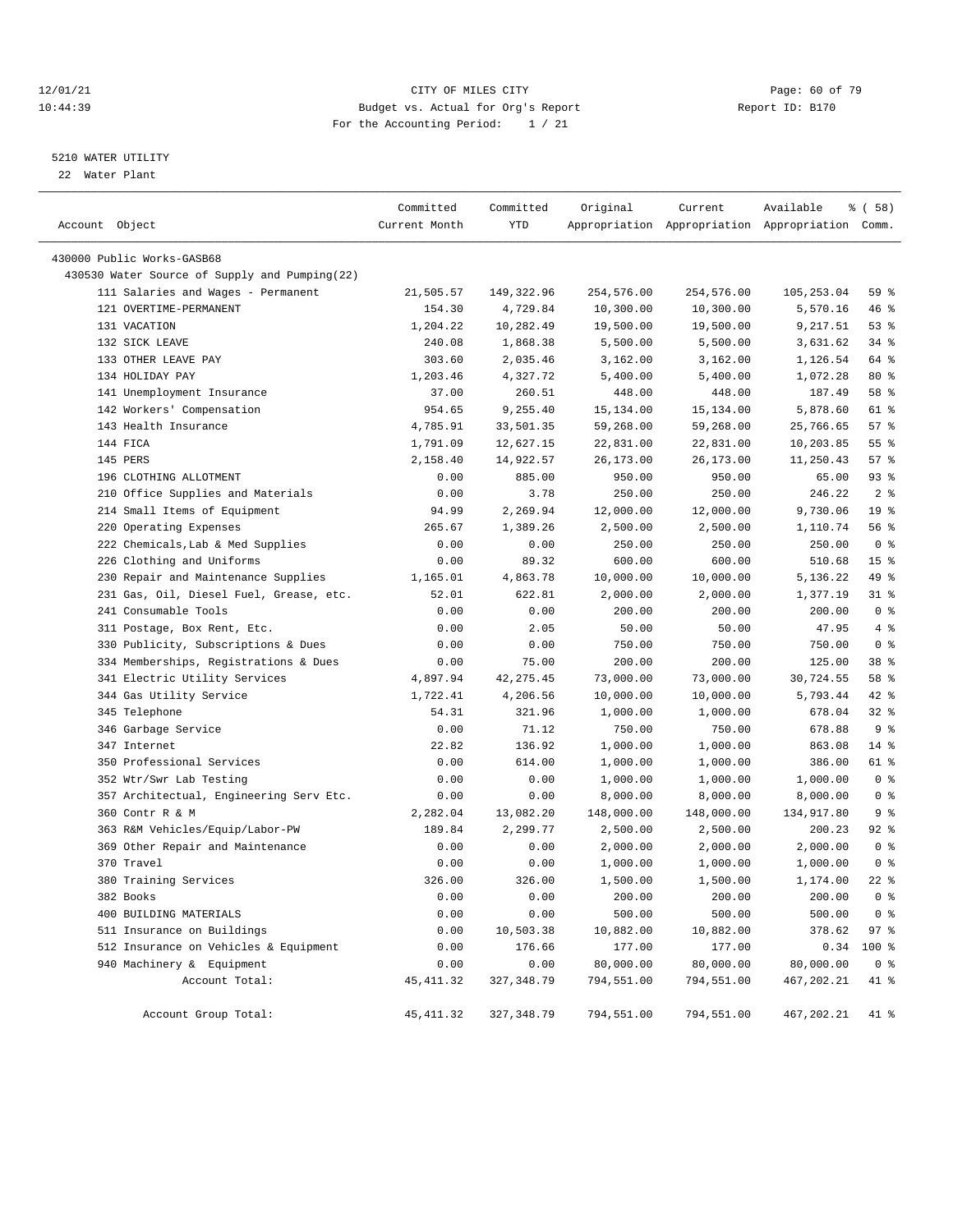#### $12/01/21$  Page: 61 of 79<br>10:44:39 Budget vs. Actual for Org's Report  $\overline{D}$  Report ID: B170 10:44:39 Budget vs. Actual for Org's Report For the Accounting Period: 1 / 21

# 5210 WATER UTILITY

22 Water Plant

| Account Object |                     | Committed<br>Current Month | Committed<br>YTD | Original   | Current<br>Appropriation Appropriation Appropriation Comm. | Available       | ී ( 58 ) |
|----------------|---------------------|----------------------------|------------------|------------|------------------------------------------------------------|-----------------|----------|
|                | Organization Total: | 45,411.32                  | 327,348.79       | 794,551.00 | 794,551.00                                                 | 467,202.21 41 % |          |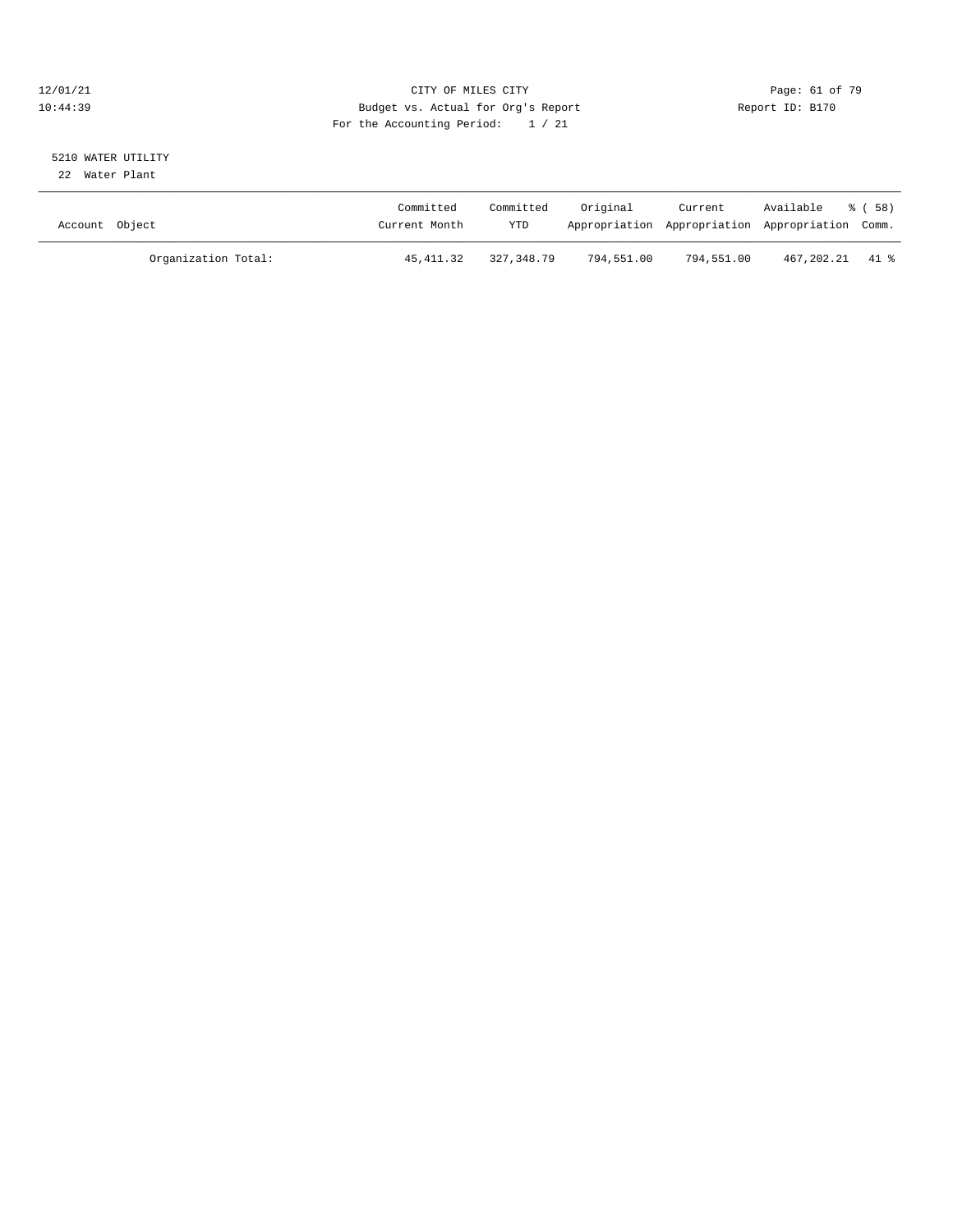#### 12/01/21 **CITY OF MILES CITY CITY CITY Page: 62 of 79** 10:44:39 Budget vs. Actual for Org's Report Report ID: B170 For the Accounting Period: 1 / 21

————————————————————————————————————————————————————————————————————————————————————————————————————————————————————————————————————

#### 5210 WATER UTILITY

23 Water Lines

|                |                                           | Committed     | Committed                   | Original     | Current      | Available                                       | % ( 58 )       |
|----------------|-------------------------------------------|---------------|-----------------------------|--------------|--------------|-------------------------------------------------|----------------|
| Account Object |                                           | Current Month | <b>YTD</b>                  |              |              | Appropriation Appropriation Appropriation Comm. |                |
|                | 430000 Public Works-GASB68                |               |                             |              |              |                                                 |                |
|                | 430550 Transmission and Distribution(23)  |               |                             |              |              |                                                 |                |
|                | 111 Salaries and Wages - Permanent        | 13,314.60     | 89,849.42                   | 157,740.00   | 157,740.00   | 67,890.58                                       | 57%            |
|                | 121 OVERTIME-PERMANENT                    | 151.58        | 2,162.38                    | 10,200.00    | 10,200.00    | 8,037.62                                        | $21$ %         |
|                | 131 VACATION                              | 863.10        | 6,043.71                    | 7,600.00     | 7,600.00     | 1,556.29                                        | $80*$          |
|                | 132 SICK LEAVE                            | 95.69         | 2,797.80                    | 5,000.00     | 5,000.00     | 2,202.20                                        | 56%            |
|                | 133 OTHER LEAVE PAY                       | 6.95          | 1,344.22                    | 1,432.00     | 1,432.00     | 87.78                                           | $94$ %         |
|                | 134 HOLIDAY PAY                           | 0.00          | 48.74                       | 2,100.00     | 2,100.00     | 2,051.26                                        | 2 <sup>°</sup> |
|                | 141 Unemployment Insurance                | 21.66         | 154.21                      | 276.00       | 276.00       | 121.79                                          | 56 %           |
|                | 142 Workers' Compensation                 | 656.65        | 5,250.42                    | 8,154.00     | 8,154.00     | 2,903.58                                        | 64 %           |
|                | 143 Health Insurance                      | 3,212.80      | 22,489.76                   | 36,709.00    | 36,709.00    | 14, 219. 24                                     | 61 %           |
|                | 144 FICA                                  | 1,061.40      | 7,566.31                    | 14,081.00    | 14,081.00    | 6,514.69                                        | $54$ %         |
|                | 145 PERS                                  | 1,265.67      | 8,876.11                    | 16,143.00    | 16,143.00    | 7,266.89                                        | 55%            |
|                | 196 CLOTHING ALLOTMENT                    | 0.00          | 564.00                      | 800.00       | 800.00       | 236.00                                          | 71 %           |
|                | 210 Office Supplies and Materials         | 72.82         | 458.45                      | 750.00       | 750.00       | 291.55                                          | 61 %           |
|                | 214 Small Items of Equipment              | 330.56        | 9,261.97                    | 78,000.00    | 78,000.00    | 68,738.03                                       | $12*$          |
|                | 220 Operating Expenses                    | 4,412.93      | 13,497.24                   | 35,000.00    | 35,000.00    | 21,502.76                                       | 39%            |
|                | 222 Chemicals, Lab & Med Supplies         | 0.00          | 0.00                        | 200.00       | 200.00       | 200.00                                          | 0 <sup>8</sup> |
|                | 226 Clothing and Uniforms                 | 171.98        | 393.44                      | 700.00       | 700.00       | 306.56                                          | 56 %           |
|                | 230 Repair and Maintenance Supplies       | 1,421.54      | 18,043.64                   | 65,000.00    | 65,000.00    | 46,956.36                                       | $28$ %         |
|                | 231 Gas, Oil, Diesel Fuel, Grease, etc.   | 320.59        | 3,569.64                    | 15,000.00    | 15,000.00    | 11,430.36                                       | $24$ %         |
|                | 233 Water/Sewer Main Replacement and      | 0.00          | 0.00                        | 10,000.00    | 10,000.00    | 10,000.00                                       | 0 <sup>8</sup> |
|                | 234 Hydrant/Manhole Replacement, Valves   | 0.00          | 1,833.43                    | 20,000.00    | 20,000.00    | 18,166.57                                       | 9%             |
|                | 235 Curb Stop Replacement                 | 740.36        | 11,597.46                   | 18,000.00    | 18,000.00    | 6,402.54                                        | 64 %           |
|                | 241 Consumable Tools                      | 0.00          | 239.98                      | 1,000.00     | 1,000.00     | 760.02                                          | $24$ %         |
|                | 311 Postage, Box Rent, Etc.               | 0.00          | 0.00                        | 100.00       | 100.00       | 100.00                                          | 0 <sup>8</sup> |
|                | 320 Printing, Duplicating, Typing &       | 0.00          | 73.30                       | 100.00       | 100.00       | 26.70                                           | 73 %           |
|                | 330 Publicity, Subscriptions & Dues       | 0.00          | 0.00                        | 1,000.00     | 1,000.00     | 1,000.00                                        | 0 <sup>8</sup> |
|                | 331 Publication of Formal & Legal Notices | 0.00          | 65.72                       | 150.00       | 150.00       | 84.28                                           | 44 %           |
|                | 334 Memberships, Registrations & Dues     | 175.00        | 315.00                      | 500.00       | 500.00       | 185.00                                          | 63%            |
|                | 341 Electric Utility Services             | 26.09         | 147.29                      | 1,200.00     | 1,200.00     | 1,052.71                                        | $12*$          |
|                | 344 Gas Utility Service                   | 52.16         | 153.93                      | 500.00       | 500.00       | 346.07                                          | $31$ %         |
|                | 345 Telephone                             | 117.73        | 718.58                      | 700.00       | 700.00       | $-18.58$                                        | $103$ %        |
|                | 347 Internet                              | 11.83         | 70.98                       | 200.00       | 200.00       | 129.02                                          | 35%            |
|                | 350 Professional Services                 | 20.00         | 23, 494.97                  | 40,000.00    | 40,000.00    | 16,505.03                                       | 59 %           |
|                | 357 Architectual, Engineering Serv Etc.   | 0.00          | 3,940.50                    | 15,000.00    | 15,000.00    | 11,059.50                                       | 26%            |
|                | 360 Contr R & M                           | 0.00          | 8,155.85                    | 85,000.00    | 85,000.00    | 76,844.15                                       | $10*$          |
|                | 363 R&M Vehicles/Equip/Labor-PW           | 1,699.28      | 12,720.94                   | 45,000.00    | 45,000.00    | 32,279.06                                       | $28$ %         |
|                | 369 Other Repair and Maintenance          | 0.00          | 0.00                        | 1,000.00     | 1,000.00     | 1,000.00                                        | 0 <sup>8</sup> |
|                | 370 Travel                                | 0.00          | 0.00                        | 1,200.00     | 1,200.00     | 1,200.00                                        | 0 <sup>8</sup> |
|                | 380 Training Services                     | 0.00          | 0.00                        | 500.00       | 500.00       | 500.00                                          | 0 <sup>8</sup> |
|                | 382 Books                                 | 0.00          | 67.88                       | 150.00       | 150.00       | 82.12                                           | 45 %           |
|                | 400 BUILDING MATERIALS                    | 0.00          | 292.61                      | 750.00       | 750.00       | 457.39                                          | 39 %           |
|                | 511 Insurance on Buildings                | 0.00          | 4,217.21                    | 4,218.00     | 4,218.00     | 0.79                                            | 100 %          |
|                | 512 Insurance on Vehicles & Equipment     | 0.00          | 646.60                      | 647.00       | 647.00       | 0.40                                            | 100 %          |
|                | 532 Land Rental                           | 0.00          | 543.80                      | 1,500.00     | 1,500.00     | 956.20                                          | 36%            |
|                | 940 Machinery & Equipment                 | 31.75         | 877,926.42                  | 1,805,603.00 | 1,805,603.00 | 927,676.58                                      | 49 %           |
|                | Account Total:                            |               | 30, 254. 72 1, 139, 593. 91 | 2,508,903.00 | 2,508,903.00 | 1,369,309.09                                    | 45 %           |
|                |                                           |               |                             |              |              |                                                 |                |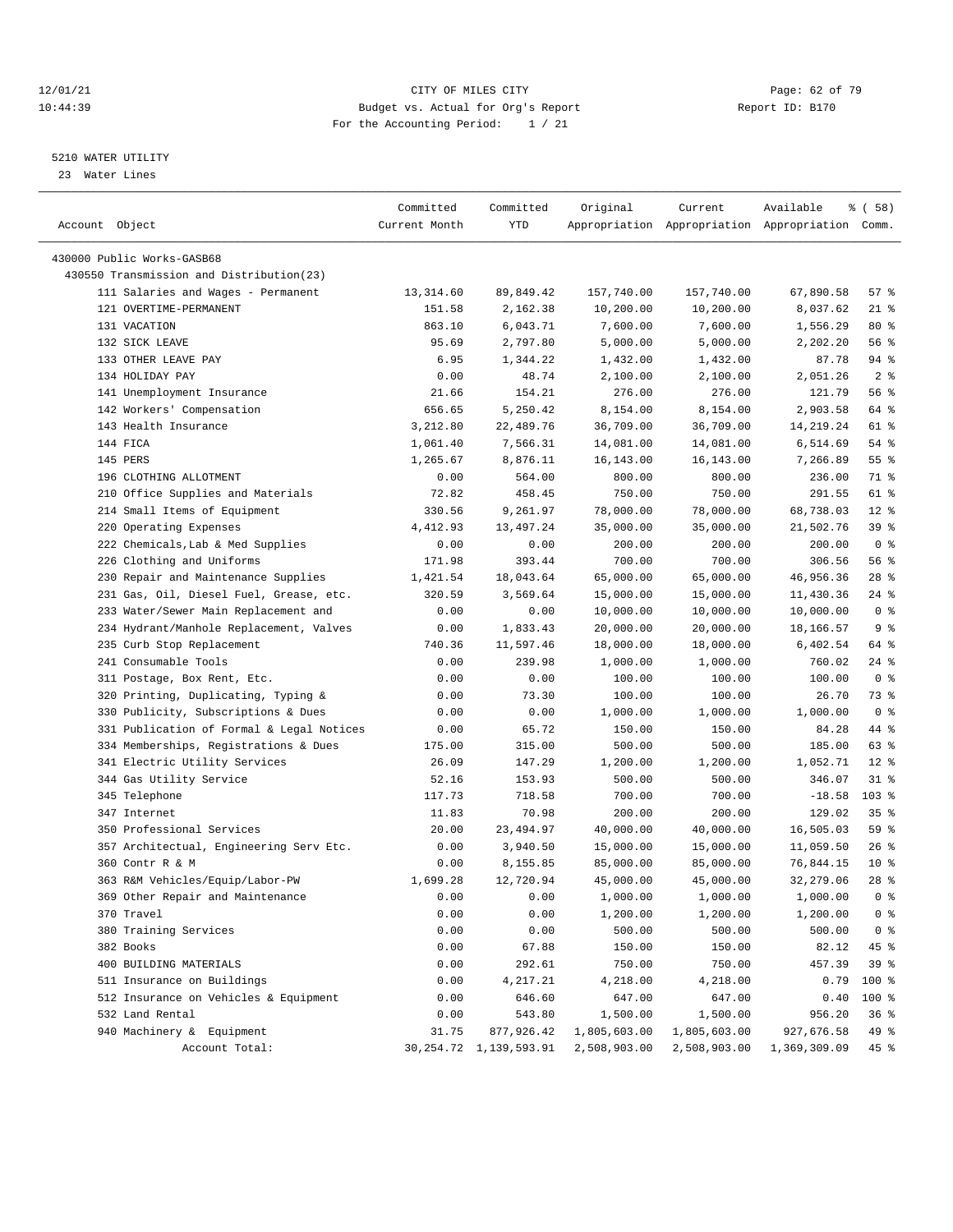#### 12/01/21 Page: 63 of 79 10:44:39 Budget vs. Actual for Org's Report Report ID: B170 For the Accounting Period: 1 / 21

### 5210 WATER UTILITY

23 Water Lines

| Account Object                           |                                            | Committed<br>Current Month | Committed<br><b>YTD</b>     | Original     | Current<br>Appropriation Appropriation Appropriation | Available    | % (58)<br>Comm. |  |
|------------------------------------------|--------------------------------------------|----------------------------|-----------------------------|--------------|------------------------------------------------------|--------------|-----------------|--|
| Account Group Total:                     |                                            |                            | 30, 254. 72 1, 139, 593. 91 | 2,508,903.00 | 2,508,903.00                                         | 1,369,309.09 | 45%             |  |
| 490000 DEBT SERVICE                      |                                            |                            |                             |              |                                                      |              |                 |  |
| 490200 Revenue Bonds                     |                                            |                            |                             |              |                                                      |              |                 |  |
| 611 Principal-NE Wtr Line Phase II       |                                            | 0.00                       | 9,000.00                    | 17,000.00    | 17,000.00                                            | 8,000.00     | 53%             |  |
|                                          | 615 Principal-Northeast Water Ln \$2.2     | 0.00                       | 34,000.00                   | 69,000.00    | 69,000.00                                            | 35,000.00    | 49.8            |  |
|                                          | 616 Principal-Carbon Hill Water Tank \$2.2 | 0.00                       | 34,000.00                   | 68,000.00    | 68,000.00                                            | 34,000.00    | 50%             |  |
| 617 Principal - NE Wtr Line \$500k       |                                            | 0.00                       | 8,000.00                    | 16,000.00    | 16,000.00                                            | 8,000.00     | 50%             |  |
| 618 Principal-Carbon Hill \$500k         |                                            | 0.00                       | 8,000.00                    | 16,000.00    | 16,000.00                                            | 8,000.00     | 50%             |  |
| 622 Interest-NE Wtr Line Phase II        |                                            | 0.00                       | 607.50                      | 1,182.00     | 1,182.00                                             | 574.50       | $51$ $%$        |  |
| 631 Interest - NE Wtr Line \$500k        |                                            | 0.00                       | 4,840.00                    | 9,570.00     | 9,570.00                                             | 4,730.00     | $51$ $%$        |  |
|                                          | 632 Interest - Carbon Hill Wtr Tank \$500k | 0.00                       | 4,840.00                    | 9,570.00     | 9,570.00                                             | 4,730.00     | $51$ %          |  |
| 634 Interest-Northeast Wtr Ln \$2.2      |                                            | 0.00                       | 23,595.00                   | 46,680.00    | 46,680.00                                            | 23,085.00    | $51$ %          |  |
| 638 Interest-Carbon Hill Tank \$2.2      |                                            | 0.00                       | 22,965.00                   | 45,420.00    | 45,420.00                                            | 22,455.00    | $51$ $%$        |  |
|                                          | Account Total:                             | 0.00                       | 149,847.50                  | 298,422.00   | 298,422.00                                           | 148,574.50   | 50%             |  |
| Account Group Total:                     |                                            | 0.00                       | 149,847.50                  | 298,422.00   | 298,422.00                                           | 148,574.50   | 50%             |  |
| 520000 OTHER FINANCING USES              |                                            |                            |                             |              |                                                      |              |                 |  |
| 521000 Interfund Operating Transfers Out |                                            |                            |                             |              |                                                      |              |                 |  |
| 820 Transfers to Other Funds             |                                            | 1,000.00                   | 7,000.00                    | 12,000.00    | 12,000.00                                            | 5,000.00     | 58 %            |  |
|                                          | Account Total:                             | 1,000.00                   | 7,000.00                    | 12,000.00    | 12,000.00                                            | 5,000.00     | 58 %            |  |
| Account Group Total:                     |                                            | 1,000.00                   | 7,000.00                    | 12,000.00    | 12,000.00                                            | 5,000.00     | 58 %            |  |
| Organization Total:                      |                                            |                            | 31, 254. 72 1, 296, 441. 41 | 2,819,325.00 | 2,819,325.00                                         | 1,522,883.59 | 46%             |  |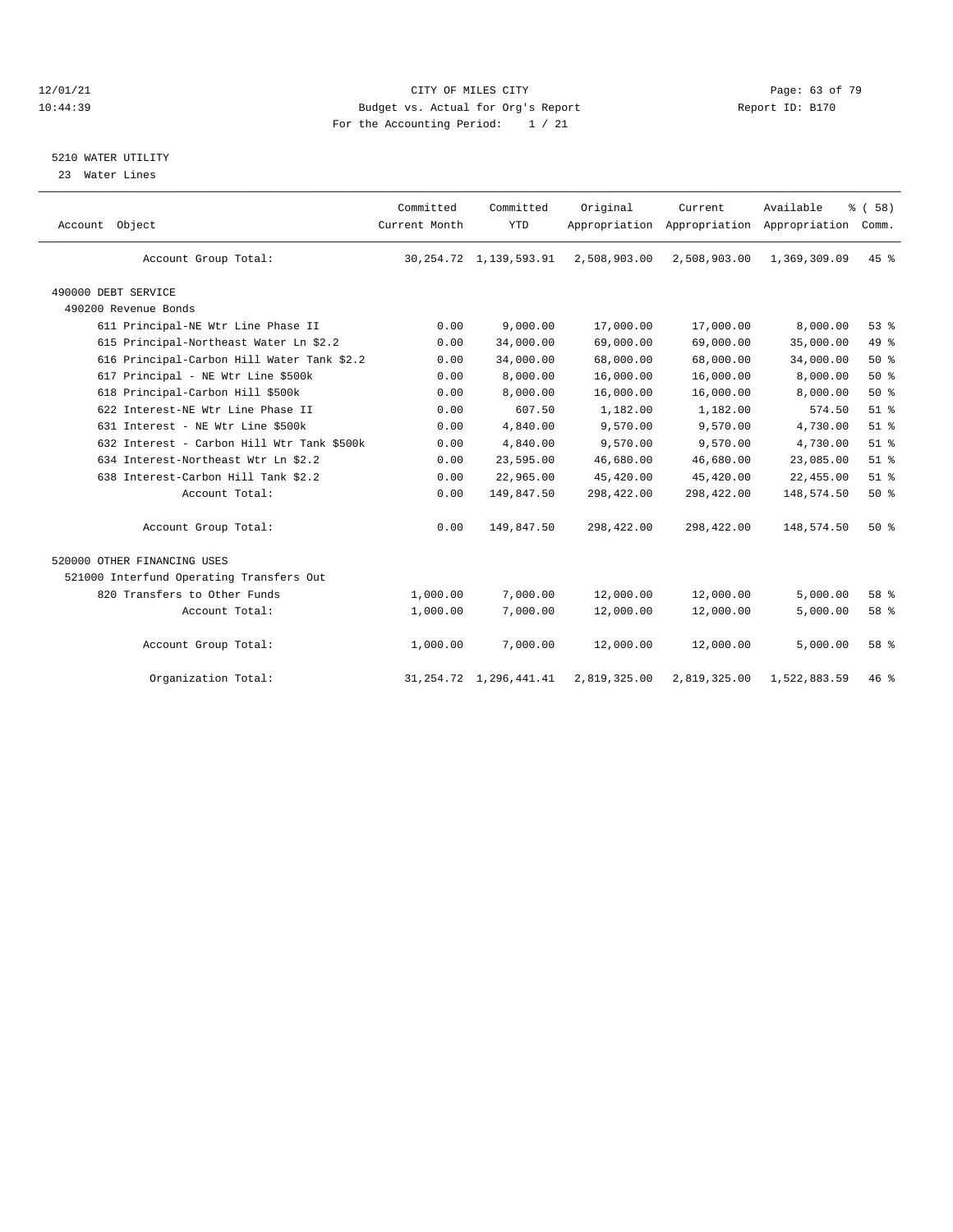#### $12/01/21$  Page: 64 of 79<br>10:44:39 Budget vs. Actual for Org's Report  $10:44:39$  Page: 64 of 79 10:44:39 Budget vs. Actual for Org's Report For the Accounting Period: 1 / 21

#### 5210 WATER UTILITY

25 Water Administration

|                                           | Committed     | Committed  | Original   | Current    | Available                                       | <sub>ර</sub> ි (58) |
|-------------------------------------------|---------------|------------|------------|------------|-------------------------------------------------|---------------------|
| Account Object                            | Current Month | <b>YTD</b> |            |            | Appropriation Appropriation Appropriation Comm. |                     |
|                                           |               |            |            |            |                                                 |                     |
| 430000 Public Works-GASB68                |               |            |            |            |                                                 |                     |
| 430510 Water Administration(25)           |               |            |            |            |                                                 |                     |
| 111 Salaries and Wages - Permanent        | 2,233.12      | 15,306.18  | 24,740.00  | 24,740.00  | 9,433.82                                        | 62 %                |
| 121 OVERTIME-PERMANENT                    | 0.00          | 24.34      | 120.00     | 120.00     | 95.66                                           | $20*$               |
| 131 VACATION                              | 8.28          | 407.48     | 1,700.00   | 1,700.00   | 1,292.52                                        | 24%                 |
| 132 SICK LEAVE                            | 73.55         | 729.83     | 1,100.00   | 1,100.00   | 370.17                                          | 66 %                |
| 133 OTHER LEAVE PAY                       | 0.00          | 37.25      | 105.00     | 105.00     | 67.75                                           | 35%                 |
| 141 Unemployment Insurance                | 3.48          | 24.90      | 42.00      | 42.00      | 17.10                                           | 59%                 |
| 142 Workers' Compensation                 | 21.44         | 183.80     | 456.00     | 456.00     | 272.20                                          | 40 %                |
| 143 Health Insurance                      | 448.70        | 3,269.43   | 5,640.00   | 5,640.00   | 2,370.57                                        | 58 %                |
| 144 FICA                                  | 177.08        | 1,271.82   | 2,124.00   | 2,124.00   | 852.18                                          | 60 %                |
| 145 PERS                                  | 203.02        | 1,444.42   | 2,435.00   | 2,435.00   | 990.58                                          | 59 %                |
| 196 CLOTHING ALLOTMENT                    | 0.00          | 120.00     | 125.00     | 125.00     | 5.00                                            | 96%                 |
| 210 Office Supplies and Materials         | 90.10         | 809.90     | 3,200.00   | 3,200.00   | 2,390.10                                        | 25%                 |
| 214 Small Items of Equipment              | 0.00          | 199.99     | 2,500.00   | 2,500.00   | 2,300.01                                        | 8 %                 |
| 220 Operating Expenses                    | 125.79        | 1,697.12   | 3,000.00   | 3,000.00   | 1,302.88                                        | 57%                 |
| 230 Repair and Maintenance Supplies       | 0.00          | 0.00       | 1,000.00   | 1,000.00   | 1,000.00                                        | 0 <sup>8</sup>      |
| 311 Postage, Box Rent, Etc.               | 614.23        | 4,489.36   | 7,600.00   | 7,600.00   | 3,110.64                                        | 59 %                |
| 320 Printing, Duplicating, Typing &       | 0.00          | 1,071.55   | 1,100.00   | 1,100.00   | 28.45                                           | 97%                 |
| 330 Publicity, Subscriptions & Dues       | 0.00          | 619.20     | 1,300.00   | 1,300.00   | 680.80                                          | 48 %                |
| 345 Telephone                             | 29.36         | 172.26     | 600.00     | 600.00     | 427.74                                          | 29%                 |
| 347 Internet                              | 1.04          | 6.24       | 250.00     | 250.00     | 243.76                                          | 2 <sup>8</sup>      |
| 350 Professional Services                 | 6.28          | 126.48     | 6,000.00   | 6,000.00   | 5,873.52                                        | 2 <sup>8</sup>      |
| 360 Contr R & M                           | 0.00          | 7,647.01   | 8,700.00   | 8,700.00   | 1,052.99                                        | 88 %                |
| 370 Travel                                | 0.00          | 0.00       | 250.00     | 250.00     | 250.00                                          | 0 <sup>8</sup>      |
| 380 Training Services                     | 0.00          | 0.00       | 250.00     | 250.00     | 250.00                                          | 0 <sup>8</sup>      |
| 382 Books                                 | 0.00          | 0.00       | 125.00     | 125.00     | 125.00                                          | 0 <sup>8</sup>      |
| 513 Liability                             | 0.00          | 20,120.07  | 0.00       | 0.00       | $-20,120.07$                                    | *** *               |
| 531 Building & Office Rental              | 500.00        | 3,500.00   | 8,366.00   | 8,366.00   | 4,866.00                                        | 42 %                |
| 555 Bank Service Charges                  | 16.67         | 118.53     | 450.00     | 450.00     | 331.47                                          | $26$ %              |
| 810 Losses (Bad debt expense - Enterprise | 0.00          | 0.00       | 500.00     | 500.00     | 500.00                                          | 0 <sup>8</sup>      |
| 920 Buildings                             | 0.00          | 0.00       | 2,000.00   | 2,000.00   | 2,000.00                                        | 0 <sup>8</sup>      |
| Account Total:                            | 4,552.14      | 63,397.16  | 85,778.00  | 85,778.00  | 22,380.84                                       | 74 %                |
| Account Group Total:                      | 4,552.14      | 63,397.16  | 85,778.00  | 85,778.00  | 22,380.84                                       | 74 %                |
| 510000 MISCELLANEOUS                      |               |            |            |            |                                                 |                     |
| 510330 Comprehensive Liability Insurance  |               |            |            |            |                                                 |                     |
| 513 Liability                             | 0.00          | 0.00       | 12,419.00  | 12,419.00  | 12,419.00                                       | 0 <sup>8</sup>      |
| Account Total:                            | 0.00          | 0.00       | 12,419.00  | 12,419.00  | 12,419.00                                       | 0 <sup>8</sup>      |
|                                           |               |            |            |            |                                                 |                     |
| Account Group Total:                      | 0.00          | 0.00       | 12,419.00  | 12,419.00  | 12,419.00                                       | 0 <sup>8</sup>      |
| 520000 OTHER FINANCING USES               |               |            |            |            |                                                 |                     |
| 521000 Interfund Operating Transfers Out  |               |            |            |            |                                                 |                     |
| 820 Transfers to Other Funds              | 4,994.75      | 634,963.25 | 659,937.00 | 659,937.00 | 24,973.75                                       | 96 %                |
| Account Total:                            | 4,994.75      | 634,963.25 | 659,937.00 | 659,937.00 | 24,973.75                                       | 96%                 |
| Account Group Total:                      | 4,994.75      | 634,963.25 | 659,937.00 | 659,937.00 | 24,973.75                                       | 96%                 |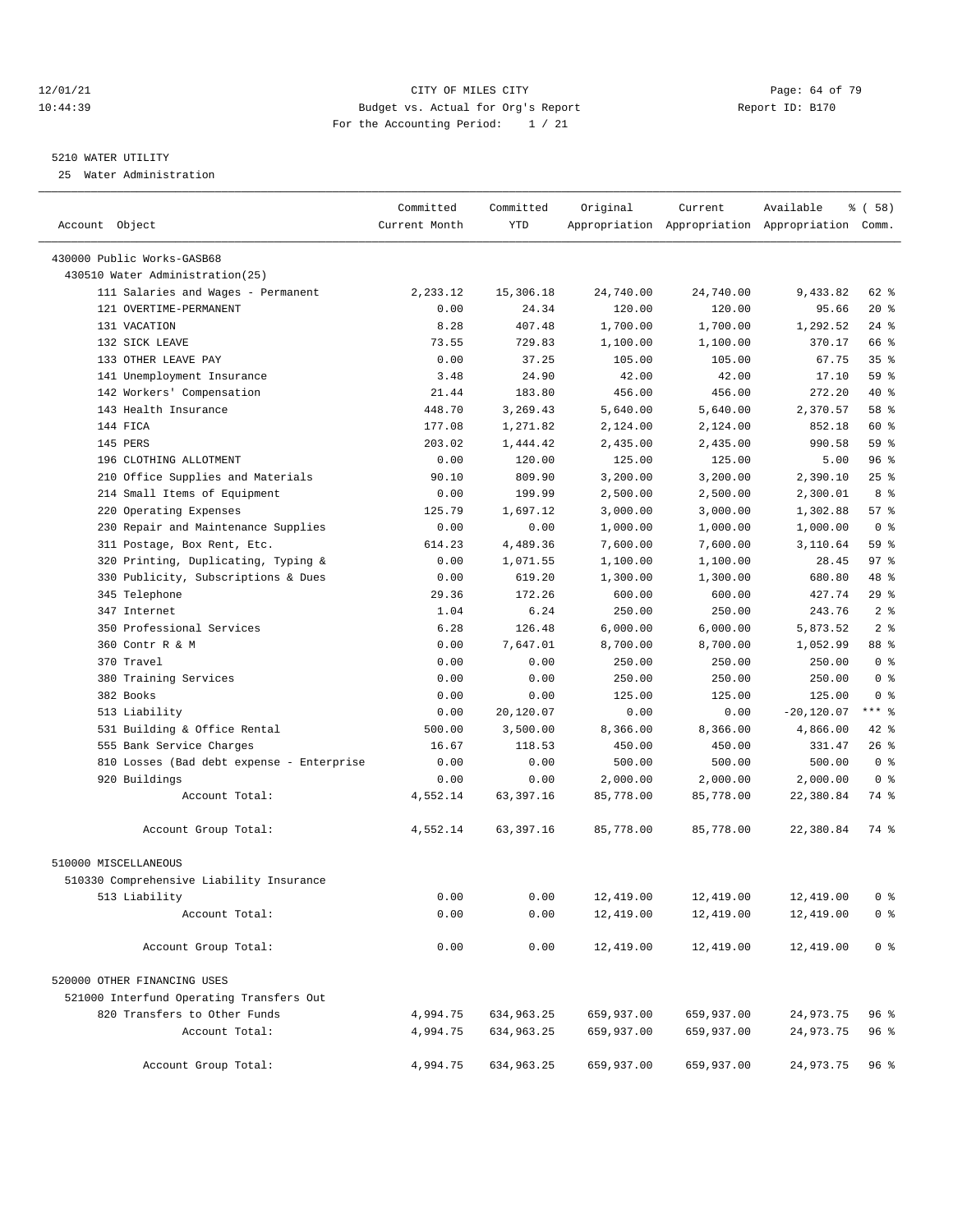#### 12/01/21 Page: 65 of 79 10:44:39 Budget vs. Actual for Org's Report Report ID: B170 For the Accounting Period: 1 / 21

## 5210 WATER UTILITY

25 Water Administration

| Account Object |                     | Committed<br>Current Month | Committed<br>YTD | Original   | Current<br>Appropriation Appropriation Appropriation Comm. | Available      | ී ( 58 ) |
|----------------|---------------------|----------------------------|------------------|------------|------------------------------------------------------------|----------------|----------|
|                | Organization Total: | 9,546.89                   | 698,360.41       | 758,134.00 | 758,134.00                                                 | 59,773.59 92 % |          |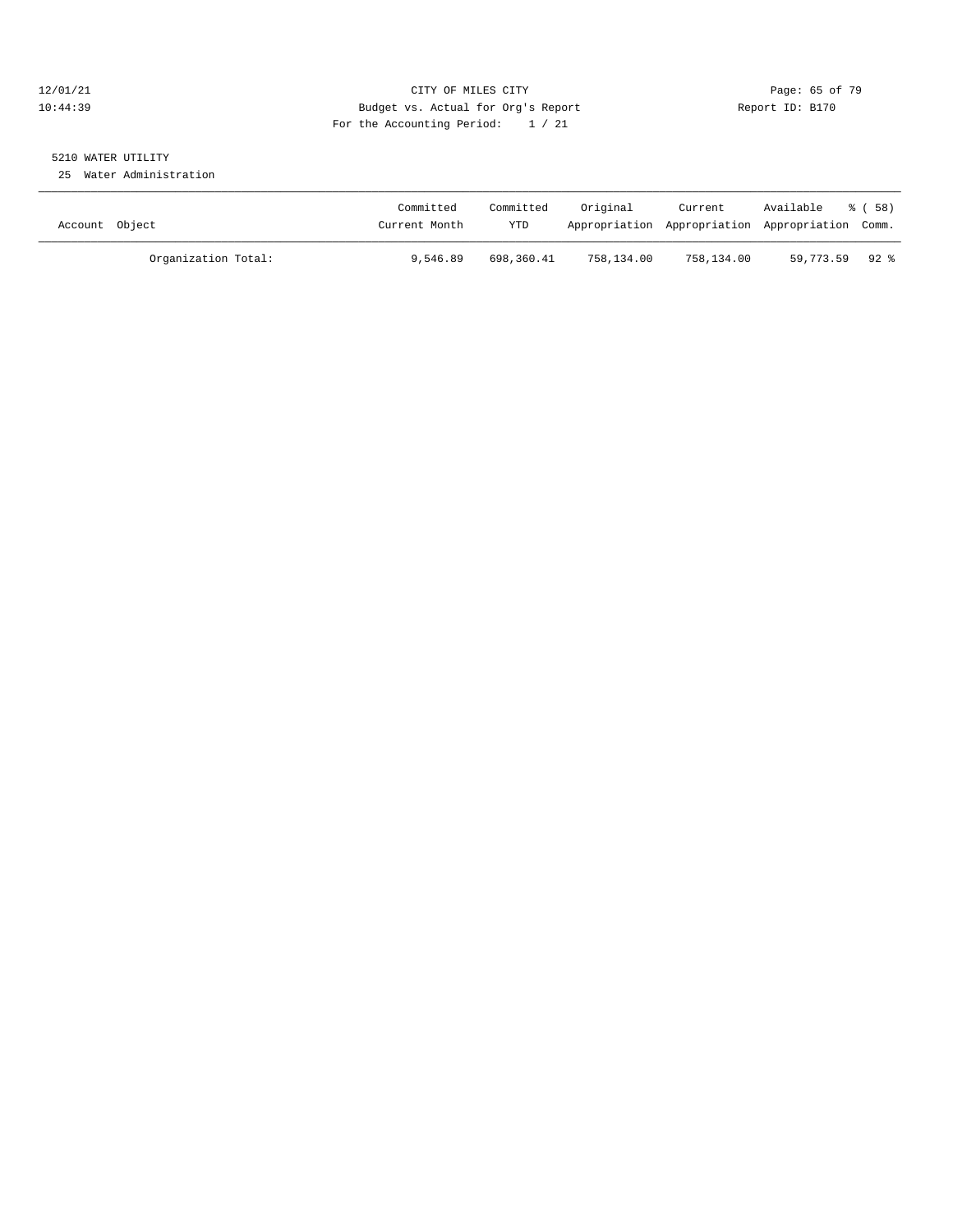#### 12/01/21 **Page: 66 of 79** CITY OF MILES CITY **CITY Page: 66 of 79** 10:44:39 Budget vs. Actual for Org's Report Report ID: B170 For the Accounting Period: 1 / 21

# 5210 WATER UTILITY

80 Water Purification

| Account Object                          | Committed<br>Current Month | Committed<br><b>YTD</b> | Original   | Current    | Available<br>Appropriation Appropriation Appropriation Comm. | % (58)          |  |
|-----------------------------------------|----------------------------|-------------------------|------------|------------|--------------------------------------------------------------|-----------------|--|
| 430000 Public Works-GASB68              |                            |                         |            |            |                                                              |                 |  |
| 430540 Water Purification and Treatment |                            |                         |            |            |                                                              |                 |  |
| 210 Office Supplies and Materials       | 0.00                       | 3.78                    | 400.00     | 400.00     | 396.22                                                       | 1 <sup>8</sup>  |  |
| 214 Small Items of Equipment            | 94.99                      | 920.43                  | 3,000.00   | 3,000.00   | 2,079.57                                                     | 31.8            |  |
| 220 Operating Expenses                  | 265.68                     | 1,290.12                | 3,000.00   | 3,000.00   | 1,709.88                                                     | 43 %            |  |
| 222 Chemicals, Lab & Med Supplies       | 1,373.82                   | 31,754.04               | 60,000.00  | 60,000.00  | 28, 245.96                                                   | 53%             |  |
| 226 Clothing and Uniforms               | 0.00                       | 80.68                   | 500.00     | 500.00     | 419.32                                                       | 16 <sup>°</sup> |  |
| 230 Repair and Maintenance Supplies     | 1,165.01                   | 4,233.06                | 15,000.00  | 15,000.00  | 10,766.94                                                    | 28 <sup>8</sup> |  |
| 231 Gas, Oil, Diesel Fuel, Grease, etc. | 52.01                      | 622.80                  | 2,000.00   | 2,000.00   | 1,377.20                                                     | $31$ %          |  |
| 311 Postage, Box Rent, Etc.             | 2.20                       | 15.70                   | 100.00     | 100.00     | 84.30                                                        | 16 <sup>8</sup> |  |
| 320 Printing, Duplicating, Typing &     | 0.00                       | 0.00                    | 100.00     | 100.00     | 100.00                                                       | 0 <sup>8</sup>  |  |
| 330 Publicity, Subscriptions & Dues     | 0.00                       | 0.00                    | 750.00     | 750.00     | 750.00                                                       | 0 <sup>8</sup>  |  |
| 334 Memberships, Registrations & Dues   | 0.00                       | 0.00                    | 300.00     | 300.00     | 300.00                                                       | 0 <sup>8</sup>  |  |
| 352 Wtr/Swr Lab Testing                 | 289.75                     | 3,979.43                | 10,000.00  | 10,000.00  | 6,020.57                                                     | $40*$           |  |
| 357 Architectual, Engineering Serv Etc. | 0.00                       | 0.00                    | 8,000.00   | 8,000.00   | 8,000.00                                                     | 0 <sup>8</sup>  |  |
| 360 Contr R & M                         | 0.00                       | 2,897.52                | 4,000.00   | 4,000.00   | 1,102.48                                                     | $72$ $%$        |  |
| 369 Other Repair and Maintenance        | 0.00                       | 0.00                    | 1,500.00   | 1,500.00   | 1,500.00                                                     | 0 <sup>8</sup>  |  |
| 370 Travel                              | 0.00                       | 0.00                    | 1,500.00   | 1,500.00   | 1,500.00                                                     | 0 <sup>8</sup>  |  |
| 380 Training Services                   | 326.00                     | 326.00                  | 1,500.00   | 1,500.00   | 1,174.00                                                     | $22$ $%$        |  |
| 382 Books                               | 0.00                       | 0.00                    | 200.00     | 200.00     | 200.00                                                       | 0 <sup>8</sup>  |  |
| 533 Machinery and Equipment Rental      | 0.00                       | 0.00                    | 500.00     | 500.00     | 500.00                                                       | 0 <sup>8</sup>  |  |
| 940 Machinery & Equipment               | 0.00                       | 0.00                    | 5,000.00   | 5,000.00   | 5,000.00                                                     | 0 <sup>8</sup>  |  |
| Account Total:                          | 3,569.46                   | 46,123.56               | 117,350.00 | 117,350.00 | 71,226.44                                                    | 398             |  |
| Account Group Total:                    | 3,569.46                   | 46, 123.56              | 117,350.00 | 117,350.00 | 71,226.44                                                    | 39 <sup>8</sup> |  |
| Organization Total:                     | 3,569.46                   | 46, 123.56              | 117,350.00 | 117,350.00 | 71,226.44                                                    | 398             |  |

Fund Total: 89,782.39 2,368,274.17 4,489,360.00 4,489,360.00 2,121,085.83 53 %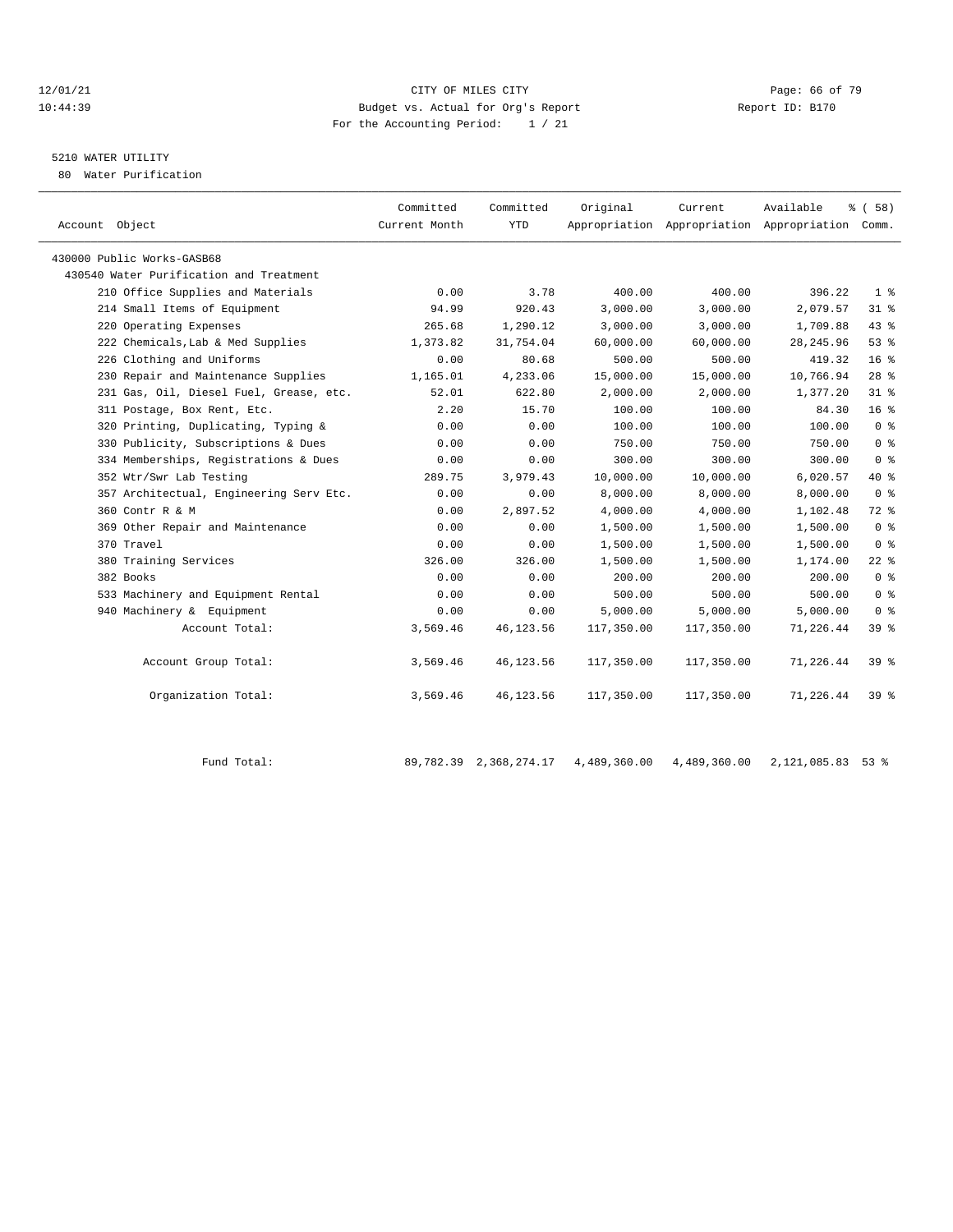#### 12/01/21 **Page: 67 of 79** CITY OF MILES CITY **CITY Page: 67 of 79** 10:44:39 Budget vs. Actual for Org's Report Report ID: B170 For the Accounting Period: 1 / 21

#### 5310 SEWER UTILITY

29 Sewer Administration

| Account Object |                                                               | Committed<br>Current Month | Committed<br><b>YTD</b> | Original         | Current          | Available<br>Appropriation Appropriation Appropriation Comm. | % (58)                           |
|----------------|---------------------------------------------------------------|----------------------------|-------------------------|------------------|------------------|--------------------------------------------------------------|----------------------------------|
|                |                                                               |                            |                         |                  |                  |                                                              |                                  |
|                | 430000 Public Works-GASB68<br>430610 Sewer Administration(29) |                            |                         |                  |                  |                                                              |                                  |
|                | 111 Salaries and Wages - Permanent                            | 2,233.15                   | 15,304.76               | 24,764.00        | 24,764.00        | 9,459.24                                                     | 62 %                             |
|                | 121 OVERTIME-PERMANENT                                        | 0.00                       | 24.35                   | 120.00           | 120.00           | 95.65                                                        | $20*$                            |
|                | 131 VACATION                                                  | 8.29                       | 407.33                  | 1,700.00         | 1,700.00         | 1,292.67                                                     | $24$ %                           |
|                | 132 SICK LEAVE                                                | 73.39                      | 728.31                  | 1,100.00         | 1,100.00         | 371.69                                                       | 66 %                             |
|                | 133 OTHER LEAVE PAY                                           | 0.00                       | 36.91                   | 106.00           | 106.00           | 69.09                                                        | 35%                              |
|                | 141 Unemployment Insurance                                    | 3.47                       | 24.94                   | 42.00            | 42.00            | 17.06                                                        | 59 %                             |
|                | 142 Workers' Compensation                                     | 21.44                      | 183.73                  | 456.00           | 456.00           | 272.27                                                       | 40 %                             |
|                | 143 Health Insurance                                          | 448.66                     | 3,268.62                | 5,640.00         | 5,640.00         | 2,371.38                                                     | 58 %                             |
|                | 144 FICA                                                      | 177.10                     | 1,271.73                | 2,126.00         | 2,126.00         | 854.27                                                       | 60 %                             |
|                | 145 PERS                                                      | 203.00                     | 1,444.23                | 2,437.00         | 2,437.00         | 992.77                                                       | 59 %                             |
|                | 196 CLOTHING ALLOTMENT                                        | 0.00                       | 120.00                  | 125.00           | 125.00           | 5.00                                                         | 96%                              |
|                | 210 Office Supplies and Materials                             | 90.10                      | 809.87                  | 3,200.00         | 3,200.00         | 2,390.13                                                     | 25%                              |
|                | 214 Small Items of Equipment                                  | 0.00                       | 199.99                  | 2,500.00         | 2,500.00         | 2,300.01                                                     | 8 %                              |
|                | 220 Operating Expenses                                        | 125.79                     | 1,607.25                | 3,000.00         | 3,000.00         | 1,392.75                                                     | 54 %                             |
|                | 230 Repair and Maintenance Supplies                           | 0.00                       | 0.00                    | 1,000.00         | 1,000.00         | 1,000.00                                                     | 0 <sup>8</sup>                   |
|                | 311 Postage, Box Rent, Etc.                                   | 614.22                     | 4,489.30                | 7,500.00         | 7,500.00         | 3,010.70                                                     | 60 %                             |
|                | 320 Printing, Duplicating, Typing &                           | 0.00                       | 1,071.54                | 1,100.00         | 1,100.00         | 28.46                                                        | 97%                              |
|                | 330 Publicity, Subscriptions & Dues                           | 0.00                       | 619.20                  | 1,300.00         | 1,300.00         | 680.80                                                       | 48 %                             |
|                | 345 Telephone                                                 | 29.35                      | 172.20                  | 600.00           | 600.00           | 427.80                                                       | 29%                              |
|                | 347 Internet                                                  | 1.04                       | 6.24                    | 250.00           | 250.00           | 243.76                                                       | 2 <sup>8</sup>                   |
|                | 350 Professional Services                                     | 6.29                       | 126.49                  | 6,000.00         | 6,000.00         | 5,873.51                                                     | 2 <sub>8</sub>                   |
|                | 360 Contr R & M                                               | 0.00                       | 7,647.01                | 8,700.00         | 8,700.00         | 1,052.99                                                     | 88 %                             |
|                | 370 Travel                                                    | 0.00                       | 0.00                    | 250.00           | 250.00           | 250.00                                                       | 0 <sup>8</sup>                   |
|                | 380 Training Services<br>382 Books                            | 0.00<br>0.00               | 0.00<br>0.00            | 250.00<br>125.00 | 250.00<br>125.00 | 250.00<br>125.00                                             | 0 <sup>8</sup><br>0 <sup>8</sup> |
|                | 531 Building & Office Rental                                  | 500.00                     | 3,500.00                | 8,366.00         | 8,366.00         | 4,866.00                                                     | $42$ $%$                         |
|                | 555 Bank Service Charges                                      | 16.67                      | 118.52                  | 450.00           | 450.00           | 331.48                                                       | 26%                              |
|                | 810 Losses (Bad debt expense - Enterprise                     | 0.00                       | 0.00                    | 500.00           | 500.00           | 500.00                                                       | 0 <sup>8</sup>                   |
|                | 920 Buildings                                                 | 0.00                       | 0.00                    | 2,000.00         | 2,000.00         | 2,000.00                                                     | 0 <sup>8</sup>                   |
|                | Account Total:                                                | 4,551.96                   | 43, 182.52              | 85,707.00        | 85,707.00        | 42,524.48                                                    | 50%                              |
|                |                                                               |                            |                         |                  |                  |                                                              |                                  |
|                | Account Group Total:                                          | 4,551.96                   | 43,182.52               | 85,707.00        | 85,707.00        | 42,524.48                                                    | $50*$                            |
|                | 490000 DEBT SERVICE                                           |                            |                         |                  |                  |                                                              |                                  |
|                | 490200 Revenue Bonds                                          |                            |                         |                  |                  |                                                              |                                  |
|                | 608 Prpl-Wastewater Project Phase I                           | 0.00                       | 35,000.00               | 71,000.00        | 71,000.00        | 36,000.00                                                    | 49 %                             |
|                | 619 Principal-WWTP Phase II                                   | 0.00                       | 133,755.00              | 268,000.00       | 268,000.00       | 134,245.00                                                   | 50%                              |
|                | 626 Interest-Wastewater Project Phase I                       | 0.00                       | 15,165.00               | 29,805.00        | 29,805.00        | 14,640.00                                                    | $51$ %                           |
|                | 639 Interest-WWTP Phase II                                    | 0.00                       | 64,871.94               | 133,513.00       | 133,513.00       | 68,641.06                                                    | 49 %                             |
|                | Account Total:                                                | 0.00                       | 248,791.94              | 502,318.00       | 502,318.00       | 253,526.06                                                   | 50%                              |
|                | Account Group Total:                                          | 0.00                       | 248,791.94              | 502,318.00       | 502,318.00       | 253,526.06                                                   | 50%                              |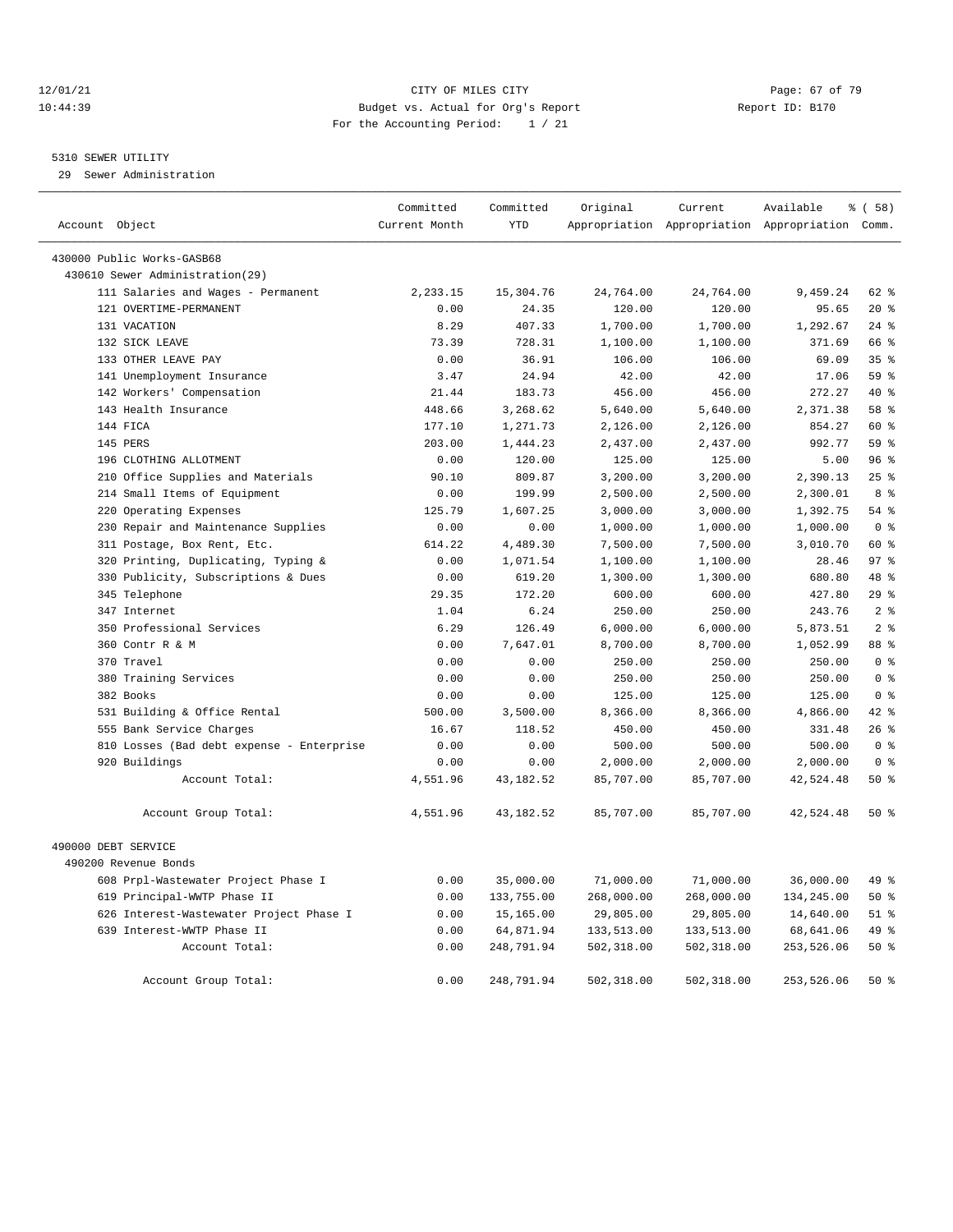#### 12/01/21 **CITY OF MILES CITY CITY CITY Page: 68 of 79** 10:44:39 Budget vs. Actual for Org's Report Report ID: B170 For the Accounting Period: 1 / 21

#### 5310 SEWER UTILITY

29 Sewer Administration

| Account Object                           | Committed<br>Current Month | Committed<br>YTD | Original   | Current<br>Appropriation Appropriation | Available<br>Appropriation | % (58)<br>Comm. |
|------------------------------------------|----------------------------|------------------|------------|----------------------------------------|----------------------------|-----------------|
| 510000 MISCELLANEOUS                     |                            |                  |            |                                        |                            |                 |
| 510330 Comprehensive Liability Insurance |                            |                  |            |                                        |                            |                 |
| 513 Liability                            | 0.00                       | 12,772.74        | 12,773.00  | 12,773.00                              | 0.26                       | $100$ %         |
| Account Total:                           | 0.00                       | 12,772.74        | 12,773.00  | 12,773.00                              | 0.26                       | $100*$          |
| Account Group Total:                     | 0.00                       | 12,772.74        | 12,773.00  | 12,773.00                              |                            | $0.26$ 100 %    |
| 520000 OTHER FINANCING USES              |                            |                  |            |                                        |                            |                 |
| 521000 Interfund Operating Transfers Out |                            |                  |            |                                        |                            |                 |
| 820 Transfers to Other Funds             | 3,486.75                   | 24,407.25        | 41,841.00  | 41,841.00                              | 17,433.75                  | 58 %            |
| Account Total:                           | 3,486.75                   | 24,407.25        | 41,841.00  | 41,841.00                              | 17,433.75                  | 58 %            |
| Account Group Total:                     | 3,486.75                   | 24, 407. 25      | 41,841.00  | 41,841.00                              | 17,433.75                  | 58 %            |
| Organization Total:                      | 8,038.71                   | 329, 154.45      | 642,639.00 | 642,639.00                             | 313, 484.55                | $51$ $%$        |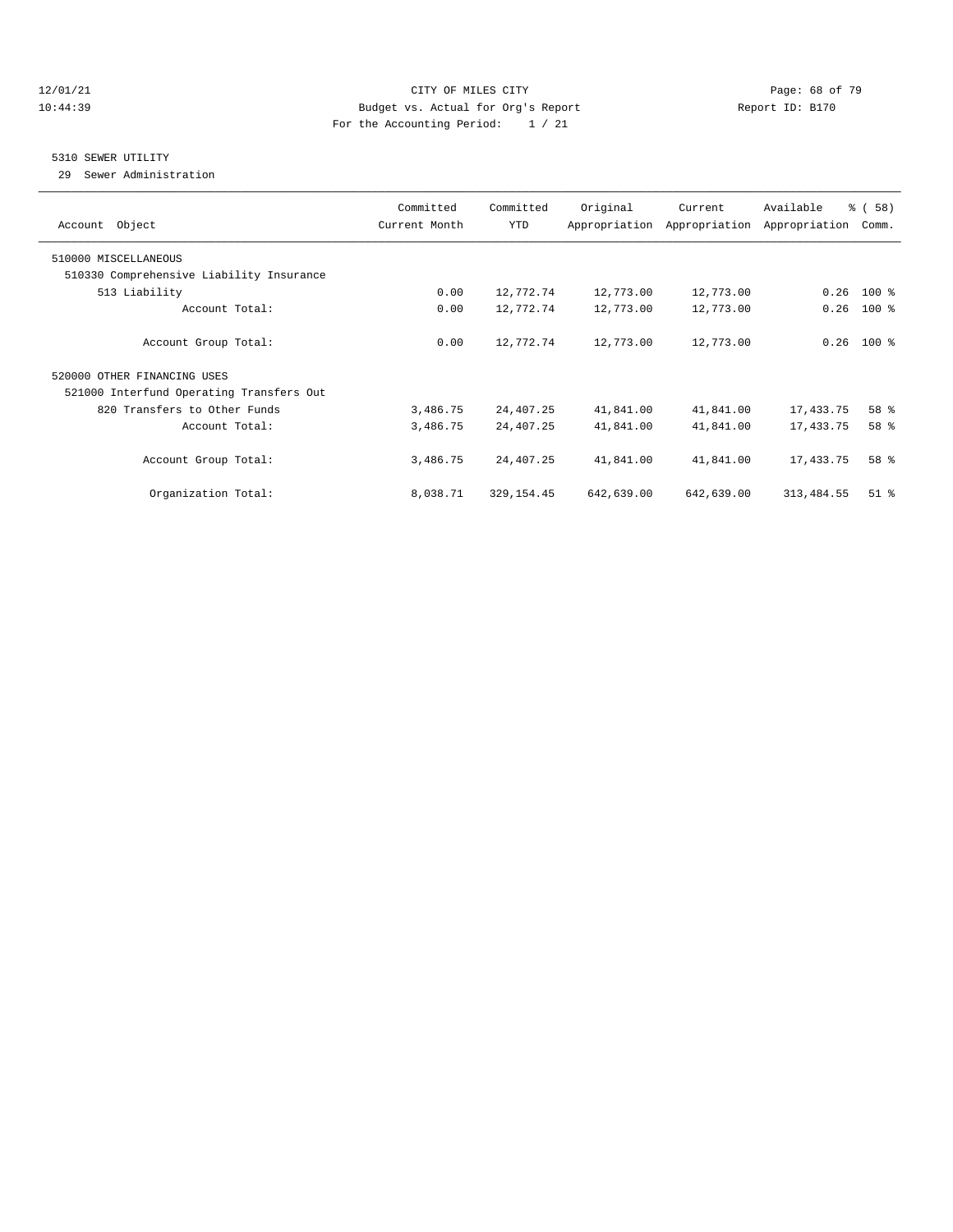#### $12/01/21$  Page: 69 of 79<br>10:44:39 Budget vs. Actual for Org's Report  $\overline{D}$  Report ID: B170 10:44:39 Budget vs. Actual for Org's Report For the Accounting Period: 1 / 21

————————————————————————————————————————————————————————————————————————————————————————————————————————————————————————————————————

## 5310 SEWER UTILITY

31 Sewer Lines

|                                              | Committed     | Committed  | Original   | Current    | Available                                       | % ( 58 )        |
|----------------------------------------------|---------------|------------|------------|------------|-------------------------------------------------|-----------------|
| Account Object                               | Current Month | YTD        |            |            | Appropriation Appropriation Appropriation Comm. |                 |
| 430000 Public Works-GASB68                   |               |            |            |            |                                                 |                 |
| 430630 Sewer Collection and Transmission(31) |               |            |            |            |                                                 |                 |
| 111 Salaries and Wages - Permanent           | 13,029.10     | 87,835.47  | 145,580.00 | 145,580.00 | 57,744.53                                       | 60 %            |
| 121 OVERTIME-PERMANENT                       | 151.59        | 2,161.82   | 10,200.00  | 10,200.00  | 8,038.18                                        | $21$ %          |
| 131 VACATION                                 | 834.10        | 5,904.90   | 7,300.00   | 7,300.00   | 1,395.10                                        | 81 %            |
| 132 SICK LEAVE                               | 91.62         | 2,754.05   | 4,800.00   | 4,800.00   | 2,045.95                                        | 57%             |
| 133 OTHER LEAVE PAY                          | 6.95          | 1,308.87   | 1,236.00   | 1,236.00   | $-72.87$                                        | $106$ %         |
| 134 HOLIDAY PAY                              | 0.00          | 48.74      | 2,100.00   | 2,100.00   | 2,051.26                                        | 2 <sup>8</sup>  |
| 141 Unemployment Insurance                   | 21.18         | 151.01     | 257.00     | 257.00     | 105.99                                          | 59 %            |
| 142 Workers' Compensation                    | 654.81        | 5,239.77   | 7,486.00   | 7,486.00   | 2,246.23                                        | 70 %            |
| 143 Health Insurance                         | 3,161.67      | 22,130.37  | 30,967.00  | 30,967.00  | 8,836.63                                        | 71 %            |
| 144 FICA                                     | 1,039.51      | 7,412.44   | 13,098.00  | 13,098.00  | 5,685.56                                        | 57%             |
| 145 PERS                                     | 1,237.75      | 8,680.41   | 15,016.00  | 15,016.00  | 6,335.59                                        | 58 %            |
| 196 CLOTHING ALLOTMENT                       | 0.00          | 555.00     | 600.00     | 600.00     | 45.00                                           | 93%             |
| 210 Office Supplies and Materials            | 67.53         | 458.90     | 400.00     | 400.00     | $-58.90$                                        | $115$ %         |
| 214 Small Items of Equipment                 | 137.50        | 744.67     | 25,000.00  | 25,000.00  | 24, 255. 33                                     | 3%              |
| 220 Operating Expenses                       | 2,328.27      | 10,986.37  | 15,000.00  | 15,000.00  | 4,013.63                                        | 73 %            |
| 222 Chemicals, Lab & Med Supplies            | 0.00          | 0.00       | 1,000.00   | 1,000.00   | 1,000.00                                        | 0 <sup>8</sup>  |
| 226 Clothing and Uniforms                    | 171.98        | 393.45     | 750.00     | 750.00     | 356.55                                          | $52$ $%$        |
| 230 Repair and Maintenance Supplies          | 0.00          | 3,165.89   | 10,000.00  | 10,000.00  | 6,834.11                                        | $32$ $%$        |
| 231 Gas, Oil, Diesel Fuel, Grease, etc.      | 320.59        | 3,569.63   | 15,000.00  | 15,000.00  | 11,430.37                                       | $24$ %          |
| 233 Water/Sewer Main Replacement and         | 0.00          | 378.70     | 5,000.00   | 5,000.00   | 4,621.30                                        | 8 %             |
| 234 Hydrant/Manhole Replacement, Valves      | 0.00          | 0.00       | 15,000.00  | 15,000.00  | 15,000.00                                       | 0 <sup>8</sup>  |
| 241 Consumable Tools                         | 0.00          | 239.98     | 1,000.00   | 1,000.00   | 760.02                                          | $24$ %          |
| 311 Postage, Box Rent, Etc.                  | 0.00          | 0.00       | 100.00     | 100.00     | 100.00                                          | 0 <sup>8</sup>  |
| 320 Printing, Duplicating, Typing &          | 0.00          | 0.00       | 100.00     | 100.00     | 100.00                                          | 0 <sup>8</sup>  |
| 330 Publicity, Subscriptions & Dues          | 0.00          | 0.00       | 300.00     | 300.00     | 300.00                                          | 0 <sup>8</sup>  |
| 331 Publication of Formal & Legal Notices    | 0.00          | 65.71      | 250.00     | 250.00     | 184.29                                          | $26$ %          |
| 334 Memberships, Registrations & Dues        | 175.00        | 175.00     | 750.00     | 750.00     | 575.00                                          | $23$ $%$        |
| 341 Electric Utility Services                | 26.09         | 147.29     | 1,000.00   | 1,000.00   | 852.71                                          | 15 <sup>°</sup> |
| 344 Gas Utility Service                      | 52.16         | 153.93     | 500.00     | 500.00     | 346.07                                          | $31$ %          |
| 345 Telephone                                | 117.74        | 718.68     | 750.00     | 750.00     | 31.32                                           | 96%             |
| 347 Internet                                 | 11.83         | 70.98      | 170.00     | 170.00     | 99.02                                           | $42$ %          |
| 350 Professional Services                    | 20.00         | 20,818.86  | 30,000.00  | 30,000.00  | 9,181.14                                        | 69 %            |
| 357 Architectual, Engineering Serv Etc.      | 0.00          | 0.00       | 40,000.00  | 40,000.00  | 40,000.00                                       | 0 <sup>8</sup>  |
| 360 Contr R & M                              | 0.00          | 960.85     | 5,000.00   | 5,000.00   | 4,039.15                                        | 19 <sup>°</sup> |
| 363 R&M Vehicles/Equip/Labor-PW              | 507.77        | 10,332.41  | 40,000.00  | 40,000.00  | 29,667.59                                       | 26 %            |
| 369 Other Repair and Maintenance             | 0.00          | 0.00       | 1,000.00   | 1,000.00   | 1,000.00                                        | 0 <sup>8</sup>  |
| 370 Travel                                   | 0.00          | 0.00       | 1,200.00   | 1,200.00   | 1,200.00                                        | 0 <sup>8</sup>  |
| 380 Training Services                        | 0.00          | 0.00       | 750.00     | 750.00     | 750.00                                          | 0 <sup>8</sup>  |
| 382 Books                                    | 0.00          | 0.00       | 150.00     | 150.00     | 150.00                                          | 0 <sup>8</sup>  |
| 400 BUILDING MATERIALS                       | 0.00          | 19.98      | 750.00     | 750.00     | 730.02                                          | 3 <sup>8</sup>  |
| 512 Insurance on Vehicles & Equipment        | 0.00          | 2,180.13   | 2,181.00   | 2,181.00   | 0.87                                            | 100 %           |
| 532 Land Rental                              | 0.00          | 892.33     | 1,200.00   | 1,200.00   | 307.67                                          | 74 %            |
| 940 Machinery & Equipment                    | 31.75         | 303,033.31 | 375,750.00 | 375,750.00 | 72,716.69                                       | 81 %            |
| Account Total:                               | 24, 196.49    | 503,689.90 | 828,691.00 | 828,691.00 | 325,001.10                                      | 61 %            |
|                                              |               |            |            |            |                                                 |                 |
| Account Group Total:                         | 24,196.49     | 503,689.90 | 828,691.00 | 828,691.00 | 325,001.10                                      | 61 %            |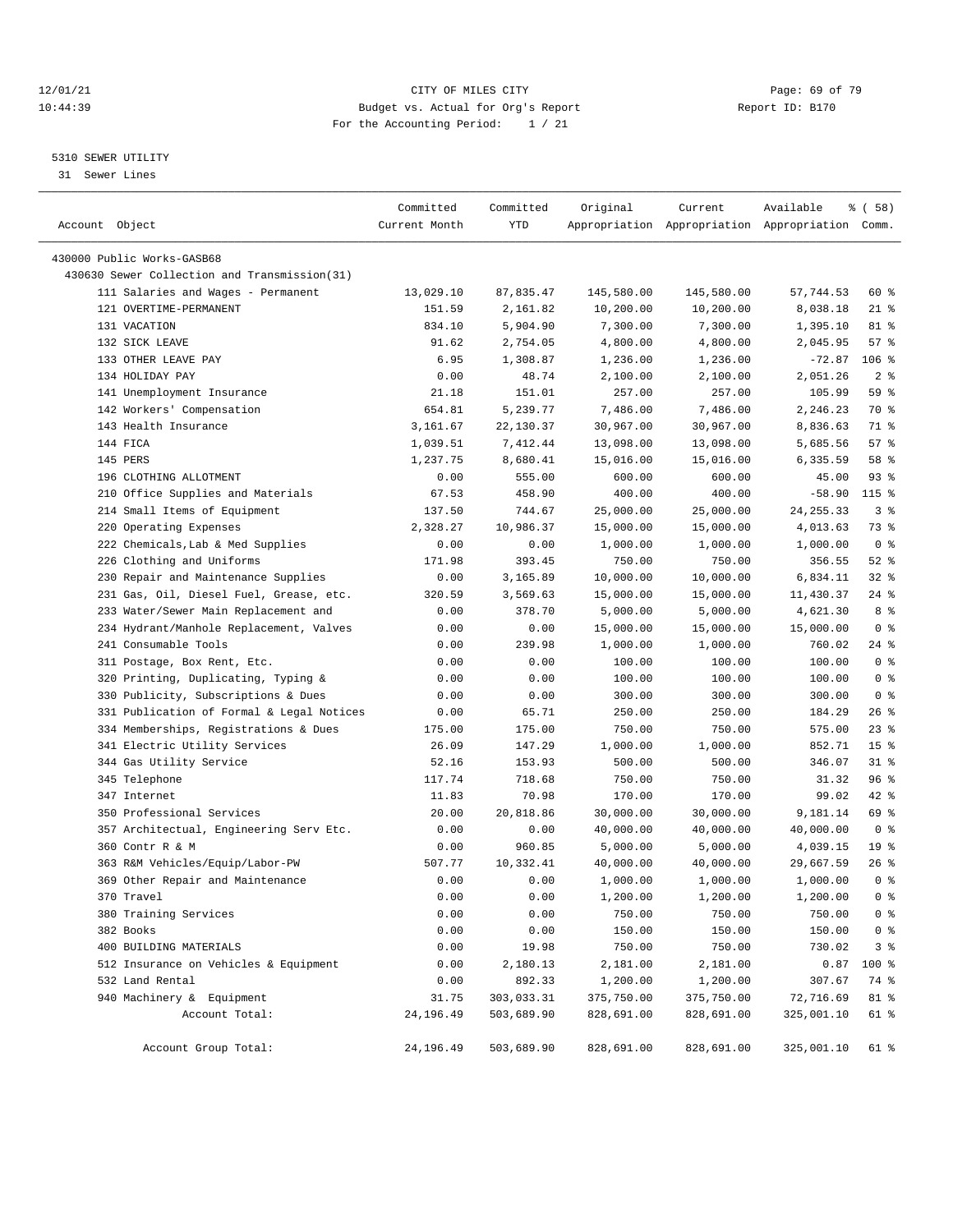#### 12/01/21 **Page: 70 of 79** CITY OF MILES CITY **CITY** CITY **Page: 70 of 79** 10:44:39 Budget vs. Actual for Org's Report Report ID: B170 For the Accounting Period: 1 / 21

# 5310 SEWER UTILITY

31 Sewer Lines

| Object<br>Account                                                       | Committed<br>Current Month | Committed<br>YTD | Original<br>Appropriation | Current<br>Appropriation | Available<br>Appropriation | 58)<br>ී (<br>Comm. |  |
|-------------------------------------------------------------------------|----------------------------|------------------|---------------------------|--------------------------|----------------------------|---------------------|--|
| 520000 OTHER FINANCING USES<br>521000 Interfund Operating Transfers Out |                            |                  |                           |                          |                            |                     |  |
| 820 Transfers to Other Funds                                            | 1,000.00                   | 7,000.00         | 12,000.00                 | 12,000.00                | 5,000.00                   | 58 %                |  |
| Account Total:                                                          | 1,000.00                   | 7,000.00         | 12,000.00                 | 12,000.00                | 5,000.00                   | $58*$               |  |
| Account Group Total:                                                    | 1,000.00                   | 7,000.00         | 12,000.00                 | 12,000.00                | 5,000.00                   | 58 %                |  |
| Organization Total:                                                     | 25, 196, 49                | 510,689.90       | 840,691.00                | 840,691.00               | 330,001.10                 | $61$ %              |  |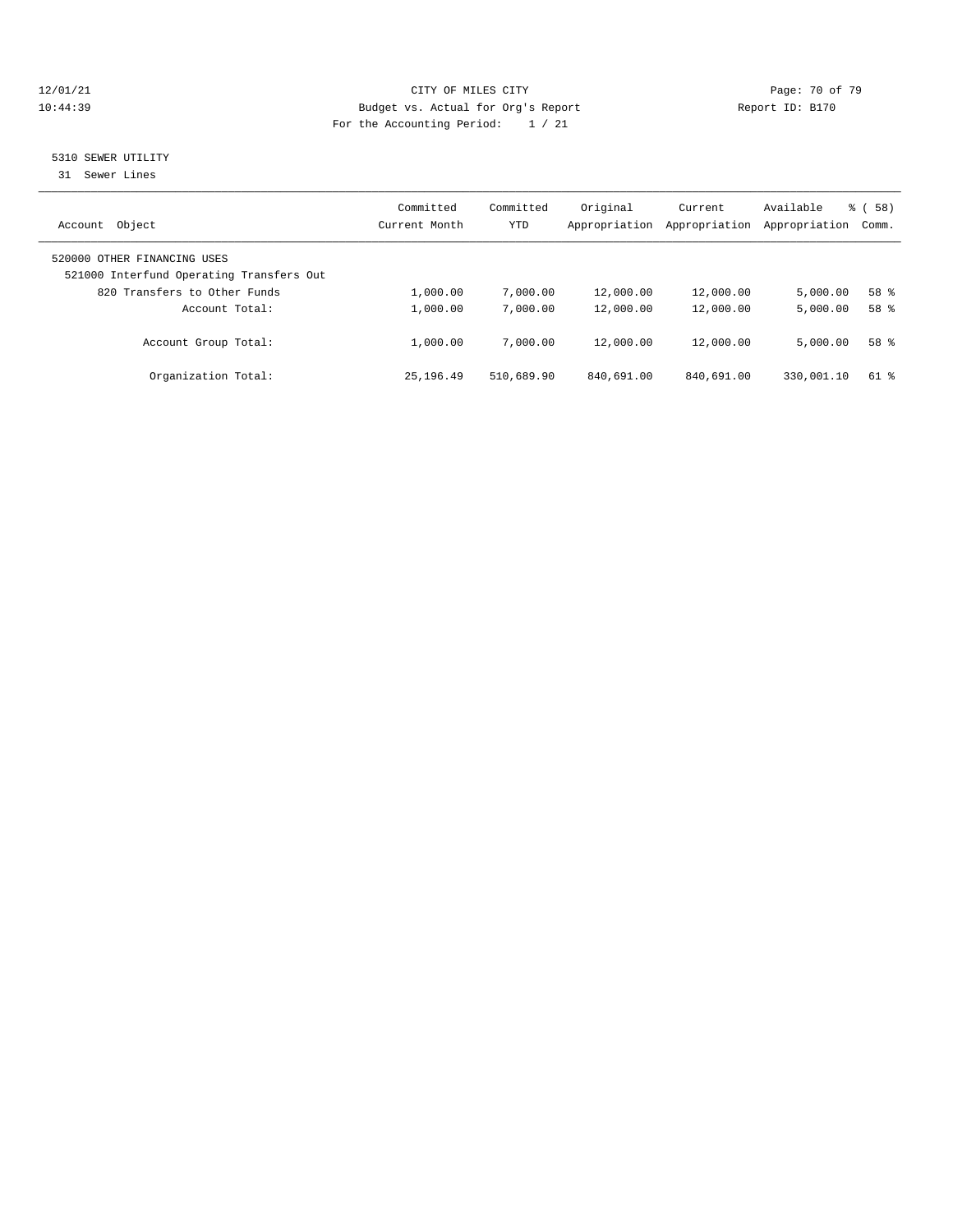#### $12/01/21$  Page: 71 of 79<br>
12/01/21 Page: 71 of 79<br>
Budget vs. Actual for Org's Report Page: 71 of 79<br>
Page: 71 of 79 10:44:39 Budget vs. Actual for Org's Report For the Accounting Period: 1 / 21

## 5310 SEWER UTILITY

32 Sewer Lifts

| Account Object                          | Committed<br>Current Month | Committed<br><b>YTD</b> | Original   | Current    | Available<br>Appropriation Appropriation Appropriation Comm. | % ( 58 )        |
|-----------------------------------------|----------------------------|-------------------------|------------|------------|--------------------------------------------------------------|-----------------|
| 430000 Public Works-GASB68              |                            |                         |            |            |                                                              |                 |
| 430690 Sewer Lift Stations(32)          |                            |                         |            |            |                                                              |                 |
| 111 Salaries and Wages - Permanent      | 5,819.15                   | 40, 416.63              | 65,548.00  | 65,548.00  | 25, 131.37                                                   | 62 %            |
| 121 OVERTIME-PERMANENT                  | 41.29                      | 1,260.26                | 2,700.00   | 2,700.00   | 1,439.74                                                     | 47 %            |
| 131 VACATION                            | 329.72                     | 2,784.21                | 5,300.00   | 5,300.00   | 2,515.79                                                     | 53%             |
| 132 SICK LEAVE                          | 65.21                      | 507.99                  | 1,500.00   | 1,500.00   | 992.01                                                       | 34%             |
| 133 OTHER LEAVE PAY                     | 80.95                      | 554.09                  | 795.00     | 795.00     | 240.91                                                       | 70 %            |
| 134 HOLIDAY PAY                         | 320.99                     | 1,154.18                | 1,400.00   | 1,400.00   | 245.82                                                       | 82 %            |
| 141 Unemployment Insurance              | 9.94                       | 70.14                   | 116.00     | 116.00     | 45.86                                                        | 60 %            |
| 142 Workers' Compensation               | 255.16                     | 2,466.16                | 4,009.00   | 4,009.00   | 1,542.84                                                     | 62 %            |
| 143 Health Insurance                    | 1,290.44                   | 9,033.06                | 15,484.00  | 15,484.00  | 6,450.94                                                     | 58 %            |
| 144 FICA                                | 483.94                     | 3,412.05                | 5,909.00   | 5,909.00   | 2,496.95                                                     | 58 %            |
| 145 PERS                                | 583.86                     | 4,053.64                | 6,774.00   | 6,774.00   | 2,720.36                                                     | 60 %            |
| 196 CLOTHING ALLOTMENT                  | 0.00                       | 238.50                  | 600.00     | 600.00     | 361.50                                                       | $40*$           |
| 210 Office Supplies and Materials       | 0.00                       | 2.92                    | 400.00     | 400.00     | 397.08                                                       | 1 <sup>8</sup>  |
| 214 Small Items of Equipment            | 0.00                       | 13,283.10               | 20,000.00  | 20,000.00  | 6,716.90                                                     | 66 %            |
| 220 Operating Expenses                  | 107.37                     | 704.91                  | 2,000.00   | 2,000.00   | 1,295.09                                                     | 35 <sup>8</sup> |
| 222 Chemicals, Lab & Med Supplies       | 0.00                       | 23.73                   | 1,000.00   | 1,000.00   | 976.27                                                       | 2 <sup>8</sup>  |
| 226 Clothing and Uniforms               | 0.00                       | 84.05                   | 500.00     | 500.00     | 415.95                                                       | $17*$           |
| 230 Repair and Maintenance Supplies     | 76.75                      | 5,031.59                | 26,000.00  | 26,000.00  | 20,968.41                                                    | 19 <sup>°</sup> |
| 231 Gas, Oil, Diesel Fuel, Grease, etc. | 65.00                      | 649.91                  | 2,000.00   | 2,000.00   | 1,350.09                                                     | $32$ %          |
| 241 Consumable Tools                    | 0.00                       | 39.99                   | 100.00     | 100.00     | 60.01                                                        | 40 %            |
| 341 Electric Utility Services           | 1,818.20                   | 12, 217.44              | 25,000.00  | 25,000.00  | 12,782.56                                                    | 49 %            |
| 344 Gas Utility Service                 | 115.06                     | 548.28                  | 2,000.00   | 2,000.00   | 1,451.72                                                     | $27$ %          |
| 352 Wtr/Swr Lab Testing                 | 0.00                       | 0.00                    | 250.00     | 250.00     | 250.00                                                       | 0 <sup>8</sup>  |
| 360 Contr R & M                         | 0.00                       | 2,317.00                | 2,000.00   | 2,000.00   | $-317.00$                                                    | $116$ %         |
| 369 Other Repair and Maintenance        | 0.00                       | 0.00                    | 1,000.00   | 1,000.00   | 1,000.00                                                     | 0 <sup>8</sup>  |
| 370 Travel                              | 0.00                       | 0.00                    | 600.00     | 600.00     | 600.00                                                       | 0 <sup>8</sup>  |
| 380 Training Services                   | 130.00                     | 130.00                  | 600.00     | 600.00     | 470.00                                                       | $22$ %          |
| 400 BUILDING MATERIALS                  | 0.00                       | 0.00                    | 200.00     | 200.00     | 200.00                                                       | 0 <sup>8</sup>  |
| 511 Insurance on Buildings              | 0.00                       | 2,031.86                | 2,032.00   | 2,032.00   | 0.14                                                         | $100*$          |
| 533 Machinery and Equipment Rental      | 0.00                       | 0.00                    | 200.00     | 200.00     | 200.00                                                       | 0 <sup>8</sup>  |
| Account Total:                          | 11,593.03                  | 103,015.69              | 196,017.00 | 196,017.00 | 93,001.31                                                    | 53%             |
| Account Group Total:                    | 11,593.03                  | 103,015.69              | 196,017.00 | 196,017.00 | 93,001.31                                                    | 53%             |
| Organization Total:                     | 11,593.03                  | 103,015.69              | 196,017.00 | 196,017.00 | 93,001.31                                                    | 53%             |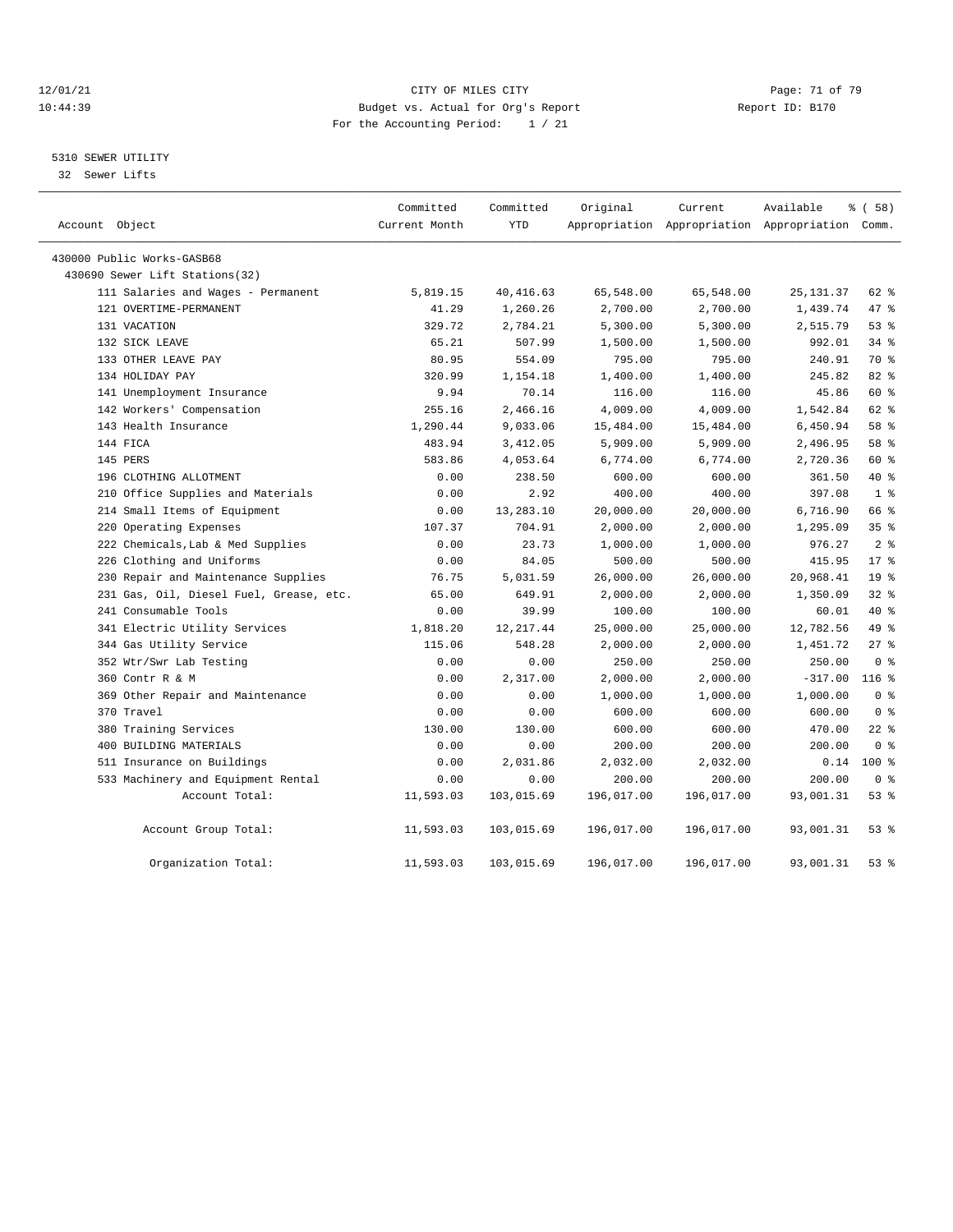#### $12/01/21$  Page: 72 of 79<br>
10:44:39 Budget vs. Actual for Org's Report Page: 72 of 79<br>
Report ID: B170 10:44:39 Budget vs. Actual for Org's Report For the Accounting Period: 1 / 21

————————————————————————————————————————————————————————————————————————————————————————————————————————————————————————————————————

## 5310 SEWER UTILITY

33 Sewer Plant

|                                                                 | Committed        | Committed            | Original             | Current              | Available                                       | <sub>है</sub> ( 58 ) |
|-----------------------------------------------------------------|------------------|----------------------|----------------------|----------------------|-------------------------------------------------|----------------------|
| Account Object                                                  | Current Month    | YTD                  |                      |                      | Appropriation Appropriation Appropriation Comm. |                      |
| 430000 Public Works-GASB68                                      |                  |                      |                      |                      |                                                 |                      |
| 430640 Sewer Treatment and Disposal(33)                         |                  |                      |                      |                      |                                                 |                      |
| 111 Salaries and Wages - Permanent                              | 9,109.78         | 63, 315.85           | 111,832.00           | 111,832.00           | 48,516.15                                       | 57%                  |
| 121 OVERTIME-PERMANENT                                          | 61.58            | 1,890.36             |                      |                      | 2,209.64                                        | 46 %                 |
| 131 VACATION                                                    | 533.26           | 4,365.98             | 4,100.00<br>8,400.00 | 4,100.00             | 4,034.02                                        | $52$ $%$             |
|                                                                 |                  |                      |                      | 8,400.00             |                                                 |                      |
| 132 SICK LEAVE<br>133 OTHER LEAVE PAY                           | 104.09<br>121.44 | 807.46<br>883.67     | 2,600.00             | 2,600.00             | 1,792.54<br>1,028.33                            | $31$ %<br>46%        |
| 134 HOLIDAY PAY                                                 | 481.32           |                      | 1,912.00             | 1,912.00             | 369.00                                          | 82%                  |
| 141 Unemployment Insurance                                      | 15.58            | 1,731.00<br>109.92   | 2,100.00<br>196.00   | 2,100.00<br>196.00   | 86.08                                           | 56%                  |
| 142 Workers' Compensation                                       | 385.08           | 3,711.18             | 6,136.00             | 6, 136.00            | 2,424.82                                        | 60 %                 |
| 143 Health Insurance                                            | 1,999.82         | 13,998.95            | 25,840.00            | 25,840.00            | 11,841.05                                       | 54 %                 |
| 144 FICA                                                        | 754.84           | 5,320.95             | 10,017.00            | 10,017.00            | 4,696.05                                        | 53%                  |
| 145 PERS                                                        | 913.06           | 6,341.15             |                      |                      | 5,142.85                                        | 55%                  |
|                                                                 |                  |                      | 11,484.00            | 11,484.00            |                                                 | 74 %                 |
| 196 CLOTHING ALLOTMENT                                          | 0.00             | 369.00               | 500.00               | 500.00               | 131.00                                          |                      |
| 210 Office Supplies and Materials                               | 0.00             | 0.00                 | 250.00               | 250.00               | 250.00                                          | 0 <sup>8</sup>       |
| 214 Small Items of Equipment                                    | 0.00             | 3,615.15             | 15,000.00            | 15,000.00            | 11,384.85                                       | $24$ %               |
| 220 Operating Expenses                                          | 850.20           | 2,254.84             | 15,000.00            | 15,000.00            | 12,745.16                                       | 15 <sup>°</sup>      |
| 222 Chemicals, Lab & Med Supplies                               | 2,146.99         | 7,077.14             | 25,000.00            | 25,000.00            | 17,922.86                                       | $28$ %               |
| 226 Clothing and Uniforms                                       | 0.00             | 92.70                | 600.00               | 600.00               | 507.30                                          | 15 <sup>8</sup>      |
| 230 Repair and Maintenance Supplies                             | 275.00           | 9,975.47             | 15,000.00            | 15,000.00            | 5,024.53                                        | 67%                  |
| 231 Gas, Oil, Diesel Fuel, Grease, etc.<br>241 Consumable Tools | 52.01            | 1,207.07             | 5,000.00             | 5,000.00             | 3,792.93                                        | $24$ %               |
|                                                                 | 0.00             | 0.00                 | 200.00               | 200.00               | 200.00                                          | 0 <sup>8</sup>       |
| 311 Postage, Box Rent, Etc.                                     | 0.00             | 31.65                | 100.00               | 100.00               | 68.35                                           | $32$ $%$             |
| 320 Printing, Duplicating, Typing &                             | 0.00             | 0.00                 | 100.00               | 100.00               | 100.00                                          | 0 <sup>8</sup>       |
| 330 Publicity, Subscriptions & Dues                             | 0.00             | 0.00                 | 100.00               | 100.00               | 100.00                                          | 0 <sup>8</sup>       |
| 334 Memberships, Registrations & Dues                           | 85.00            | 85.00                | 400.00               | 400.00               | 315.00                                          | $21$ %               |
| 341 Electric Utility Services                                   | 9,449.49         | 54,639.96            | 130,000.00           | 130,000.00           | 75,360.04                                       | $42$ %               |
| 342 Water Utility Services                                      | 40.71            | 242.72               | 1,500.00             | 1,500.00             | 1,257.28                                        | 16 <sup>8</sup>      |
| 343 Sewer Utility Services                                      | 0.00             | 40.71                | 750.00               | 750.00               | 709.29                                          | 5 <sup>8</sup>       |
| 345 Telephone                                                   | 41.35            | 244.20               | 800.00               | 800.00               | 555.80                                          | $31$ %               |
| 346 Garbage Service                                             | 0.00             | 803.42               | 2,000.00             | 2,000.00             | 1,196.58                                        | 40 %                 |
| 347 Internet                                                    | 44.95            | 269.70               | 650.00               | 650.00               | 380.30                                          | 41 %                 |
| 350 Professional Services                                       | 0.00             | 360.24               | 5,000.00             | 5,000.00             | 4,639.76                                        | 7 %                  |
| 352 Wtr/Swr Lab Testing                                         | 119.00           | 2,821.59             | 8,000.00             | 8,000.00             | 5,178.41                                        | 35 %                 |
| 357 Architectual, Engineering Serv Etc.                         | 0.00             | 0.00                 | 5,000.00             | 5,000.00             | 5,000.00                                        | 0 <sup>8</sup>       |
| 360 Contr R & M<br>363 R&M Vehicles/Equip/Labor-PW              | 0.00<br>189.84   | 4,123.22<br>2,205.66 | 5,000.00             | 5,000.00             | 876.78                                          | 82%<br>29%           |
| 370 Travel                                                      |                  |                      | 7,500.00             | 7,500.00<br>1,000.00 | 5,294.34                                        | 0 <sup>8</sup>       |
|                                                                 | 0.00             | 0.00                 | 1,000.00             |                      | 1,000.00                                        |                      |
| 380 Training Services                                           | 218.00           | 293.50               | 1,000.00             | 1,000.00             | 706.50                                          | 29%                  |
| 382 Books<br>400 BUILDING MATERIALS                             | 0.00             | 0.00                 | 200.00               | 200.00               | 200.00                                          | 0 <sup>8</sup>       |
|                                                                 | 0.00             | 0.00                 | 500.00               | 500.00               | 500.00                                          | 0 <sup>8</sup>       |
| 511 Insurance on Buildings                                      | 0.00             | 12,460.08<br>148.65  | 12,461.00            | 12,461.00            | 0.92                                            | 100 %                |
| 512 Insurance on Vehicles & Equipment                           | 0.00             |                      | 149.00               | 149.00               | 0.35                                            | 100 %                |
| 533 Machinery and Equipment Rental                              | 0.00             | 0.00                 | 1,000.00             | 1,000.00             | 1,000.00                                        | 0 <sup>8</sup>       |
| 940 Machinery & Equipment                                       | 0.00             | 0.00                 | 150,000.00           | 150,000.00           | 150,000.00                                      | 0 <sup>8</sup>       |
| Account Total:                                                  | 27,992.39        | 205,838.14           | 594,377.00           | 594,377.00           | 388,538.86                                      | 35 %                 |
| Account Group Total:                                            | 27,992.39        | 205,838.14           | 594,377.00           | 594,377.00           | 388,538.86                                      | 35%                  |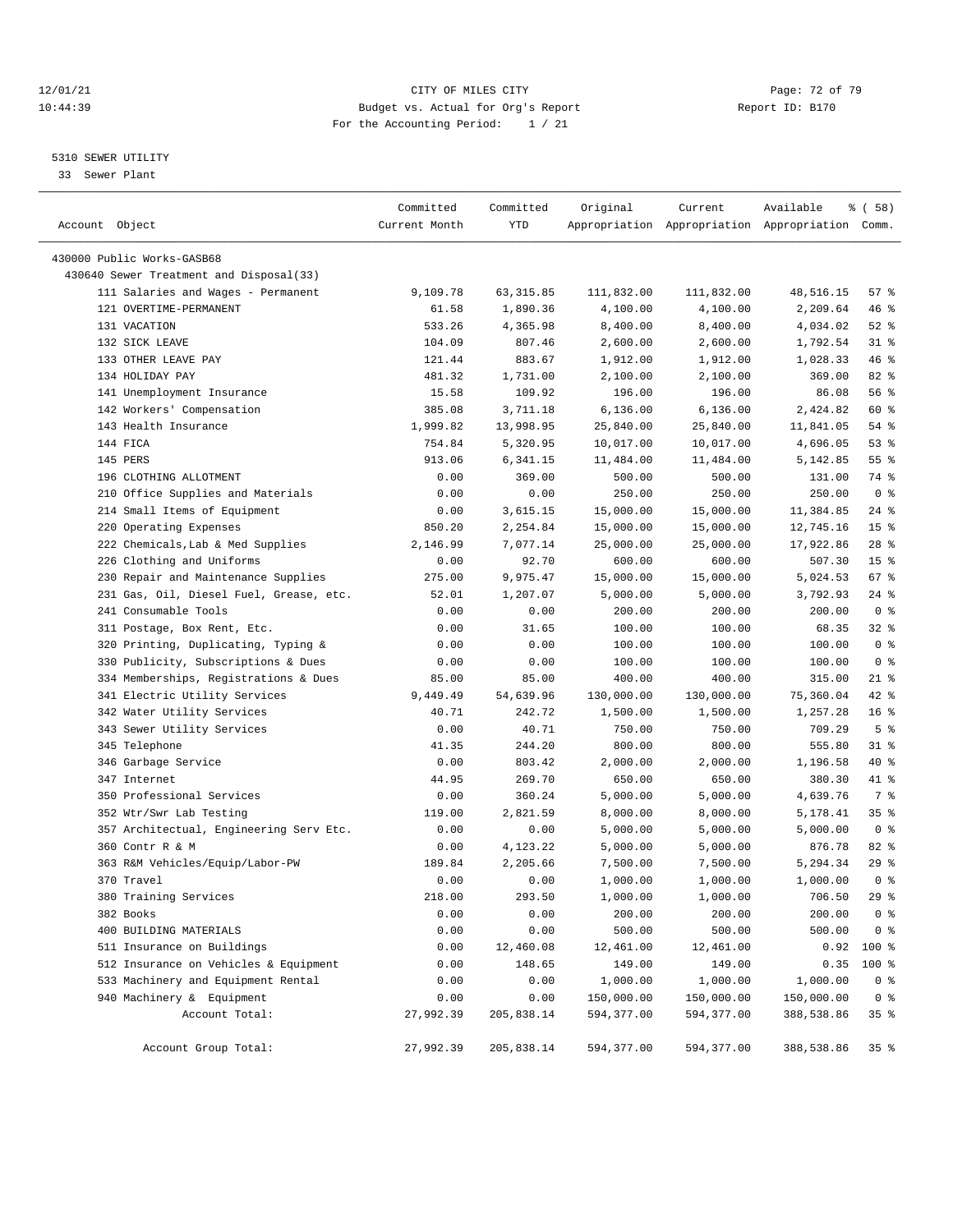### $12/01/21$  Page: 73 of 79<br>
12/01/21 Page: 73 of 79<br>
Budget vs. Actual for Org's Report Page: 73 of 79<br>
Page: 73 of 79 10:44:39 Budget vs. Actual for Org's Report For the Accounting Period: 1 / 21

#### 5310 SEWER UTILITY

33 Sewer Plant

| Account Object      | Committed<br>Current Month | Committed<br>YTD | Original     | Current      | Available<br>Appropriation Appropriation Appropriation Comm. | 8 ( 58 ) |
|---------------------|----------------------------|------------------|--------------|--------------|--------------------------------------------------------------|----------|
| Organization Total: | 27,992.39                  | 205,838.14       | 594,377.00   | 594,377.00   | 388,538.86                                                   | 35 %     |
| Fund Total:         | 72,820.62                  | 1,148,698.18     | 2,273,724.00 | 2,273,724.00 | 1,125,025.82 51 %                                            |          |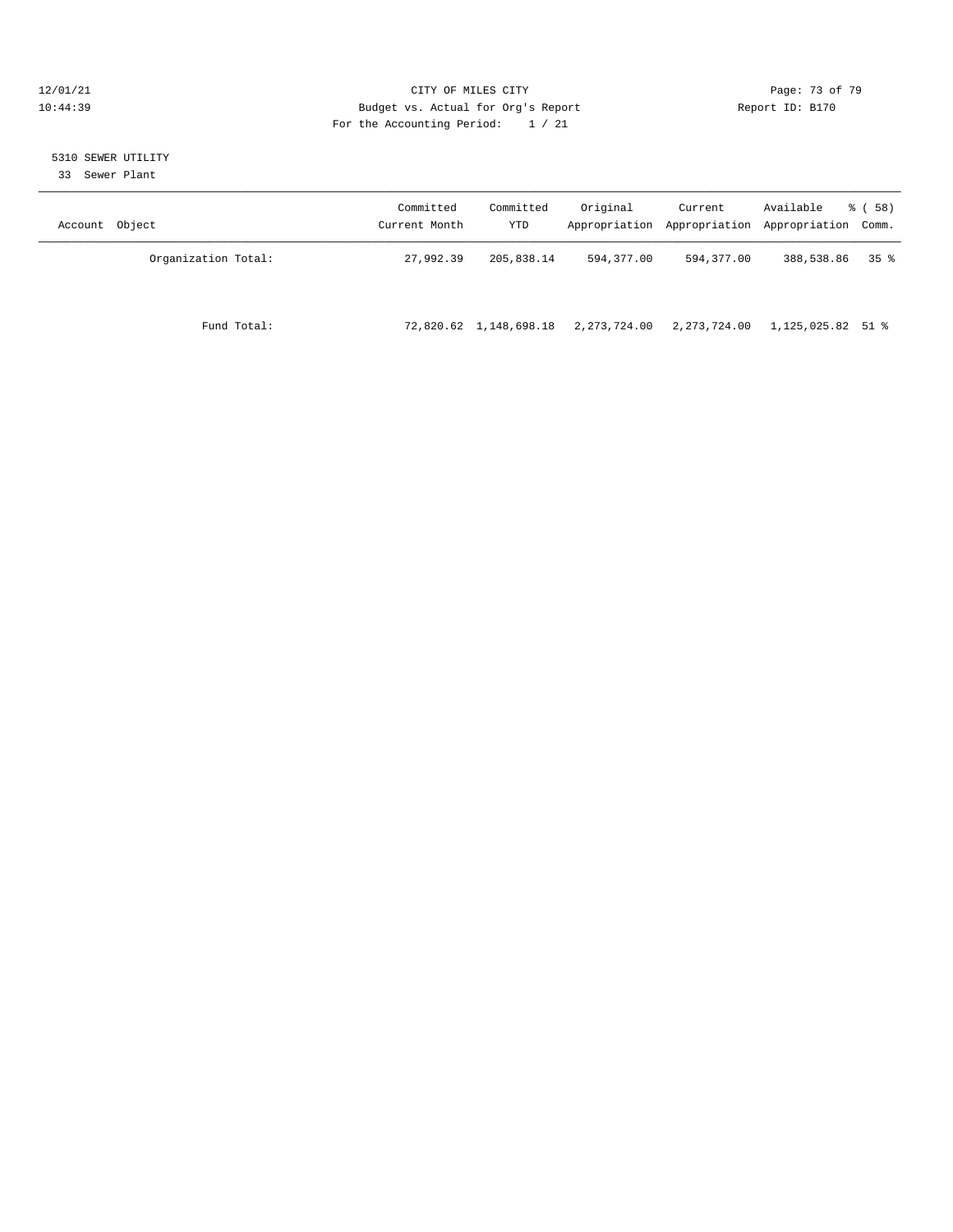### 12/01/21 **Page: 74 of 79 CITY OF MILES CITY CITY Page: 74 of 79** 10:44:39 Budget vs. Actual for Org's Report Report ID: B170 For the Accounting Period: 1 / 21

————————————————————————————————————————————————————————————————————————————————————————————————————————————————————————————————————

#### 5510 AMBULANCE FUND

10 Ambulance

| YTD<br>Account Object<br>Current Month<br>Appropriation Appropriation Appropriation Comm.<br>420000 PUBLIC SAFETY-GASB68<br>420730 Emergency Medical Services-Ambulance<br>111 Salaries and Wages - Permanent<br>23, 478.91<br>290,796.00<br>290,796.00<br>128,236.88<br>56%<br>162,559.12<br>112 SALARIES AND WAGES - PART PAID<br>20,000.00<br>9,726.35<br>$51$ %<br>1,566.00<br>10,273.65<br>20,000.00<br>121 OVERTIME-PERMANENT<br>26,879.82<br>65,000.00<br>65,000.00<br>38,120.18<br>41 %<br>5, 143. 49<br>124 Amb OT Trips<br>22,500.00<br>$120*$<br>5,169.72<br>27,026.56<br>22,500.00<br>$-4,526.56$<br>68 %<br>131 VACATION<br>1,366.85<br>15,267.88<br>22,500.00<br>22,500.00<br>7,232.12<br>71 %<br>132 SICK LEAVE<br>0.00<br>9,046.43<br>12,700.00<br>12,700.00<br>3,653.57<br>133 OTHER LEAVE PAY<br>0.00<br>2,339.92<br>8,540.00<br>6,200.08<br>$27$ %<br>8,540.00<br>134 HOLIDAY PAY<br>2,039.67<br>6,047.68<br>12,000.00<br>12,000.00<br>5,952.32<br>50%<br>141 Unemployment Insurance<br>58.12<br>376.69<br>239.31<br>61 %<br>616.00<br>616.00<br>4,930.93<br>75 %<br>142 Workers' Compensation<br>2,109.68<br>14,794.07<br>19,725.00<br>19,725.00<br>64 %<br>143 Health Insurance<br>5,090.22<br>35,726.77<br>55,987.00<br>55,987.00<br>20,260.23<br>144 FICA<br>1,605.55<br>73 %<br>687.31<br>4,343.45<br>5,949.00<br>5,949.00<br>147 Firemen's Pension<br>3,956.34<br>44,987.00<br>16,818.94<br>63 %<br>28,168.06<br>44,987.00<br>149 Firemen's 457B Match<br>$104$ %<br>295.03<br>2,050.74<br>1,970.00<br>1,970.00<br>$-80.74$<br>210 Office Supplies and Materials<br>$25$ %<br>635.84<br>1,108.20<br>4,500.00<br>4,500.00<br>3,391.80<br>$***$ $-$<br>211 Clothing Allotment<br>0.00<br>0.00<br>$-772.20$<br>772.20<br>0.00<br>214 Small Items of Equipment<br>1,063.04<br>4,274.03<br>4,000.00<br>4,000.00<br>$-274.03$<br>107 %<br>8 %<br>220 Operating Expenses<br>6,052.65<br>71,312.00<br>65, 259.35<br>1,643.00<br>71,312.00<br>96%<br>222 Chemicals, Lab & Med Supplies<br>35,000.00<br>1,496.99<br>4,702.32<br>33,503.01<br>35,000.00<br>$***$ $8$<br>226 Clothing and Uniforms<br>224.78<br>224.78<br>0.00<br>0.00<br>$-224.78$<br>230 Repair and Maintenance Supplies<br>3,000.00<br>2,059.55<br>$31$ %<br>39.34<br>940.45<br>3,000.00<br>231 Gas, Oil, Diesel Fuel, Grease, etc.<br>3,778.25<br>16,000.00<br>12,221.75<br>$24$ %<br>611.68<br>16,000.00<br>241 Consumable Tools<br>3,000.00<br>1,840.57<br>39%<br>0.00<br>1,159.43<br>3,000.00<br>300 PURCHASED SERVICES<br>2,000.00<br>100 %<br>2,000.00<br>2,000.00<br>2,000.00<br>0.00<br>1 <sup>8</sup><br>311 Postage, Box Rent, Etc.<br>0.00<br>1.00<br>100.00<br>100.00<br>99.00<br>0 <sup>8</sup><br>320 Printing, Duplicating, Typing &<br>0.00<br>0.00<br>350.00<br>350.00<br>350.00<br>$***$ $_{8}$<br>334 Memberships, Registrations & Dues<br>0.00<br>0.00<br>0.00<br>$-35.00$<br>35.00<br>62 %<br>341 Electric Utility Services<br>196.20<br>1,671.36<br>2,700.00<br>2,700.00<br>1,028.64<br>342 Water Utility Services<br>25.37<br>155.61<br>400.00<br>400.00<br>244.39<br>39%<br>343 Sewer Utility Services<br>47 %<br>30.39<br>186.41<br>400.00<br>400.00<br>213.59<br>33%<br>344 Gas Utility Service<br>392.03<br>1,200.00<br>807.97<br>158.30<br>1,200.00<br>345 Telephone<br>154.22<br>869.60<br>1,750.00<br>880.40<br>50%<br>1,750.00<br>346 Garbage Service<br>0.00<br>307.08<br>1,000.00<br>1,000.00<br>692.92<br>$31$ %<br>347 Internet<br>24.96<br>$27$ %<br>149.76<br>550.00<br>550.00<br>400.24<br>350 Professional Services<br>81 %<br>3,811.55<br>40,616.96<br>50,000.00<br>50,000.00<br>9,383.04<br>360 Contr R & M<br>2,847.99<br>57%<br>130.65<br>5,000.00<br>5,000.00<br>2,152.01<br>189.79<br>3,989.77<br>73 %<br>364 R&M Vehicles - Fire/Amb<br>11,010.23<br>15,000.00<br>15,000.00<br>2,500.00<br>2,500.00<br>2,500.00<br>0 <sup>8</sup><br>370 Travel<br>0.00<br>0.00 |  | Committed | Committed | Original | Current | Available | <sub>ර</sub> ි (58) |
|-----------------------------------------------------------------------------------------------------------------------------------------------------------------------------------------------------------------------------------------------------------------------------------------------------------------------------------------------------------------------------------------------------------------------------------------------------------------------------------------------------------------------------------------------------------------------------------------------------------------------------------------------------------------------------------------------------------------------------------------------------------------------------------------------------------------------------------------------------------------------------------------------------------------------------------------------------------------------------------------------------------------------------------------------------------------------------------------------------------------------------------------------------------------------------------------------------------------------------------------------------------------------------------------------------------------------------------------------------------------------------------------------------------------------------------------------------------------------------------------------------------------------------------------------------------------------------------------------------------------------------------------------------------------------------------------------------------------------------------------------------------------------------------------------------------------------------------------------------------------------------------------------------------------------------------------------------------------------------------------------------------------------------------------------------------------------------------------------------------------------------------------------------------------------------------------------------------------------------------------------------------------------------------------------------------------------------------------------------------------------------------------------------------------------------------------------------------------------------------------------------------------------------------------------------------------------------------------------------------------------------------------------------------------------------------------------------------------------------------------------------------------------------------------------------------------------------------------------------------------------------------------------------------------------------------------------------------------------------------------------------------------------------------------------------------------------------------------------------------------------------------------------------------------------------------------------------------------------------------------------------------------------------------------------------------------------------------------------------------------------------------------------------------------------------------------------------------------------------------------------------------------------------------------------------------------------------------------------------------------------------------------------------------------------------------------------------------------------------------------------------------------------------------------------------------------------------------------------------------------------------------------------|--|-----------|-----------|----------|---------|-----------|---------------------|
|                                                                                                                                                                                                                                                                                                                                                                                                                                                                                                                                                                                                                                                                                                                                                                                                                                                                                                                                                                                                                                                                                                                                                                                                                                                                                                                                                                                                                                                                                                                                                                                                                                                                                                                                                                                                                                                                                                                                                                                                                                                                                                                                                                                                                                                                                                                                                                                                                                                                                                                                                                                                                                                                                                                                                                                                                                                                                                                                                                                                                                                                                                                                                                                                                                                                                                                                                                                                                                                                                                                                                                                                                                                                                                                                                                                                                                                                                               |  |           |           |          |         |           |                     |
|                                                                                                                                                                                                                                                                                                                                                                                                                                                                                                                                                                                                                                                                                                                                                                                                                                                                                                                                                                                                                                                                                                                                                                                                                                                                                                                                                                                                                                                                                                                                                                                                                                                                                                                                                                                                                                                                                                                                                                                                                                                                                                                                                                                                                                                                                                                                                                                                                                                                                                                                                                                                                                                                                                                                                                                                                                                                                                                                                                                                                                                                                                                                                                                                                                                                                                                                                                                                                                                                                                                                                                                                                                                                                                                                                                                                                                                                                               |  |           |           |          |         |           |                     |
|                                                                                                                                                                                                                                                                                                                                                                                                                                                                                                                                                                                                                                                                                                                                                                                                                                                                                                                                                                                                                                                                                                                                                                                                                                                                                                                                                                                                                                                                                                                                                                                                                                                                                                                                                                                                                                                                                                                                                                                                                                                                                                                                                                                                                                                                                                                                                                                                                                                                                                                                                                                                                                                                                                                                                                                                                                                                                                                                                                                                                                                                                                                                                                                                                                                                                                                                                                                                                                                                                                                                                                                                                                                                                                                                                                                                                                                                                               |  |           |           |          |         |           |                     |
|                                                                                                                                                                                                                                                                                                                                                                                                                                                                                                                                                                                                                                                                                                                                                                                                                                                                                                                                                                                                                                                                                                                                                                                                                                                                                                                                                                                                                                                                                                                                                                                                                                                                                                                                                                                                                                                                                                                                                                                                                                                                                                                                                                                                                                                                                                                                                                                                                                                                                                                                                                                                                                                                                                                                                                                                                                                                                                                                                                                                                                                                                                                                                                                                                                                                                                                                                                                                                                                                                                                                                                                                                                                                                                                                                                                                                                                                                               |  |           |           |          |         |           |                     |
|                                                                                                                                                                                                                                                                                                                                                                                                                                                                                                                                                                                                                                                                                                                                                                                                                                                                                                                                                                                                                                                                                                                                                                                                                                                                                                                                                                                                                                                                                                                                                                                                                                                                                                                                                                                                                                                                                                                                                                                                                                                                                                                                                                                                                                                                                                                                                                                                                                                                                                                                                                                                                                                                                                                                                                                                                                                                                                                                                                                                                                                                                                                                                                                                                                                                                                                                                                                                                                                                                                                                                                                                                                                                                                                                                                                                                                                                                               |  |           |           |          |         |           |                     |
|                                                                                                                                                                                                                                                                                                                                                                                                                                                                                                                                                                                                                                                                                                                                                                                                                                                                                                                                                                                                                                                                                                                                                                                                                                                                                                                                                                                                                                                                                                                                                                                                                                                                                                                                                                                                                                                                                                                                                                                                                                                                                                                                                                                                                                                                                                                                                                                                                                                                                                                                                                                                                                                                                                                                                                                                                                                                                                                                                                                                                                                                                                                                                                                                                                                                                                                                                                                                                                                                                                                                                                                                                                                                                                                                                                                                                                                                                               |  |           |           |          |         |           |                     |
|                                                                                                                                                                                                                                                                                                                                                                                                                                                                                                                                                                                                                                                                                                                                                                                                                                                                                                                                                                                                                                                                                                                                                                                                                                                                                                                                                                                                                                                                                                                                                                                                                                                                                                                                                                                                                                                                                                                                                                                                                                                                                                                                                                                                                                                                                                                                                                                                                                                                                                                                                                                                                                                                                                                                                                                                                                                                                                                                                                                                                                                                                                                                                                                                                                                                                                                                                                                                                                                                                                                                                                                                                                                                                                                                                                                                                                                                                               |  |           |           |          |         |           |                     |
|                                                                                                                                                                                                                                                                                                                                                                                                                                                                                                                                                                                                                                                                                                                                                                                                                                                                                                                                                                                                                                                                                                                                                                                                                                                                                                                                                                                                                                                                                                                                                                                                                                                                                                                                                                                                                                                                                                                                                                                                                                                                                                                                                                                                                                                                                                                                                                                                                                                                                                                                                                                                                                                                                                                                                                                                                                                                                                                                                                                                                                                                                                                                                                                                                                                                                                                                                                                                                                                                                                                                                                                                                                                                                                                                                                                                                                                                                               |  |           |           |          |         |           |                     |
|                                                                                                                                                                                                                                                                                                                                                                                                                                                                                                                                                                                                                                                                                                                                                                                                                                                                                                                                                                                                                                                                                                                                                                                                                                                                                                                                                                                                                                                                                                                                                                                                                                                                                                                                                                                                                                                                                                                                                                                                                                                                                                                                                                                                                                                                                                                                                                                                                                                                                                                                                                                                                                                                                                                                                                                                                                                                                                                                                                                                                                                                                                                                                                                                                                                                                                                                                                                                                                                                                                                                                                                                                                                                                                                                                                                                                                                                                               |  |           |           |          |         |           |                     |
|                                                                                                                                                                                                                                                                                                                                                                                                                                                                                                                                                                                                                                                                                                                                                                                                                                                                                                                                                                                                                                                                                                                                                                                                                                                                                                                                                                                                                                                                                                                                                                                                                                                                                                                                                                                                                                                                                                                                                                                                                                                                                                                                                                                                                                                                                                                                                                                                                                                                                                                                                                                                                                                                                                                                                                                                                                                                                                                                                                                                                                                                                                                                                                                                                                                                                                                                                                                                                                                                                                                                                                                                                                                                                                                                                                                                                                                                                               |  |           |           |          |         |           |                     |
|                                                                                                                                                                                                                                                                                                                                                                                                                                                                                                                                                                                                                                                                                                                                                                                                                                                                                                                                                                                                                                                                                                                                                                                                                                                                                                                                                                                                                                                                                                                                                                                                                                                                                                                                                                                                                                                                                                                                                                                                                                                                                                                                                                                                                                                                                                                                                                                                                                                                                                                                                                                                                                                                                                                                                                                                                                                                                                                                                                                                                                                                                                                                                                                                                                                                                                                                                                                                                                                                                                                                                                                                                                                                                                                                                                                                                                                                                               |  |           |           |          |         |           |                     |
|                                                                                                                                                                                                                                                                                                                                                                                                                                                                                                                                                                                                                                                                                                                                                                                                                                                                                                                                                                                                                                                                                                                                                                                                                                                                                                                                                                                                                                                                                                                                                                                                                                                                                                                                                                                                                                                                                                                                                                                                                                                                                                                                                                                                                                                                                                                                                                                                                                                                                                                                                                                                                                                                                                                                                                                                                                                                                                                                                                                                                                                                                                                                                                                                                                                                                                                                                                                                                                                                                                                                                                                                                                                                                                                                                                                                                                                                                               |  |           |           |          |         |           |                     |
|                                                                                                                                                                                                                                                                                                                                                                                                                                                                                                                                                                                                                                                                                                                                                                                                                                                                                                                                                                                                                                                                                                                                                                                                                                                                                                                                                                                                                                                                                                                                                                                                                                                                                                                                                                                                                                                                                                                                                                                                                                                                                                                                                                                                                                                                                                                                                                                                                                                                                                                                                                                                                                                                                                                                                                                                                                                                                                                                                                                                                                                                                                                                                                                                                                                                                                                                                                                                                                                                                                                                                                                                                                                                                                                                                                                                                                                                                               |  |           |           |          |         |           |                     |
|                                                                                                                                                                                                                                                                                                                                                                                                                                                                                                                                                                                                                                                                                                                                                                                                                                                                                                                                                                                                                                                                                                                                                                                                                                                                                                                                                                                                                                                                                                                                                                                                                                                                                                                                                                                                                                                                                                                                                                                                                                                                                                                                                                                                                                                                                                                                                                                                                                                                                                                                                                                                                                                                                                                                                                                                                                                                                                                                                                                                                                                                                                                                                                                                                                                                                                                                                                                                                                                                                                                                                                                                                                                                                                                                                                                                                                                                                               |  |           |           |          |         |           |                     |
|                                                                                                                                                                                                                                                                                                                                                                                                                                                                                                                                                                                                                                                                                                                                                                                                                                                                                                                                                                                                                                                                                                                                                                                                                                                                                                                                                                                                                                                                                                                                                                                                                                                                                                                                                                                                                                                                                                                                                                                                                                                                                                                                                                                                                                                                                                                                                                                                                                                                                                                                                                                                                                                                                                                                                                                                                                                                                                                                                                                                                                                                                                                                                                                                                                                                                                                                                                                                                                                                                                                                                                                                                                                                                                                                                                                                                                                                                               |  |           |           |          |         |           |                     |
|                                                                                                                                                                                                                                                                                                                                                                                                                                                                                                                                                                                                                                                                                                                                                                                                                                                                                                                                                                                                                                                                                                                                                                                                                                                                                                                                                                                                                                                                                                                                                                                                                                                                                                                                                                                                                                                                                                                                                                                                                                                                                                                                                                                                                                                                                                                                                                                                                                                                                                                                                                                                                                                                                                                                                                                                                                                                                                                                                                                                                                                                                                                                                                                                                                                                                                                                                                                                                                                                                                                                                                                                                                                                                                                                                                                                                                                                                               |  |           |           |          |         |           |                     |
|                                                                                                                                                                                                                                                                                                                                                                                                                                                                                                                                                                                                                                                                                                                                                                                                                                                                                                                                                                                                                                                                                                                                                                                                                                                                                                                                                                                                                                                                                                                                                                                                                                                                                                                                                                                                                                                                                                                                                                                                                                                                                                                                                                                                                                                                                                                                                                                                                                                                                                                                                                                                                                                                                                                                                                                                                                                                                                                                                                                                                                                                                                                                                                                                                                                                                                                                                                                                                                                                                                                                                                                                                                                                                                                                                                                                                                                                                               |  |           |           |          |         |           |                     |
|                                                                                                                                                                                                                                                                                                                                                                                                                                                                                                                                                                                                                                                                                                                                                                                                                                                                                                                                                                                                                                                                                                                                                                                                                                                                                                                                                                                                                                                                                                                                                                                                                                                                                                                                                                                                                                                                                                                                                                                                                                                                                                                                                                                                                                                                                                                                                                                                                                                                                                                                                                                                                                                                                                                                                                                                                                                                                                                                                                                                                                                                                                                                                                                                                                                                                                                                                                                                                                                                                                                                                                                                                                                                                                                                                                                                                                                                                               |  |           |           |          |         |           |                     |
|                                                                                                                                                                                                                                                                                                                                                                                                                                                                                                                                                                                                                                                                                                                                                                                                                                                                                                                                                                                                                                                                                                                                                                                                                                                                                                                                                                                                                                                                                                                                                                                                                                                                                                                                                                                                                                                                                                                                                                                                                                                                                                                                                                                                                                                                                                                                                                                                                                                                                                                                                                                                                                                                                                                                                                                                                                                                                                                                                                                                                                                                                                                                                                                                                                                                                                                                                                                                                                                                                                                                                                                                                                                                                                                                                                                                                                                                                               |  |           |           |          |         |           |                     |
|                                                                                                                                                                                                                                                                                                                                                                                                                                                                                                                                                                                                                                                                                                                                                                                                                                                                                                                                                                                                                                                                                                                                                                                                                                                                                                                                                                                                                                                                                                                                                                                                                                                                                                                                                                                                                                                                                                                                                                                                                                                                                                                                                                                                                                                                                                                                                                                                                                                                                                                                                                                                                                                                                                                                                                                                                                                                                                                                                                                                                                                                                                                                                                                                                                                                                                                                                                                                                                                                                                                                                                                                                                                                                                                                                                                                                                                                                               |  |           |           |          |         |           |                     |
|                                                                                                                                                                                                                                                                                                                                                                                                                                                                                                                                                                                                                                                                                                                                                                                                                                                                                                                                                                                                                                                                                                                                                                                                                                                                                                                                                                                                                                                                                                                                                                                                                                                                                                                                                                                                                                                                                                                                                                                                                                                                                                                                                                                                                                                                                                                                                                                                                                                                                                                                                                                                                                                                                                                                                                                                                                                                                                                                                                                                                                                                                                                                                                                                                                                                                                                                                                                                                                                                                                                                                                                                                                                                                                                                                                                                                                                                                               |  |           |           |          |         |           |                     |
|                                                                                                                                                                                                                                                                                                                                                                                                                                                                                                                                                                                                                                                                                                                                                                                                                                                                                                                                                                                                                                                                                                                                                                                                                                                                                                                                                                                                                                                                                                                                                                                                                                                                                                                                                                                                                                                                                                                                                                                                                                                                                                                                                                                                                                                                                                                                                                                                                                                                                                                                                                                                                                                                                                                                                                                                                                                                                                                                                                                                                                                                                                                                                                                                                                                                                                                                                                                                                                                                                                                                                                                                                                                                                                                                                                                                                                                                                               |  |           |           |          |         |           |                     |
|                                                                                                                                                                                                                                                                                                                                                                                                                                                                                                                                                                                                                                                                                                                                                                                                                                                                                                                                                                                                                                                                                                                                                                                                                                                                                                                                                                                                                                                                                                                                                                                                                                                                                                                                                                                                                                                                                                                                                                                                                                                                                                                                                                                                                                                                                                                                                                                                                                                                                                                                                                                                                                                                                                                                                                                                                                                                                                                                                                                                                                                                                                                                                                                                                                                                                                                                                                                                                                                                                                                                                                                                                                                                                                                                                                                                                                                                                               |  |           |           |          |         |           |                     |
|                                                                                                                                                                                                                                                                                                                                                                                                                                                                                                                                                                                                                                                                                                                                                                                                                                                                                                                                                                                                                                                                                                                                                                                                                                                                                                                                                                                                                                                                                                                                                                                                                                                                                                                                                                                                                                                                                                                                                                                                                                                                                                                                                                                                                                                                                                                                                                                                                                                                                                                                                                                                                                                                                                                                                                                                                                                                                                                                                                                                                                                                                                                                                                                                                                                                                                                                                                                                                                                                                                                                                                                                                                                                                                                                                                                                                                                                                               |  |           |           |          |         |           |                     |
|                                                                                                                                                                                                                                                                                                                                                                                                                                                                                                                                                                                                                                                                                                                                                                                                                                                                                                                                                                                                                                                                                                                                                                                                                                                                                                                                                                                                                                                                                                                                                                                                                                                                                                                                                                                                                                                                                                                                                                                                                                                                                                                                                                                                                                                                                                                                                                                                                                                                                                                                                                                                                                                                                                                                                                                                                                                                                                                                                                                                                                                                                                                                                                                                                                                                                                                                                                                                                                                                                                                                                                                                                                                                                                                                                                                                                                                                                               |  |           |           |          |         |           |                     |
|                                                                                                                                                                                                                                                                                                                                                                                                                                                                                                                                                                                                                                                                                                                                                                                                                                                                                                                                                                                                                                                                                                                                                                                                                                                                                                                                                                                                                                                                                                                                                                                                                                                                                                                                                                                                                                                                                                                                                                                                                                                                                                                                                                                                                                                                                                                                                                                                                                                                                                                                                                                                                                                                                                                                                                                                                                                                                                                                                                                                                                                                                                                                                                                                                                                                                                                                                                                                                                                                                                                                                                                                                                                                                                                                                                                                                                                                                               |  |           |           |          |         |           |                     |
|                                                                                                                                                                                                                                                                                                                                                                                                                                                                                                                                                                                                                                                                                                                                                                                                                                                                                                                                                                                                                                                                                                                                                                                                                                                                                                                                                                                                                                                                                                                                                                                                                                                                                                                                                                                                                                                                                                                                                                                                                                                                                                                                                                                                                                                                                                                                                                                                                                                                                                                                                                                                                                                                                                                                                                                                                                                                                                                                                                                                                                                                                                                                                                                                                                                                                                                                                                                                                                                                                                                                                                                                                                                                                                                                                                                                                                                                                               |  |           |           |          |         |           |                     |
|                                                                                                                                                                                                                                                                                                                                                                                                                                                                                                                                                                                                                                                                                                                                                                                                                                                                                                                                                                                                                                                                                                                                                                                                                                                                                                                                                                                                                                                                                                                                                                                                                                                                                                                                                                                                                                                                                                                                                                                                                                                                                                                                                                                                                                                                                                                                                                                                                                                                                                                                                                                                                                                                                                                                                                                                                                                                                                                                                                                                                                                                                                                                                                                                                                                                                                                                                                                                                                                                                                                                                                                                                                                                                                                                                                                                                                                                                               |  |           |           |          |         |           |                     |
|                                                                                                                                                                                                                                                                                                                                                                                                                                                                                                                                                                                                                                                                                                                                                                                                                                                                                                                                                                                                                                                                                                                                                                                                                                                                                                                                                                                                                                                                                                                                                                                                                                                                                                                                                                                                                                                                                                                                                                                                                                                                                                                                                                                                                                                                                                                                                                                                                                                                                                                                                                                                                                                                                                                                                                                                                                                                                                                                                                                                                                                                                                                                                                                                                                                                                                                                                                                                                                                                                                                                                                                                                                                                                                                                                                                                                                                                                               |  |           |           |          |         |           |                     |
|                                                                                                                                                                                                                                                                                                                                                                                                                                                                                                                                                                                                                                                                                                                                                                                                                                                                                                                                                                                                                                                                                                                                                                                                                                                                                                                                                                                                                                                                                                                                                                                                                                                                                                                                                                                                                                                                                                                                                                                                                                                                                                                                                                                                                                                                                                                                                                                                                                                                                                                                                                                                                                                                                                                                                                                                                                                                                                                                                                                                                                                                                                                                                                                                                                                                                                                                                                                                                                                                                                                                                                                                                                                                                                                                                                                                                                                                                               |  |           |           |          |         |           |                     |
|                                                                                                                                                                                                                                                                                                                                                                                                                                                                                                                                                                                                                                                                                                                                                                                                                                                                                                                                                                                                                                                                                                                                                                                                                                                                                                                                                                                                                                                                                                                                                                                                                                                                                                                                                                                                                                                                                                                                                                                                                                                                                                                                                                                                                                                                                                                                                                                                                                                                                                                                                                                                                                                                                                                                                                                                                                                                                                                                                                                                                                                                                                                                                                                                                                                                                                                                                                                                                                                                                                                                                                                                                                                                                                                                                                                                                                                                                               |  |           |           |          |         |           |                     |
|                                                                                                                                                                                                                                                                                                                                                                                                                                                                                                                                                                                                                                                                                                                                                                                                                                                                                                                                                                                                                                                                                                                                                                                                                                                                                                                                                                                                                                                                                                                                                                                                                                                                                                                                                                                                                                                                                                                                                                                                                                                                                                                                                                                                                                                                                                                                                                                                                                                                                                                                                                                                                                                                                                                                                                                                                                                                                                                                                                                                                                                                                                                                                                                                                                                                                                                                                                                                                                                                                                                                                                                                                                                                                                                                                                                                                                                                                               |  |           |           |          |         |           |                     |
|                                                                                                                                                                                                                                                                                                                                                                                                                                                                                                                                                                                                                                                                                                                                                                                                                                                                                                                                                                                                                                                                                                                                                                                                                                                                                                                                                                                                                                                                                                                                                                                                                                                                                                                                                                                                                                                                                                                                                                                                                                                                                                                                                                                                                                                                                                                                                                                                                                                                                                                                                                                                                                                                                                                                                                                                                                                                                                                                                                                                                                                                                                                                                                                                                                                                                                                                                                                                                                                                                                                                                                                                                                                                                                                                                                                                                                                                                               |  |           |           |          |         |           |                     |
|                                                                                                                                                                                                                                                                                                                                                                                                                                                                                                                                                                                                                                                                                                                                                                                                                                                                                                                                                                                                                                                                                                                                                                                                                                                                                                                                                                                                                                                                                                                                                                                                                                                                                                                                                                                                                                                                                                                                                                                                                                                                                                                                                                                                                                                                                                                                                                                                                                                                                                                                                                                                                                                                                                                                                                                                                                                                                                                                                                                                                                                                                                                                                                                                                                                                                                                                                                                                                                                                                                                                                                                                                                                                                                                                                                                                                                                                                               |  |           |           |          |         |           |                     |
|                                                                                                                                                                                                                                                                                                                                                                                                                                                                                                                                                                                                                                                                                                                                                                                                                                                                                                                                                                                                                                                                                                                                                                                                                                                                                                                                                                                                                                                                                                                                                                                                                                                                                                                                                                                                                                                                                                                                                                                                                                                                                                                                                                                                                                                                                                                                                                                                                                                                                                                                                                                                                                                                                                                                                                                                                                                                                                                                                                                                                                                                                                                                                                                                                                                                                                                                                                                                                                                                                                                                                                                                                                                                                                                                                                                                                                                                                               |  |           |           |          |         |           |                     |
|                                                                                                                                                                                                                                                                                                                                                                                                                                                                                                                                                                                                                                                                                                                                                                                                                                                                                                                                                                                                                                                                                                                                                                                                                                                                                                                                                                                                                                                                                                                                                                                                                                                                                                                                                                                                                                                                                                                                                                                                                                                                                                                                                                                                                                                                                                                                                                                                                                                                                                                                                                                                                                                                                                                                                                                                                                                                                                                                                                                                                                                                                                                                                                                                                                                                                                                                                                                                                                                                                                                                                                                                                                                                                                                                                                                                                                                                                               |  |           |           |          |         |           |                     |
|                                                                                                                                                                                                                                                                                                                                                                                                                                                                                                                                                                                                                                                                                                                                                                                                                                                                                                                                                                                                                                                                                                                                                                                                                                                                                                                                                                                                                                                                                                                                                                                                                                                                                                                                                                                                                                                                                                                                                                                                                                                                                                                                                                                                                                                                                                                                                                                                                                                                                                                                                                                                                                                                                                                                                                                                                                                                                                                                                                                                                                                                                                                                                                                                                                                                                                                                                                                                                                                                                                                                                                                                                                                                                                                                                                                                                                                                                               |  |           |           |          |         |           |                     |
|                                                                                                                                                                                                                                                                                                                                                                                                                                                                                                                                                                                                                                                                                                                                                                                                                                                                                                                                                                                                                                                                                                                                                                                                                                                                                                                                                                                                                                                                                                                                                                                                                                                                                                                                                                                                                                                                                                                                                                                                                                                                                                                                                                                                                                                                                                                                                                                                                                                                                                                                                                                                                                                                                                                                                                                                                                                                                                                                                                                                                                                                                                                                                                                                                                                                                                                                                                                                                                                                                                                                                                                                                                                                                                                                                                                                                                                                                               |  |           |           |          |         |           |                     |
|                                                                                                                                                                                                                                                                                                                                                                                                                                                                                                                                                                                                                                                                                                                                                                                                                                                                                                                                                                                                                                                                                                                                                                                                                                                                                                                                                                                                                                                                                                                                                                                                                                                                                                                                                                                                                                                                                                                                                                                                                                                                                                                                                                                                                                                                                                                                                                                                                                                                                                                                                                                                                                                                                                                                                                                                                                                                                                                                                                                                                                                                                                                                                                                                                                                                                                                                                                                                                                                                                                                                                                                                                                                                                                                                                                                                                                                                                               |  |           |           |          |         |           |                     |
|                                                                                                                                                                                                                                                                                                                                                                                                                                                                                                                                                                                                                                                                                                                                                                                                                                                                                                                                                                                                                                                                                                                                                                                                                                                                                                                                                                                                                                                                                                                                                                                                                                                                                                                                                                                                                                                                                                                                                                                                                                                                                                                                                                                                                                                                                                                                                                                                                                                                                                                                                                                                                                                                                                                                                                                                                                                                                                                                                                                                                                                                                                                                                                                                                                                                                                                                                                                                                                                                                                                                                                                                                                                                                                                                                                                                                                                                                               |  |           |           |          |         |           |                     |
|                                                                                                                                                                                                                                                                                                                                                                                                                                                                                                                                                                                                                                                                                                                                                                                                                                                                                                                                                                                                                                                                                                                                                                                                                                                                                                                                                                                                                                                                                                                                                                                                                                                                                                                                                                                                                                                                                                                                                                                                                                                                                                                                                                                                                                                                                                                                                                                                                                                                                                                                                                                                                                                                                                                                                                                                                                                                                                                                                                                                                                                                                                                                                                                                                                                                                                                                                                                                                                                                                                                                                                                                                                                                                                                                                                                                                                                                                               |  |           |           |          |         |           |                     |
| 0.00<br>380 Training Services<br>2,037.49<br>5,000.00<br>5,000.00<br>2,962.51<br>41 %                                                                                                                                                                                                                                                                                                                                                                                                                                                                                                                                                                                                                                                                                                                                                                                                                                                                                                                                                                                                                                                                                                                                                                                                                                                                                                                                                                                                                                                                                                                                                                                                                                                                                                                                                                                                                                                                                                                                                                                                                                                                                                                                                                                                                                                                                                                                                                                                                                                                                                                                                                                                                                                                                                                                                                                                                                                                                                                                                                                                                                                                                                                                                                                                                                                                                                                                                                                                                                                                                                                                                                                                                                                                                                                                                                                                         |  |           |           |          |         |           |                     |
| 382 Books<br>254.25<br>656.71<br>33%<br>2,000.00<br>2,000.00<br>1,343.29                                                                                                                                                                                                                                                                                                                                                                                                                                                                                                                                                                                                                                                                                                                                                                                                                                                                                                                                                                                                                                                                                                                                                                                                                                                                                                                                                                                                                                                                                                                                                                                                                                                                                                                                                                                                                                                                                                                                                                                                                                                                                                                                                                                                                                                                                                                                                                                                                                                                                                                                                                                                                                                                                                                                                                                                                                                                                                                                                                                                                                                                                                                                                                                                                                                                                                                                                                                                                                                                                                                                                                                                                                                                                                                                                                                                                      |  |           |           |          |         |           |                     |
| 400 BUILDING MATERIALS<br>448.50<br>812.88<br>3,000.00<br>2,187.12<br>27%<br>3,000.00                                                                                                                                                                                                                                                                                                                                                                                                                                                                                                                                                                                                                                                                                                                                                                                                                                                                                                                                                                                                                                                                                                                                                                                                                                                                                                                                                                                                                                                                                                                                                                                                                                                                                                                                                                                                                                                                                                                                                                                                                                                                                                                                                                                                                                                                                                                                                                                                                                                                                                                                                                                                                                                                                                                                                                                                                                                                                                                                                                                                                                                                                                                                                                                                                                                                                                                                                                                                                                                                                                                                                                                                                                                                                                                                                                                                         |  |           |           |          |         |           |                     |
| 511 Insurance on Buildings<br>0.00<br>777.63<br>778.00<br>778.00<br>0.37<br>100 %                                                                                                                                                                                                                                                                                                                                                                                                                                                                                                                                                                                                                                                                                                                                                                                                                                                                                                                                                                                                                                                                                                                                                                                                                                                                                                                                                                                                                                                                                                                                                                                                                                                                                                                                                                                                                                                                                                                                                                                                                                                                                                                                                                                                                                                                                                                                                                                                                                                                                                                                                                                                                                                                                                                                                                                                                                                                                                                                                                                                                                                                                                                                                                                                                                                                                                                                                                                                                                                                                                                                                                                                                                                                                                                                                                                                             |  |           |           |          |         |           |                     |
| 512 Insurance on Vehicles & Equipment<br>0.00<br>2,602.72<br>2,603.00<br>2,603.00<br>0.28<br>100 %                                                                                                                                                                                                                                                                                                                                                                                                                                                                                                                                                                                                                                                                                                                                                                                                                                                                                                                                                                                                                                                                                                                                                                                                                                                                                                                                                                                                                                                                                                                                                                                                                                                                                                                                                                                                                                                                                                                                                                                                                                                                                                                                                                                                                                                                                                                                                                                                                                                                                                                                                                                                                                                                                                                                                                                                                                                                                                                                                                                                                                                                                                                                                                                                                                                                                                                                                                                                                                                                                                                                                                                                                                                                                                                                                                                            |  |           |           |          |         |           |                     |
| 810 Losses (Bad debt expense - Enterprise<br>689.89<br>64,500.40<br>125,000.00<br>125,000.00<br>60,499.60<br>$52$ $%$                                                                                                                                                                                                                                                                                                                                                                                                                                                                                                                                                                                                                                                                                                                                                                                                                                                                                                                                                                                                                                                                                                                                                                                                                                                                                                                                                                                                                                                                                                                                                                                                                                                                                                                                                                                                                                                                                                                                                                                                                                                                                                                                                                                                                                                                                                                                                                                                                                                                                                                                                                                                                                                                                                                                                                                                                                                                                                                                                                                                                                                                                                                                                                                                                                                                                                                                                                                                                                                                                                                                                                                                                                                                                                                                                                         |  |           |           |          |         |           |                     |
| 811 Contractual Allowances (Ambl)<br>48, 219. 42<br>257,795.40<br>56 %<br>464,000.00<br>464,000.00<br>206,204.60                                                                                                                                                                                                                                                                                                                                                                                                                                                                                                                                                                                                                                                                                                                                                                                                                                                                                                                                                                                                                                                                                                                                                                                                                                                                                                                                                                                                                                                                                                                                                                                                                                                                                                                                                                                                                                                                                                                                                                                                                                                                                                                                                                                                                                                                                                                                                                                                                                                                                                                                                                                                                                                                                                                                                                                                                                                                                                                                                                                                                                                                                                                                                                                                                                                                                                                                                                                                                                                                                                                                                                                                                                                                                                                                                                              |  |           |           |          |         |           |                     |
| 940 Machinery & Equipment<br>0.00<br>59,909.76<br>10,000.00<br>$-49,909.76$<br>599 %<br>10,000.00                                                                                                                                                                                                                                                                                                                                                                                                                                                                                                                                                                                                                                                                                                                                                                                                                                                                                                                                                                                                                                                                                                                                                                                                                                                                                                                                                                                                                                                                                                                                                                                                                                                                                                                                                                                                                                                                                                                                                                                                                                                                                                                                                                                                                                                                                                                                                                                                                                                                                                                                                                                                                                                                                                                                                                                                                                                                                                                                                                                                                                                                                                                                                                                                                                                                                                                                                                                                                                                                                                                                                                                                                                                                                                                                                                                             |  |           |           |          |         |           |                     |
| Account Total:<br>116, 214.83<br>846,049.86<br>1,415,413.00<br>1,415,413.00<br>569, 363.14<br>60 %                                                                                                                                                                                                                                                                                                                                                                                                                                                                                                                                                                                                                                                                                                                                                                                                                                                                                                                                                                                                                                                                                                                                                                                                                                                                                                                                                                                                                                                                                                                                                                                                                                                                                                                                                                                                                                                                                                                                                                                                                                                                                                                                                                                                                                                                                                                                                                                                                                                                                                                                                                                                                                                                                                                                                                                                                                                                                                                                                                                                                                                                                                                                                                                                                                                                                                                                                                                                                                                                                                                                                                                                                                                                                                                                                                                            |  |           |           |          |         |           |                     |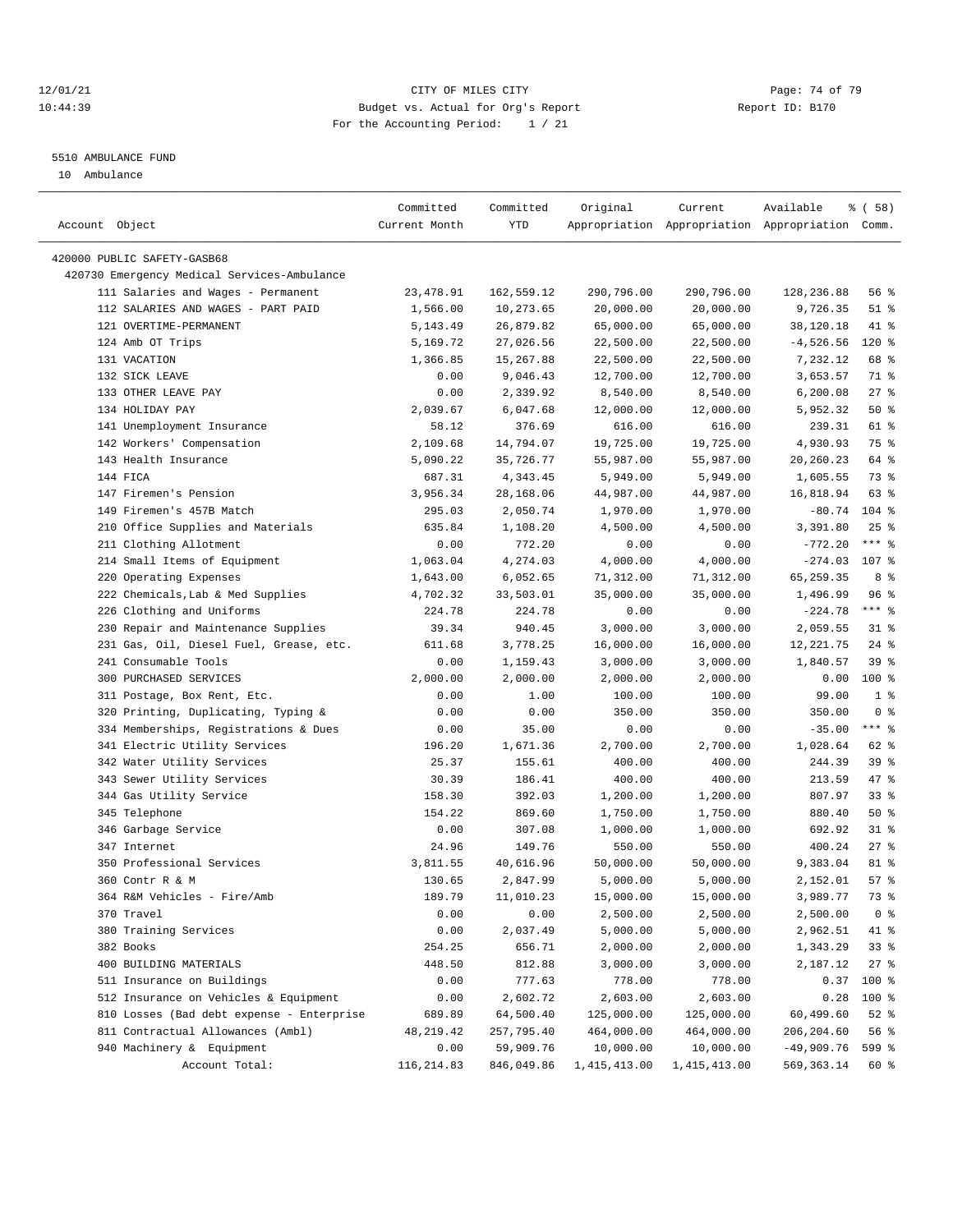### 12/01/21 Page: 75 of 79 10:44:39 Budget vs. Actual for Org's Report Report ID: B170 For the Accounting Period: 1 / 21

#### 5510 AMBULANCE FUND

10 Ambulance

| Account Object                           | Committed<br>Current Month | Committed<br><b>YTD</b> | Original     | Current<br>Appropriation Appropriation | Available<br>Appropriation | % ( 58 )<br>Comm. |
|------------------------------------------|----------------------------|-------------------------|--------------|----------------------------------------|----------------------------|-------------------|
| Account Group Total:                     | 116, 214.83                | 846,049.86              | 1,415,413.00 | 1,415,413.00                           | 569, 363. 14               | 60 %              |
| 510000 MISCELLANEOUS                     |                            |                         |              |                                        |                            |                   |
| 510330 Comprehensive Liability Insurance |                            |                         |              |                                        |                            |                   |
| 513 Liability                            | 0.00                       | 6,310.86                | 6,311.00     | 6,311.00                               |                            | $0.14$ 100 %      |
| Account Total:                           | 0.00                       | 6,310.86                | 6,311.00     | 6,311.00                               |                            | $0.14$ 100 %      |
| Account Group Total:                     | 0.00                       | 6,310.86                | 6,311.00     | 6,311.00                               |                            | $0.14$ 100 %      |
| 520000 OTHER FINANCING USES              |                            |                         |              |                                        |                            |                   |
| 521000 Interfund Operating Transfers Out |                            |                         |              |                                        |                            |                   |
| 820 Transfers to Other Funds             | 3, 263.17                  | 27,842.19               | 49,158.00    | 49,158.00                              | 21, 315.81                 | 57%               |
| Account Total:                           | 3,263.17                   | 27,842.19               | 49,158.00    | 49,158.00                              | 21, 315.81                 | 57%               |
| Account Group Total:                     | 3, 263.17                  | 27,842.19               | 49,158.00    | 49,158.00                              | 21, 315.81                 | 57 <sup>8</sup>   |
| Organization Total:                      | 119,478.00                 | 880, 202.91             | 1,470,882.00 | 1,470,882.00                           | 590,679.09                 | 60 %              |
|                                          |                            |                         |              |                                        |                            |                   |
| Fund Total:                              | 119,478.00                 | 880, 202.91             | 1,470,882.00 | 1,470,882.00                           | 590,679.09                 | 60 %              |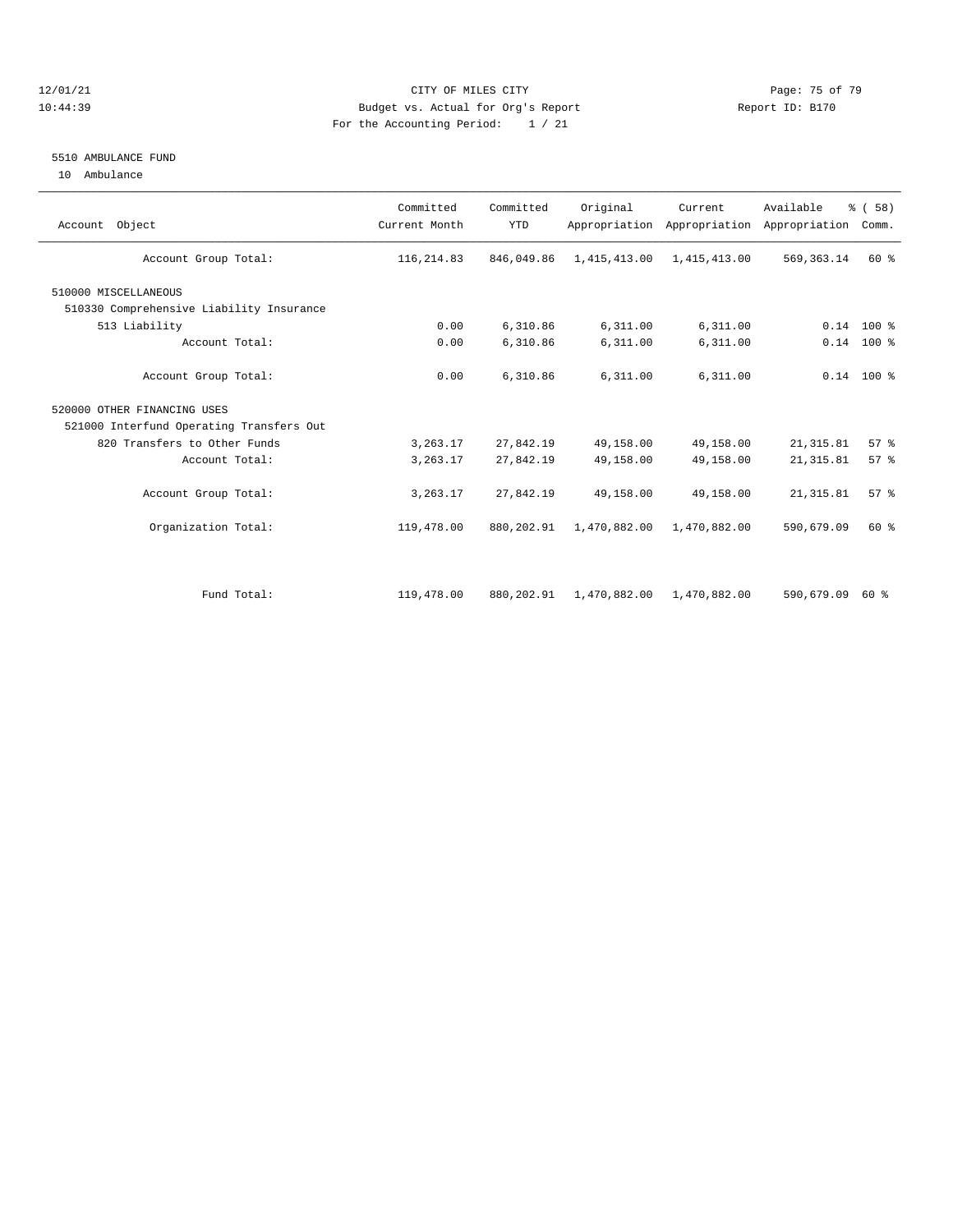### 12/01/21 **Page: 76 of 79** CITY OF MILES CITY **CITY** Page: 76 of 79 10:44:39 Budget vs. Actual for Org's Report Report ID: B170 For the Accounting Period: 1 / 21

# 5610 AIRPORT OPERATING

87 Airport

| Account Object |                                         | Committed<br>Current Month | Committed<br><b>YTD</b> | Original   | Current    | Available<br>Appropriation Appropriation Appropriation Comm. | % (58)          |
|----------------|-----------------------------------------|----------------------------|-------------------------|------------|------------|--------------------------------------------------------------|-----------------|
|                |                                         |                            |                         |            |            |                                                              |                 |
|                | 430000 Public Works-GASB68              |                            |                         |            |            |                                                              |                 |
|                | 430300 Airport (87)                     |                            |                         |            |            |                                                              |                 |
|                | 111 Salaries and Wages - Permanent      | 7,443.16                   | 50,467.54               | 100,356.00 | 100,356.00 | 49,888.46                                                    | 50%             |
|                | 121 OVERTIME-PERMANENT                  | 0.00                       | 1,311.98                | 2,800.00   | 2,800.00   | 1,488.02                                                     | 47 %            |
|                | 131 VACATION                            | 422.70                     | 2,457.09                | 2,100.00   | 2,100.00   | $-357.09$                                                    | $117*$          |
|                | 132 SICK LEAVE                          | 39.38                      | 1,238.99                | 1,800.00   | 1,800.00   | 561.01                                                       | 69 %            |
|                | 133 OTHER LEAVE PAY                     | 0.00                       | 2,996.58                | 3,207.00   | 3,207.00   | 210.42                                                       | 93%             |
|                | 134 HOLIDAY PAY                         | 0.00                       | 213.60                  | 1,600.00   | 1,600.00   | 1,386.40                                                     | $13*$           |
|                | 141 Unemployment Insurance              | 11.87                      | 88.58                   | 168.00     | 168.00     | 79.42                                                        | 53%             |
|                | 142 Workers' Compensation               | 284.12                     | 2,906.77                | 5,577.00   | 5,577.00   | 2,670.23                                                     | 52%             |
|                | 143 Health Insurance                    | 1,709.05                   | 11,963.35               | 20,508.00  | 20,508.00  | 8,544.65                                                     | 58 %            |
|                | 144 FICA                                | 604.76                     | 4,515.04                | 8,558.00   | 8,558.00   | 4,042.96                                                     | 53%             |
|                | 145 PERS                                | 693.28                     | 4,905.75                | 9,810.00   | 9,810.00   | 4,904.25                                                     | 50%             |
|                | 196 CLOTHING ALLOTMENT                  | 0.00                       | 333.75                  | 375.00     | 375.00     | 41.25                                                        | 89 %            |
|                | 210 Office Supplies and Materials       | 74.99                      | 509.69                  | 650.00     | 650.00     | 140.31                                                       | 78 %            |
|                | 214 Small Items of Equipment            | 0.00                       | 0.00                    | 250.00     | 250.00     | 250.00                                                       | 0 <sup>8</sup>  |
|                | 220 Operating Expenses                  | 250.80                     | 1,462.69                | 4,000.00   | 4,000.00   | 2,537.31                                                     | 37 <sup>8</sup> |
|                | 230 Repair and Maintenance Supplies     | 4,468.11                   | 16,576.71               | 10,000.00  | 10,000.00  | $-6, 576.71$                                                 | $166$ %         |
|                | 231 Gas, Oil, Diesel Fuel, Grease, etc. | 191.11                     | 1,195.93                | 3,000.00   | 3,000.00   | 1,804.07                                                     | 40 %            |
|                | 237 Aviation Fuel                       | 0.00                       | 159, 192. 19            | 300,000.00 | 300,000.00 | 140,807.81                                                   | 53%             |
|                | 239 Tires, Tubes Etc.                   | 0.00                       | 155.00                  | 2,500.00   | 2,500.00   | 2,345.00                                                     | 6 <sup>8</sup>  |
|                | 250 Supplies for Resale                 | 0.00                       | 145.13                  | 2,000.00   | 2,000.00   | 1,854.87                                                     | 7 %             |
|                | 311 Postage, Box Rent, Etc.             | 68.50                      | 190.30                  | 200.00     | 200.00     | 9.70                                                         | 95%             |
| 319            | Other Communication and Transportation  | 143.95                     | 806.20                  | 1,300.00   | 1,300.00   | 493.80                                                       | 62 %            |
|                | 320 Printing, Duplicating, Typing &     | 0.00                       | 40.00                   | 0.00       | 0.00       | $-40.00$                                                     | $***$ 8         |
| 330            | Publicity, Subscriptions & Dues         | 499.99                     | 980.82                  | 1,200.00   | 1,200.00   | 219.18                                                       | 82%             |
|                | 334 Memberships, Registrations & Dues   | 0.00                       | 420.00                  | 800.00     | 800.00     | 380.00                                                       | 53%             |
|                | 341 Electric Utility Services           | 1,158.86                   | 7,651.16                | 11,000.00  | 11,000.00  | 3,348.84                                                     | 70 %            |
|                | 344 Gas Utility Service                 | 587.45                     | 1,824.57                | 5,000.00   | 5,000.00   | 3, 175. 43                                                   | 36%             |
|                | 345 Telephone                           | 163.89                     | 1,523.30                | 3,000.00   | 3,000.00   | 1,476.70                                                     | $51$ %          |
|                | 347 Internet                            | 11.00                      | 67.20                   | 400.00     | 400.00     | 332.80                                                       | $17*$           |
|                | 350 Professional Services               | 0.00                       | 13.50                   | 1,000.00   | 1,000.00   | 986.50                                                       | 1 <sup>8</sup>  |
|                | 360 Contr R & M                         | 0.00                       | 0.00                    | 3,000.00   | 3,000.00   | 3,000.00                                                     | 0 <sup>8</sup>  |
|                | 363 R&M Vehicles/Equip/Labor-PW         | 2,300.01                   | 10,495.07               | 6,000.00   | 6,000.00   | $-4, 495.07$                                                 | 175 %           |
|                | 367 Plumbing, Heating, Electrical       | 0.00                       | 0.00                    | 1,000.00   | 1,000.00   | 1,000.00                                                     | 0 <sup>8</sup>  |
|                | 380 Training Services                   | 0.00                       | 0.00                    | 250.00     | 250.00     | 250.00                                                       | 0 <sup>8</sup>  |
|                | 511 Insurance on Buildings              | 0.00                       | 3,931.08                | 3,932.00   | 3,932.00   | 0.92                                                         | $100$ %         |
|                | 512 Insurance on Vehicles & Equipment   | 0.00                       | 2,097.26                | 2,098.00   | 2,098.00   | 0.74                                                         | $100*$          |
|                | 513 Liability                           | 0.00                       | 0.00                    | 4,800.00   | 4,800.00   | 4,800.00                                                     | 0 <sup>8</sup>  |
|                | 939 AIP-3-30-055-018-2019               | 0.00                       | 5,500.00                | 216,900.00 | 216,900.00 | 211,400.00                                                   | 3%              |
|                | 944 017-2018 Environment                | 27,000.00                  | 157,150.00              | 0.00       | 0.00       | $-157, 150.00$                                               | $***$ $-$       |
|                | Account Total:                          | 48,126.98                  | 455, 326.82             | 741,139.00 | 741,139.00 | 285, 812.18                                                  | 61 %            |
|                |                                         |                            |                         |            |            |                                                              |                 |
|                | Account Group Total:                    | 48,126.98                  | 455, 326.82             | 741,139.00 | 741,139.00 | 285, 812.18                                                  | 61 %            |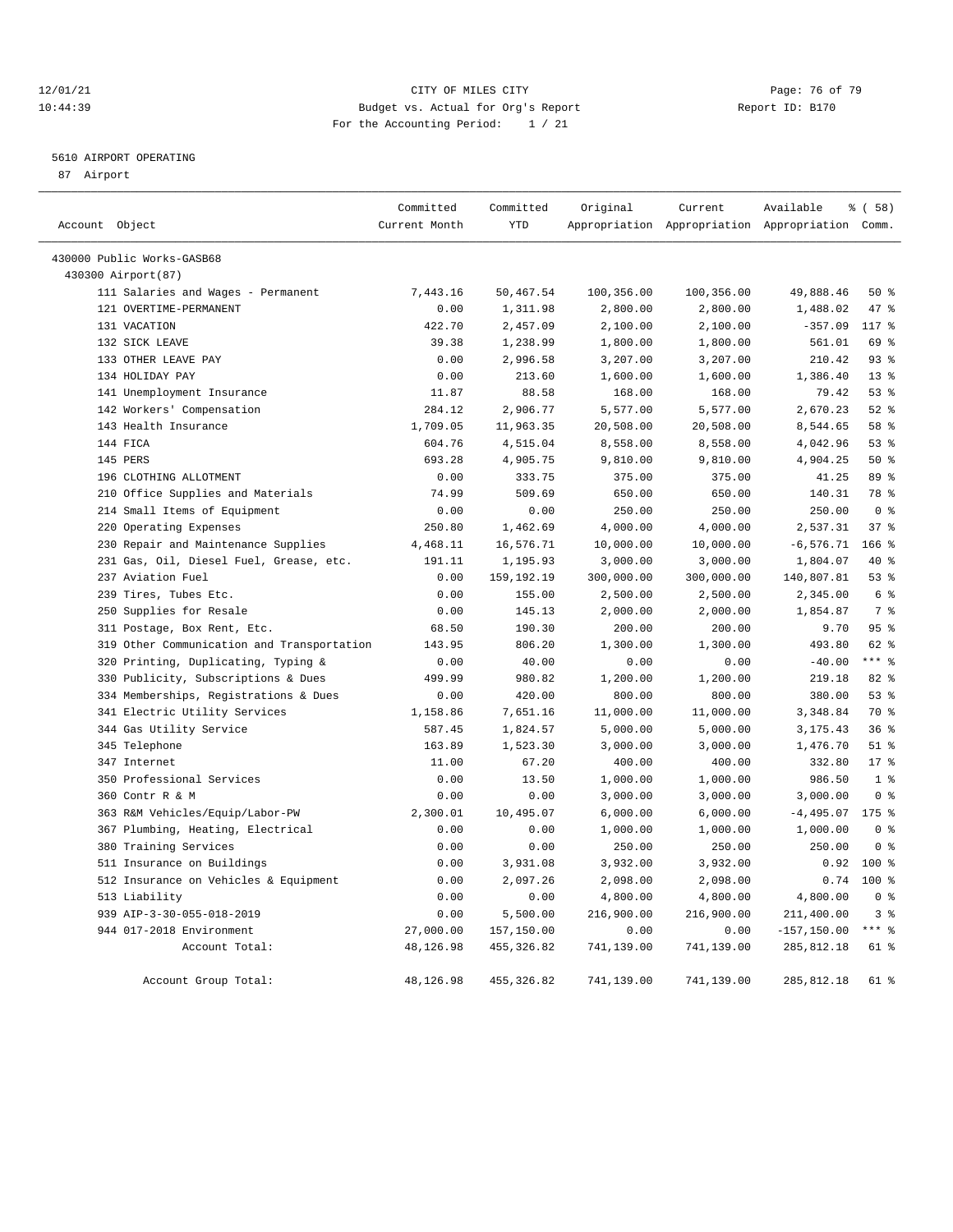### $12/01/21$  Page: 77 of 79<br>10:44:40 Page: 77 of 79 Budget vs. Actual for Org's Report Page: 77 of 79 Page: 77 of 79 10:44:40 Budget vs. Actual for Org's Report For the Accounting Period: 1 / 21

# 5610 AIRPORT OPERATING

87 Airport

| Account Object                           | Committed<br>Current Month | Committed<br><b>YTD</b> | Original   | Current    | Available<br>Appropriation Appropriation Appropriation Comm. | % (58)         |  |
|------------------------------------------|----------------------------|-------------------------|------------|------------|--------------------------------------------------------------|----------------|--|
| 490000 DEBT SERVICE                      |                            |                         |            |            |                                                              |                |  |
| 490500 Other Debt Service Payments       |                            |                         |            |            |                                                              |                |  |
| 635 Principle- Hanger 8 Door Loan        | 0.00                       | 0.00                    | 1,500.00   | 1,500.00   | 1,500.00                                                     | 0 <sup>8</sup> |  |
| 636 Interest-Hanger 8 Door Loan          | 0.00                       | 0.00                    | 357.00     | 357.00     | 357.00                                                       | 0 <sup>8</sup> |  |
| 648 MT Aero Principle 06-2015            | 0.00                       | 0.00                    | 16,953.00  | 16,953.00  | 16,953.00                                                    | 0 <sup>8</sup> |  |
| 649 MT Aero Interest06-2015              | 0.00                       | 0.00                    | 1,378.00   | 1,378.00   | 1,378.00                                                     | 0 <sup>8</sup> |  |
| Account Total:                           | 0.00                       | 0.00                    | 20,188.00  | 20,188.00  | 20,188.00                                                    | 0 <sup>8</sup> |  |
| Account Group Total:                     | 0.00                       | 0.00                    | 20,188.00  | 20,188.00  | 20,188.00                                                    | 0 <sup>8</sup> |  |
| 520000 OTHER FINANCING USES              |                            |                         |            |            |                                                              |                |  |
| 521000 Interfund Operating Transfers Out |                            |                         |            |            |                                                              |                |  |
| 820 Transfers to Other Funds             | 1,662.42                   | 11,636.94               | 19,949.00  | 19,949.00  | 8,312.06                                                     | 58 %           |  |
| Account Total:                           | 1,662.42                   | 11,636.94               | 19,949.00  | 19,949.00  | 8,312.06                                                     | 58 %           |  |
| Account Group Total:                     | 1,662.42                   | 11,636.94               | 19,949.00  | 19,949.00  | 8,312.06                                                     | 58 %           |  |
| Organization Total:                      | 49,789.40                  | 466, 963, 76            | 781,276.00 | 781,276.00 | 314, 312.24                                                  | 60 %           |  |
|                                          |                            |                         |            |            |                                                              |                |  |
| Fund Total:                              | 49,789.40                  | 466, 963. 76            | 781,276.00 | 781,276.00 | 314, 312.24                                                  | 60 %           |  |